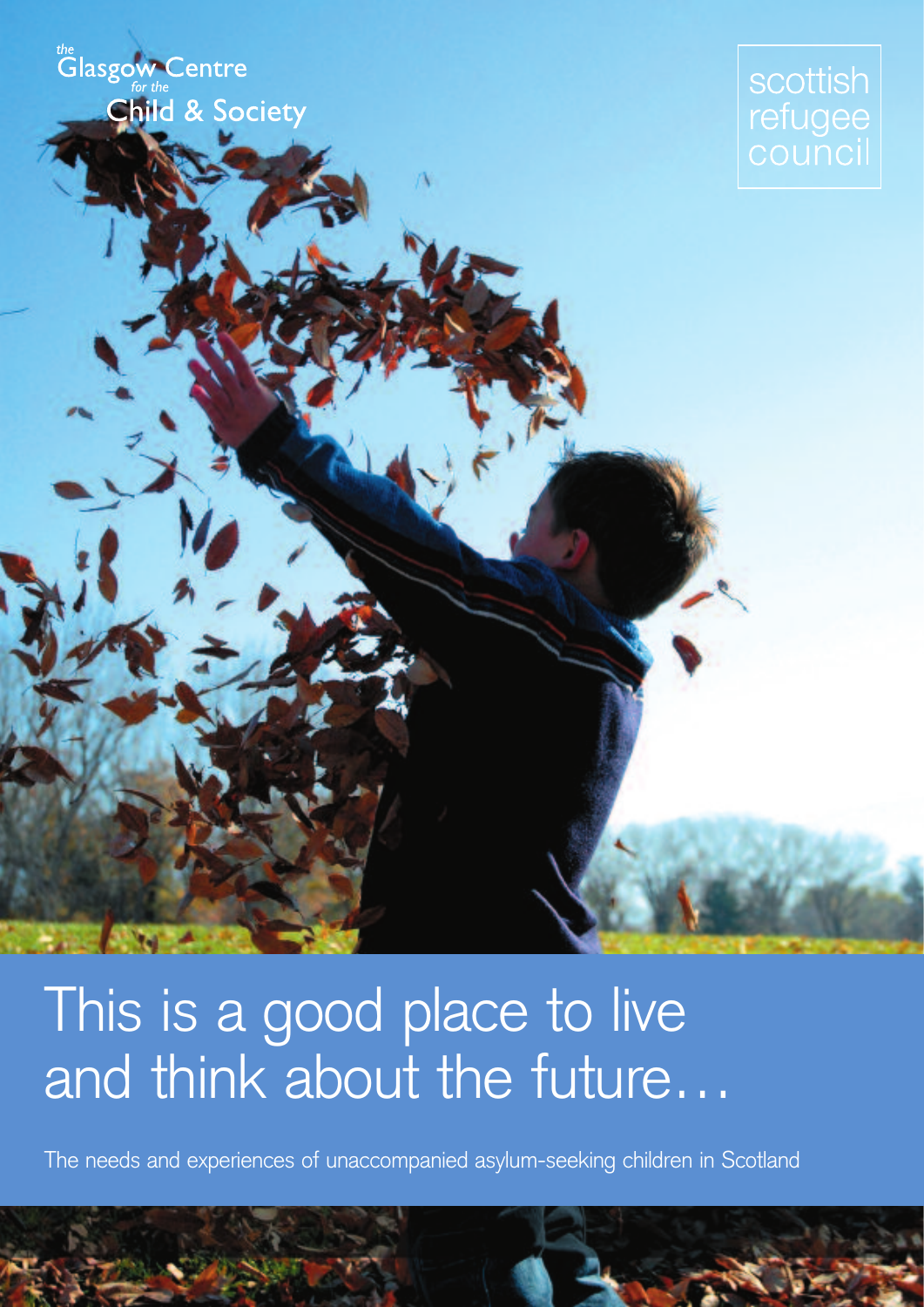# This is a good place to live and think about the future…

The needs and experiences of unaccompanied asylum-seeking children in Scotland

March 2006

Peter Hopkins and Malcolm Hill

The **Glasgow Centre** for the **Child & Society** 66 Oakfield Avenue University of Glasgow Glasgow G12 8LS

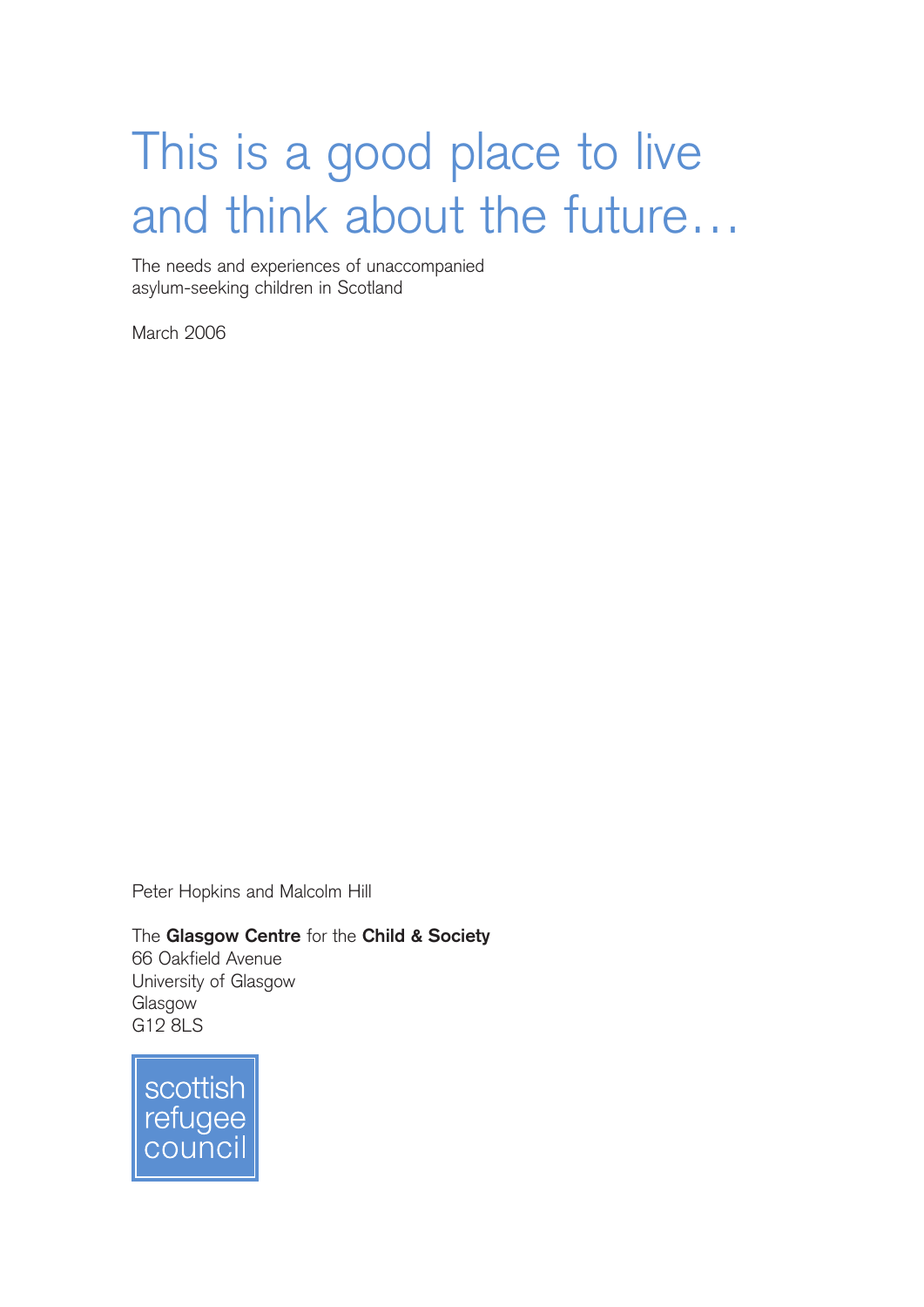The Glasgow Centre for the Child and Society is based at the Universities of Glasgow and Strathclyde. It conducts research, offers teaching, consultancy and policy advice primarily in the areas of child welfare, children's rights, child protection and young people and crime.

An academic centre operating at Scottish, UK and European levels, it focuses on internationally recognised priorities for children and young people. The Glasgow Centre for the Child and Society works alongside governments, policy makers and NGOs to effect improvement in the lives of children and young people. It acts as a bridge between academic study and the worlds of policy and practice.

Scottish Refugee Council is an independent charity dedicated to providing advice, information and assistance to asylum seekers and refugees living in Scotland. It also provides specialist services in areas such as housing and welfare, education and employment, family reunion, women's issues, community development, the media and the arts.

Scottish Refugee Council plays a leading role in policy development and campaign on refugee issues to ensure that Scotland plays a full role in meeting the UK's legal and humanitarian obligations under the 1951 United Nations Convention on Refugees.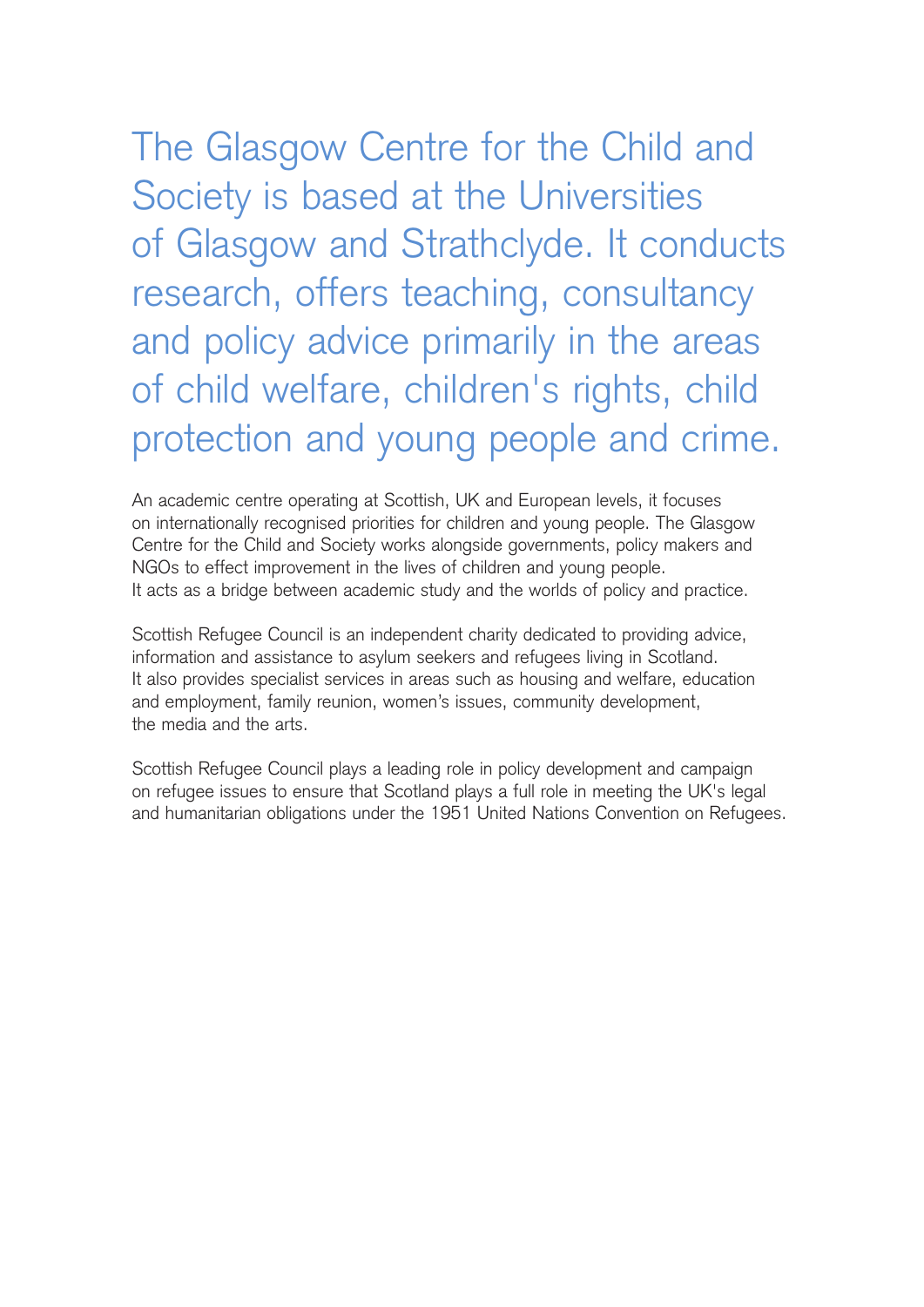# acknowledgements

We would like to thank all of the service providers who so willingly gave of their time to participate in this study. Furthermore, The Diana, Princess of Wales Memorial Fund provided a grant to Scottish Refugee Council in order to make this research project possible, and the co-operation and support of Joe Brady of Scottish Refugee Council has been very influential in ensuring the success of this research project. The assistance of Mhoraig Green with some of the interviews was much appreciated as was the help Gary Christie gave in editing the text.

Most importantly, we are very grateful to all of the children who participated in this study, who so willingly agreed to be interviewed, and whose accounts of their experiences, insights and circumstances are so valuable in helping improve the future of other young people in a similar situation to theirs.

# **Research project staff**

Peter Hopkins was employed on this project as a Research Fellow based in the Glasgow Centre for the Child and Society at the University of Glasgow. He is now a lecturer in Human Geography at Lancaster University.

Malcolm Hill was responsible for the project management of the research, and is the Director of the Glasgow Centre for the Child and Society at the University of Glasgow.

### **Anonymity**

In the interests of confidentiality, individual young people and service providers mentioned in the report have been given pseudonyms.

### **Glossary of Acronyms**

| COSLA        | Convention of Scottish Local Authorities             |
|--------------|------------------------------------------------------|
| NASS         | National Asylum Support Service                      |
| <b>UNCRC</b> | United Nations Convention on the Rights of the Child |
|              | UNHCR United Nations High Commissioner for Refugees  |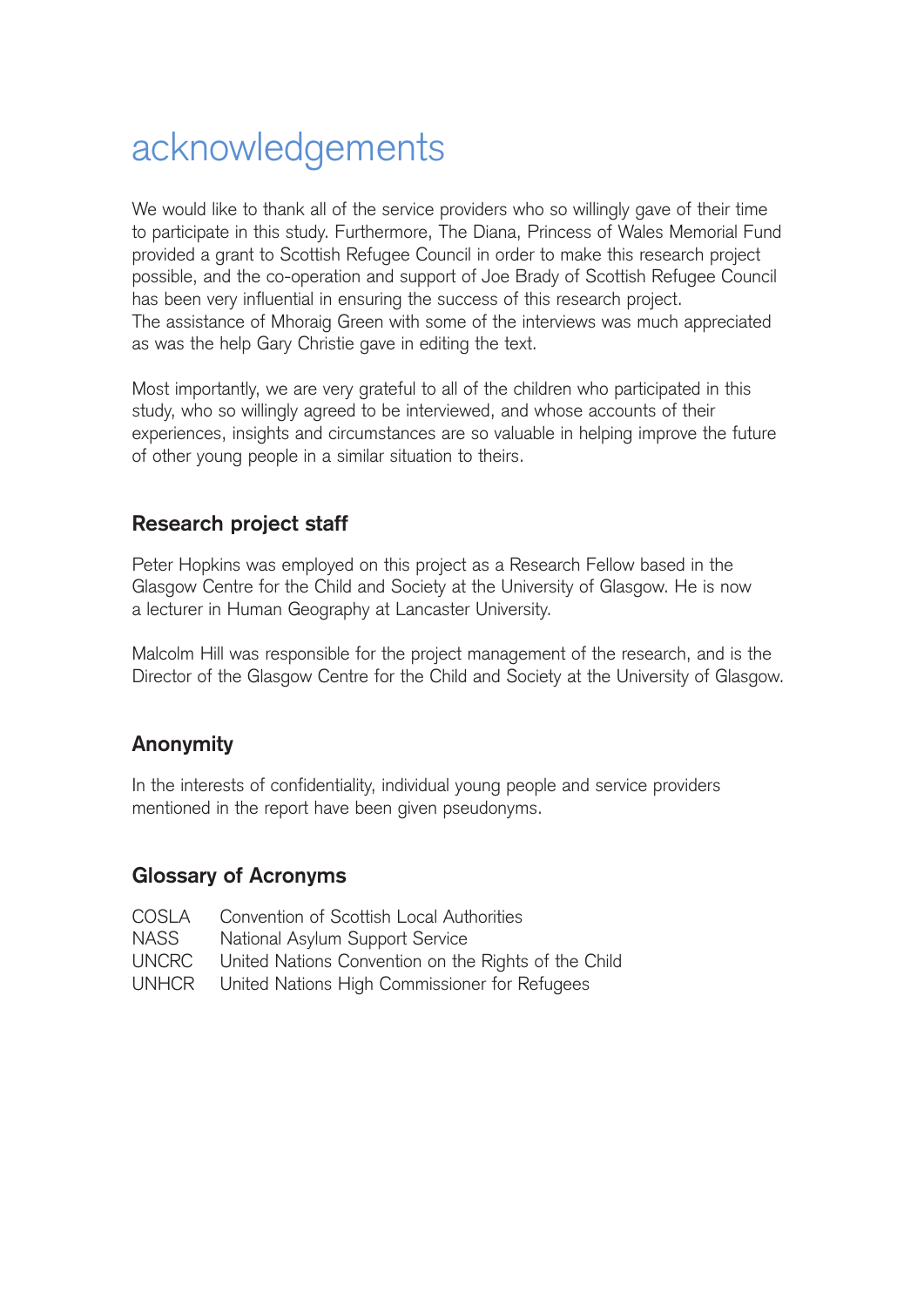# contents

| Executive summary                                                                                                                                                                                                                                 | 01                         |
|---------------------------------------------------------------------------------------------------------------------------------------------------------------------------------------------------------------------------------------------------|----------------------------|
| <b>Introduction</b>                                                                                                                                                                                                                               | 08                         |
| Terminology and definitions                                                                                                                                                                                                                       | 09                         |
| Unaccompanied asylum-seeking children: the global,                                                                                                                                                                                                | 12                         |
| European and UK contexts<br>Unaccompanied asylum-seeking children: the Scottish context<br>The uniqueness of the Scottish context<br>Legislative context<br>Methods and sampling<br>Previous research about unaccompanied asylum-seeking children | 13<br>16<br>17<br>22<br>25 |
| children's experiences                                                                                                                                                                                                                            | 27                         |
| Talking about the experiences of unaccompanied asylum-seeking children                                                                                                                                                                            | 28                         |
| Pre-flight experiences                                                                                                                                                                                                                            | 31                         |
| The decision to leave                                                                                                                                                                                                                             | 38                         |
| Experiences of the migration process                                                                                                                                                                                                              | 39                         |
| Experiences upon arrival in Scotland                                                                                                                                                                                                              | 42                         |
| Experiences of living in Scotland                                                                                                                                                                                                                 | 45                         |
| Positive attributes of unaccompanied asylum-seeking children                                                                                                                                                                                      | 50                         |
| Conclusions                                                                                                                                                                                                                                       | 52                         |
| children's needs                                                                                                                                                                                                                                  | 53                         |
| The need to be recognised as children                                                                                                                                                                                                             | 54                         |
| Legal and representational needs                                                                                                                                                                                                                  | 56                         |
| Accommodation and housing needs                                                                                                                                                                                                                   | 60                         |
| Information and communication needs                                                                                                                                                                                                               | 62                         |
| Educational needs                                                                                                                                                                                                                                 | 65                         |
| Health, dietary and medical needs                                                                                                                                                                                                                 | 68                         |
| Social, cultural and emotional needs                                                                                                                                                                                                              | 71                         |
| service provision                                                                                                                                                                                                                                 | 77                         |
| Perceptions about general service provision                                                                                                                                                                                                       | 77                         |
| Perceptions about specific services                                                                                                                                                                                                               | 81                         |
| Age assessment                                                                                                                                                                                                                                    | 84                         |
| Youth transitions                                                                                                                                                                                                                                 | 87                         |
| Learning opportunities and partnership working                                                                                                                                                                                                    | 89                         |
| Training                                                                                                                                                                                                                                          | 91                         |
| Frustration with the asylum system                                                                                                                                                                                                                | 92                         |
| The interface between UK and Scottish legislation and policy                                                                                                                                                                                      | 94                         |
| <b>Conclusions</b>                                                                                                                                                                                                                                | 96                         |
| <b>References</b>                                                                                                                                                                                                                                 | 98                         |
| <b>Appendices</b>                                                                                                                                                                                                                                 | 103                        |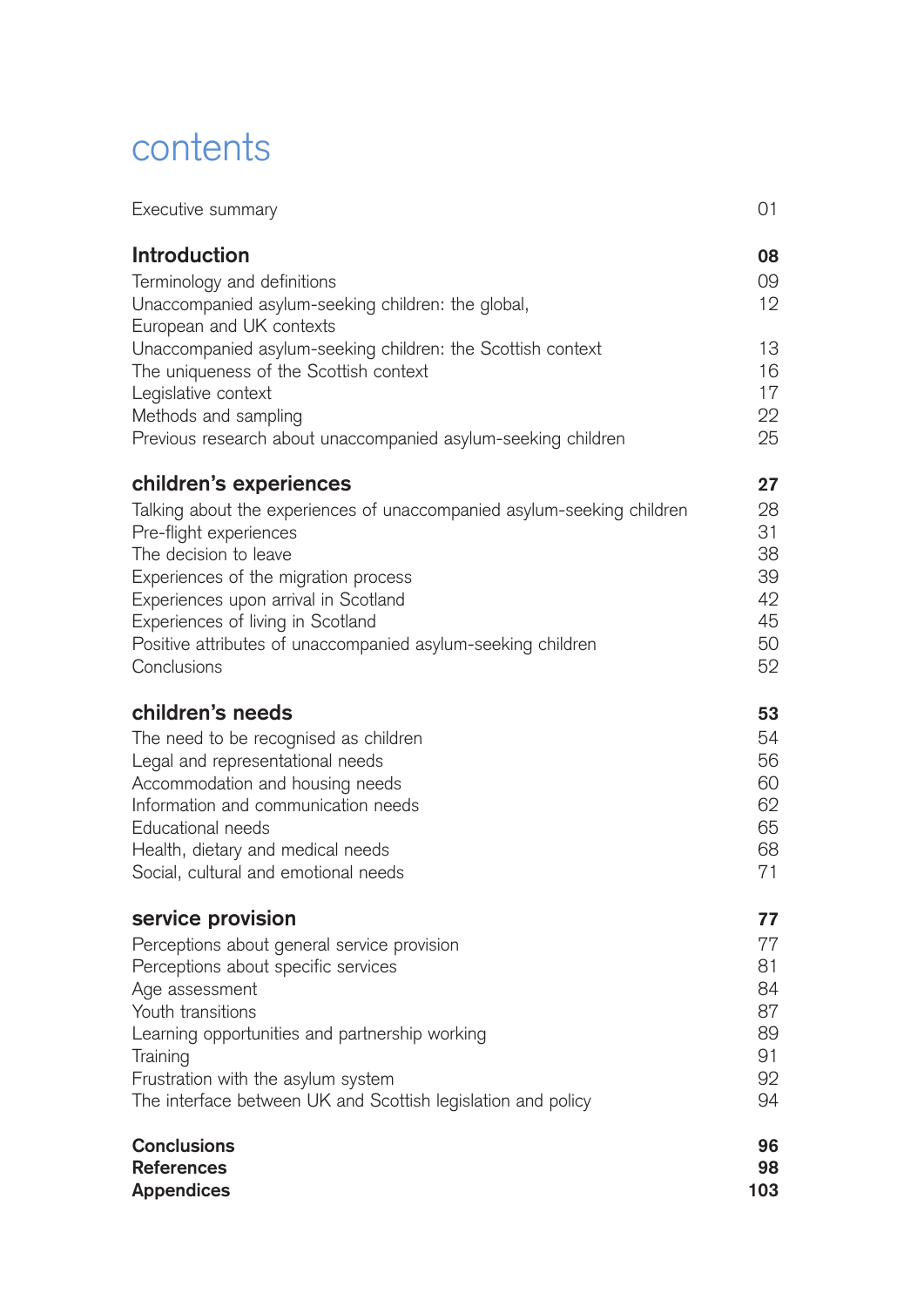# executive summary

This research was funded by Scottish Refugee Council, with the support of The Diana, Princess of Wales Memorial Fund, and was conducted by the Glasgow Centre for the Child and Society during 2005.

The aim of the research was to explore the experiences and needs of unaccompanied asylum-seeking children in Scotland, and to assess how well current services were responding to the needs of these young people.

31 unaccompanied asylum-seeking children and 74 service providers were interviewed as part of the research.

# **Main Findings**

#### **Children's experiences**

- Unaccompanied asylum-seeking children often experienced traumatic events in their countries of origin and many were brought to Scotland by an agent.
- The main reasons for seeking asylum included issues connected with war, political circumstances, and either the death or persecution of family members or the persecution of the child themselves.
- Many of the children had little knowledge of their journey to Scotland and around half did not know that Scotland was their final destination.
- None of the children interviewed divulged whether they were trafficked to Scotland.
- The largest group of unaccompanied asylum-seeking children in Scotland came from Africa; predominantly East Africa.
- Most of the children felt safe upon arrival in Scotland and were enjoying their new lives. However, they faced many problems including; unsuitable accommodation, isolation, unfamiliarity with the English language, racism and the cold climate.
- The experiences of unaccompanied asylum-seeking children upon arrival in Scotland were largely dependent upon particular place of arrival and the availability of the required services at that particular time.
- Service providers acknowledged the stress and anxiety that many children had to endure upon arrival in Scotland, as well as the emotional and psychological implications of being detached and dislocated from their families, friends and communities in their countries of origin.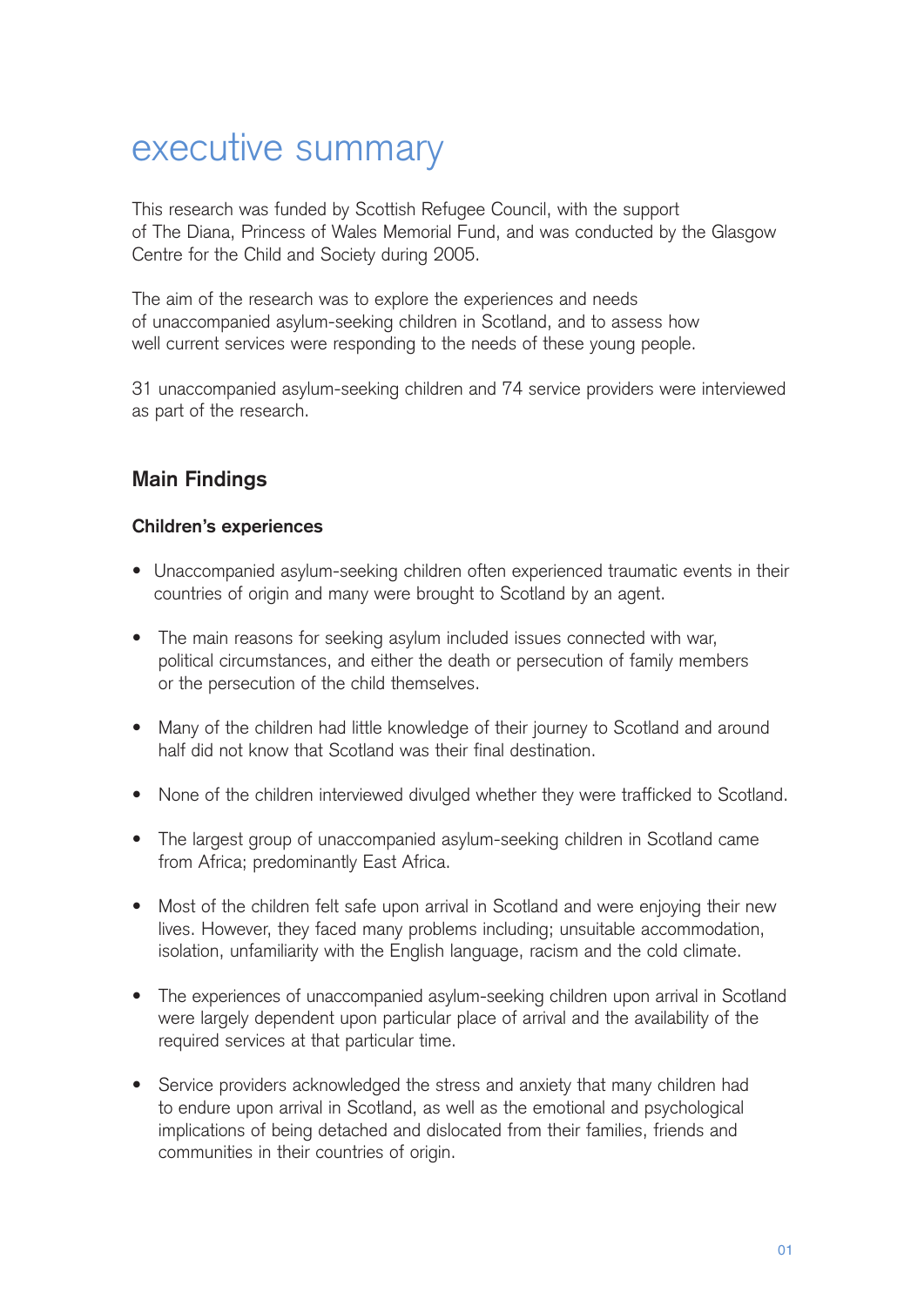#### **Children's needs**

- Understandably, unaccompanied asylum-seeking children possessed a wide range of needs including: appropriate accommodation, education, legal advice and health care.
- Service providers stated that the paramount need of unaccompanied asylum-seeking children was for them to be recognised as children.
- The lack of understanding and knowledge about the asylum system, and a lack of explanation about how the system works, was a stressful and frustrating experience for many of the children.
- The provision of accommodation for unaccompanied asylum-seeking children in Scotland was seen as very poor. Some children are housed in accommodation for homeless people, and find such places disruptive, abusive and dangerous. Others stay in bed and breakfast accommodation for considerable lengths of time.
- Knowledge of services available to unaccompanied asylum-seeking children was variable and confused.
- Service providers stressed that the most important health need of unaccompaniedasylum seeking children is the need to ensure that they have been immunised against the same diseases as other children in Scotland.
- One of the main challenges experienced by the children is coping with the stress, anxiety and trauma frequently associated with their pre-flight experiences.
- Service providers were concerned about the children's feelings of belonging, identity and social and emotional well-being. A small number suggested that the children needed support to cope with incidents of xenophobia and racism.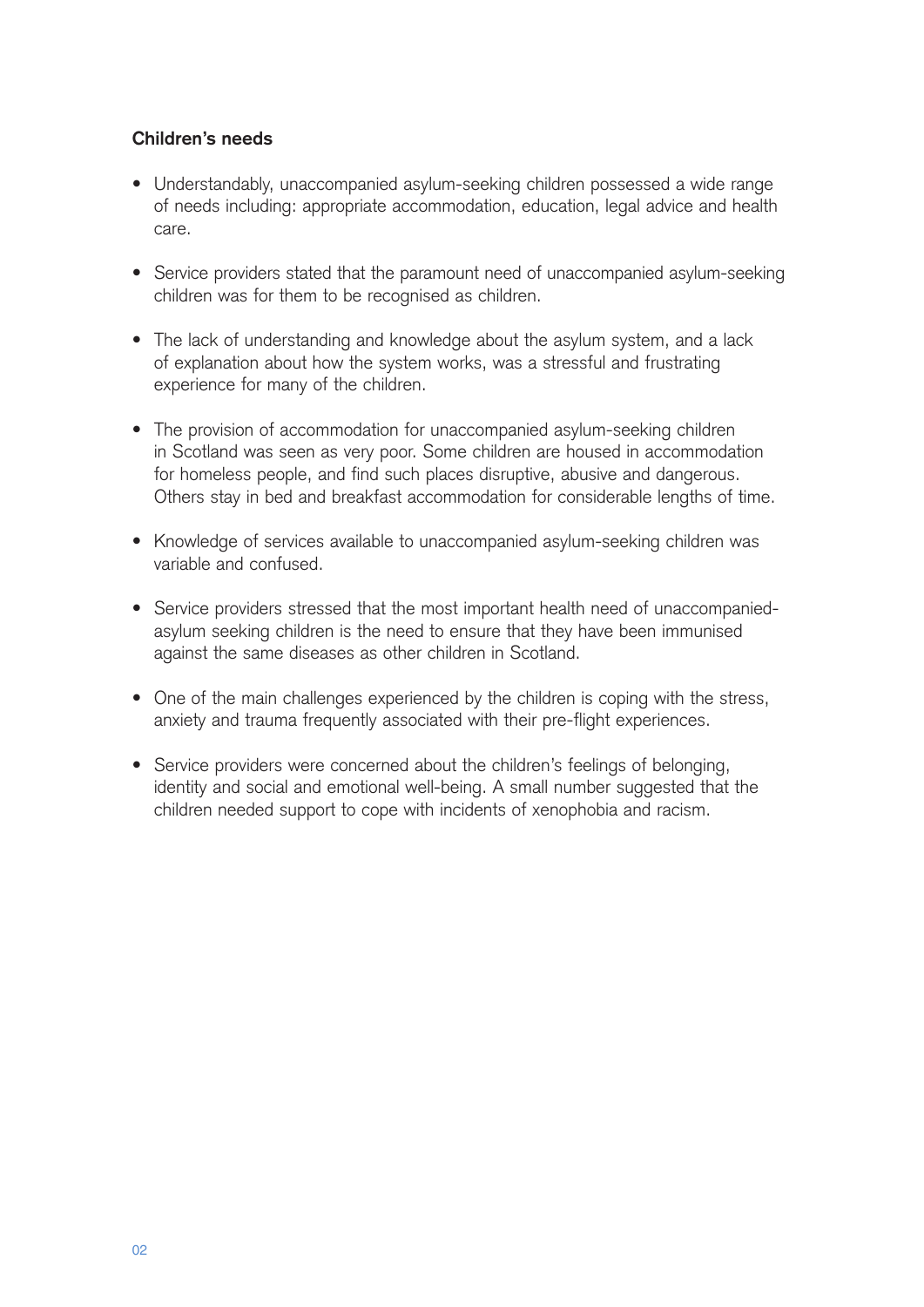#### **Service provision**

- There were mixed views about overall service provision (legal, education, social service, interpreting & health), with most services usually receiving a combination of positive and negative feedback.
- Services vary dramatically across Scotland. Locations outside Glasgow tend to have less contact and less experience with unaccompanied asylum-seeking children and thus have fewer services on offer and poorer practitioners' knowledge. However, many practitioners also noted that experience does not necessarily equate with expertise and that there needs to be a general overall investment in working with unaccompanied asylum seeking-children in Scotland.
- Service providers were generally positive about their work with unaccompanied asylum-seeking children, in particular because of the children's resilience and determination to succeed. However, there was evidence of racism amongst some staff working with unaccompanied asylum-seeking children.
- Education services were received the most positively. A number of the interviewees were passionately committed to learning. However there was frustration at the barriers to accessing further and higher education. In particular, concern was raised over unaccompanied asylum-seeking children's ineligibility to receive Education Maintenance Allowances (EMA).
- A significant number of statutory service providers were unaware of existing advice regarding age assessment of unaccompanied asylum-seeking children.
- Many service providers were concerned about the difference in service provision available to unaccompanied asylum-seeking children who are 16 and 17 compared to their younger counterparts.
- There is a significant gap in services for unaccompanied asylum-seeking children when they reach the age of 18.
- Service providers raised concern over the difficulty of determining the rights of unaccompanied asylum-seeking children in Scotland making it difficult to for them to advocate on the children's behalf. This is due to the unclear boundaries associated with separate Scottish and UK legislation and policy.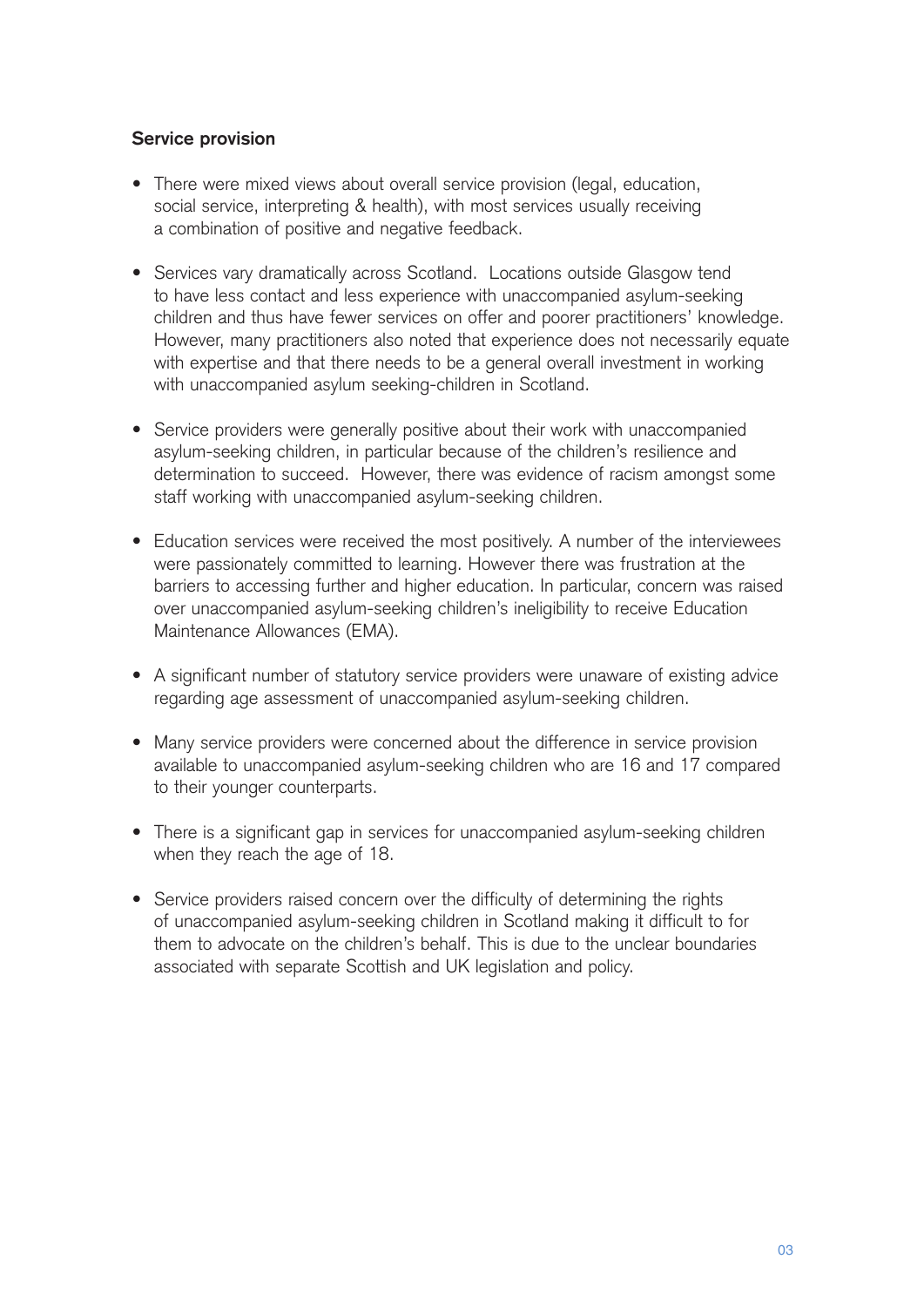# **Recommendations**

#### **The interface between UK and Scottish legislation and policy**

- The Home Office and the UK Government must take more account of the particularities of the Scottish context in developing policy which affects unaccompanied asylum-seeking children in Scotland.
- Clearer guidance is needed with regards to the remits and responsibilities of the Scottish and UK Parliaments. Service providers must be aware of the legislation, policies and procedures that apply to their work with unaccompanied asylum-seeking children in Scotland taking account of children's legislation and devolution.

#### **Youth transitions**

- Further youth work, advocacy and social activities for unaccompanied asylum-seeking children should be developed.
- The statutory duty of local authorities in Scotland to provide for unaccompanied asylum-seeking children over 16 years old as "looked after" children needs to be clarified.
- Additional statutory and voluntary services should be made available to unaccompanied asylum-seeking children between the ages of 16-18, in order to offer social opportunities, personal support and confidence building.
- Services for unaccompanied asylum-seeking children who are 18 or over must be developed by statutory and voluntary organisations, as many young people at this stage still require additional support.

#### **Age assessment**

• Information, guidance and best practice regarding age assessment must be followed by all statutory service providers working with unaccompanied asylum-seeking children. Unaccompanied asylum-seeking children should also be informed of such issues.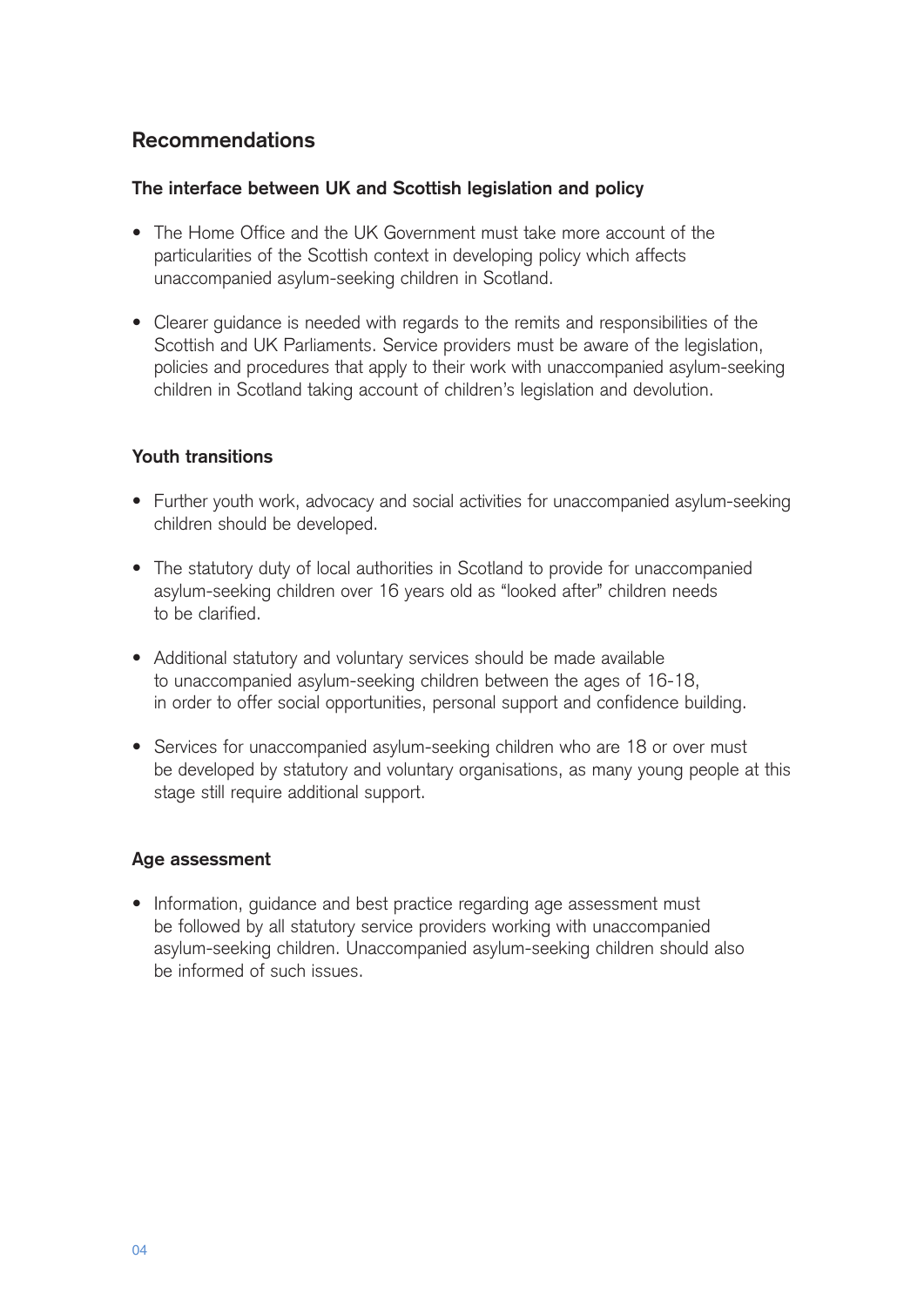#### **Legal and guardianship assistance**

- Unaccompanied asylum-seeking children in Scotland should be given assistance from an independent guardian or advisor. This should be similar to the Panel of Advisors operated by the Refugee Council which unaccompanied asylum-seeking children in England may access. This Panel must have full understanding of the Scottish context.
- All unaccompanied asylum-seeking children must have early access to high quality legal representation to assist them in their asylum claim.
- It is vital that good quality legal representation is available throughout the duration of a young person's claim. This should ensure that the children understand the asylum process and the consequences of different outcomes to the decision of their asylum applications.

#### **Accommodation and housing**

- The standard of accommodation available to unaccompanied asylum-seeking children must be improved. Children should not be housed in homeless hostels for even a short the period of time. Access to safe, stable, clean and good quality accommodation is vital and must include the provision of appropriate cooking facilities, social support and advocacy.
- Unaccompanied asylum-seeking children must be given the same opportunity as Scottish children to be engaged in decisions about their accommodation and welfare. A Children's Rights approach should underpin this.

#### **Information and communication**

- Detailed information should be given to unaccompanied asylum-seeking children as soon as they arrive in Scotland. This should be in a format appropriate to their age and should contain information about their rights and the services available to them. This should also be distributed to organisations working with unaccompanied asylum-seeking children, to improve their knowledge.
- Unaccompanied asylum-seeking children must have access to appropriately trained interpreters.
- Service providers should not use unaccompanied asylum-seeking children to interpret for each other.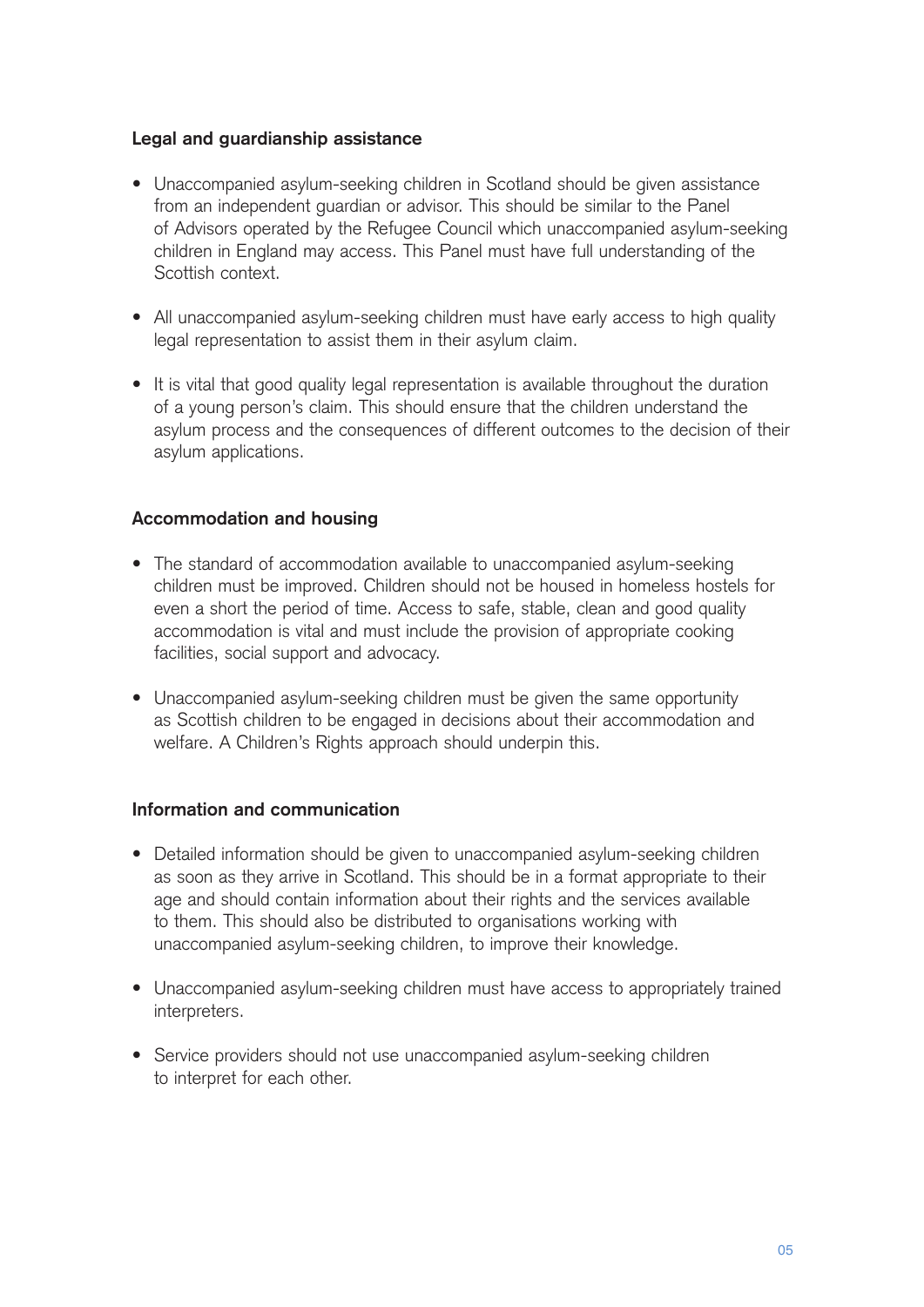#### **Educational needs**

- It is vital that the high-quality education and support provided to most unaccompanied asylum-seeking children by schools and colleges should be available to everyone.
- Statutory and voluntary organisations need to develop out-of-school provision, after-school care services and extra curricular activities for unaccompanied asylum-seeking children.
- The Scottish Executive should give unaccompanied asylum-seeking children the same rights and entitlements to access further and higher education as all children in Scotland. For example, unaccompanied asylum-seeking children should be eligible for Education Maintenance Allowance (EMA) in Scotland as offered to all other children.

#### **Health services**

- Unaccompanied asylum-seeking children must be offered access to a range of health services in a similar manner to that offered to all children in Scotland. Attention should be paid to the children's health needs as a result of pre-flight experiences; in particular their mental health.
- Outreach services need to be developed to ensure unaccompanied asylum-seeking children access health services.

#### **Services in general**

• Refugees and members of the black and minority ethnic communities should be encouraged to work in professions which have contact with unaccompanied asylum-seeking children; including work in both statutory and voluntary organisations.

#### **Learning opportunities for professionals and partnership working**

- Inter-agency co-operation, joint working and the sharing of good practice should be encouraged through the creation of collaborative and networking opportunities.
- Steps should be taken to encourage the establishment of international links between service providers, so that Scottish service providers can gather best practice from countries with similar experience.
- An annual audit of the services provided for unaccompanied asylum-seeking children should be conducted, in order that areas of deficiency and excess can be identified and addressed.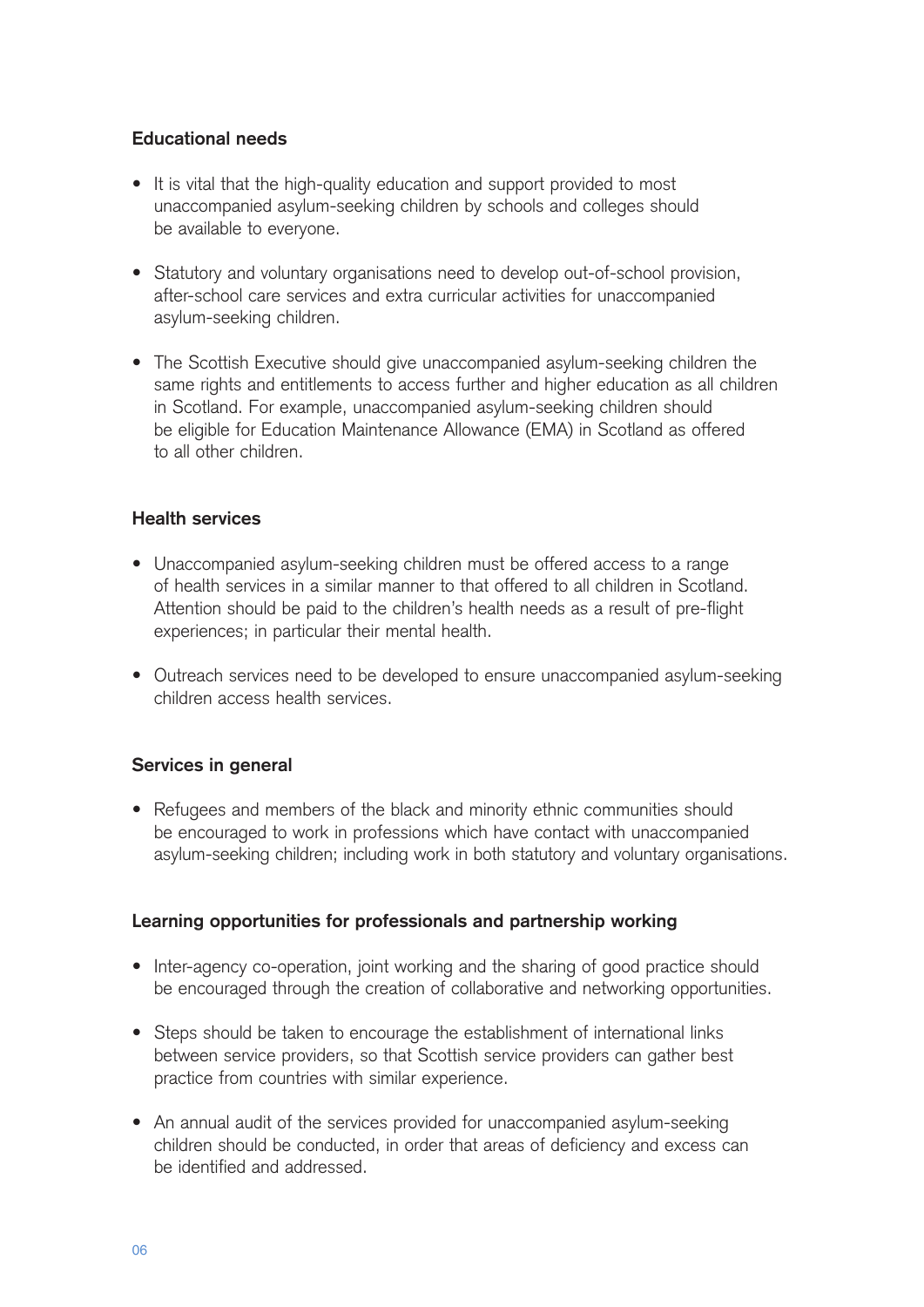• Further training opportunities should be made available to all service providers working with or for unaccompanied asylum-seeking children in Scotland. This training should be detailed in content, updated regularly and accessible to a range of service providers. Furthermore, this should include race awareness training, in order to ensure that practice is based on values of equality and respect.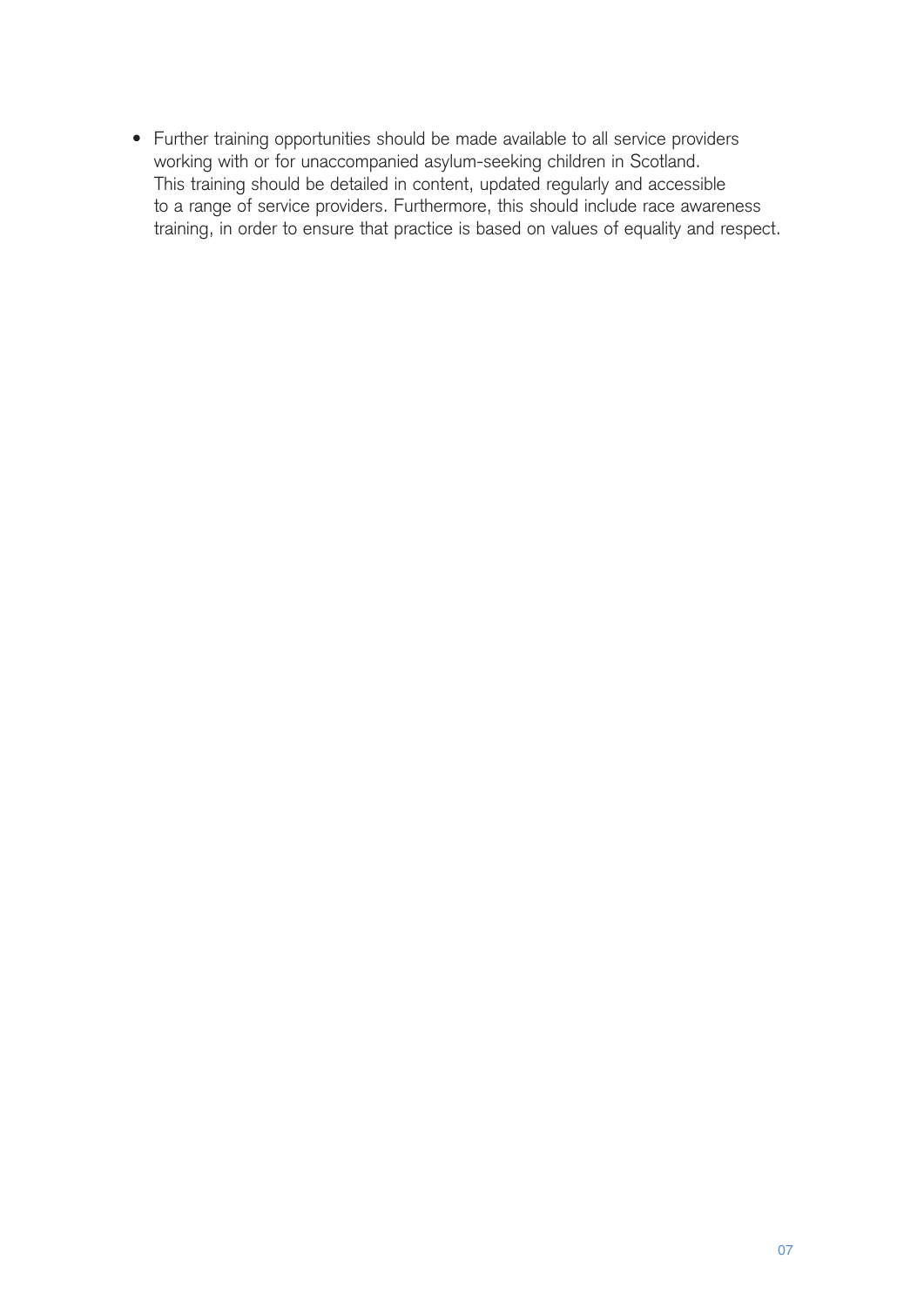# 01.introduction

There is currently little information available about the needs and experiences of unaccompanied asylum-seeking children in Scotland. Previous research by the Scottish Executive (2003, 2004) has explored the issues facing asylum seekers in Scotland, and the Scottish Executive (2003: 120) has noted that 'attention will need to be given to specific service needs which refugees may have, distinct from other sectors of the population. These may include … services for unaccompanied young people'. Advice for teachers of refugee and asylum-seeking children has also been provided by the EIS (2003), while GARA (2005) recently funded an independent evaluation of NCH's Young Refugee Project. Save the Children also provide a range of guides for working with young refugees and have published reports about the experiences of asylum-seeking and refugee families in Glasgow (2003, 2004), highlighting, in particular, the significance of the young people's experiences of racism. Much of this work provides useful background material and context for the current study and will be used to frame the findings of this research. Rather than offer a detailed literature review at this point, various publications and reports will be referred to at appropriate points during the report.

This report presents the findings of a research project about the services provided for and the needs and experiences of unaccompanied asylum-seeking children in Scotland. This project was funded by Scottish Refugee Council and conducted by staff in the Glasgow Centre for the Child and Society. The research project was largely qualitative and exploratory in nature. It involved interviews with service providers who work with or for unaccompanied asylum-seeking children, as well as interviews and group-work activities with unaccompanied asylum-seeking children themselves.

The rest of this introduction sets the scene by providing important contextual information. Initially, issues around terminology and definitions are explored before discussing briefly the relevant international context. A profile of unaccompanied asylum-seeking children in Scotland is then provided, highlighting important factors about the demographic and social characteristics of this group. Then, the design and methods of this research project are briefly outlined. Following the introduction, the report is structured into four main sections. The experiences and needs of the children involved, especially as expressed by themselves are placed in the foreground (Chapters 2 and 3) as these should inform service provision. Chapter 4 then offers an analysis of service provision in the light of the children's needs and experiences. Finally the conclusion summarises the report and outlines important recommendations for future service provision.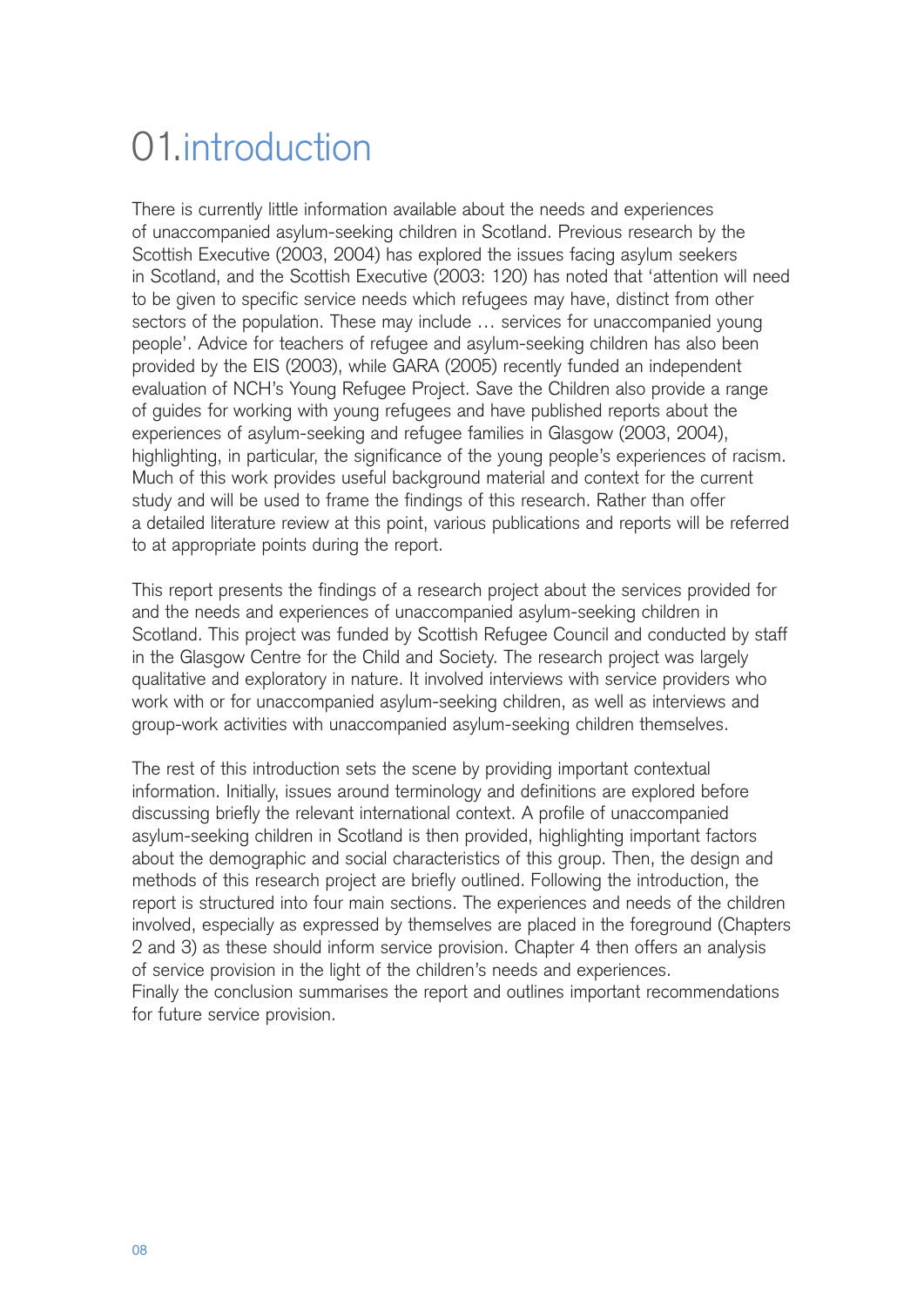### **Terminology and definitions**

The aim of this research was to explore the experiences of unaccompanied asylumseeking children Scotland. It is therefore important to clarify the definitions of terms such as 'asylum seeker', 'children' and 'unaccompanied'. According to the 1951 UN Convention on the status of refugees, the term 'refugee' applies to any person who '…owing to well-founded fear of being persecuted for reason of race, religion, nationality, membership of a particular social group or political opinion, is outside the country of his nationality and is unable or, owing to such fear, is unwilling to avail himself of the protection of that country; or who, not having a nationality and being outside the country of his former habitual residence as a result of such events, is unable or, owing to such fear, is unwilling to return to it' (UNHCR, 1951).

An asylum seeker is a person who has left her/his country of origin because of persecution and who applies to be recognised formally as a refugee in a different country, in this instance the UK. Asylum seekers who identify themselves to the relevant authorities are exercising a universal right to apply to be recognised as refugees. As such, a refugee is a person 'whose asylum application has been successful and who is allowed to stay in another country having proved they would face persecution back home' (Refugee Council, 2005: 1).

All young refugees were therefore young asylum-seekers at some point, and were successful in their application to be given refugee status. The terms 'refugee' and 'asylum seeker' should be distinguished from the term 'economic migrant', as the first two terms are associated with protection issues, while economic migrants are associated with moving in order to work. It is clear that some service providers may require further information and training in the use of appropriate terminology because there was suspicion amongst a number of service providers in this study that some of the unaccompanied asylum-seeking children were economic migrants. For example, Sally suggested that "they obviously may be economic migrants".

The phrase 'unaccompanied' asylum-seeking children is commonly used to describe those who arrive without a parent or other relative, but some organisations have promoted alternative terms to emphasise the specific characteristics, needs and circumstances of this group. Alternative terms include; 'unaccompanied minors'; 'separated children'; unaccompanied asylum-seeking children (UASC). The United Nations High Commissioner for Refugees (UNHCR) along with the Separated Children in Europe Programme and the Immigration Law Practitioners' Association (ILPA) prefer the term 'separated children' because:

… it better defines the essential problem that children face. Namely, that they are without the care and protection of their parents or legal guardian and as a consequence suffer socially and psychologically from this separation' (Save the Children, 2004: 2).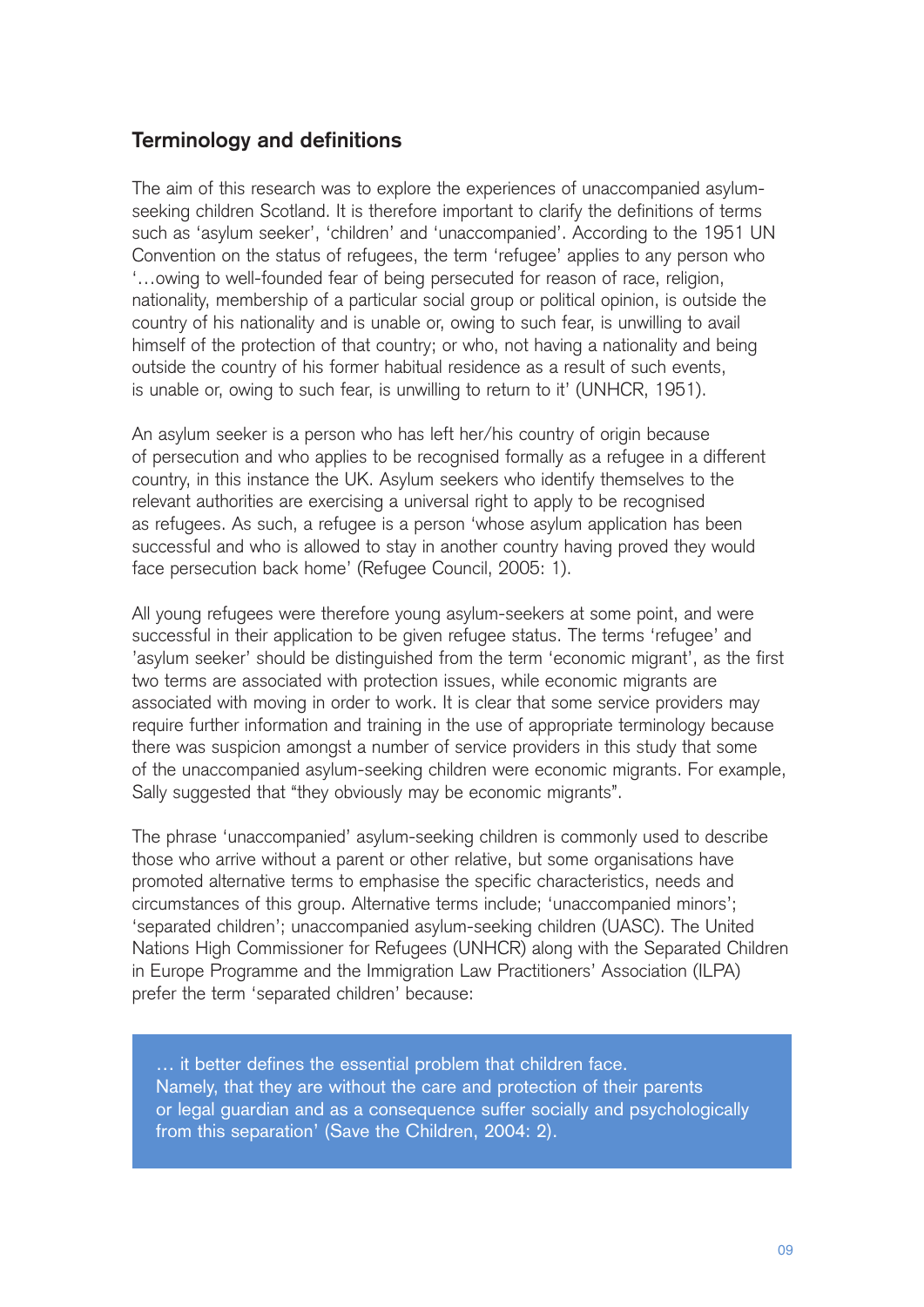This also highlights that the children may not be 'unaccompanied' per se, and may come along with a trafficker, agent or sibling(s). ILPA has suggested that the phrase 'unaccompanied asylum-seeking children' (UASC) applies only to those children who have claimed asylum in their own right (ILPA, 2004:5), and therefore promote the use of the more inclusive term 'separated children', which may include, but are not limited to, those who:

- Are entirely on their own in the UK
- Are accompanied by a relative who is not their primary carer and who is unable or unwilling to take responsibility for them and abandons them shortly afterwards
- Are accompanied by a person who is or is not a relative who may be caring for them or may be exploiting them
- Are sent by their parents for safety, education, health or other reasons with or without their consent
- Are separated from their families who are in countries other than their country of origin
- Are trafficked against their will

The UNHCR (2004) encourages the use of the phrase 'separated' for similar reasons, as they are eager to draw attention to the particular protection needs of these people. However, on the other hand, it can be argued that the word 'separated' implies passivity and overlooks the children's agency, since some of the children have chosen themselves to flee. The phrase 'separated children' has also been used in the past to refer to any child not living with their family, and its application in this case may confuse the issue.

Although issues of terminology are important to consider, it is more important to focus on the specific experiences, needs and circumstances of this group of children, but this does involve defining the group. The UNHCR (2004: 2) note that 'identifying unaccompanied and separated children among those seeking asylum is of critical importance due to the special protection and assistance needs of this group'. The UNHCR (1994) states that, 'unaccompanied children are those who are separated from both parents and are not being cared for by an adult who, by law or custom, is responsible to do so'. Furthermore, the Convention on the Rights of the Child notes that 'a child means every human being below the age of eighteen years unless under the law applicable to the child, majority is attained earlier'. Unaccompanied asylum-seeking children are therefore children, aged under-18, who, according to the 1951 Convention, are applying for refugee status, and are without their parent(s), guardian(s) or other primary care-giver.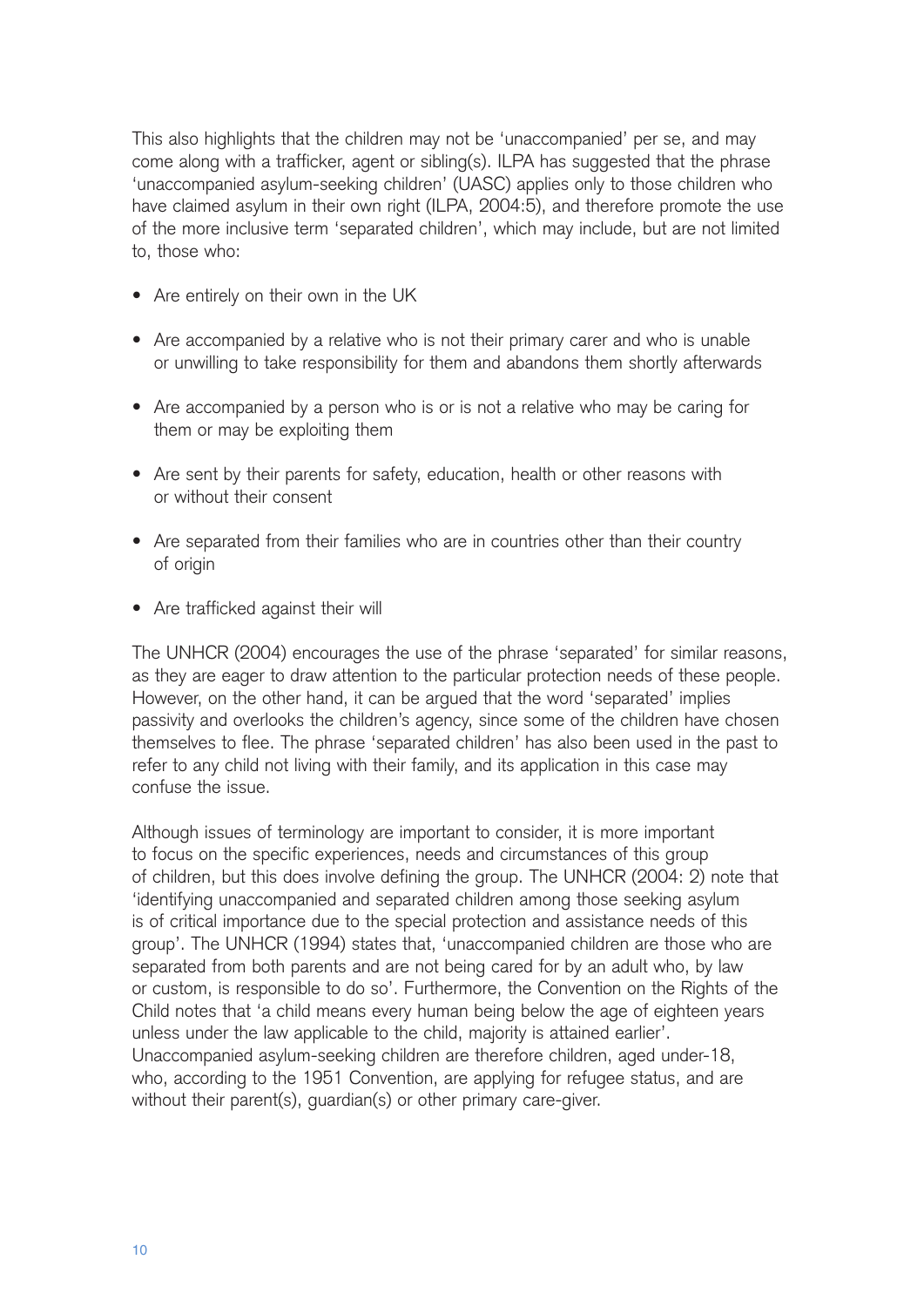Although this is the official definition of the United Nations High Commissioner for Refugees, there is still considerable ambiguity with regards to who is and who is not included within the definitions of terms such as 'unaccompanied' and/or 'separated' asylum-seeking children. This is highlighted by Judith Dennis, a Policy Advisor with the (British) Refugee Council, who noted that:

'we would define an unaccompanied child, as being one without the usual carer, whether that be their parents or another person who has been customarily caring for them. The Home Office, that is the part of the government that makes decisions on unaccompanied asylum-seeking children, in fact, all asylum seekers, defines them as being without an adult who is prepared to take responsibility for them, so in fact the definition is problematic in itself and we are in a constant battle to get the issue addressed because there are a lot of children that are, in fact, unaccompanied, but who are counted by the Home Office as being part of a family and they are some of the individuals who we think are in most danger' (Research in Practice, 2005)

According to Dennis's definition, unaccompanied asylum-seeking children may arrive with siblings or other extended family members, and therefore the boundaries of definitions are unclear. As Dennis points out, it is important to include children who are without their usual carer in definitions, since the adult they arrive in the country with may be an unsuitable carer or may be unwilling to care for them long term.

Chester (2001: 163) notes how many children are excluded from counts of unaccompanied asylum-seeking children because they are officially considered as adults, and notes that 'this would also apply to a young person below the age of 18 arriving with a brother or sister of 18. The younger sibling would not be viewed as 'unaccompanied' because they have arrived with an 'adult' carer.

This research is about children who are seeking asylum alone in Scotland. The terms most frequently used by the service providers consulted were 'unaccompanied minors' and 'unaccompanied asylum-seeking children' (UASC). This report uses the term unaccompanied asylum-seeking children in order to emphasise the complexity of the children's circumstances.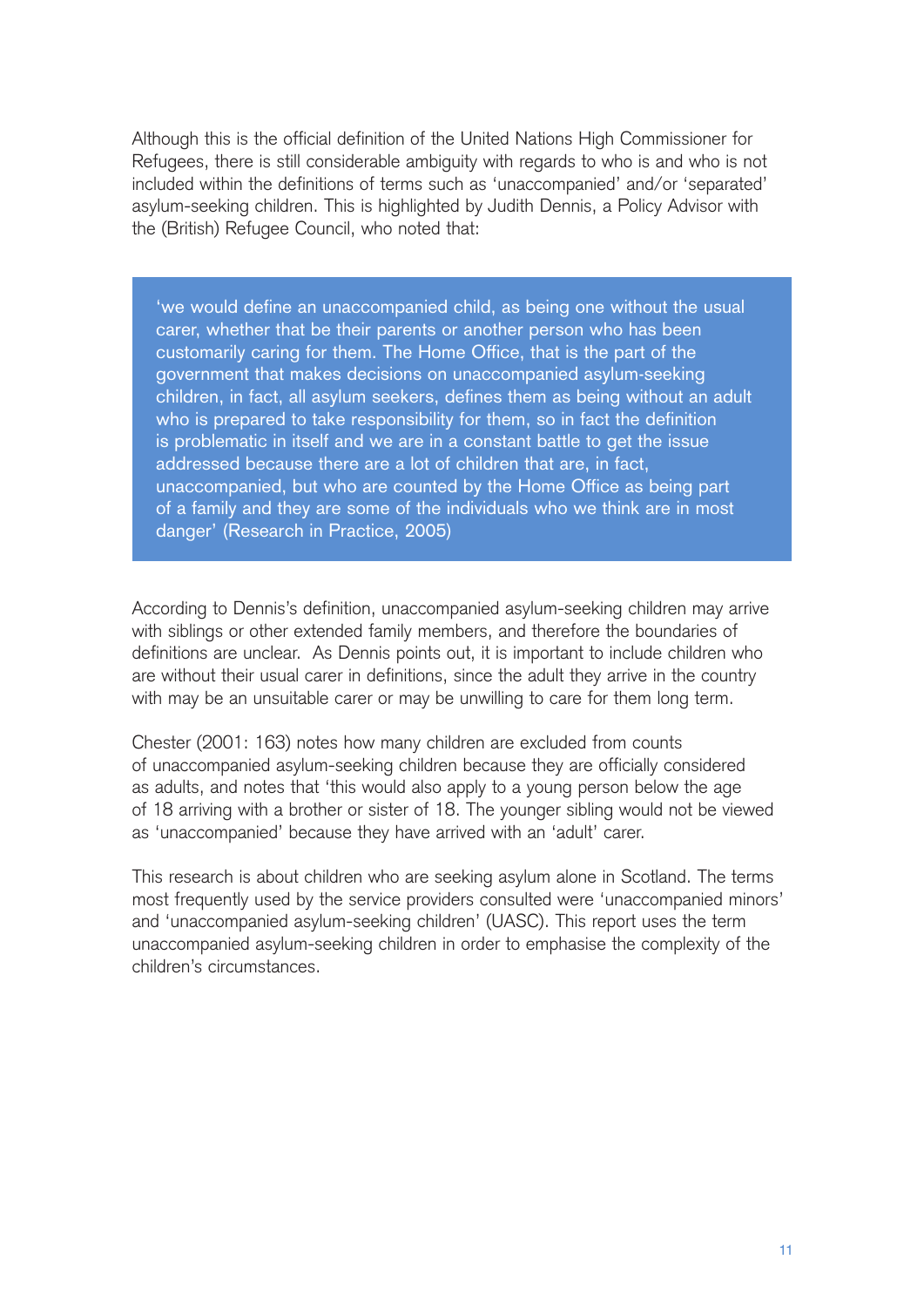### **Unaccompanied asylum-seeking children: the global, European and UK contexts**

The UNHCR (2005) estimated that in 2004 there were 9.2 million refugees in the world, and that this was the fourth consecutive year in which the global refugee population had fallen. In 2004, Iran, Pakistan, Germany, Tanzania and the USA were the five main countries of destination for people claiming asylum, and Afghanistan, Sudan, Burundi, the Democratic Republic of Congo and Somalia were the five most frequently mentioned countries of origin of refugees. Overall, 11% of the global refugee population live in Iran, and 23% of the global refugee population are from Afghanistan. Due to a lack of accurate data, and differences in recording procedures between and within different countries, international comparisons about the number of unaccompanied asylum-seeking children are very difficult to establish (UNHCR, 2001, 2004, Save the Children, 2005).

There have been between 12,000 and 20,000 unaccompanied asylum-seeking children arriving in Europe each year since 1998. In 2000, the European countries with most unaccompanied asylum-seeking children included: the Netherlands (6,705 cases), the UK (2,730 cases) and Hungary (1,170 cases). The most recent figures available from the UNHCR highlight that in 2003, the countries with the most cases included the UK (2,800), Austria (2,049), Switzerland (1,324) and the Netherlands (1,126). Overall, the numbers of unaccompanied asylum-seeking children arriving in Europe peaked in 2001, and the asylum applications of unaccompanied asylum-seeking children accounted for 4% of the total number of applications in Europe in 2003. The UNHCR (2004:7) observed that unaccompanied and separated children applying for asylum in Europe generally tend to be predominantly male, are likely to be 16 or 17 years old and mostly from Afghanistan and Iraq. They also highlighted that unaccompanied and separated children are almost twice as likely to come from Africa as compared to asylum seekers in general.

Between 2001 and 2003, around 12,400 unaccompanied asylum-seeking children arrived in the United Kingdom (UNHCR, 2004). Due to recording procedures, these statistics are only available for the UK as a whole and cannot be broken down to show the levels arriving in Scotland or other areas. In 2000, most of the unaccompanied asylum-seeking children arriving in Britain came from the former Yugoslavia, Afghanistan, and Somalia. Between 2001 and 2003, the most common countries of origin were Iraq, Afghanistan and Serbia and Montenegro (UNHCR, 2001, 2004). Of the unaccompanied asylum-seeking children arriving in Britain from 2001-2003, around two-thirds were male and over sixty per-cent aged 16 -17 (UNHCR, 2004)..The most recent Home Office quarterly figures for immigration and asylum continue to highlight that the most frequently mentioned countries of origin of unaccompanied asylum-seeking children and young people arriving in the UK are Iraq, Iran and Afghanistan.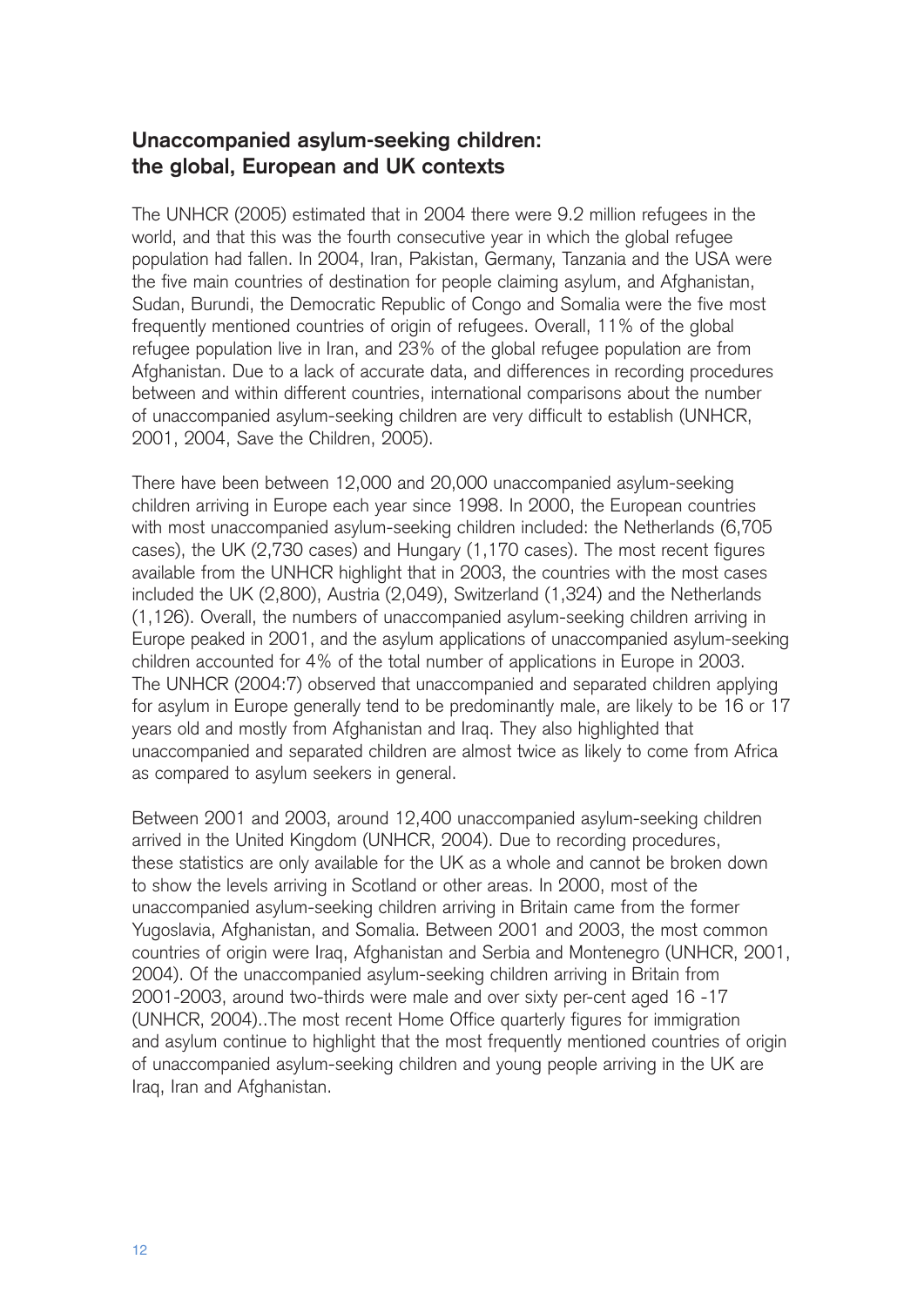# **Unaccompanied asylum-seeking children: the Scottish context**

Referring to the national background of unaccompanied asylum-seeking children in Scotland, a number of service providers commented on how this has changed over time. Spencer works in social services and he stated:

It's changed quite markedly. Probably up until about January last year predominantly it was eastern European, with the break up of Bosnia, Slovenia … we also had some from Iraq, Iran, and Turkey. Since probably the turn of last year … we have had an increase in the number of Africans coming in and that is almost now what we would expect to arrive in terms of young unaccompanied asylum seekers. And also, the ratio between boys and girls has changed as well. There's now more girls appearing than previously – before it was almost exclusively males.

Data collected by COSLA Refugee and Asylum Seeker Consortium (CRASC) early in 2005 found that there were 109 unaccompanied asylum-seeking It's changed quite markedly. Probably up until about January last year predominantly it was eastern European, with the break up of Bosnia, Slovenia … we also had some from Iraq, Iran, and Turkey. Since probably the turn of last year … we have had an increase in the number of Africans coming in and that is almost now what we would expect to arrive in terms of young unaccompanied asylum seekers. And also, the ratio between boys and girls has changed as well. There's now more girls appearing than previously – before it was almost exclusively males.

#### **Children in Scotland**

This compares with 3485 asylum seeking and refugee children in Scotland according to the Scottish Executive (2003), as well as 5798 NASS asylum seekers living in Glasgow according to COSLA. Scottish Refugee Council data on the 188 unaccompanied asylum-seeking children that have arrived in Scotland since the latter part of 2001 shows that more than a third of the children came from Somalia. **Figure 1** shows the regions of origin of unaccompanied asylum-seeking children in Scotland, highlighting that the majority of children are of African heritage. The specific countries of origin, apart from Somalia, have not been disclosed in order to protect confidentiality and anonymity. However, the UNHCR (2004: 6) have observed that 'unaccompanied and separated children from Somalia predominantly seek asylum in the Nordic countries'. This may suggest that, in terms of the countries of origin of unaccompanied asylum-seeking children, Scotland may have more in common with countries such as Norway and Finland, rather than being a microcosm of the UK situation.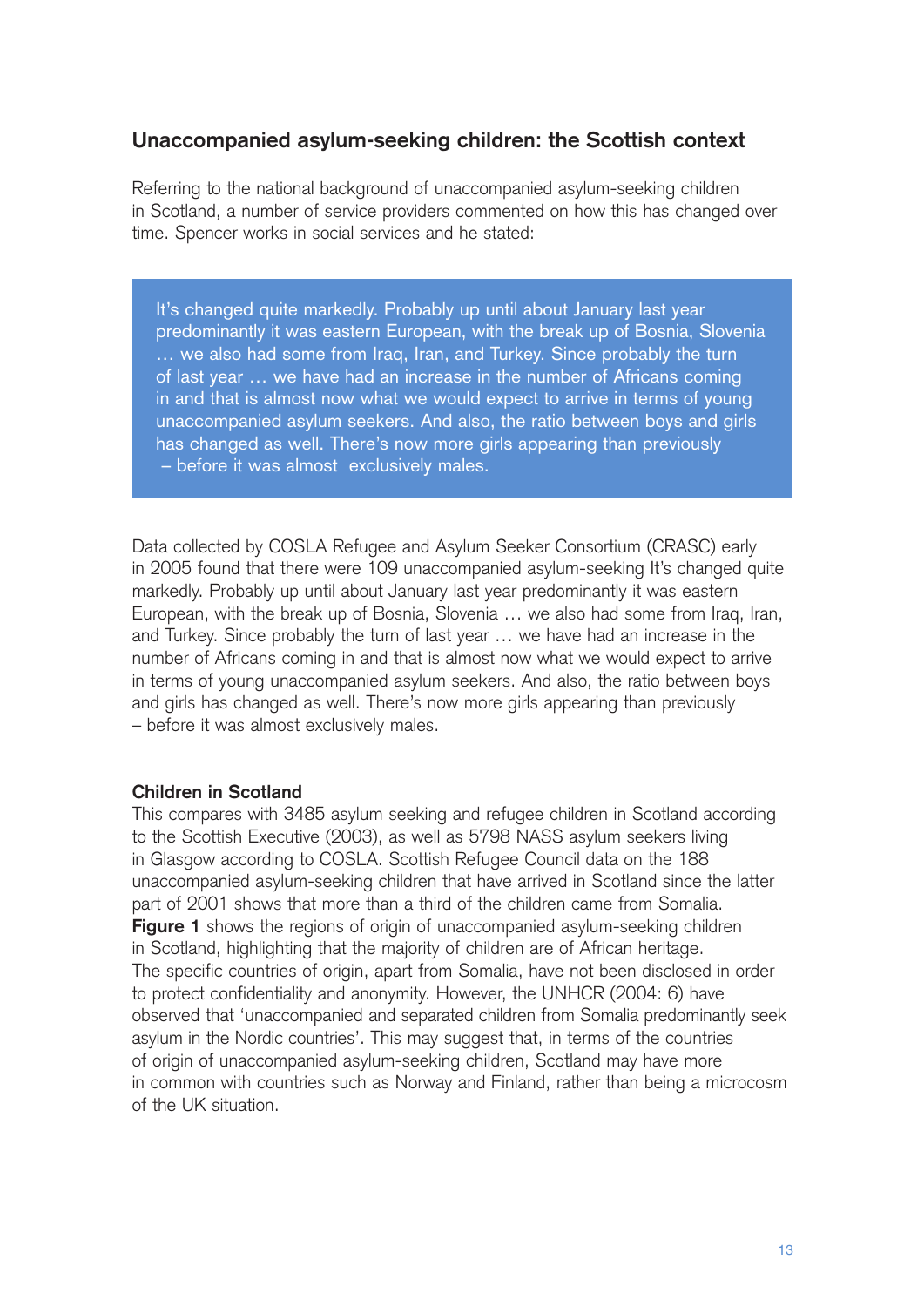The age and gender profile of the unaccompanied asylum-seeking children arriving in Scotland also deserves attention as these may have important consequences for the nature of service provision. **Figure 2** highlights that the majority of unaccompanied asylum-seeking children are aged 16-17 with a much smaller number of younger teenagers seeking asylum alone. **Figure 3** demonstrates that there have always been more unaccompanied young men than women seeking asylum in Scotland, although it is now clear that more young women are seeking-asylum as well. Spencer said that more young women are now arriving, whereas previously unaccompanied young men were more likely to seek asylum. However, Elizabeth, who in education, was concerned that it is "mainly young men" arriving and queried, "where are all of the young girls?"

#### **Figure.01**



Source: Scottish Refugee Council

Having a knowledge and understanding of the profile of unaccompanied asylumseeking children in Scotland is important for service providers. However, as a result of the changing profile of unaccompanied asylum-seeking children in Scotland, many noted how they had to "learn on the job" about the diversity, dietary requirements and religious and cultural norms of various countries at different times. This was clarified by Catriona who works in social services. She stated that "it's all so new to Glasgow … we are having to learn and adapt as we go along … [and we] need to seek out information about services."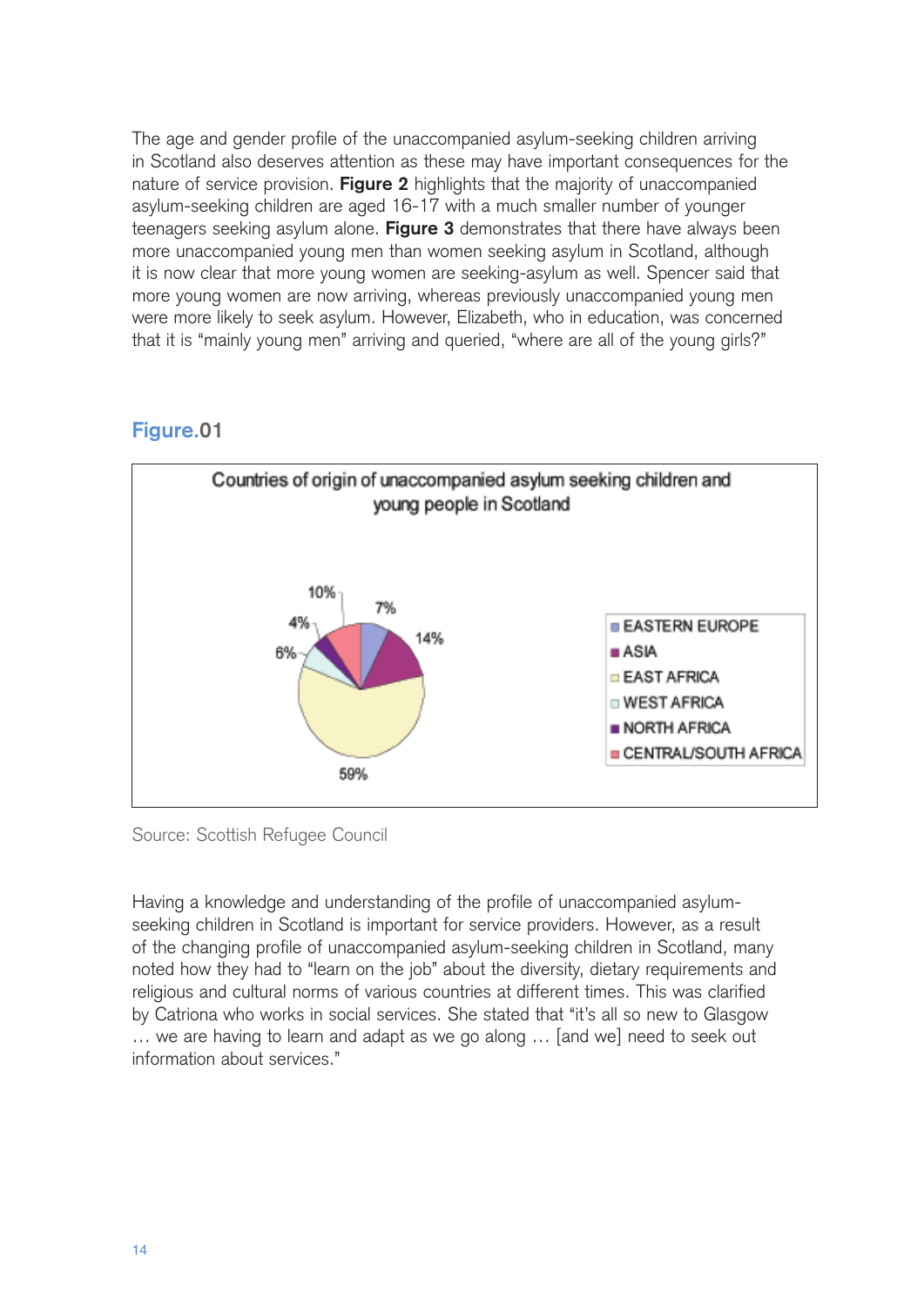# **Figure.02**



Source: Scottish Refugee Council

# **Figure.03**



Source: Scottish Refugee Council \*includes some UASC who arrived in late 2001 \*\*most recent figures available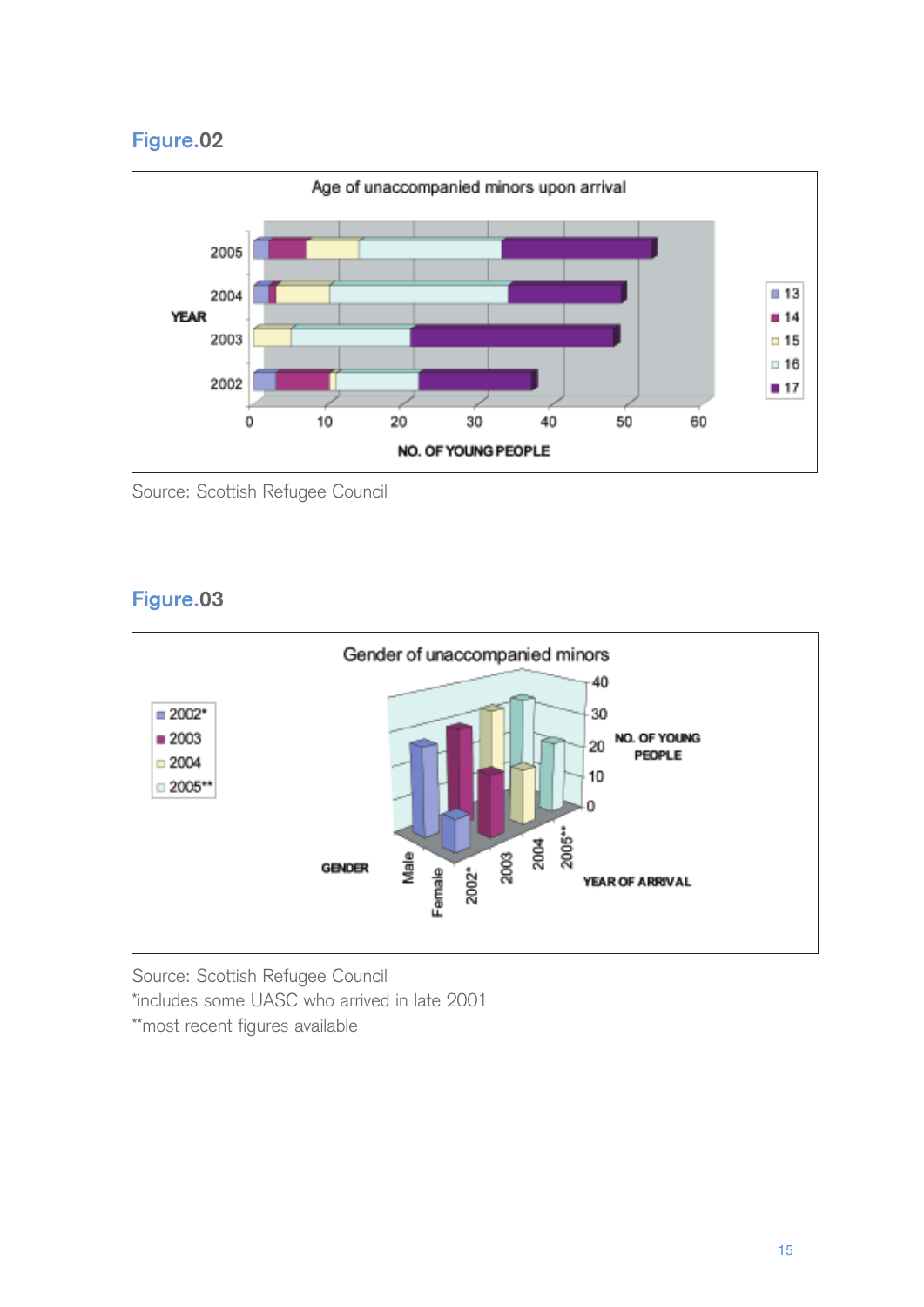# **The uniqueness of the Scottish context**

In order to contextualise this study, it is important to think carefully about the Scottish situation. The vast majority of research about migrants and minorities in Britain has focused upon experiences in England, with little research about the needs and experiences of migrants in Scotland (although see Arshad, 1999, de Lima, 2005, Hopkins, 2004, Kelly, 2000, 2002). 'This neglect has been perpetuated through everyday discourses of 'Scotland being a nation of friendly, welcoming people', and racism being portrayed as a predominantly 'English problem'' (de Lima, 2005: 143). As a result of these assumptions about racism being an English problem, Rowena Arshad (1999: 221) has suggested that 'Scotland has avoided the realities of confronting racism as a door-step issue'.

When Scotland is referred to within the literature, generalisations tend to be made about, for example, the experiences of immigrants in Britain, or the circumstances of being an asylum seeker in Britain, with the assumption being that 'British' experiences are similar to 'Scottish' circumstances. However, Miles and Dunlop (1987) have put forward a number of reasons why the experiences of migrants and minorities in Scotland is distinctive compared with England. One of their suggestions is that '… what distinguishes Scotland from England is the absence of a racialisation of the political process in the period since 1945 rather than an absence of racism per se' (Miles and Dunlop, 1987: 119). It is therefore not possible to transpose experiences of migrants in England and assume that they are the same as they would be in Scotland. Furthermore, Miles and Dunlop (1987) also argue that the history of migration both into and out of Scotland is different from that of England, both in terms of the profile of new arrivals and their reasons for migration. The context of migrants' arrival in Scotland has also differed from that in England. For example, the Asian migration to Scotland from the 1950s onwards was not as centrally related to the demands of the capitalist economy as was the case in England (Miles and Dunlop, 1987). Although their work is based on research about Asian migrants to Scotland, many of their suggestions can also be applied to the experiences of asylum seekers and refugees in Scotland. As such, it is important that research about asylum seekers and refugees focuses specifically upon Scotland, and does not assume that 'British' (and often London-centred) studies provide an accurate account of people's needs, experiences and everyday lives. As Peggy a policy worker consulted in this research stated, Scotland has "smaller numbers, smaller place, different networks".

The different profile of unaccompanied asylum-seeking children in Scotland compared with England interacts with the smaller size and particular geographical, economic and policy setting in Scotland. The key difference between Scotland and England is the unique legislative context where Scotland has legislation specific only to Scotland (for example, the Children (Scotland) Act 1995) as well as legislation that is common to the UK (e.g. immigration legislation). Government policies, especially in the social and educational spheres, have always been distinct in Scotland, which has been reinforced by devolution. This will be expanded in the following section.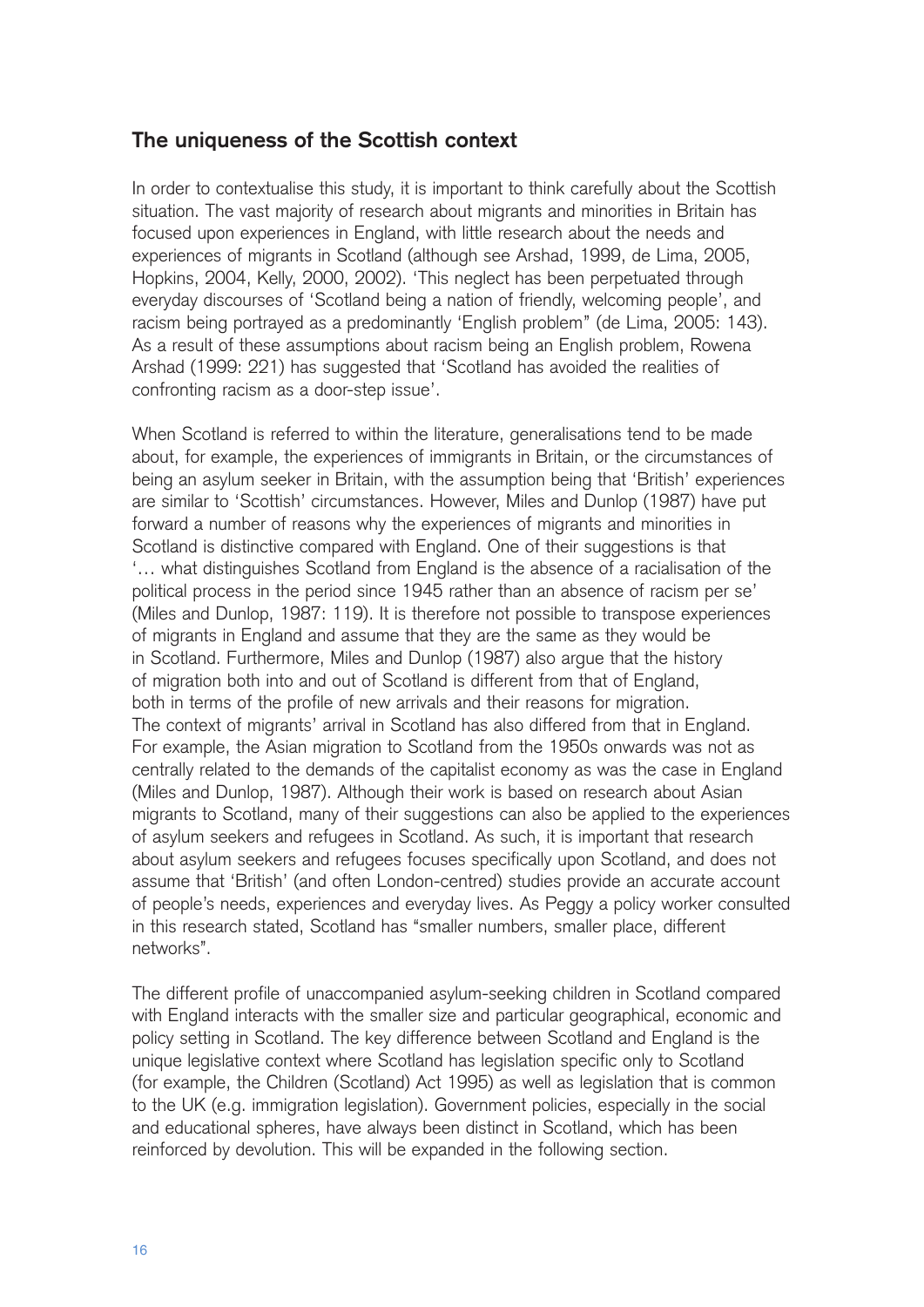# **Legislative context**

Having arrived in Scotland, unaccompanied asylum-seeking children immediately become part of a complex and controversial legislative system. The complexity of the legislative situation is largely due to the status of unaccompanied asylum-seeking children as being both children, and as asylum-seekers subject to immigration control. This situation is complicated further by the existence of legislation on various levels and tiers, including Scottish legislation, UK wide legislation, and European and international law. It is important that the legislative context of unaccompanied asylum-seeking children in Scotland is explained as clearly as possible, although, as a number of the legal representatives consulted in this research noted, the legislation is very complex, detailed and often ambiguous and contradictory. Crucially, they noted it was ever changing and that the changes were often poorly communicated, if communicated at all by the Home Office. Here we will highlight important legislation applicable to asylum seekers and those subject to immigration control, after which we will explore legislation relevant to children.

As previously mentioned, the 1951 Convention on the Status of Refugees sets out the internationally accepted definition of 'refugee' and includes a number of requirements for the legal, economic and political treatment of such people. A further Protocol to the Convention was agreed in 1967. The 1950 European Convention on Human Rights (ECHR) also outlines a number of Articles that Member States must comply with. These include the right to life (Article 2), the right not to be subjected to torture or to inhuman or degrading treatment or punishment (Article 3), the right for respect to be given to your private and family life (Article 8), the right to education (Articles 2, Protocol 1), freedom of assembly and association (Article 11), and the prohibition of discrimination (Article 14). These have been incorporated into UK law by means of the Human Rights Act 1998. Thus immigration procedures are intended to conform with Human Rights considerations, while Acts of the Scottish Parliament which breach human rights would be deemed unlawful. Therefore, in order to be awarded refugee status, a child would have to satisfy the Home Office and/or the Asylum and Immigration Tribunal that they had been persecuted as a result of their social group, race, religion, nationality or political persuasion, and were unwilling to return to their country or origin as a result of the fear of such persecution continuing.

Europe has been having an increasing impact on various aspects of domestic legislation in recent years, including immigration. At a summit in 1999, European member states agreed to establish a Common European Asylum System (CEAS) (Refugee Council, 2004). Part of the process of harmonisation of member state policies towards this goal has been the establishment of a Council Directive (2003/9/EC) on 27 January 2003 'laying down the minimum standards for the reception of asylum seekers'. Article 19 of this Reception Directive outlines standards for the reception of 'unaccompanied minors', all of which are referred to in this report. In summary, the Directive provides guidance about the training of staff working with unaccompanied asylum-seeking children, as well as guidance about the best interests, legal representation and accommodation provided for unaccompanied asylum-seeking children.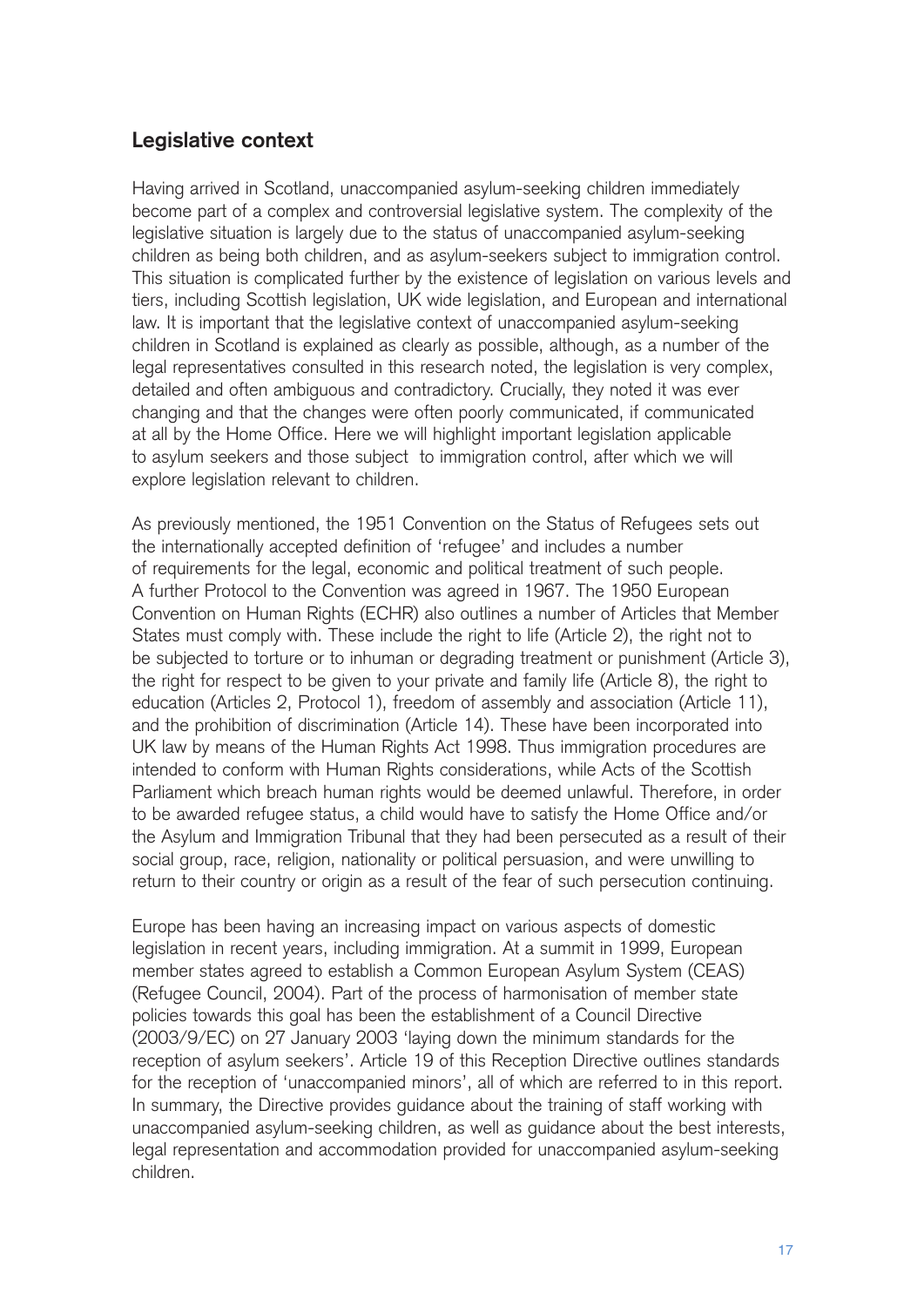A key issue within the EU Directive is the issue of guardianship. In 2003, the Council of the European Union also established a Directive (2003/86/EC) 'on the right to family reunification'. This states that Member States 'shall authorise the entry and residence for the purposes of family reunification of his/her first-degree relatives' as well as suggesting that Member States may also do this for the legal guardian or other family members of an unaccompanied asylum-seeking child.

In the UK context, legislation relevant to asylum seekers has been constantly changing in recent years with major legislative changes taking place in 1999, 2002 and 2004. Moreover, another piece of substantive legislation, the Immigration, Asylum and Nationality Bill 2005, is currently being debated in Parliament. (see http://www.scottishrefugeecouncil.org.uk). The majority of these legislative changes have aimed to monitor and control immigration, the impact being that it is now more difficult for asylum seekers to be awarded refugee status in the UK. In compliance with this legislation, as well as the other European and international law mentioned earlier, Home Office caseworkers, currently based in Croydon and/or Liverpool, make decisions regarding the outcome of an unaccompanied asylum-seeking child's asylum application.

There are four responses that an unaccompanied asylum-seeking child can receive. First, they may be awarded Indefinite Leave to Remain (ILR). This means that they are free to stay in the UK indefinitely; however, recent Home Office policy changes mean that from 30 August 2005, all asylum seekers, including unaccompanied asylumseeking children, are only given a maximum of five years' temporary leave to remain if deemed to be a refugee, having successfully claimed asylum (they may seek further leave to remain just before the five years expires). Second, they may be given Discretionary Leave (DL) to remain in the UK. This means an unaccompanied asylum-seeking child is allowed to stay in the UK until they reach their eighteenth birthday. Being awarded Discretionary Leave means that a child's application for asylum has failed and been refused, and a set of refusal reasons should be shared with the child. They can appeal this decision only if they have been given more than twelve months leave to remain. This is the most likely outcome of an unaccompanied asylum-seeking child's asylum application. 72 per cent of the unaccompanied asylumseeking children applying for asylum in 2004 were awarded Discretionary Leave to Remain (Heath and Jeffries, 2005). Third, an unaccompanied asylum-seeking child may be awarded the status of Humanitarian Protection (HP). This is highly unusual decision in such cases but is applied when a child has not satisfied the requirements of the 1951 Convention on the Status of Refugees, but it has successfully been argued that the UK would be breaching the Human Rights Act 1998 if they were to return the child to their country of origin. Some unaccompanied asylum-seeking children were previously awarded Exceptional Leave to Remain (ELR), however this is no longer a decision awarded by the Home Office, and instead, Humanitarian Protection or Discretionary Leave are now awarded when Exceptional leave to Remain would have previously been awarded.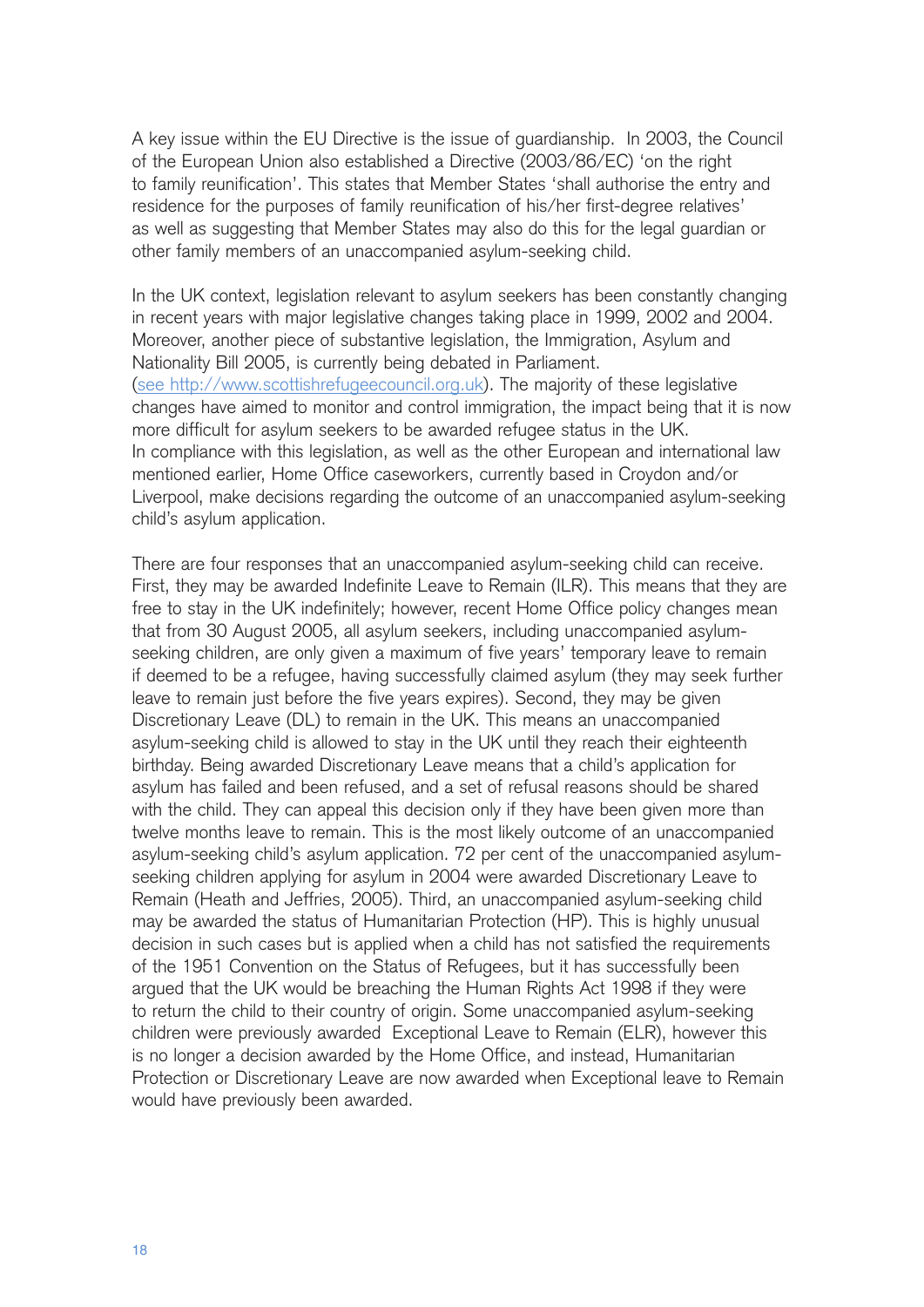Fourth, an unaccompanied asylum-seeking child's asylum application may be completely refused and so they will not be granted any form of status. The child, through their legal representative, can lodge an appeal within ten working days against the refusal and this will normally result in a court case at the Asylum and Immigration Tribunal (AIT). A very recent change to immigration policy and procedures means that unaccompanied asylum-seeking children may now be interviewed about their asylum claim. The EU Directive requires that a responsible adult should be present on such occasions.

The National Asylum Support Service (NASS) is a department within the Home Office's remit and their statutory function is to provide support, accommodation and financial help to asylum seekers when their applications for asylum are being considered. NASS provision commenced in 2000, and previous to this, local councils and boroughs were responsible to financially support cases. As stated, one of the remits of NASS is the provision of accommodation for asylum seekers, which it does through agreements with local authorities. Asylum seekers, applying for accommodation support, are therefore dispersed to local authorities around the UK which have entered into a contract with NASS<sup>1</sup>, This is done on a no-choice basis. Glasgow City Council has a large contract with NASS and consequently asylum-seekers are dispersed to the city. This is the only such dispersal site in Scotland as no other Scottish local authority has so far agreed to house asylum seekers. As dispersal to Glasgow has been happening since NASS started operating, a wide range of services for asylum seekers has developed across the city. This explains why, in Scotland, services for asylum seekers and refugees are concentrated in Glasgow.

However, it is important to note that NASS only supports asylum-seeking children who form a part of an asylum-seeking family. They do not support unaccompanied asylum-seeking children as they are financially supported by their local social services department under relevant sections of the Children (Scotland) Act 1995.

So, adult asylum-seekers and their families in Scotland are accommodated in Glasgow $^{\circ}$ , whilst unaccompanied asylum-seeking children in Scotland are accommodated and supported by the local authority where they first arrive in Scotland. This means that, theoretically, unaccompanied asylum-seeking children may be found across Scotland. Whilst, it is likely that the concentration of refugee communities in Glasgow has acted as a magnet for agents and thus many unaccompanied asylumseeking children have been brought to the city, there are unaccompanied asylum-seeking children under local authority care in other locations in Scotland. This situation is particularly challenging for children, and indeed local authorities and social service departments, where the development of services and current provision is often very poor compared with the situation in Glasgow.

<sup>&</sup>lt;sup>1</sup> People claiming asylum may apply for subsistence only support. This means that they are responsible for their own accommodation and thus may live in other parts of the UK.

<sup>&</sup>lt;sup>2</sup> See previous footnote.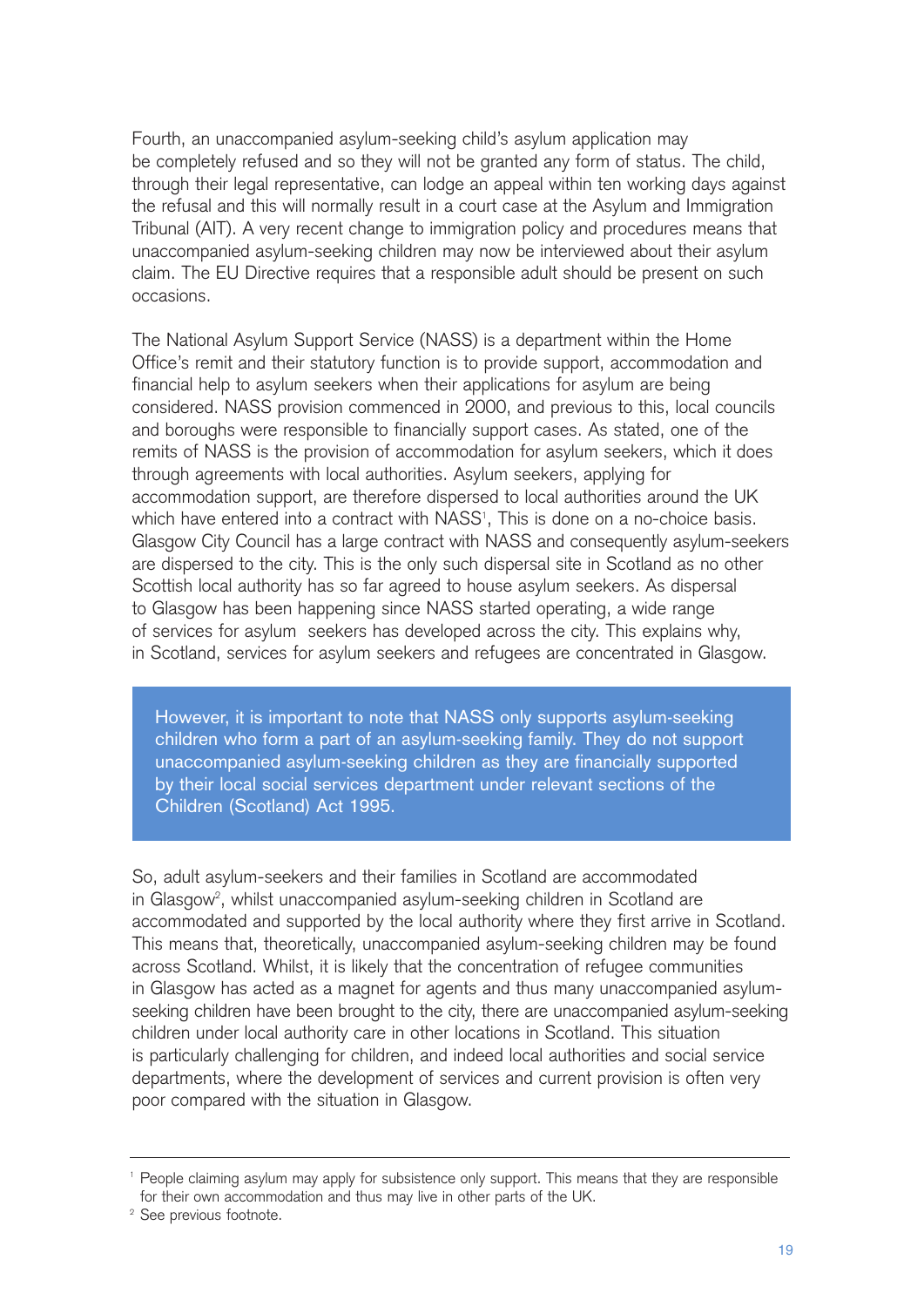In the UK, immigration and asylum matters are reserved to the Westminster Parliament and cover the whole of the UK including Scotland, whilst matters concerning children, education, health and housing are largely devolved matters decided in the Scottish Parliament at Holyrood. As such, there are no Scottish laws that apply specifically to unaccompanied asylum-seeking children as asylum seekers subject to immigration control. There is however, Scottish legislation that applies to unaccompanied asylumseeking children as children. At times the interface between these various forms and levels of legislation are unclear, and this makes it particularly difficult to advocate for, and determine the rights of, unaccompanied asylum-seeking children.

The status of unaccompanied asylum-seeking children as children has important legislative significance. The UK is a signatory of the UN Convention on the Rights of the Child (UNCRC) which sets out internationally recognised standards about children's status and treatment, with a focus on 'participation, protection and provision' (Hill and Tisdall, 1997: 28). However, the UK registered a reservation saying that the UK retains the right to apply conditions relating to entry, stay in and departure from the UK. Although the vast majority of the UNCRC is relevant to all children including unaccompanied asylum-seeking children, Article 22 focuses specifically on refugee children. Article 22 provides that states should take appropriate measures to ensure that a child asylum seeker receives appropriate protection and humanitarian assistance in the enjoyment of the rights in the Convention itself and in other international human rights instruments (such as the European Convention on Human Rights). Furthermore, Article 37 (a) and (b) are also covered by the UK's reservation to the UNCRC. Article 37 (b) states that '… The arrest, detention or imprisonment of a child shall be in conformity with the law and shall be used only as a measure of last resort and for the shortest appropriate period of time', and Article 37 (c) clarifies that children deprived of their liberty should be separated from adults, unless it is in their best interests not to do so (see http://www.ohchr.org/english/). These reservations mean that unaccompanied asylum-seeking children in the UK can be subject to detention and can be detained alongside adults.

The main responsibilities of parents, judicial bodies and local authorities with respect to children living in Scotland are embodied in the Children (Scotland) Act 1995. This sets out a range of ways in which children in Scotland should be supported, protected, accommodated and cared for. It also identifies the circumstances in which a child may be accommodated by a local authority. This includes situations where 'no-one has parental responsibility for' a child under 16 (Section 25) and the manner in which accommodation is provided for children looked after by a local authority (Section 26). Furthermore, this Act also seeks to safeguard and promote the welfare of children, up to the age of 18, who are in need (Section 22). Among the duties that the authority has towards a child so accommodated are to: safeguard and promote the child's welfare; promote contact with parents; take account of the child's views; give consideration to the child's religious persuasion, racial origin and cultural and linguistic background.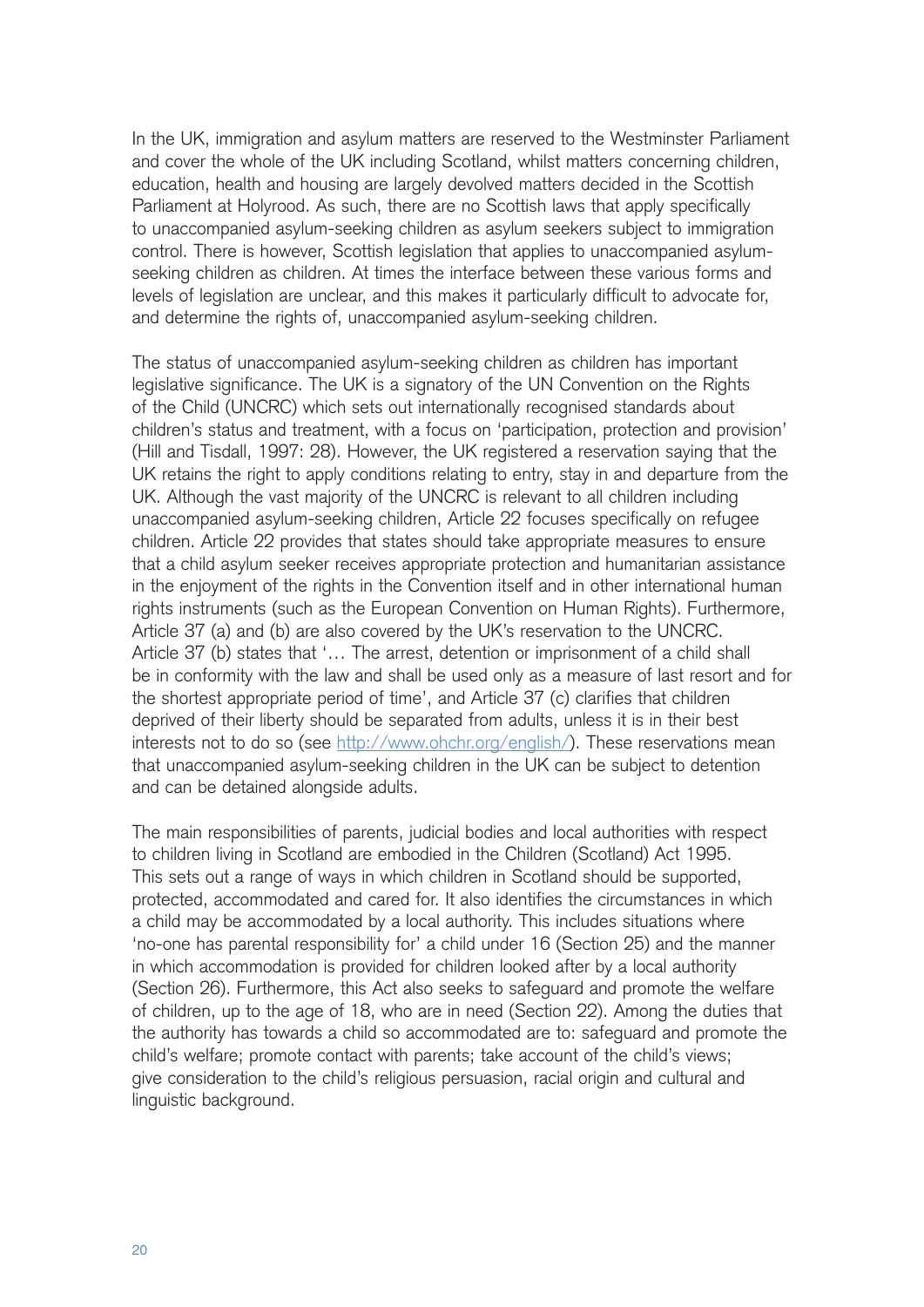Part of the Children (Leaving Care) Act 2000 applies to Scotland and stipulates that a child who was previously looked after and accommodated is entitled to financial support from the local authority. The Support and Assistance of Young People Leaving Care (Scotland) Regulations 2003 also require local authorities to provide a range of other preparation, planning and support measures for young people.

As far as we are aware, there have been no relevant court cases in Scotland concerning the rights of unaccompanied asylum-seeking children under the 1995 Act, but the Hillingdon judgement of 2003 about the responsibility of local authorities in England under the Children Act 1989 and Children Leaving Care Act 2000 to provide accommodation has been widely cited as relevant to Scotland. Under the Children Leaving Care Act of 2000, social services departments must provide support for those leaving care, ensuring their continuing welfare. The Hillingdon judgement extended this responsibility to include unaccompanied asylum-seeking children. Although the Hillingdon judgement was a landmark case in England, the great majority of the Children Act 1989, including the provisions for looked after and accommodated children, does not apply to Scotland. Strictly this has no direct bearing on the legal position in Scotland and would not count as a precedent if a court case arose, but some regard the judgement as having persuasive force. A key conclusion was that local authorities have duties to support children financially after the age of 18, when they have previously been provided with accommodation by the authority concerned.

There is some uncertainty about the extent to which Scottish education legislation covers all asylum-seeking children in Scotland, although strong arguments have been put forward that it does (see CARIS web-site http://www.savethechildren.org.uk/caris/). The main relevant statutes are the Education (Scotland) Act 1980, with subsequent amendments, and the Standards in Scotland's Schools etc. Act 2000. For instance, any education authority has general powers to provide education (including nursery education) to anyone living within their area, while children below the statutory age limit have a right to receive education.

Also, the Scottish Parliament passed the Commissioner for Children and Young People (Scotland) Act 2003 establishing the role of Commissioner with the first incumbent took up post in April 2004. The Commissioner has a duty to promote and safeguard the rights of children in Scotland up to the age of 18 (or 21 if they have ever been looked after by a local authority). The role of the Commissioner applies to unaccompanied asylum-seeking children in their status as children, and so the Commissioner's role links in with other international and national legislation about children's rights and best interests.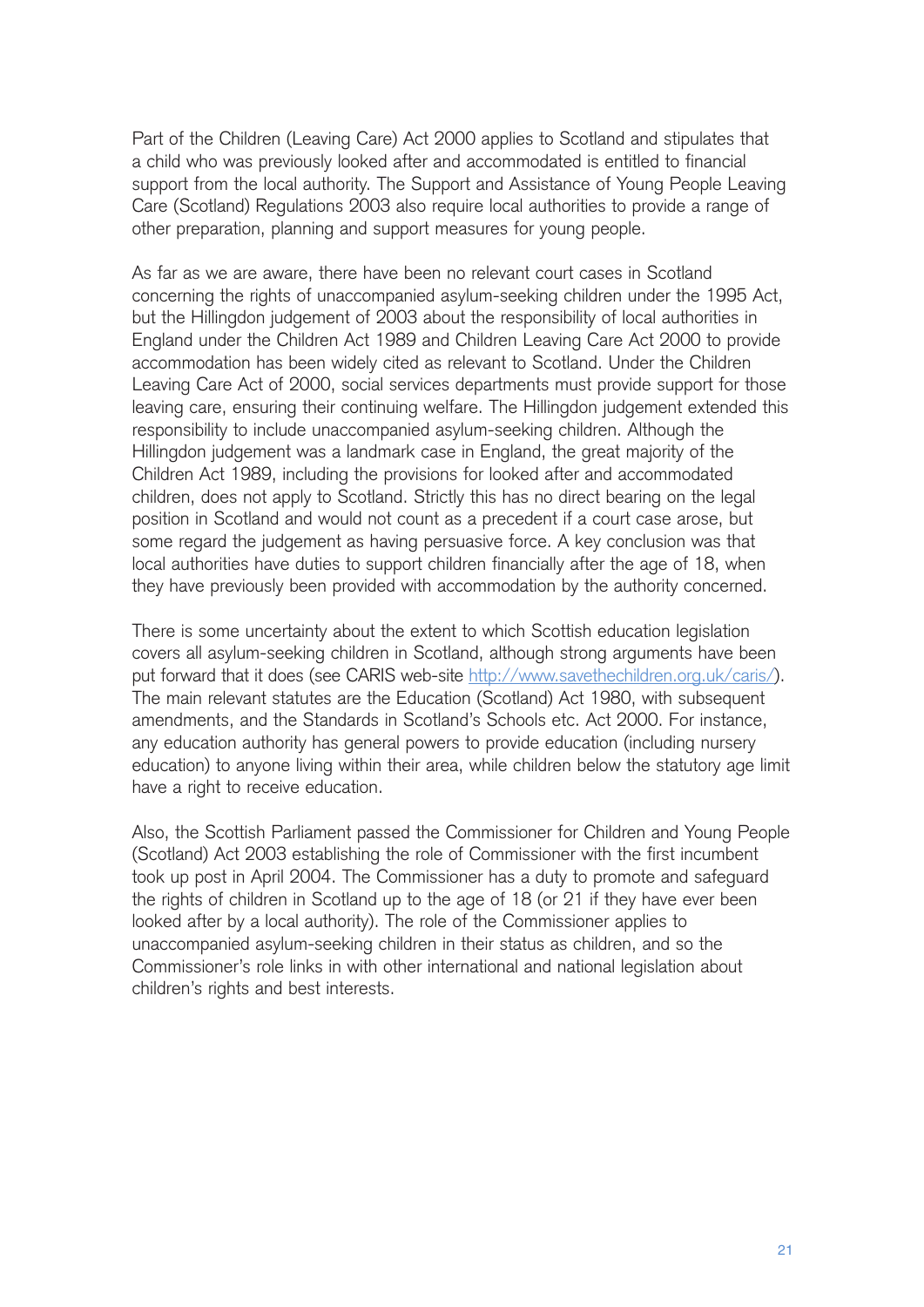# **Methods and sampling**

This is an applied social research project, and as such, one of the main intentions of the study is to inform future service provision. Overall, the main aims are:

- Identification of the range of services available for unaccompanied asylum-seeking children in Scotland, as well as the strengths and weaknesses in such service provision (including gaps in provision, training opportunities and best practice examples)
- Exploration of the social, emotional, legal and educational needs and experiences of unaccompanied asylum-seeking children in Scotland, including the circumstances that led them to leave their country of origin, their experiences of the migration process, and their current situation in Scotland.

Data for the study was gathered primarily by means of qualitative interviews. The research project was originally planned to have two key stages: the first involving interviews with service providers and the second interviews with children. Early on, this was modified so that it would be possible to include some feedback from children sooner. Hence, the project comprised three key stages **(see Figure 4)**:

- Interviews with key service provider
- Interviews with remaining service providers as well as some interviews with children
- Interviews with children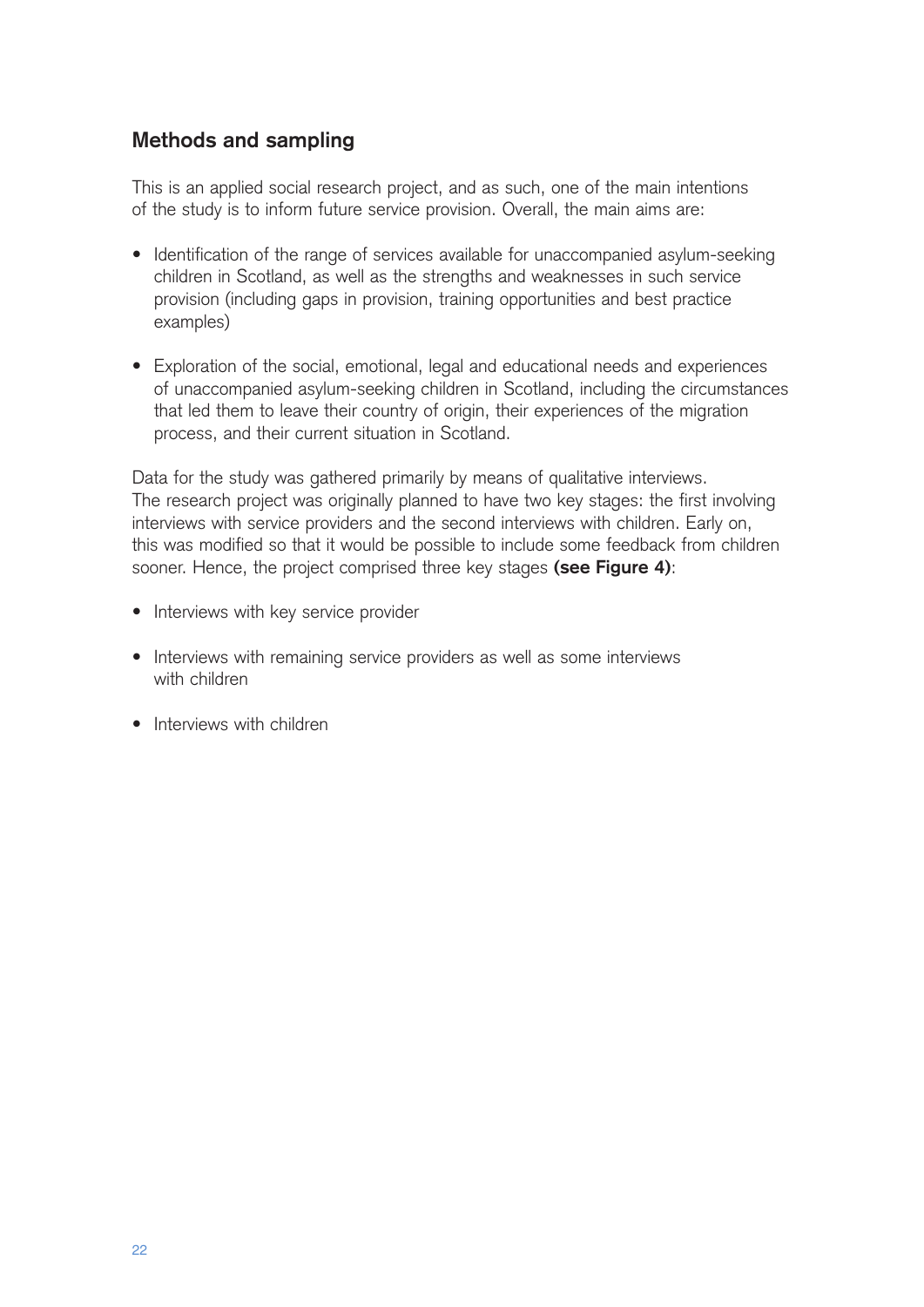# **Figure.04**

| Period                  | <b>Tasks</b>                                                                                                                                                                                                                                                                                                   |
|-------------------------|----------------------------------------------------------------------------------------------------------------------------------------------------------------------------------------------------------------------------------------------------------------------------------------------------------------|
| $Nov - Dec 2004$        | INFORMAL PREPARATION OF THE STUDY<br>Attendance at planning meetings; drafting of interview<br>schedule; completion of forms for the University<br>Research Ethics Committee; arranging initial interviews.                                                                                                    |
| Jan - March 2005        | FORMAL START OF THE STUDY PERIOD<br>Completion of interviews with representatives of priority<br>agencies agreed with the Scottish Refugee Council;<br>meeting with Working Group; provision of one-page<br>bulletin (Feb); analysis of interview data;<br>writing up of first progress report (end of March). |
| April - June 2005       | Arranging and conducting further agency interviews;<br>preparation of schedule for interviews and discussions<br>with children; provision of one-page bulletin (May);<br>initial interviews with children; writing up of second<br>progress report (end of June).                                              |
| <b>July - Sept 2005</b> | Arranging and conducting the main interviews and<br>discussions with children; provision of one-page bulletin<br>(Aug); writing up of third progress report (end of Sept).                                                                                                                                     |
| Oct - Dec 2005          | Completion of remaining fieldwork; final analysis;<br>writing of final report; meeting with Scottish Refugee<br>Council staff to discuss implications.                                                                                                                                                         |

The present report synthesises the findings from all three of these stages. It was considered valuable to speak to service providers first, as they could provide general context for the research. Equally importantly they helped identify the priority issues for the interviews with children and assisted with the process of gaining access to the children.

The plan for the whole study was to conduct between fifty to sixty interviews with service providers as well as speaking to approximately thirty children. With permission of the interviewee, all of the interviews with service providers were tape-recorded and followed an interview schedule prepared by the research team (see Appendices). Individual interviews were also used with the unaccompanied asylum-seeking children, but more flexibility of method was required to adapt to their wishes and circumstances. Some of these interviews included the use of interpreter and a small minority of the children preferred that their interview was not tape-recorded and so the researcher recorded their experiences and opinions in writing.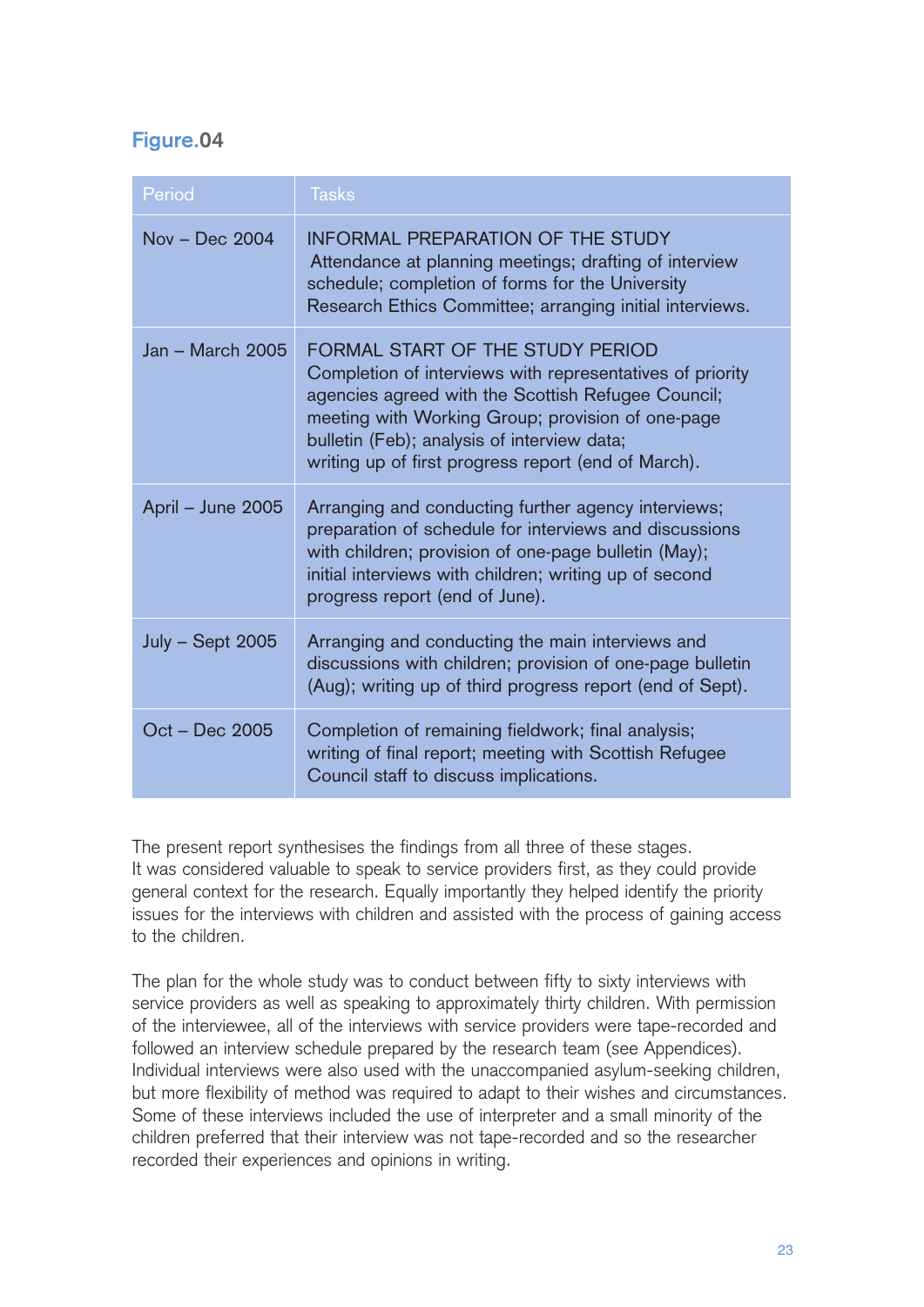The project also included a group-work exercise with nine unaccompanied asylum-seeking children, who used large sheets of paper and post-it notes to annotate their feelings, experiences and views about Scotland and their countries of origin.

Overall, seventy-four service providers and thirty-one unaccompanied asylum-seeking children were interviewed as a part of the research. In consultation with Scottish Refugee Council staff key agencies, organisations and individuals were identified as primary contacts for the first phase of the research. A process of snowballing was then used where initial contacts were asked to identify other relevant organisations and individuals who they thought should participate in the research. These individuals included some who provide a direct service such as educational provision, social work, youth services, legal guidance and counselling, as well as policy makers and managers. Almost all of the agencies were in Central Scotland. Interviews were also carried out with representatives of agencies in London responsible for immigration services and with a small number of service providers in other areas of Scotland. The sample of service providers included people working directly with unaccompanied asylumseeking children as well as staff who are employed in a more strategic role, for example, in management or policy making. The service providers were drawn from across the statutory and voluntary services, and included individuals working in social work, children's services, housing, policy and government, secondary and tertiary education, refugee and immigration organisations, health care and counselling, immigration lawyers and staff working in general services for children.

A wide range of organisations and individual were identified initially by Scottish Refugee Council, and this, coupled with the process of snowballing used in the project means that it is very likely that the sample of service providers consulted in this research was broadly representative of the services available to unaccompanied asylum-seeking children. The main topics of discussion included: service provision and perceptions of the adequacy of overall provision; examples of good practice; strengths and weaknesses in services; experiences, needs and competencies of unaccompanied asylum-seeking children. Nearly all the organisations and agencies approached have cooperated very willingly with the research team. The vast majority of the interviews lasted approximately an hour. They were mostly individual interviews, but some also involved a small team of two, three or four staff working in a similar area.

Contact was made with organisations in a position to identify unaccompanied asylum-seeking children who might choose to participate in the research. All children consulted were provided with information about the research project, including assurances about confidentiality. They were all afforded the opportunity to decline participation in the research without having to give a reason. In the case of anyone aged under 16, consent was also obtained from a person with parental responsibility.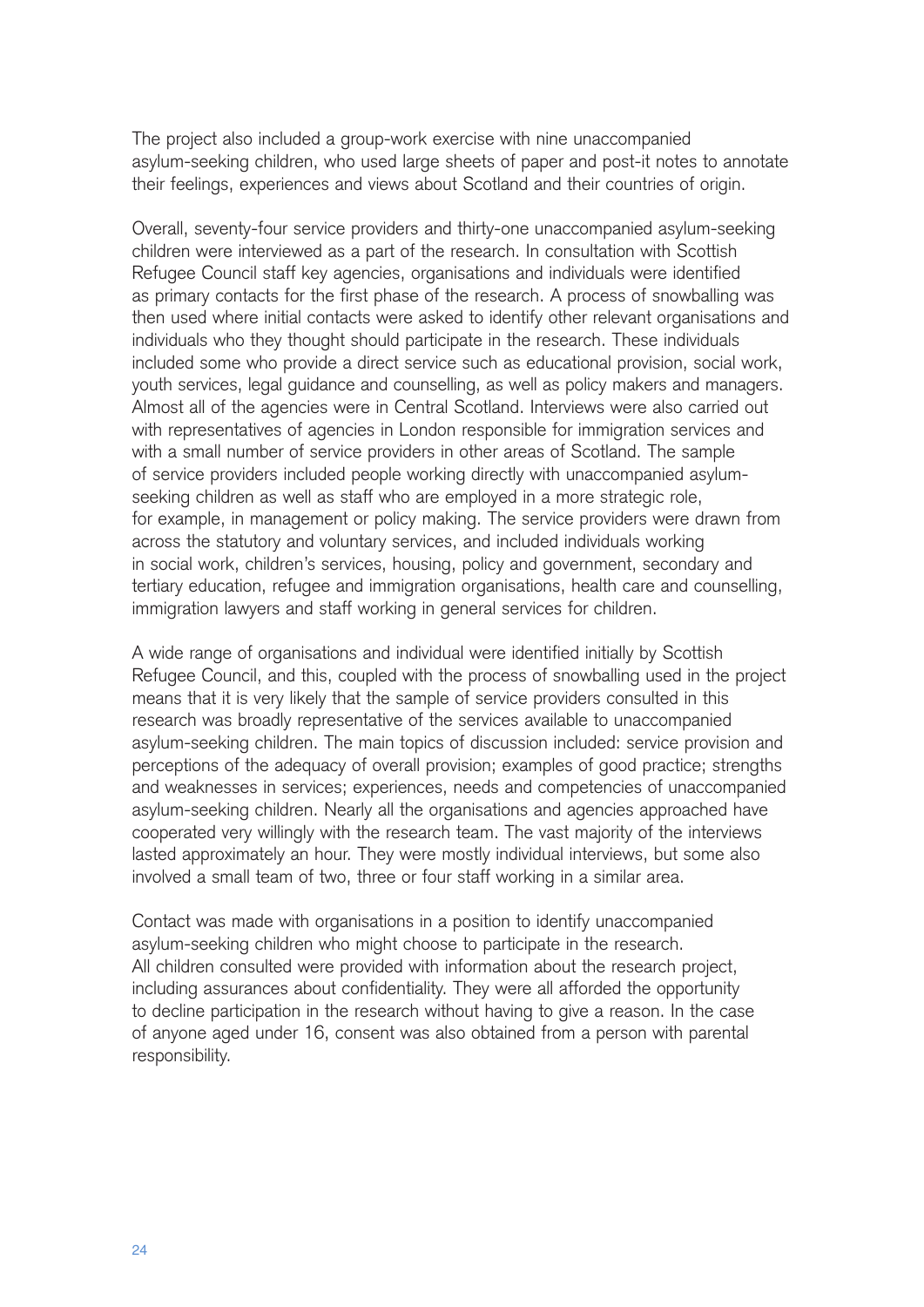All of the names of the service providers and children have been changed in order to protect the confidentiality of the respondents. Children were offered the opportunity to choose a pseudonym and if they did not want to, the researcher chose a pseudonym on their behalf. For the purpose of this report, the names of unaccompanied asylum-seeking children will be italicised, in order to distinguish their views from those of service providers.

The thirty-one unaccompanied asylum-seeking children who were interviewed in this project included nine young women and twenty-two young men. Twelve stated that they were Christians, seventeen identified as Muslim, and two children stated that they did not belong to any religious group. Four of these children were from the Asian continent, with the remaining twenty-seven coming from Africa. Twelve of the children were originally from Somalia. None came from Eastern Europe. Thus, the countries of origin reflected the recent shifts in wider patterns noted earlier. Six of the unaccompanied asylum-seeking children consulted had Indefinite Leave to Remain, fifteen had Discretionary Leave, seven were waiting on the result of their asylum application and two children did not know what their status was at the time of the interview. Nearly all of the children were 16 or 17 at the time of interviewing, although two children were 15, and two stated that they were 18.

Overall, then, this sample could be said to be reasonably representative as a result of the fact that the majority of the sample were young men, aged 16 or 17, who were seeking asylum in Scotland having originally lived in Africa, and in particular Somalia. It would perhaps have to been useful to consult slightly more young women, and more children from the Asian continent. One deficiency of the sample of children consulted in this project was that it did not include any unaccompanied asylum-seeking children from Eastern Europe, for example, from Albania or the former Yugoslavia. It did appear however, that children from these countries, due to the length of time they had lived in Scotland, has already been consulted by a number of researchers, and were experiencing research fatigue.

### **Previous research about unaccompanied asylum-seeking children**

There has been little research conducted in the UK specifically with or for unaccompanied asylum-seeking children, and this lack of information about the needs and experiences of this group of children has been one of the motivations behind this research project. Where research does exist, it tends to be short-term, piecemeal and poorly funded. The studies that have taken place have mainly focused on social work practice, medical and health related concerns, or policy and practice related work often conducted by community, voluntary and non-governmental organisations.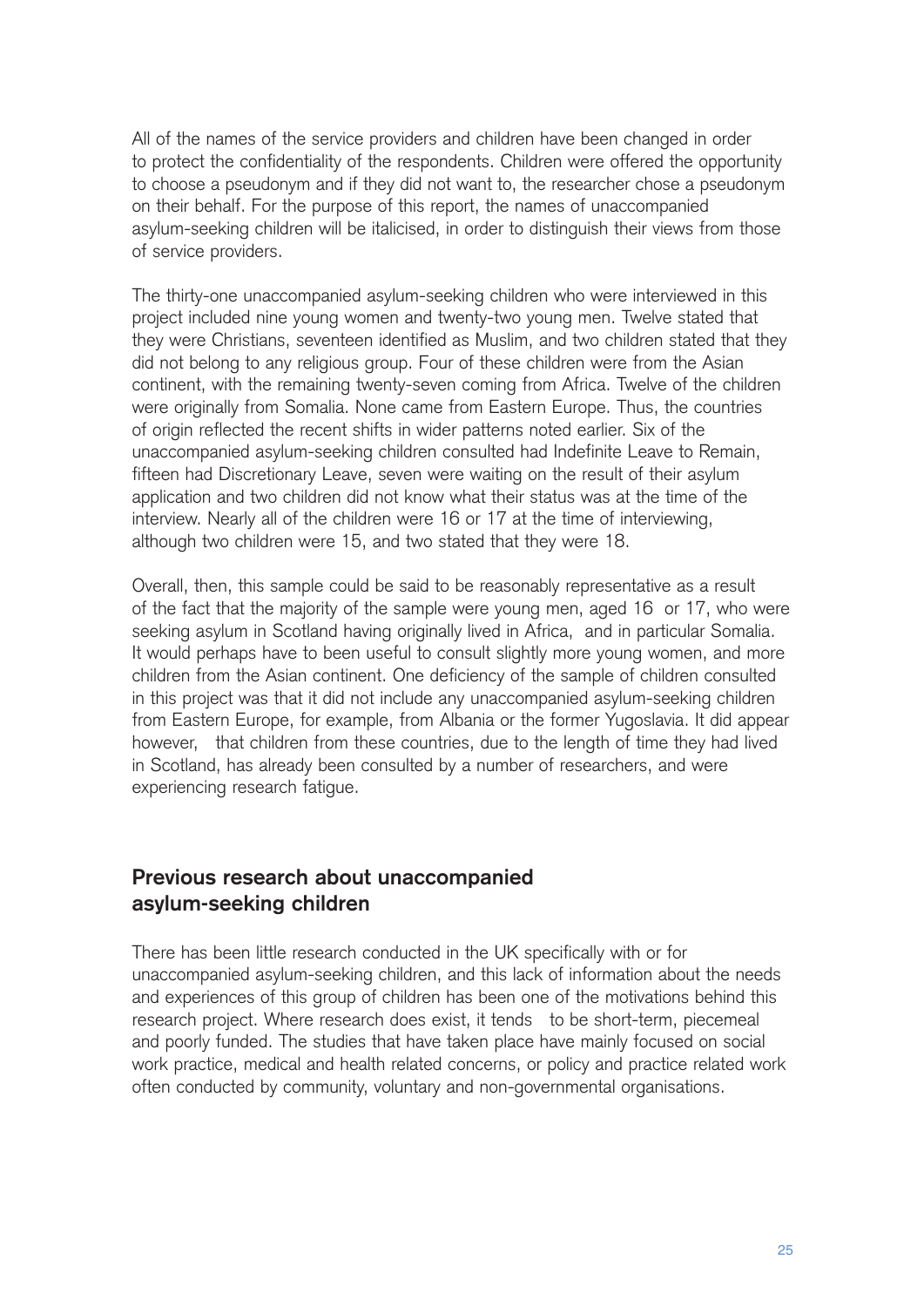The social work literature tends to focus on the response of social work services to the arrival of unaccompanied asylum-seeking children (Argent, 1996, Christie, 2002, 2003 Mitchell, 2003, Morris, 2005, Okititikpi and Aymer, 2003). Some of this work also focuses on the rights of the children (Cemlyn and Briskman, 2003, Jones, 2001), and the strategies adopted by social workers in their attempts to help improve the circumstances of the children concerned (Kohli, 2005). The organisation, Research in Practice, recently added a ninth publication to their audio series, by producing a series of insights into the experiences and needs of unaccompanied asylum-seeking children, drawing upon, amongst others, the expertise of social work academics. Although all of this work is important, it tends to focus on England (Mitchell, 2003, Kohli, 2005) or the Republic of Ireland (Christie, 2002, 2003), and there is a clear need to find out more about the Scottish situation.

The second main body of literature focuses on medical, health and psychiatric services. This work tends to be written by practitioners and academics in the fields of child and adolescent psychiatry (Fazel and Stein, 2005, Hodes, 2002, Hoes and Tolmac, 2005, Whittaker, Hardy, Lewis and Buchan, 2005). The general health and well-being of unaccompanied asylum-seeking children is often emphasised in this work, as are the children's experiences of post-traumatic stress disorder (PTSD), and displacement. Although much of this work is written from a medical perspective, issues of relevance to general practice are also raised where appropriate.

Some of the most relevant research with or for unaccompanied asylum-seeking children has been conducted by community and voluntary organisations, nongovernmental organisations and practitioners working directly with children. Much of this work is very useful because of its focus upon Scotland. For example, Edinburgh Youth Social Inclusion Partnership conducted research with young asylum seekers in Edinburgh, including 8 of whom they identified as unaccompanied (Owen, 2005). This project concluded with six recommendations, including the need to develop training for practitioners and to develop a welcome pack including local information and details of services. Also, Glasgow Anti-Racist Alliance (2005) recently conducted an independent review of NCH's Young Refugee Project, and produced a range of recommendations covering befriending, policy and practice. Other applied studies of relevance to the experience of unaccompanied asylumseeking children have also been conducted in England (Kidane, 2001) and Wales (Save the Children, 2005). Arguably, some of the most important work with and for unaccompanied asylum-seeking children has been conducted by the Save the Children, including work in the Scottish contexts and elsewhere in the UK (Rutter and Yhder, 1998, Save the Children, 2005). Of particular relevance is the recently published second edition of their guide to the rights and entitlements of separated refugee children (Save the Children, 2005) as well as their good practice guide for the 'Separated Children in Europe programme' (Save the Children, 2004). All of these literatures will be used where relevant to contextualise the findings of the current study.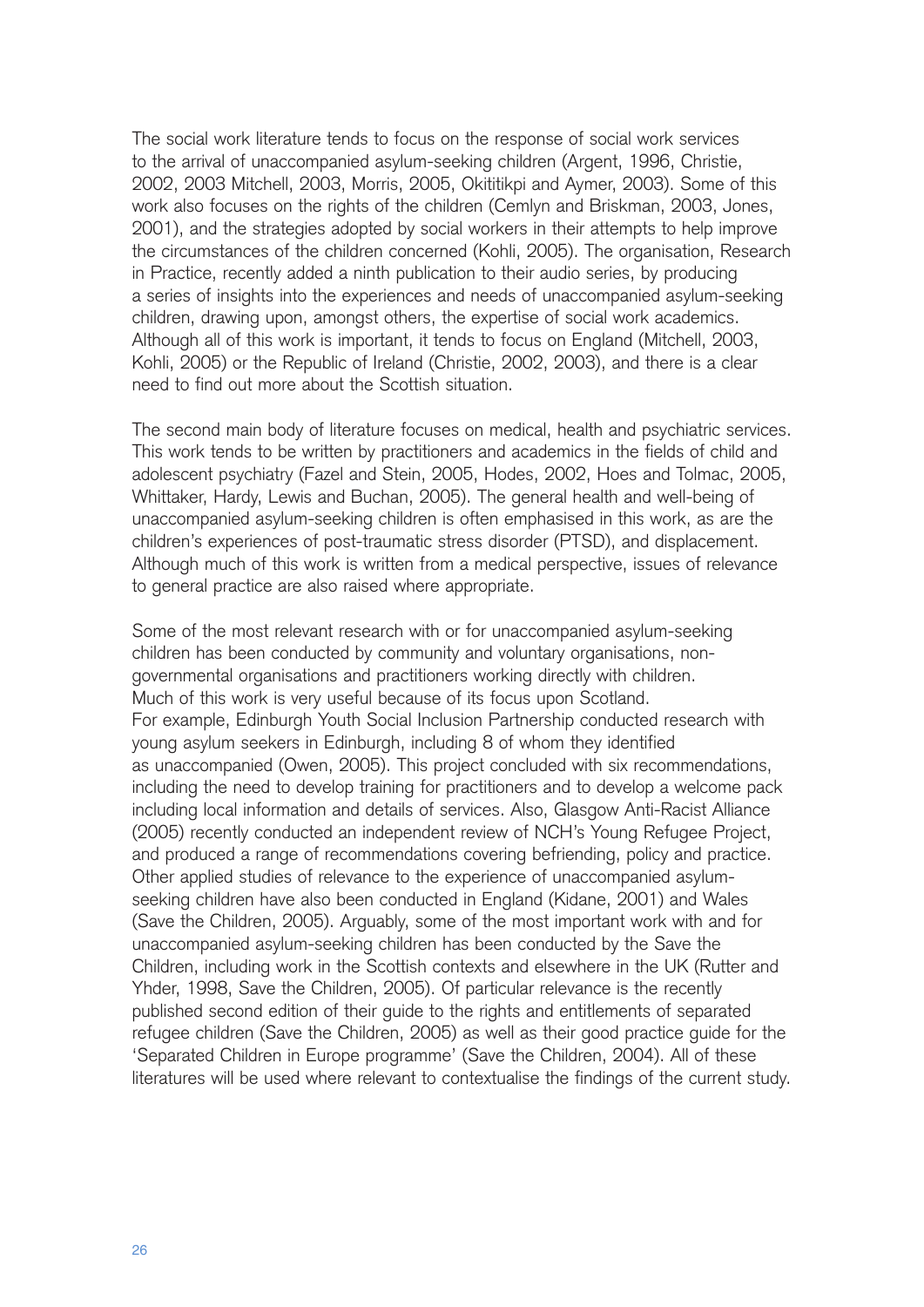# 02.children's experiences

The experiences of unaccompanied asylum-seeking children in their countries of origin, as well as their journeys to Scotland and their experiences of arrival in a new place are important in helping to understand and assist unaccompanied asylum-seeking children in their current situations. **As Thomas et al (2003: 114) clarify:**

Given the additional vulnerability of being unaccompanied, it is important to provide a detailed picture of the multiplicity of life circumstances and experiences of UASC, in order to develop and improve existing health and social services to identify and meet needs.

Moreover 'there is no indication when examining the existing literature that a great deal is known about the pre-departure histories of the asylum-seeking and refugee children now living in the UK and in other parts of Europe' (Kohli, 2005: 2). Although it is important to understand unaccompanied asylum-seeking children's previous experiences, it is also essential that these experiences are explored in a manner that is sensitive to the well-being and best interests of the children involved. Chester (2001: 164) notes that it is 'often unhelpful to ask intrusive questions about the circumstances that have led to the child's being in exile as they will have gone through this process many times already with immigration officers and lawyers and often it will have been a wearing and traumatic experience.'

As there is little information available about the pre-flight experiences and migration stories of unaccompanied asylum-seeking children in both academic and policy research, one of the aims of this project was to explore these issues with service providers and unaccompanied asylum-seeking children, doing so in a sensitive and tactful manner with reassurances not to distress any of the children. Furthermore, 'children's voices are not heard in population geography,' and there is a 'need to value the child's perspective and to appreciate the agency of children in shaping their own population futures' (McKendrick, 2001: 466). While it was vital to recognise the distressing nature of events precipitating children's international moves, the research team also wished to explore the strengths they had shown. In doing so, we offer an insight into the children's life histories, migration stories and current situations. This will build upon the perceptions of service providers and the experiences of unaccompanied asylum-seeking children themselves.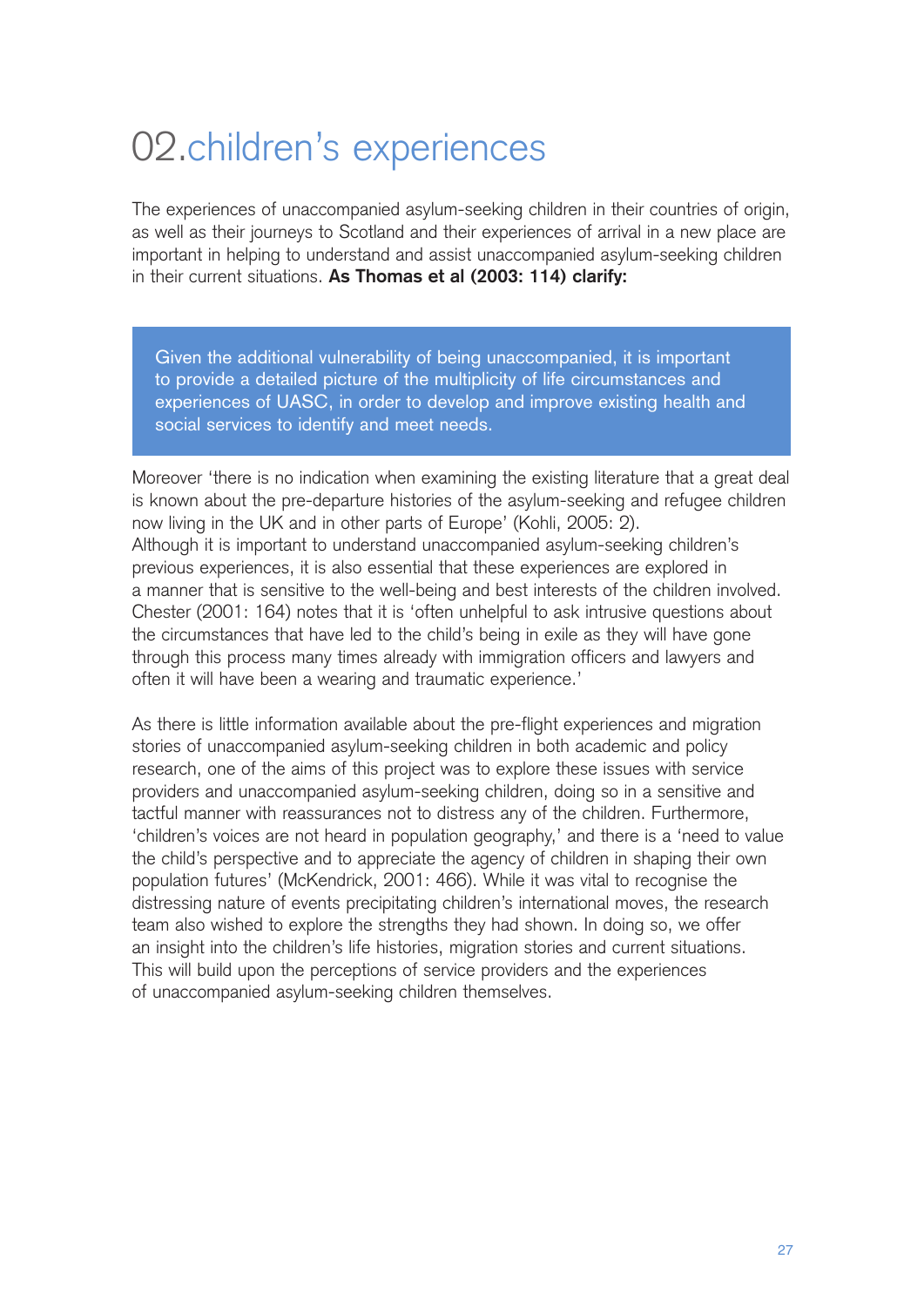# **Talking about the experiences of unaccompanied asylum-seeking children**

All of the unaccompanied asylum-seeking children who were interviewed as a art of this project were asked about their pre-flight experiences, with a reassurance that there was no obligation to discuss such matters. The interview was structured in such a way that these questions were asked near the end of the interview in order that the possibility of any distress being experienced may be minimised. Service providers were also asked about their perceptions of the children's pre-flight experiences.

Previous research has highlighted that there were three main approaches by social workers with regard to talking about the experiences of unaccompanied asylum-seeking children. Some took little account of past lives, others believed that 'a movement forward could not be achieve without looking back because the past disrupted the present (Kohli, 2005: 11). A third group immersed themselves in all aspects of unaccompanied asylum-seeking children's lives often becoming trusted companions. Similarly, with the service providers consulted in this project, there were three main responses to questions about the previous experiences of unaccompanied asylum-seeking children. Firstly, there were a number of service providers who suggested that it was inappropriate or intrusive to ask unaccompanied asylum-seeking children about their previous experiences, and so they tended to focus on helping the children with their present circumstances. The following remarks are representative of this group of service providers:

| <b>Sandra:</b>   | " generally, I didn't see that it was my business to ask<br>[the young people] are cagey and extremely sensitive about<br>talking about their backgrounds"<br>(youth worker) |
|------------------|------------------------------------------------------------------------------------------------------------------------------------------------------------------------------|
| Ellen:           | "I haven't delved into that, and I mean I have no right<br>to anyway"<br>(education)                                                                                         |
| <b>Samantha:</b> | "I don't normally ask about these things so I don't know"<br>(advocacy and advice worker)                                                                                    |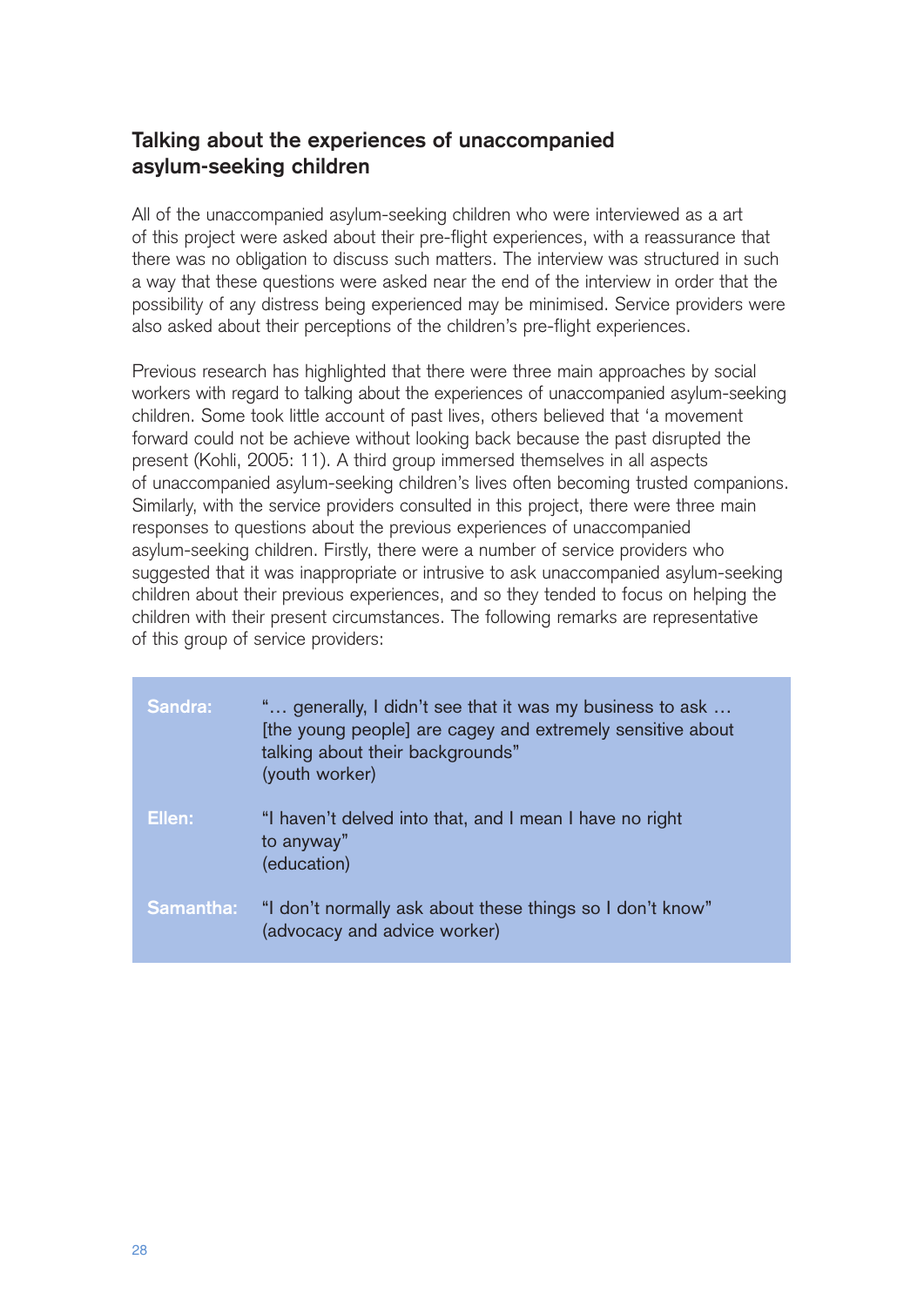The second group of service providers displayed an interest and empathy with unaccompanied asylum-seeking children's previous experiences, along with respect for privacy. Sensitive to children's welfare, they recognised that children's willingness to communicate often required time to build up trust, but could also fluctuate or take indirect forms. Consider the views of these service providers:

| Simone:         | "I don't think that they want to talk about it to be frank"<br>(youth worker)                                                                   |
|-----------------|-------------------------------------------------------------------------------------------------------------------------------------------------|
| <b>Cecilia:</b> | ' sometimes details are revealed, and other times,<br>they don't reveal things"<br>(social services)                                            |
| Elizabeth:      | "sometimes they don't want to talk about that  sometimes<br>it comes out in a piece of personal writing, or in the third person"<br>(education) |

The third group of service providers suggested that it was important to be delicately pro-active in order to understand the previous experiences of unaccompanied asylumseeking children. Like Ruth, they thought that it was important to "untangle the reasons why young people come here", and for some, like Tara, it was suggested that training should be offered to explain "why people travel, and why people come here". Many of these service providers, like Samantha and Sinead below, were aware of the diverse pre-flight experiences of the unaccompanied asylum-seeking children that they worked with, and had gradually built up this information through their engagement with the children in their daily working lives.

| Samantha: | " family members are often killed, and a relative helps them<br>to get here. Often they are torture survivors"<br>(advocacy and advice worker)                                                             |
|-----------|------------------------------------------------------------------------------------------------------------------------------------------------------------------------------------------------------------|
| Sinead:   | " a lot of unaccompanied young people themselves have lived<br>in really awful situations where the main reason that they're<br>seeking refuge is because of the political situation"<br>(social services) |

A number of the service providers who adopted the second and third response to questions about the previous experiences of unaccompanied asylum-seeking children also recommended that the researcher speak to the children themselves in order to hear directly about the children's experiences.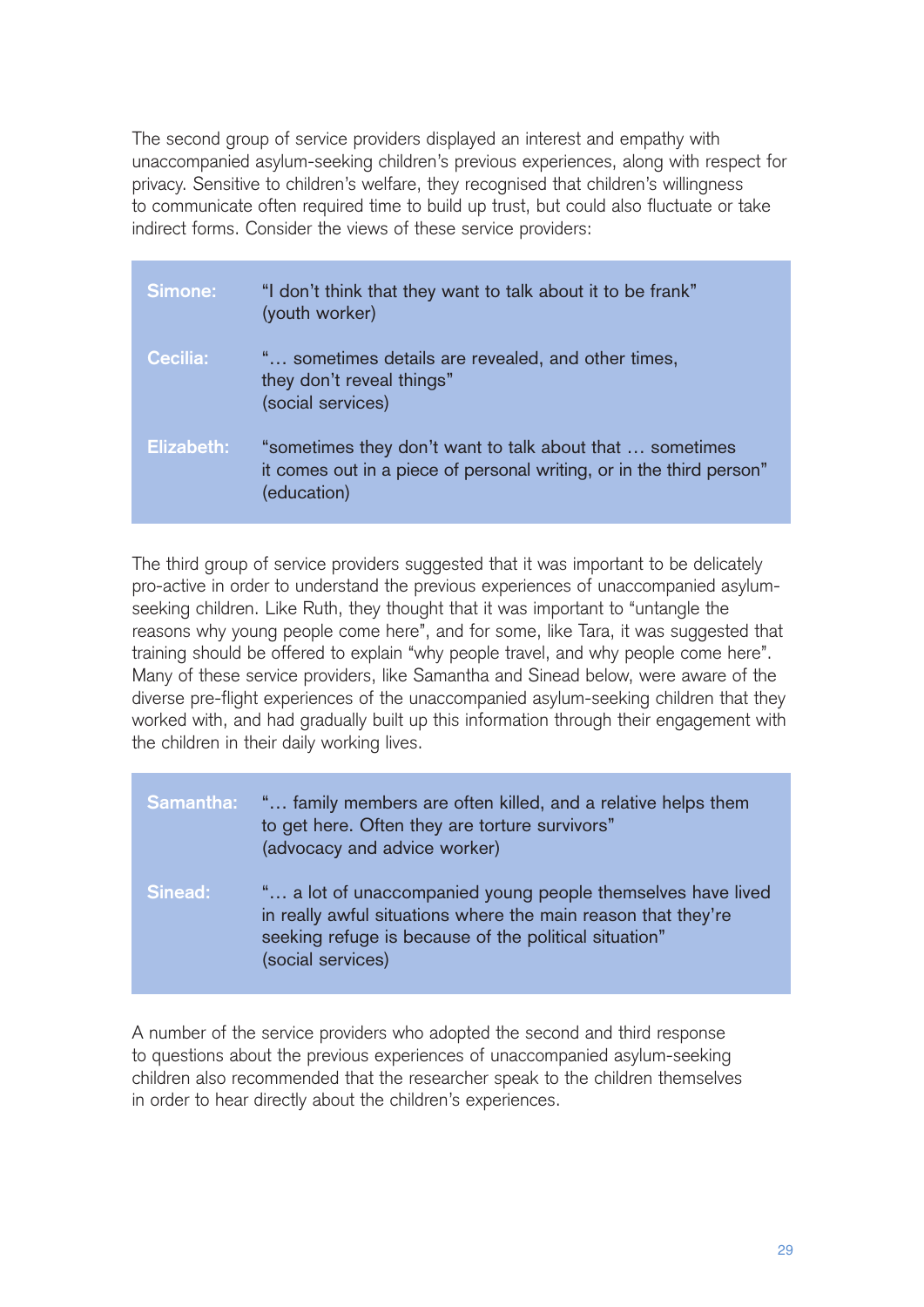Likewise, the children displayed a range of degrees of openness with regards to discussing their previous experiences. Other research has observed that many unaccompanied children are reluctant 'to talk in detail about their pre-flight experiences' (Thomas et al, 2004: 114). While this is often due to reluctance to re-live traumatic episodes, the work of Anderson (2001: 196) highlighted the importance of the 'secret task' to some unaccompanied children in Germany, where the children were given a 'cover story' by family or friends that they must tell about their previous experiences, the assumption being that this would help them with their asylum claim.

Some of the children in the present research did not want to talk about their previous experiences, and this was particularly the case for the young women consulted as a part of this project. Esther and Nancy, for example, were both very reluctant to discuss their past, and preferred to focus, as Sandra observed, "about the here and now". **Likewise, some of the young men also preferred not to talk about painful memories associated with their previous experiences:**

| Junior:   | "It is very painful for me to talk about life.<br>It gives me bad thoughts" |
|-----------|-----------------------------------------------------------------------------|
| Abdul:    | "I wouldn't like to talk about that"                                        |
| Bashir: \ | "It is better to leave it as it will bring back memories"                   |

Other children appeared comfortable talking about their previous experiences, though with various levels of openness. Jamal, for example, on being asked if he would be willing to share some of his pre-flight experiences, openly replied "I'm okay, but it's a long story". He then described his experiences in his country of origin and his journey to Scotland. A number of unaccompanied asylum-seeking children were willing to discuss how they got to Scotland and who decided that they should come here, but were resistant to discussing their motivations (or that of others) for coming to Scotland. It is important to emphasise that the children were voluntarily participating in this research project, and the researcher stressed that the research participants were entitled to refuse to answer questions.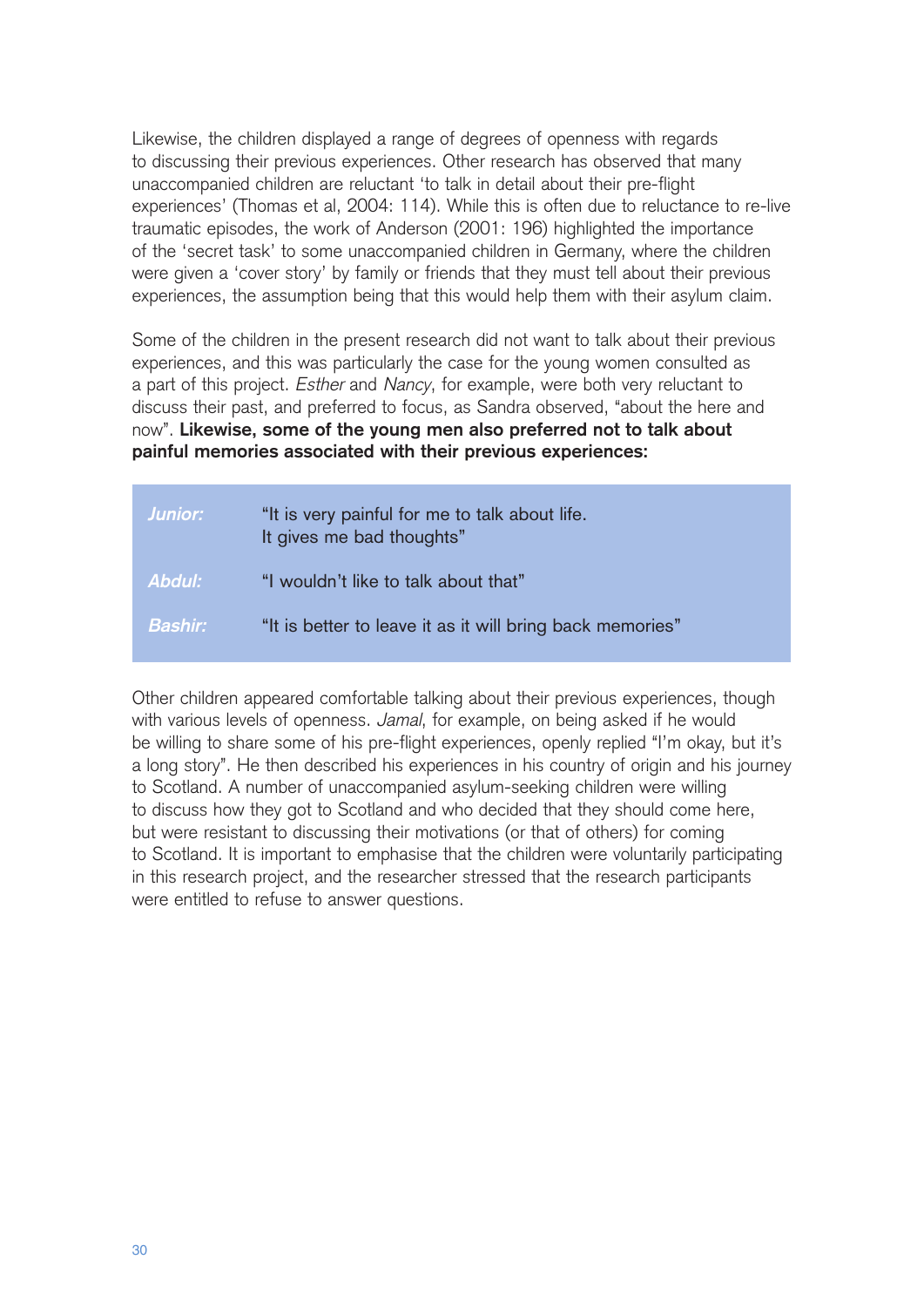# **Pre-flight experiences**

A small amount of previous research has explored the pre-flight experiences of unaccompanied asylum-seeking children, and it is clear that these experiences are wide-ranging and diverse. Primary reasons for flight include the death or persecution of family members or the persecution of the child, as well as experiences of forced recruitment, war and trafficking. A study based in London was able to construct a detailed picture of the children's pre-flight experiences using social services case files (Thomas et al (2000). This study has shown that the main reasons for flight are the death or persecution of family members (37 cases), persecution of the child (21), forced recruitment (15), war (12), trafficking (10), and education (5) (Thomas et al, 2004: 116). Similarly, other studies have identified reasons such as forced recruitment, war, rape and sexual violence (Gracey, 2003, Lynch and Cuninghame, 2000). It was important that this research project identified the range of pre-flight situations experienced by unaccompanied asylum-seeking children in Scotland in order that the children's needs can be met and their best interests promoted.

Generally, many of the service providers were aware of some of the traumatic, torturous, and difficult pre-flight experiences of the unaccompanied asylum-seeking children that they work with. As Ruth, an advocacy and advice worker stated, almost all of the children seeking asylum alone in Scotland are hoping to "get out of a difficult situation". However, Cameron, who works in social services, noted "we are only seeing a fraction of what these young people's lives are about". Despite the partial insights into the children's pre-flight experiences, comments from service providers included accounts of children being hunted out by soldiers, experiencing trauma and loss as well as a lack of "regard for human life" (Lucy, legal representative). Similarly, some of the children talked about experiences of violence, conflict and the devastation of villages and communities. Others did not know where family members were (assuming that they are still alive), and one child stated that his "father was a politician and he was killed". **The comments from these service providers highlight some of the main issues:** 

| <b>Cecilia:</b>   | "horrendous stories"<br>(social services)                                                                                                                        |
|-------------------|------------------------------------------------------------------------------------------------------------------------------------------------------------------|
| <b>Esther:</b>    | "terrible situations"<br>(education)                                                                                                                             |
| <b>Martine:</b>   | "genocide, rape, war, breakdown of civil society,<br>lack of education and support, trafficked to get here,<br>bereavement, separation"<br>(health professional) |
| <b>Elizabeth:</b> | "some have had a very disruptive education"<br>(education)                                                                                                       |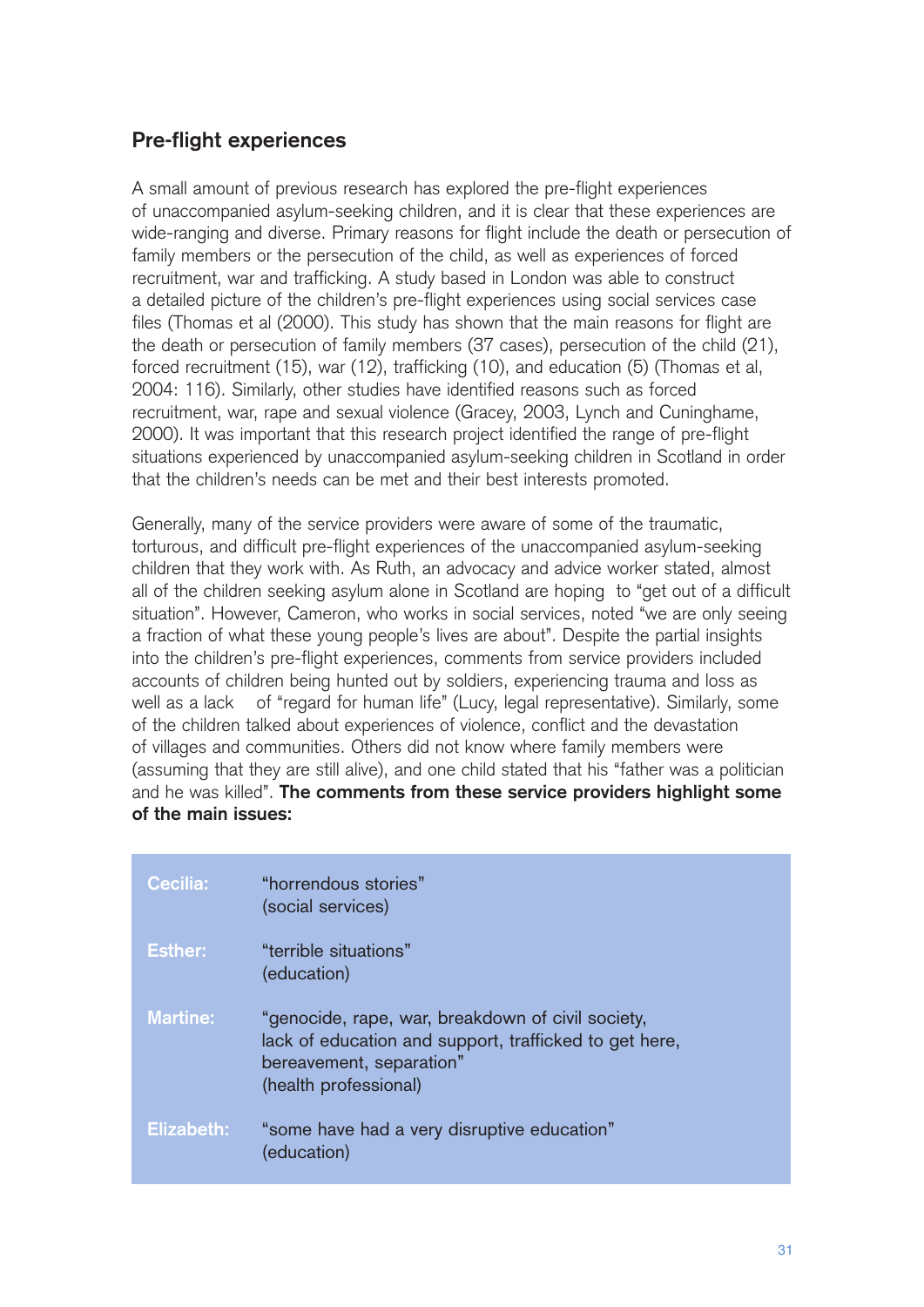It was clear that all of the children consulted were seeking asylum 'because they feel it is unsafe to live in their own country' and they make an application 'based on the Refugee Convention which has very strict criteria' (Judith Dennis, Research in Practice, 2005: 1). As mentioned earlier, there may be a range of reasons why a person might apply for refugee status, and these may include a fear of being persecuted on the grounds of race, religion, nationality, membership of a particular social group or political opinion. From the service providers and unaccompanied asylum-seeking children consulted in this project, one of the main general reasons for seeking asylum included issues connected with war, political circumstances, and either the death or persecution of family members or the persecution of the child themselves.

#### **These examples from two children and five service providers demonstrate that a number of the children had suffered as a result of members of their family being killed:**

| <b>Prince:</b> | "I lost my family. I lost my brother. I lost my father.<br>I lost everything"                                |
|----------------|--------------------------------------------------------------------------------------------------------------|
| Sabir:         | "Most of my family have been killed"                                                                         |
| Edward:        | "witness mother and children being killed"<br>(education)                                                    |
| Sandra:        | "parents have been killed, or they didn't know if their parents<br>were alive"<br>(youth worker)             |
| <b>Sheena:</b> | "A lot of them have lost their parents in really traumatic<br>circumstances"<br>(advocacy and advice worker) |
| Ellen:         | "Family members being killed quite recklessly"<br>(education)                                                |
| Ekram:         | "Mother and father died in front of them"<br>(education)                                                     |

The reasons why family members have been killed, and therefore the children's motivations for seeking asylum are complex and wide-ranging; however, the most frequently mentioned circumstances included war and generally tense political circumstances. For example, Sabir mentioned that there was "lots and lots and lots of gunfire, you know. Bullets land in the house. You see in Glasgow too many cars are driving on the road. In my country, bullets are like that, every second you hear bullets and people get shot, you know".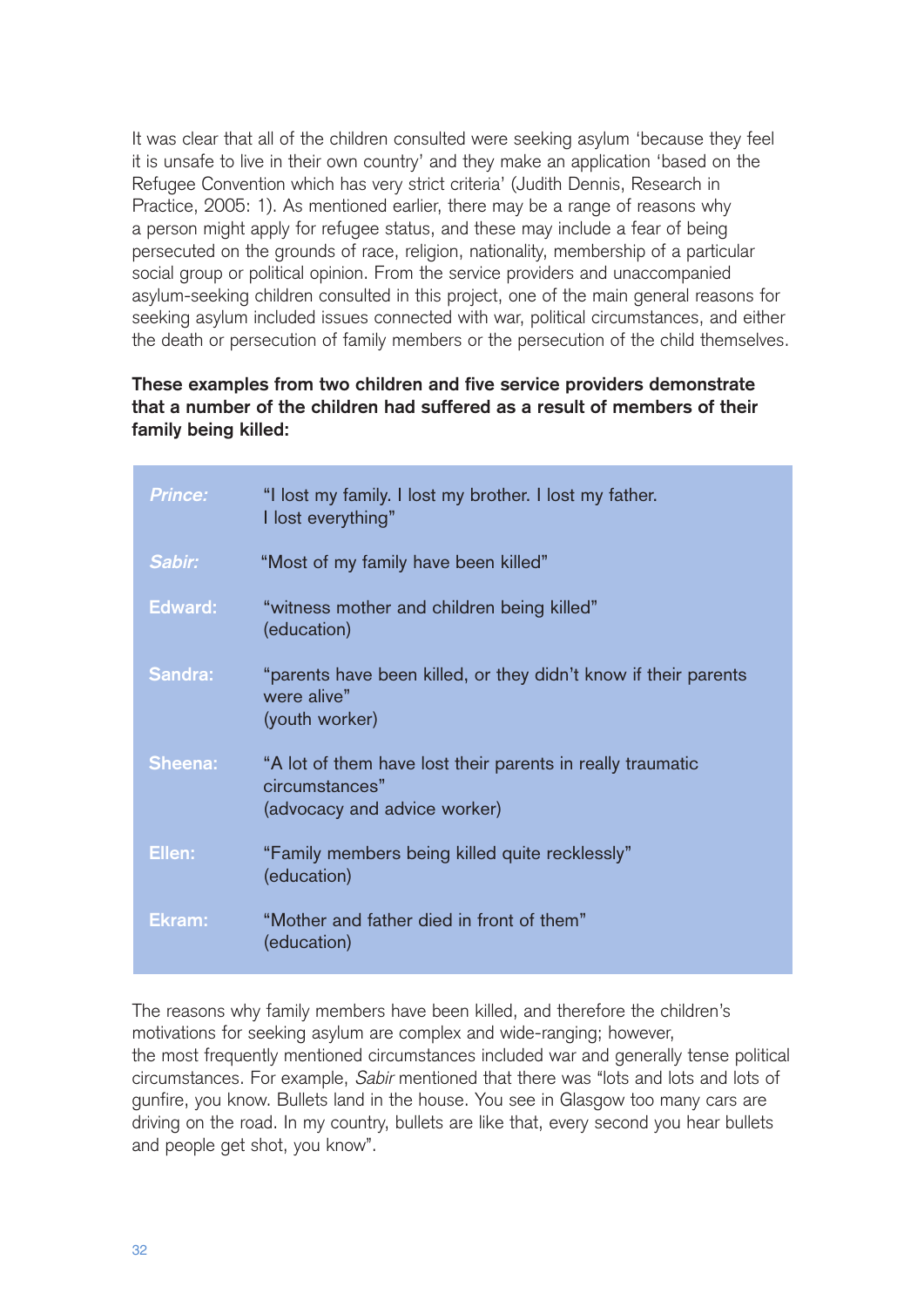**Here, four service providers also mentioned experiences of war and regional conflict as important characteristics of unaccompanied asylum-seeking children' pre-flight experiences:**

| Peggy:     | "caught up in a war zone"<br>(policy worker)                       |
|------------|--------------------------------------------------------------------|
| Elizabeth: | "war, disruption, tragedies, traumatic experiences"<br>(education) |
| Emma:      | "War is the main thing"<br>(education)                             |
| Luke:      | "minority tribes and clan warfare"<br>(legal representative)       |

However, there was also an indication amongst a couple of service providers that the children's experiences of war were viewed differently according to how well-informed service providers are about the circumstances in the country that the child has fled from, and the related media coverage experienced in Scotland.

It is important, therefore, not to make assumptions about the brutality and severity of a child's pre-flight experiences based solely on perceived knowledge of the circumstances on the child's country of origin.

Connected with experiences of war and persecution of family members, many children and service providers also talked about the ways in which the children experienced difficult political circumstances, possibly because of their religious persuasion, their political opinions or the political views of their family of communities. As a result of religious affiliation, Alfridi mentioned "I was hit and beaten up myself, and as you can see, I have scars on my face", and the views of the four children below demonstrate the difficulties of the political situations that they experienced:

| <b>Junior:</b> | "The problems just happened suddenly. Those in power were<br>looking for my family so it is difficult to talk  apart from my<br>uncle there is none of my family left in my country" |
|----------------|--------------------------------------------------------------------------------------------------------------------------------------------------------------------------------------|
| Jaffar:        | "we were the minorities, there were problems and I wanted<br>to be safe"                                                                                                             |
| Aluran:        | "it was the government"                                                                                                                                                              |
| Arif:          | "It was a politics problem"                                                                                                                                                          |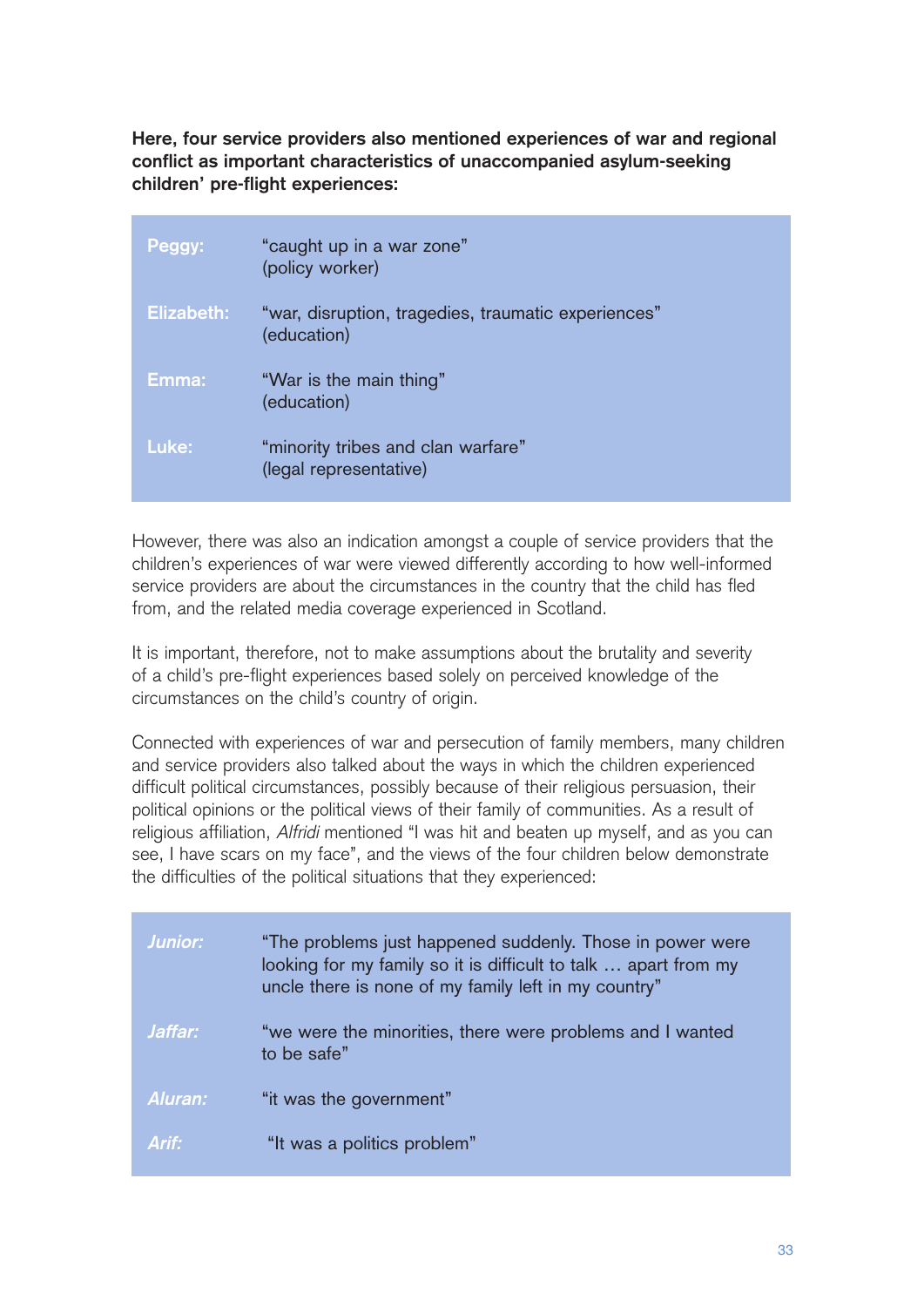Many service providers demonstrated an awareness of the children's difficulties. As these statements highlight, it is clear that many of the children fled from their countries of origin because of the actual or perceived threat of personal persecution:

| <b>Cameron:</b> | "fleeing religious persecution"<br>(social services)                                                                               |
|-----------------|------------------------------------------------------------------------------------------------------------------------------------|
| Peggy:          | "pressure from the state or at risk due to protesting against<br>the state"<br>(policy worker)                                     |
| <b>Sinead:</b>  | "Obviously a lot of unaccompanied young people"<br>they're seeking refuge because of the political situation"<br>(social services) |
| <b>Patrick:</b> | "Persecuted as people who have spoken out against<br>the government"<br>(policy worker)                                            |

A minority of the respondents in this research also mentioned forced recruitment as a concern. For example, Peggy, a policy worker, mentioned that some of the children are "forced into armed conflict", and one of the group-work participants, when choosing a pseudonym, wanted to be referred to as "unknown soldier". Furthermore, some service providers also mentioned concerns around issues of sexual assault, rape and female genital mutilation. For example, Luke, a legal representative, mentioned that there are "massive incidents of sexual assault". Evidently many of the pre-flight experiences of unaccompanied asylum-seeking children were interconnected.

#### **As Marion and Tara illustrated, there may be a one-off event or a series of other events that leads to the decision to migrate:**

| <b>Marion:</b> | "The ones that I've met and heard most direct accounts of<br>they've been in a conflict zone and there's been a devastating<br>event. Now, their experience of war or traumatic experience<br>of other kinds have been very variable prior to the devastating<br>event but it was usually something like soldiers coming into their<br>family and setting fire to their house or capturing other family<br>member or they themselves being captured and trafficked<br>or sometimes given up to traffickers by family members trying<br>to protect them or make money"<br>(health professional) |
|----------------|------------------------------------------------------------------------------------------------------------------------------------------------------------------------------------------------------------------------------------------------------------------------------------------------------------------------------------------------------------------------------------------------------------------------------------------------------------------------------------------------------------------------------------------------------------------------------------------------|
| Tara:          | "it was to escape a life threatening event"<br>(social services)                                                                                                                                                                                                                                                                                                                                                                                                                                                                                                                               |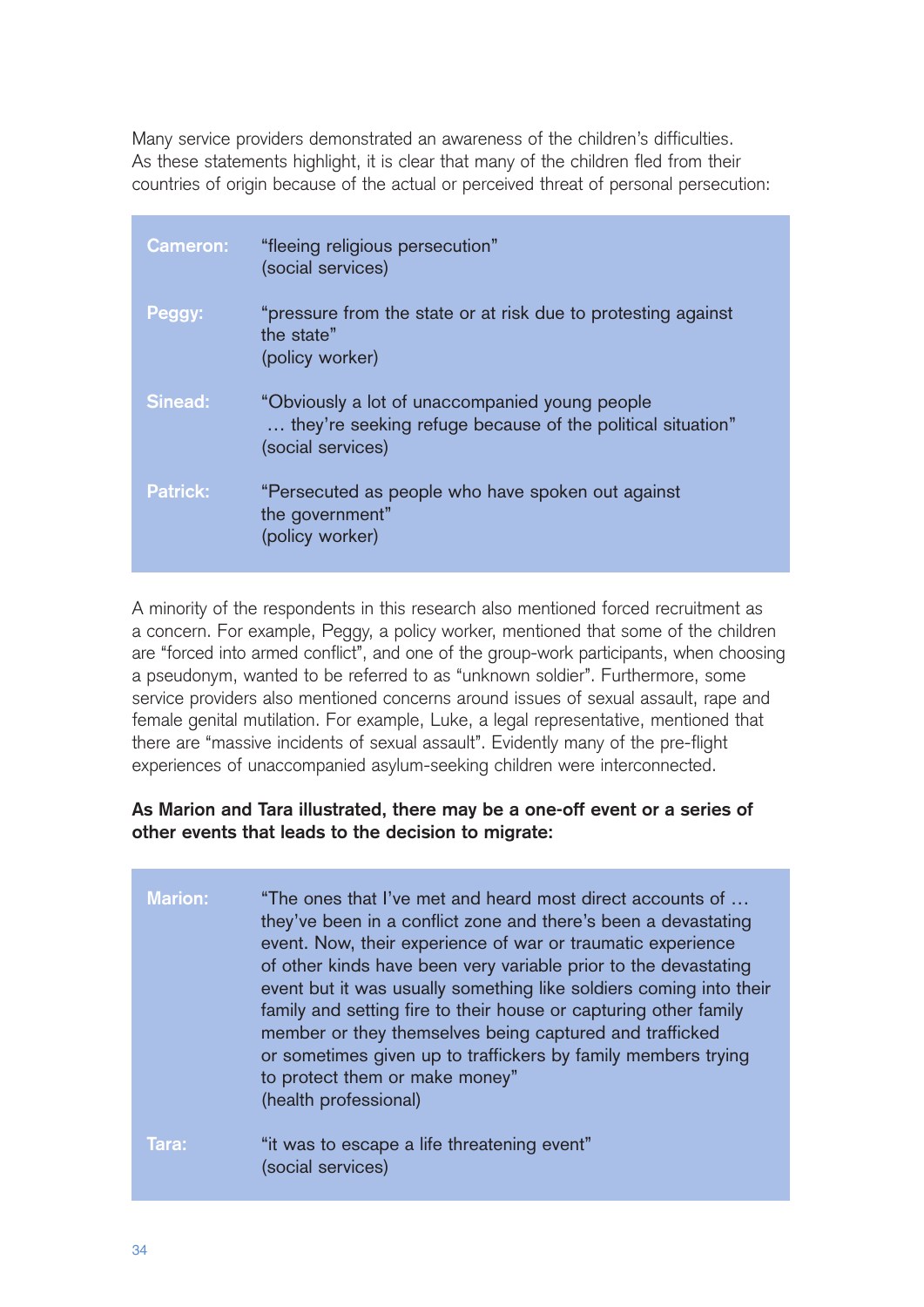Since discussions about the pre-flight experiences of unaccompanied asylum-seeking children are sensitive and emotional, it was deemed inappropriate to directly discuss such issues in group settings (Hill, 2005). Therefore a less personalised exercise was devised for the group work which involved ten children. One of the activities during the group discussion involved the use of 'post-it' notes and large sheets of paper where the children were asked to think about what they like about their countries of origin and what they do not like about their country of origin. The use of paper and pen helps to make the process a little more anonymous and so may encourage more of the children to share their views.

The data presented in **Figure 5** is a summary of the statements written by unaccompanied asylum-seeking children during the group work exercise. The most striking finding was that children had more negative than positive comments to make about their countries of origin. Probably reflecting their recent exposure to the higher standard of living and more developed services in Scotland, many negative comments focused on inadequate services and poverty, as well as conflicts. The children's experiences were also gendered. The left-hand column of Figure 6 represents the views of a group of unaccompanied young women with the right-hand column representing the views of a group dominated by young men. In terms of their negative experiences in their countries of origin, the young women were more likely to focus on their personal treatment as well as poor service provision, whereas the young men tended to give more attention to their experiences of war and conflict. Moreover, in terms of aspects of life in their countries of origin that they miss, the young men tended to comment on their participation in sport and leisure activities, yet this is not mentioned by any of the young women.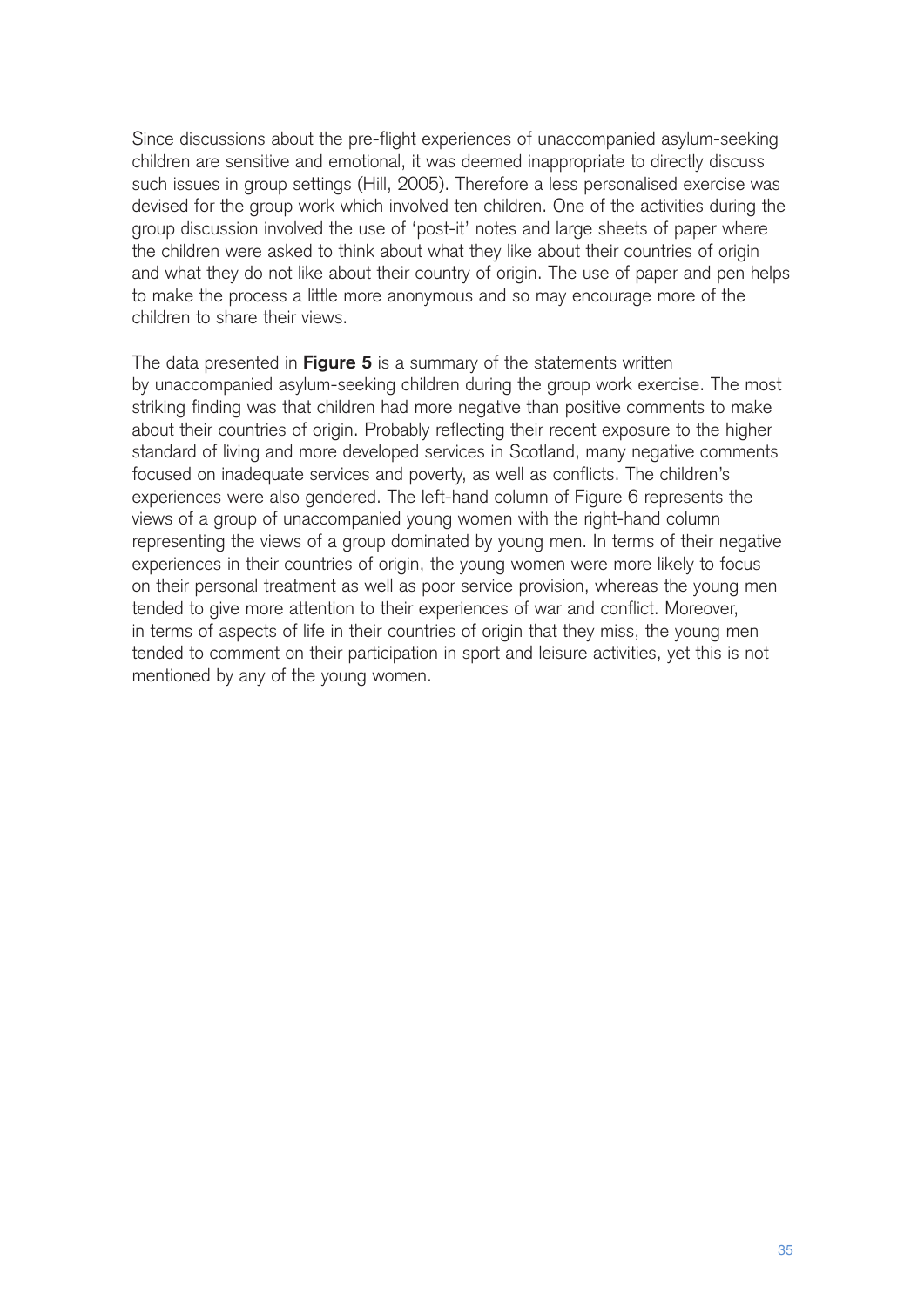# **Figure.05**

| Bad things about your country of origin<br>(Women)                                                                                                                                                                                                                                                                                                                                                                                                                                                                      | Bad things about your country of origin<br>(Men)                                                                                                                                                                                                                                        |  |
|-------------------------------------------------------------------------------------------------------------------------------------------------------------------------------------------------------------------------------------------------------------------------------------------------------------------------------------------------------------------------------------------------------------------------------------------------------------------------------------------------------------------------|-----------------------------------------------------------------------------------------------------------------------------------------------------------------------------------------------------------------------------------------------------------------------------------------|--|
| <b>Services</b><br>Poor sanitation. Poor sanitation/no water.<br>You have to pay for health services. Poor<br>health. Poor transport. Education is poor.<br>No good schools. Lack of jobs.<br>Poor transport system. No communication<br>systems. Lack of electricity. No hospitals.<br>Bad roads. Poor school and education<br>facilities. No good entertainment.<br>Family planning services are not available.<br>Lack of health services. Poor housing.<br>Poor housing. Lack of basic needs.<br>A lot of accidents | <b>Services</b><br>Lack of being educated. No transport<br>- 'walk miles'. Not enough jobs.<br>No social work department to help young<br>children from the war. Lack of clear water.<br>Lack of electricity. No electricity<br>- sometimes eat in the dark.<br>Bad organisation. Dirty |  |
| <b>Conflict</b><br>Wars. Tribalism. Fights and wars between<br>tribes                                                                                                                                                                                                                                                                                                                                                                                                                                                   | <b>Conflict</b><br>War. War. Fighting. Bullets flying from<br>left to right. Violence. People killing each<br>other like they're nothing. Killing, stealing,<br>bad government. Bad government                                                                                          |  |
| Weather<br>When it rains its bad. Excessive sunshine<br>- in fact over 40 degrees                                                                                                                                                                                                                                                                                                                                                                                                                                       |                                                                                                                                                                                                                                                                                         |  |
| <b>Poverty</b><br>There is not enough food. Poverty.                                                                                                                                                                                                                                                                                                                                                                                                                                                                    | <b>Poverty</b><br>Poor country. Poverty. Starvation.<br>Food. Hunger - no food                                                                                                                                                                                                          |  |
| <b>Health</b><br>The most killer disease which is AIDS.<br>Many diseases - especially AIDS and<br>Malaria                                                                                                                                                                                                                                                                                                                                                                                                               | <b>Health</b><br>Diseases. Disease                                                                                                                                                                                                                                                      |  |
| <b>Personal Treatment</b><br>Insecurity. No security - you live in fear.<br>Rapes. Too much punishing of children<br>even for useless issues. Some children<br>- they sleep very rough on the streets.<br>Young people are forced to undergo<br>circumcision. Early marriages. Bribery                                                                                                                                                                                                                                  | <b>Personal Treatment</b><br>Some people there have no feelings for<br>other - you have to survive on your own.<br>BAD treatment in hospitals. Worry.<br>Insecurity. Discrimination                                                                                                     |  |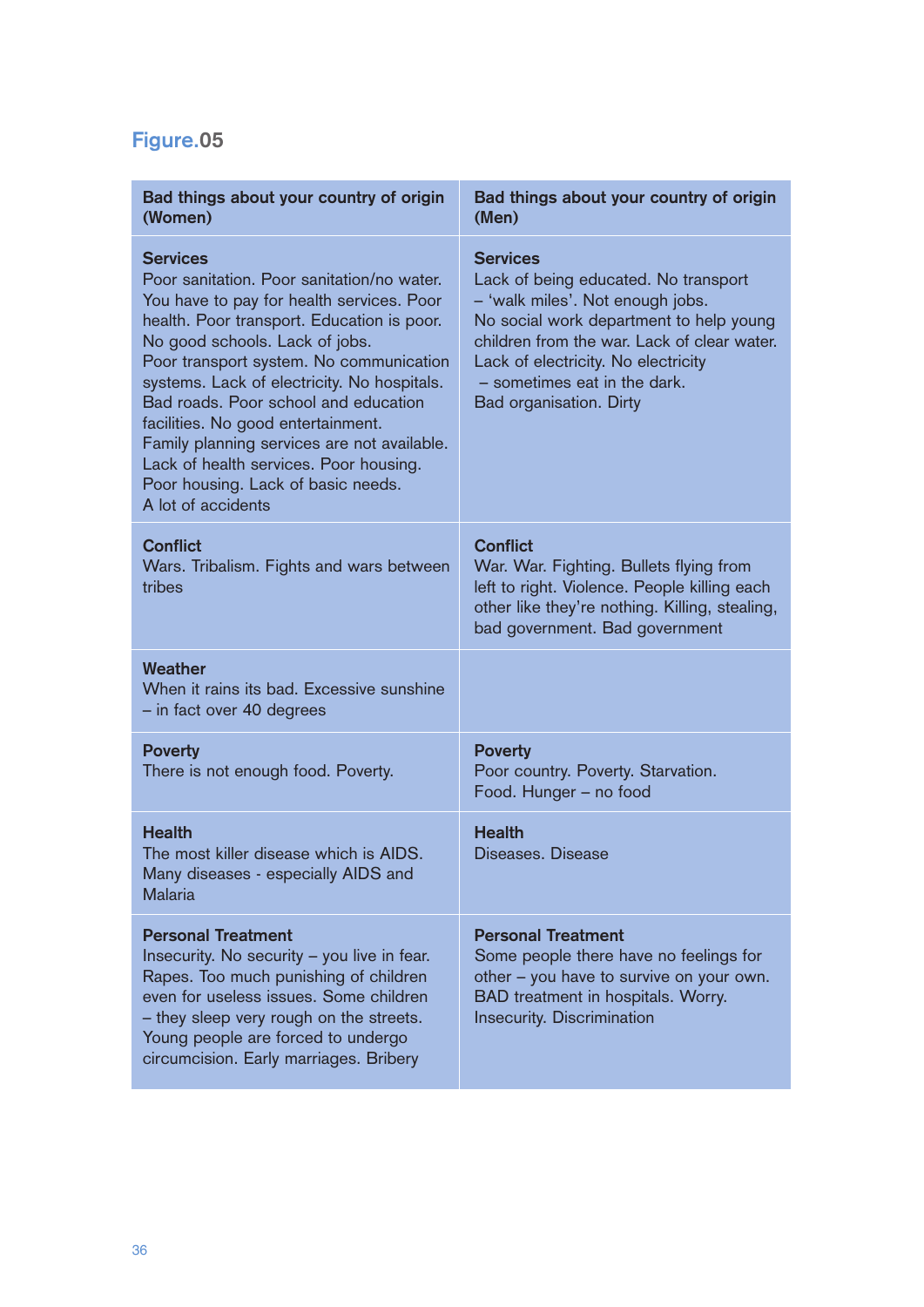| Good things about your country of origin<br>(Women)                                                                                                               | Good things about your country of origin<br>(Men)                                                                                                                                                                     |
|-------------------------------------------------------------------------------------------------------------------------------------------------------------------|-----------------------------------------------------------------------------------------------------------------------------------------------------------------------------------------------------------------------|
| Food<br>Good food. Cultural food. Good and<br>real fruit                                                                                                          | Food<br>Food                                                                                                                                                                                                          |
| Culture<br>Speak your language all of the time.<br>Good home training. Learn how to cook<br>and it helps when you are older.<br><b>Traditional culture. Music</b> | <b>Culture</b><br>Lively country. Culture. When you are sick.<br>You get traditional treatment.<br>No need for tablets and stuff.<br>I miss my street                                                                 |
| <b>Personal Treatment</b><br>We are taught respect of people. Respect.<br>Young people have respect for elders                                                    | <b>Family</b><br>My family. Family                                                                                                                                                                                    |
| Weather<br>Nice weather                                                                                                                                           | <b>Sport/Outdoor Activities</b><br>Games. The games we used to play.<br>Coming home from school seeing<br>everybody out playing football.<br>Going and watching friends performing<br>(dancing. singing). Kite flying |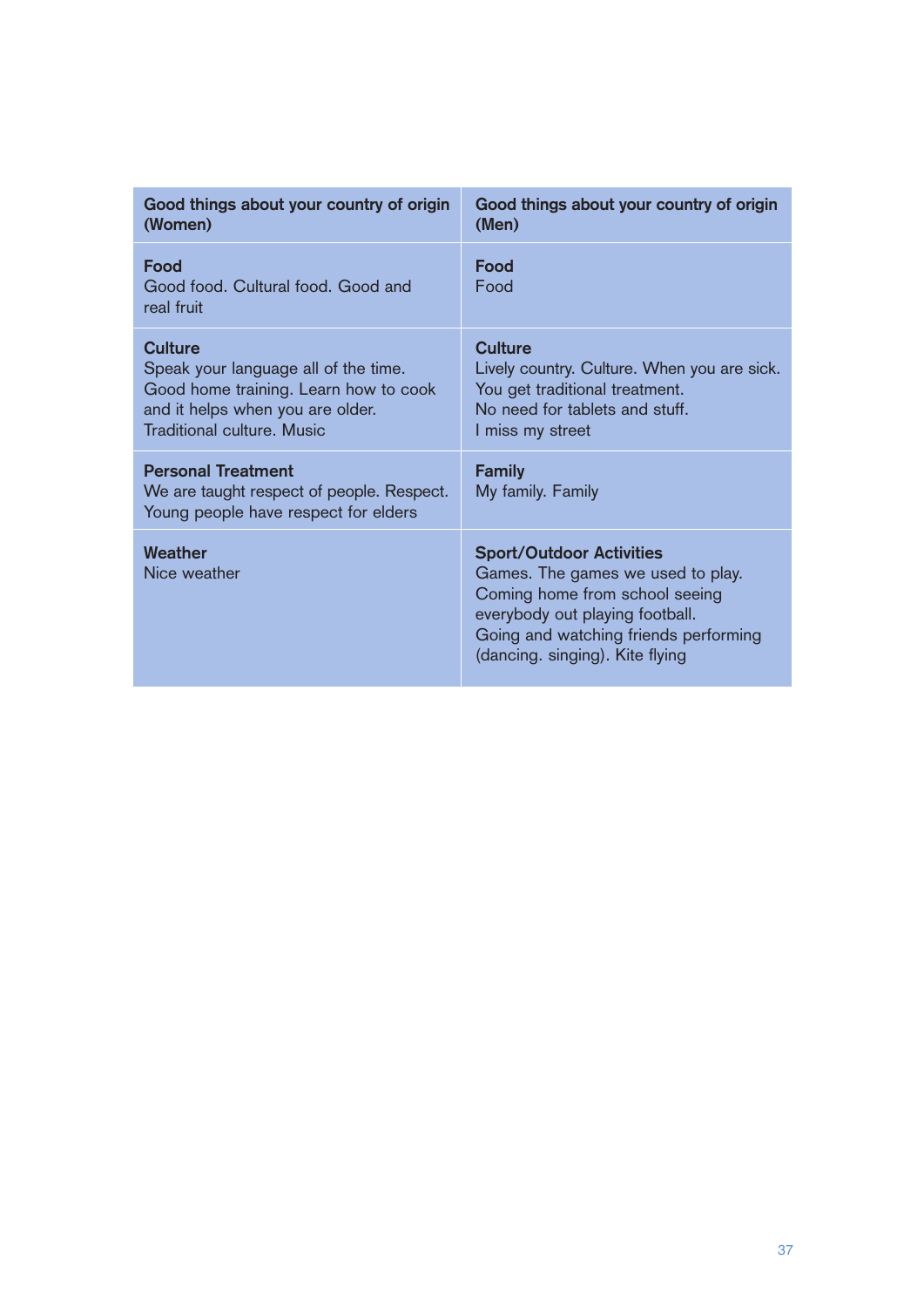# **The decision to leave**

While children had profound reasons for needing to leave home, the actual decision to leave and its timing were often largely in the hands of others. The researcher asked the children about how the decision to leave their country of origin was made, and who it was that made this decision. This is also significant as one of the key principles of the UNCRC is recognition of children's rights to participate in decisions affecting them. **The children's views demonstrated that there were a range of actors who participate in this important decision-making process:**

| Sabir:        | " my uncle decided to send me"                                                                                |
|---------------|---------------------------------------------------------------------------------------------------------------|
| Junior:       | "I couldn't make the decision to come here. My uncle did<br>because it was the only safe way to save my life" |
| <b>Bilal:</b> | "My mother decided that I should leave"                                                                       |
|               | Lumpungu: "someone else decided"                                                                              |
| Jaffar:       | "my family decided"                                                                                           |
| Karen:        | "I haven't got any family so it was other people who made<br>the decision"                                    |

The most frequently mentioned response to this question was that their 'uncle' made the decision to send them to Scotland. It should be noted here that, although for some of the children an uncle was a blood relative (the brother of a child's mother or father), some of the children use the term 'uncle' to refer to a family friend or a person who lived in the same street or neighbourhood as the child. Some like Karen said they made the decision themselves to leave their country of origin, but, it was clear that many of the children do not have a lot of say with regard to such decisions. Moreover, they often had little influence on the route taken, with some being ignorant of where they were going having left their country of origin, and some children were not aware that they had arrived in Scotland. **Sabir's experiences are an example of this**:

## **Sabir:** "On the way I was just following this man … I didn't know anything … I didn't know where I was going. I didn't know anything, I was just the luggage taken here and there"

Approximately half of the children consulted in this project were not aware that they were travelling to Scotland, knew very little about the country, and hence were very confused and disorientated when they arrived.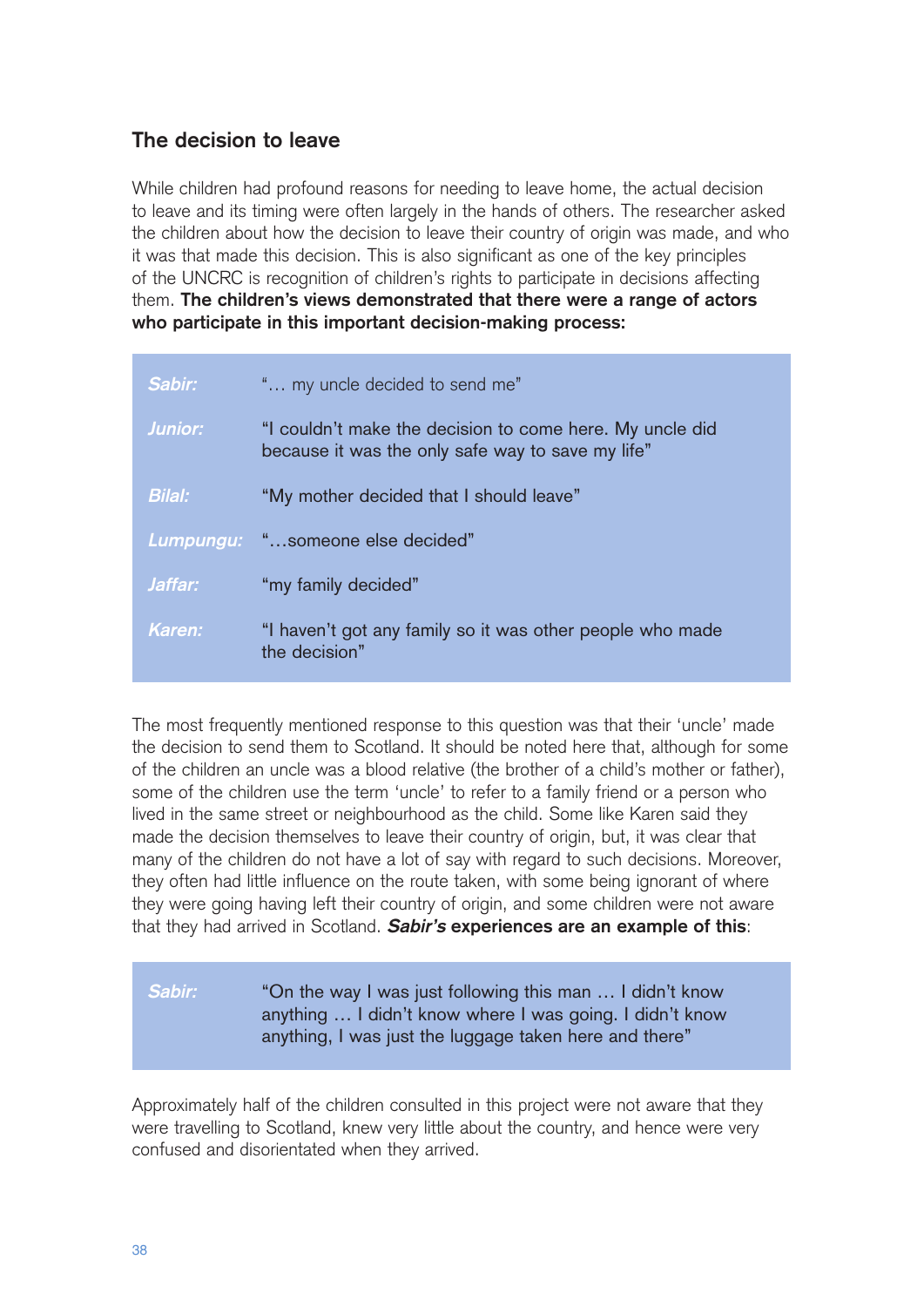# **Experiences of the migration process**

The children's experiences of the migration process are often complex, traumatic and filled with uncertainty. Sharon, a youth worker, talked about their "dramatic journeys to the UK". Peggy, a policy worker mentioned the "extreme vulnerability" experienced by many children, along with, as Patrick, who also works in policy, observed their "torturous journeys". The vast majority of children consulted in this project had not strictly travelled 'unaccompanied' and talked about an agent accompanying them on their journey to Scotland. This person was often known to the wider family or had had previous contact with a member of the child's local community, and so could be contacted by family or friends in order to request that the child be brought to Scotland.

| Linda:         | "Yes  he was a friend of my uncle's"                                                                                       |
|----------------|----------------------------------------------------------------------------------------------------------------------------|
| Sabir:         | "Yes  with an agent"                                                                                                       |
| <b>Junior:</b> | "I came with my uncle's friend. We came together and he left<br>me. We had one hour in another country and then came here" |
| Zaru:          | "I came with someone  it was an agent"                                                                                     |
| <b>Bilal:</b>  | "I came with an agent"                                                                                                     |

Luke, a legal representative, clarified that "everyone tends to say that they are brought by an agent". Service providers voiced concern about the motivations and actions of the agents involved in bringing unaccompanied asylum-seeking children to Scotland. For example, Sheena who works in social services stressed that the "agent is not a protector and often abuses" the children. Martine, a healthy professional, stated "rape is often part of the price to pay for getting here" and suggested that some agents used a tactic which she described as "you give me your body and I'll get you out of here". Some service providers also recollected stories about unaccompanied asylum-seeking children being sexually abused by agents as well as the agent allowing their friends to use the children for similar purposes.

It is clear that many unaccompanied asylum-seeking children, as Martine notes, "don't know how they got here". Sheena referred to the "complete confusion" of "not knowing where they are", highlighting that many children have little knowledge about the places they visited during their journeys to Scotland, and furthermore, did not know that it was Scotland that they were travelling to. Although the vast majority of children said that they were brought by an agent, there was one child who specified that they "travelled in a lorry". This person said "I was taken with a smuggler who helped me" and then "the lorry changes in [country x)".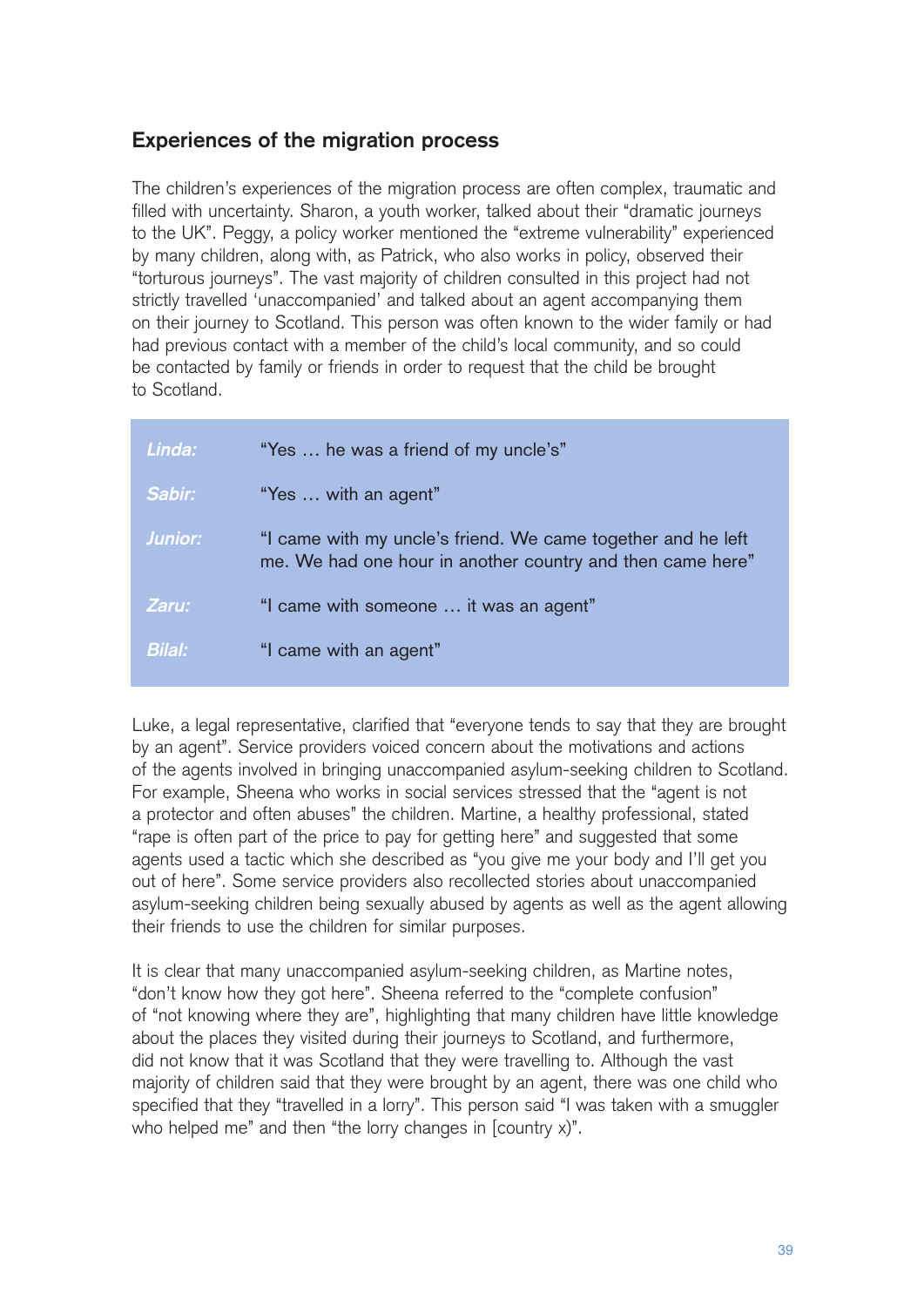Almost all of the unaccompanied asylum-seeking children from Africa were brought by an agent, while the smaller number from Asia were either smuggled, or had to make their own way here without an agent. There may therefore be a more organised system of agents working in some of the African countries, with children from Asia having to adopt alternative strategies in order to seek safety.

In terms of the children's journeys to Scotland, it is important to distinguish between smuggling and trafficking. Both terms were often used interchangeably by some service providers, highlighting a lack of understanding with regards to migrants' journeys to Scotland. **UNICEF (2003: 4) states:**

Human smuggling is the process whereby immigrants and asylum seekers pay people to help them enter a country illegally. Many pay large amounts for the services of the people who help them to evade border controls, but, fundamentally, this is the extent of the relationship; the smuggler is paid to bring the client into a country and, once this is complete and they have arrived at their destination, the smuggled person is free.

Whereas smuggling is a voluntarily purchased service, trafficking entails force or exploitation. **The Palerno Protocol outlines a common definition:**

Trafficking in persons' shall mean the recruitment, transportation, transfer, harbouring, or receipt of person, by means of the threat or use of force or other forms of coercion, of abduction, of fraud, of deception, of the abuse of power or of a position of vulnerability or of the giving or receiving of payments or benefits to achieve the consent of a person having control over another person, for the purpose of exploitation. Exploitation shall include, at the minimum, the exploitation or the prostitution of others or other forms of sexual exploitation, forced labour or services, slavery or practices similar to slavery, servitude or the removal or organs (UNICEF, 2003: 4).

Therefore, the victims of trafficking are often 'coerced or deceived by the person arranging their relocation'. Upon arrival, they 'are denied their basic human rights ... forced into exploitation,' 'are not paid for their services', and have no 'control over their lives' (UNICEF, 2003: 4).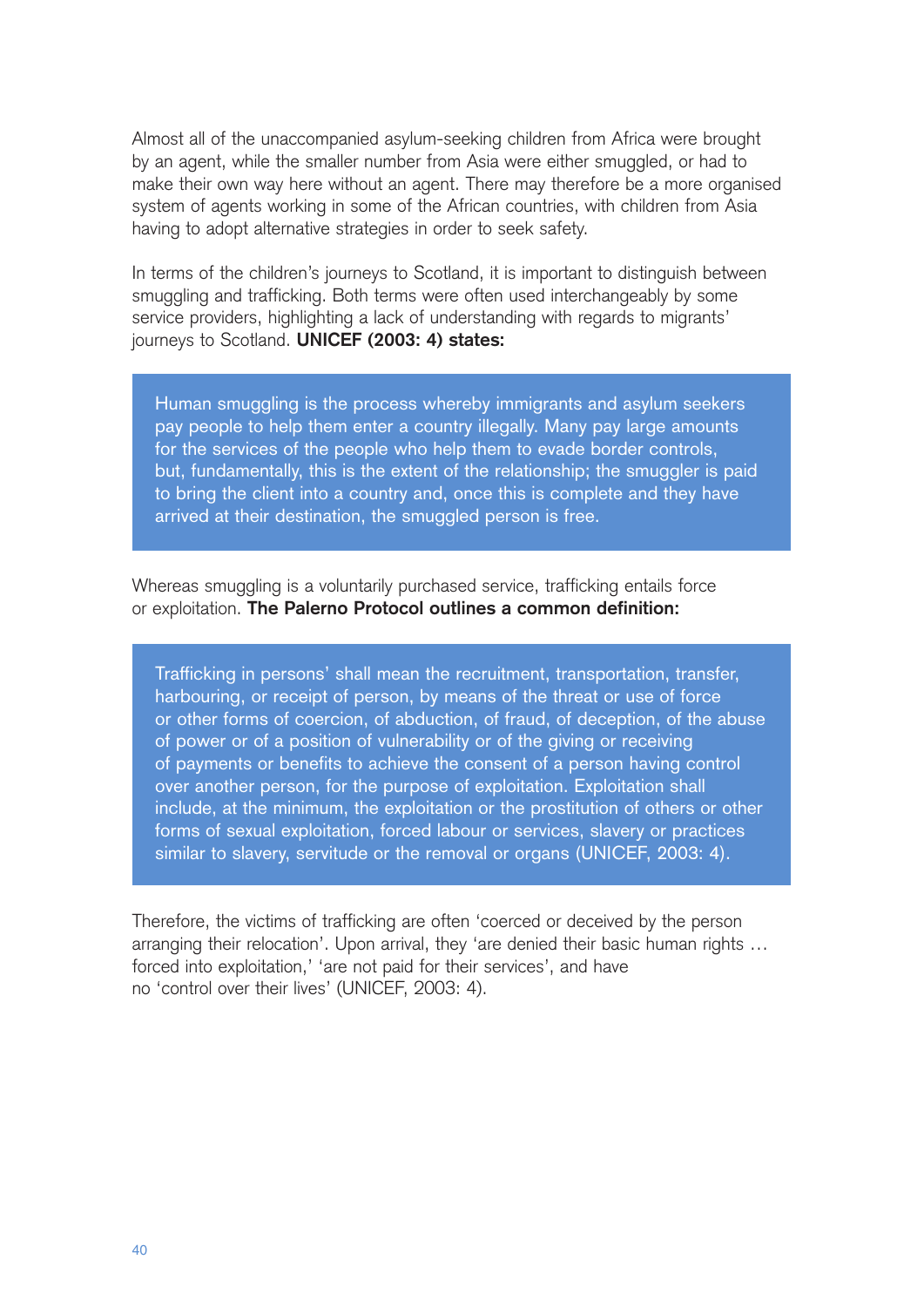As previously mentioned, a very small number of unaccompanied asylum-seeking children and service providers, referred to the smuggling of the children. More frequently, service providers referred to the trafficking of unaccompanied asylum-seeking children. **For example, these comments are typical of the sentiments of many service providers:**

| Lucy:           | " we're fairly sure they're being trafficked rather<br>than smuggled"<br>(legal representative)                                                                        |
|-----------------|------------------------------------------------------------------------------------------------------------------------------------------------------------------------|
| <b>Martine:</b> | "quite a lot have been trafficked"<br>(health professional)                                                                                                            |
| Peggy:          | "we're quite sure they are brought by traffickers<br>traffickers bringing in unaccompanied asylum-seeking children<br>seem to be targeting Glasgow"<br>(policy worker) |

Although there has been some previous research about the trafficking of unaccompanied and separated children (Bhabha, 2004, Somerset, 2001), much of this work is inconclusive due to the challenges of measuring, proving and demonstrating that trafficking has taken place. As ILPA (2004: 88) confirm 'trafficked children are highly unlikely to reveal what has happened to them when they initially come into contact with the authorities or other professionals.' Furthermore, research by Black (2003) suggests that public concerns over "illegal" migration have been exaggerated so that it is assumed that such forms of migration are more prevalent than they actually are in reality. Similarly, Luke was suspicious of claims about trafficking in Scotland:

## Luke: "trafficking is not as much a problem in Scotland as Glasgow's sex-trade is dominated by addicts who would undercut any competition" (legal representative)

However, Selam Kidane mentions how unaccompanied asylum-seeking children arriving in the UK may end up in "various industries" such as "sex industries or domestic servitude" (Research in Practice, 2005). None of the unaccompanied asylum-seeking children in this research made reference to trafficking, although, if it had occurred the child might well have wished to keep this secret out of fear or shame.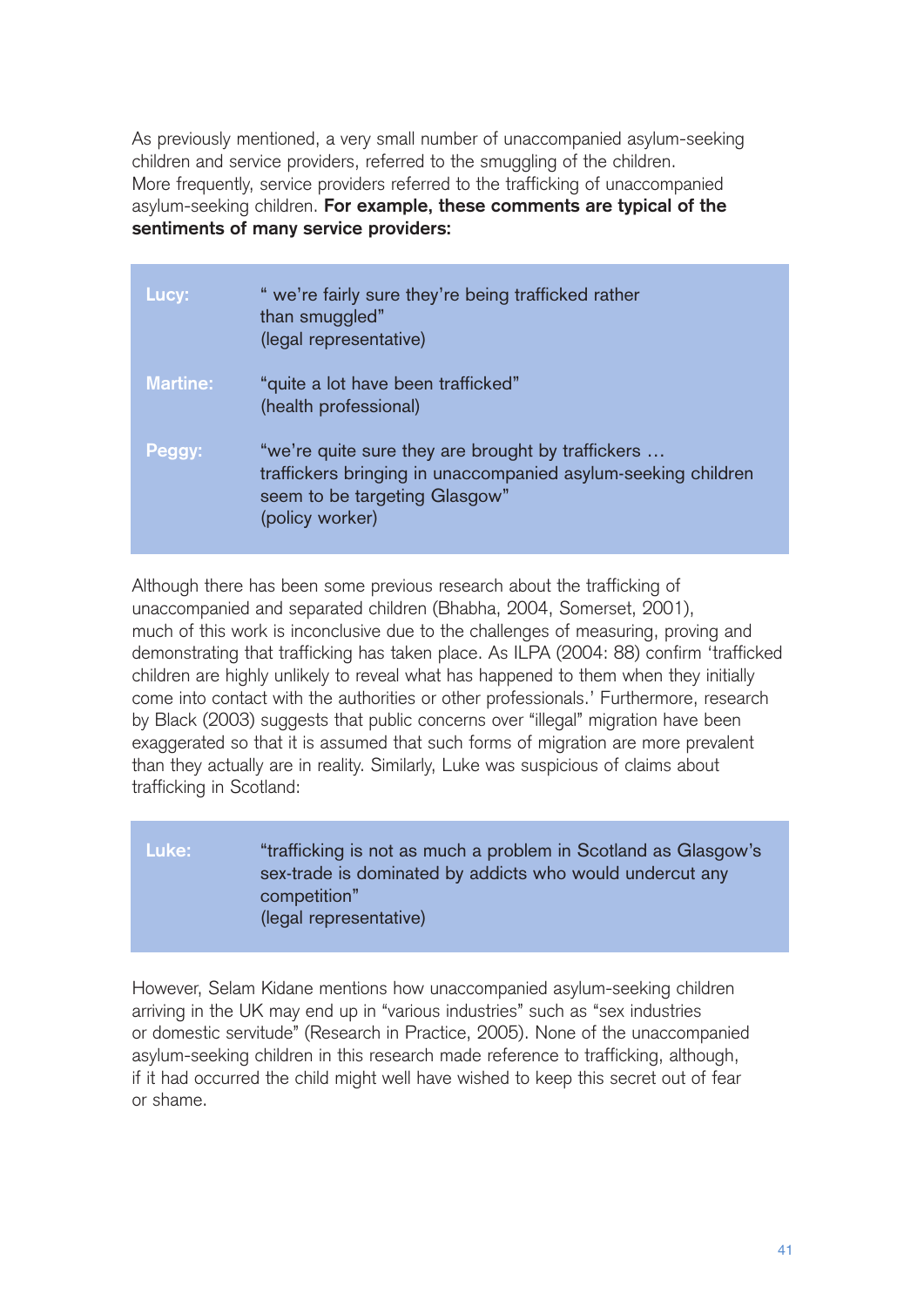# **Experiences upon arrival in Scotland**

Upon arrival in Scotland, some unaccompanied asylum-seeking children coming to Glasgow recollected being left in Central Station or stranded in an unknown location in the city. Children, like Prince said "I was brought here and given the address of the Scottish Refugee Council", or were left outside Scottish Refugee Council offices. Others ended up being helped by policemen at Glasgow airport or other people they encountered having been left in an unknown location. For example, Abdul noted that "when I first came I didn't know where I was, or where I should be going, but I was told I should go there (Scottish Refugee Council) and that they would give me help". Apart from the minority who were dropped at or made their way to Scottish Refugee Council, most faced, in the words of Marion, a health professional, "massive adjustment issues that are compounded by the fact that they may be alone in a strange and unknown situation".

**Overall, the early experiences of unaccompanied asylum-seeking children upon arrival were wide-ranging and diverse as feelings of relief and safety were accompanied by feelings of loneliness and isolation, as the views of these children exemplify:**

| Karen: | "I felt really different as everything is so different to what<br>I am used to"     |
|--------|-------------------------------------------------------------------------------------|
|        | Lumpungu: "The way I was welcomed, I felt safe"                                     |
| Sabir: | "At first I was afraid, but after that when things started<br>to roll, I felt calm" |
| Jamal: | "I didn't know what to do. I was scared sometimes"                                  |

Many of the unaccompanied asylum-seeking children consulted in this project recalled visiting the offices of Scottish Refugee Council and then the Social Work offices shortly after their arrival in Scotland. For example, *Bilal* mentioned that "I went to Scottish Refugee Council and social work" and Sabir talked about being in "an office in the city centre" before going to "social work". All of the children felt welcomed, comforted and relaxed by their engagements with service providers during this initial phase of reception in Scotland. Some, like Beyonce mentioned the climate noting, "it was quite dark and quite cold". However, one of the most important issues for unaccompanied asylum-seeking children upon arriving in Scotland is to find suitable accommodation. This was a frequently mentioned concern of both service providers and unaccompanied asylum-seeking children. **For example:**

| Linda:  | "I was in a hostel and had to wait 9 months to get a house,<br>9 months. I was waiting and waiting and waiting" |
|---------|-----------------------------------------------------------------------------------------------------------------|
| Esther: | " I was taken to [a local hotel] and after 2 weeks<br>I was moved to a better hotel"                            |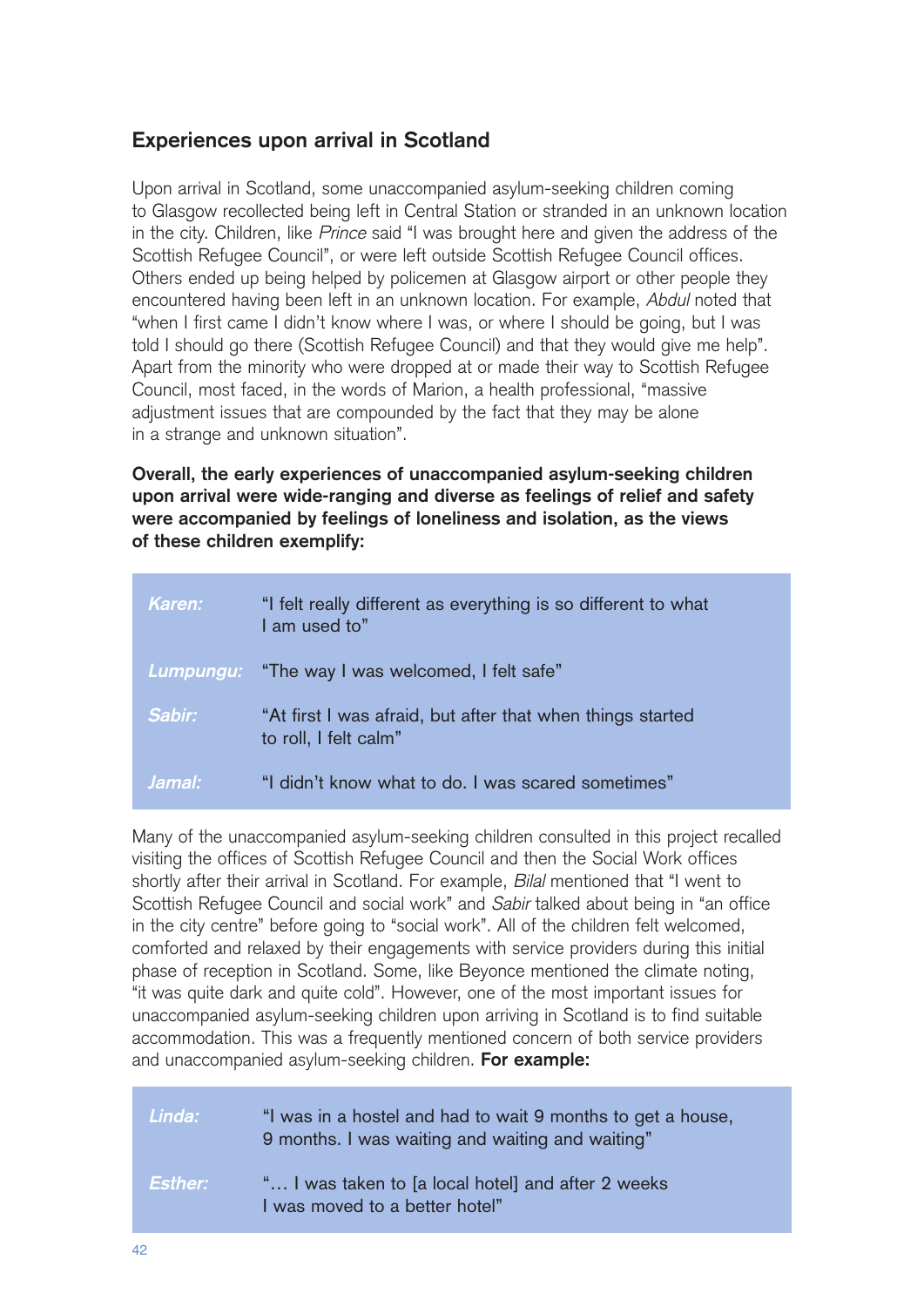Upon arrival in Scotland, many unaccompanied asylum-seeking children like Linda and Esther, experienced problems resulting from unsuitable accommodation. Some children talked about staying in hotels and bed and breakfast for considerable lengths of time (in some cases for up to seven months), and other recalled being moved regularly and disruptively to alternative accommodation. Jaffar mentioned that he "stayed in Hamish Allan for one night<sup>3</sup> "before being "moved to another place", and Aluran mentioned staying in a bed and breakfast for six months" and being "unable to cook". This creates a range of other challenges for unaccompanied asylum-seeking children in Scotland. For example, Lucy, a legal representative, was very concerned about the isolation experienced by children staying in hotel accommodation. Sheena, who works in social services, commented on the lack of cooking facilities available in such accommodation noting, "food can be very comforting". Furthermore, it would appear that the experiences of unaccompanied asylum-seeking children upon arrival in Scotland are largely dependent upon the availability of the required services at that particular time as well as the particular place of arrival. This suggests that levels of service provision are uneven, and there may be times and places where children are unable to access particular services. This is particularly the case for unaccompanied asylum-seeking children who arrive in places, such as Stranraer, which has few services and lacks staff who have experience in working with unaccompanied asylum-seeking children.

In general, discussions with unaccompanied asylum-seeking children about their feelings and emotions upon arrival in Scotland tended to focus on experiences of loneliness, safety and language. Peggy, a policy worker, talked about the "isolation and loneliness" experienced by unaccompanied asylum-seeking children, and Linda and Junior clarified that these were characteristics of their experiences upon arrival:

| Linda:  | "Coming here, I didn't know anybody, I didn't know who<br>to trust or who not to trust" |
|---------|-----------------------------------------------------------------------------------------|
| Junior: | "I felt lonely  You are alone here"                                                     |

Often children at last felt safe after the threats experienced back home or on their travels. Lumpungu mentioned that "the way that I was welcomed, I felt safe" and Sabir confirmed that he felt very safe: "Yeah, yeah, very, very safe". Prince was relieved to be "away from danger". For some, though, insecurity persisted:

#### **Junior:** "I didn't feel safe because I was still worried about the situation in my country"

<sup>&</sup>lt;sup>3</sup> Hamish Allan is a hostel in Glasgow for the homeless.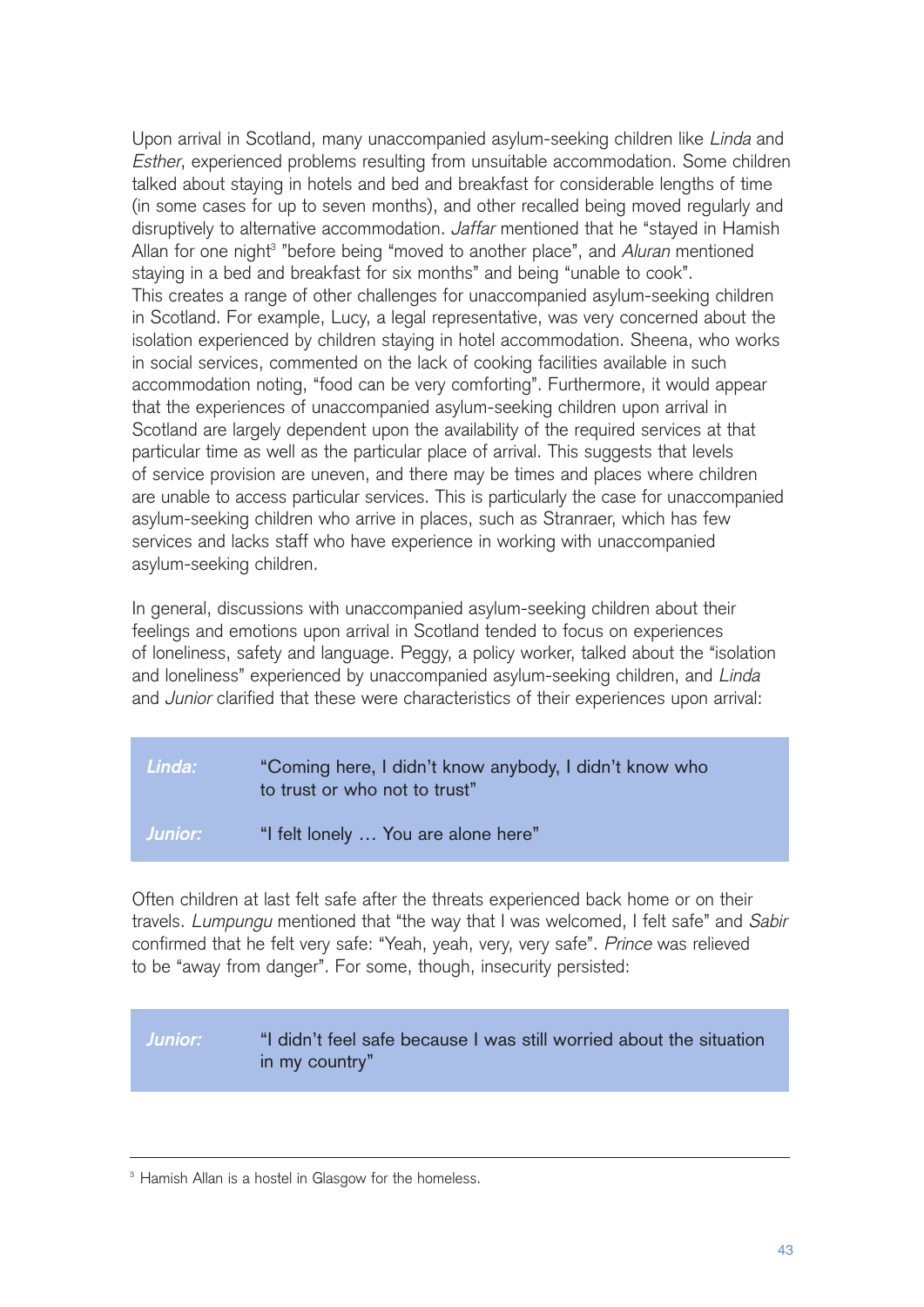Many had a limited or negligible grasp of English when first arriving, so language was a common issue. Peggy referred to the "different language" and Patrick the "language barriers". One group of unaccompanied asylum-seeking children highlighted the challenges posed by either not speaking English, or not being able to understand people due to regional accents and the pace at which people speak:

| Linda:  | "Well, when I first arrived people couldn't understand what<br>I was saying and I couldn't understand what they were saying<br>because they were talking so fast" |
|---------|-------------------------------------------------------------------------------------------------------------------------------------------------------------------|
| Junior: | "I didn't know how to speak the language"                                                                                                                         |
| Mina:   | "The language was the main issue - how can I communicate<br>with the people here?"                                                                                |

On top of having to deal with insecure accommodation, a new environment, culture, society and language, some children, according to Esther who works in education, "because they are unaccompanied … are always thinking about what has happened to their relatives back home". This is illustrated by the experiences of Junior mentioned above. Therefore, many service providers acknowledged the stress and anxiety that many children had to endure upon arrival in Scotland as well as the emotional and psychological implications of being detached and dislocated from their families, friends and communities in their countries of origin.

Although many service providers were concerned about the negative experiences of unaccompanied asylum-seeking children upon arrival in Scotland, the vast majority of the unaccompanied asylum-seeking children in the research reported positively about the people who have helped them, and the safety they have found in Scotland. Junior stated "when I came at first, I felt a little bit nervous, but now I feel more confident because all of my teachers help me to know the language and feel more confident about myself". Further examples include:

| Linda:        | "I came to realise the people here are really, really friendly"                                                                                                 |
|---------------|-----------------------------------------------------------------------------------------------------------------------------------------------------------------|
| Sabir:        | "It's a lovely place. It's nice, beautiful. I wouldn't worry about<br>being shot or about soldiers in the country so I like a lot<br>of things in this country" |
| Junior:       | "I will always be grateful for this country  I consider Scotland<br>as my second country because I have been accepted here"                                     |
| <b>Bilal:</b> | "The people are very nice, I like them very much"                                                                                                               |

We now consider adjustment to life in Scotland in more detail.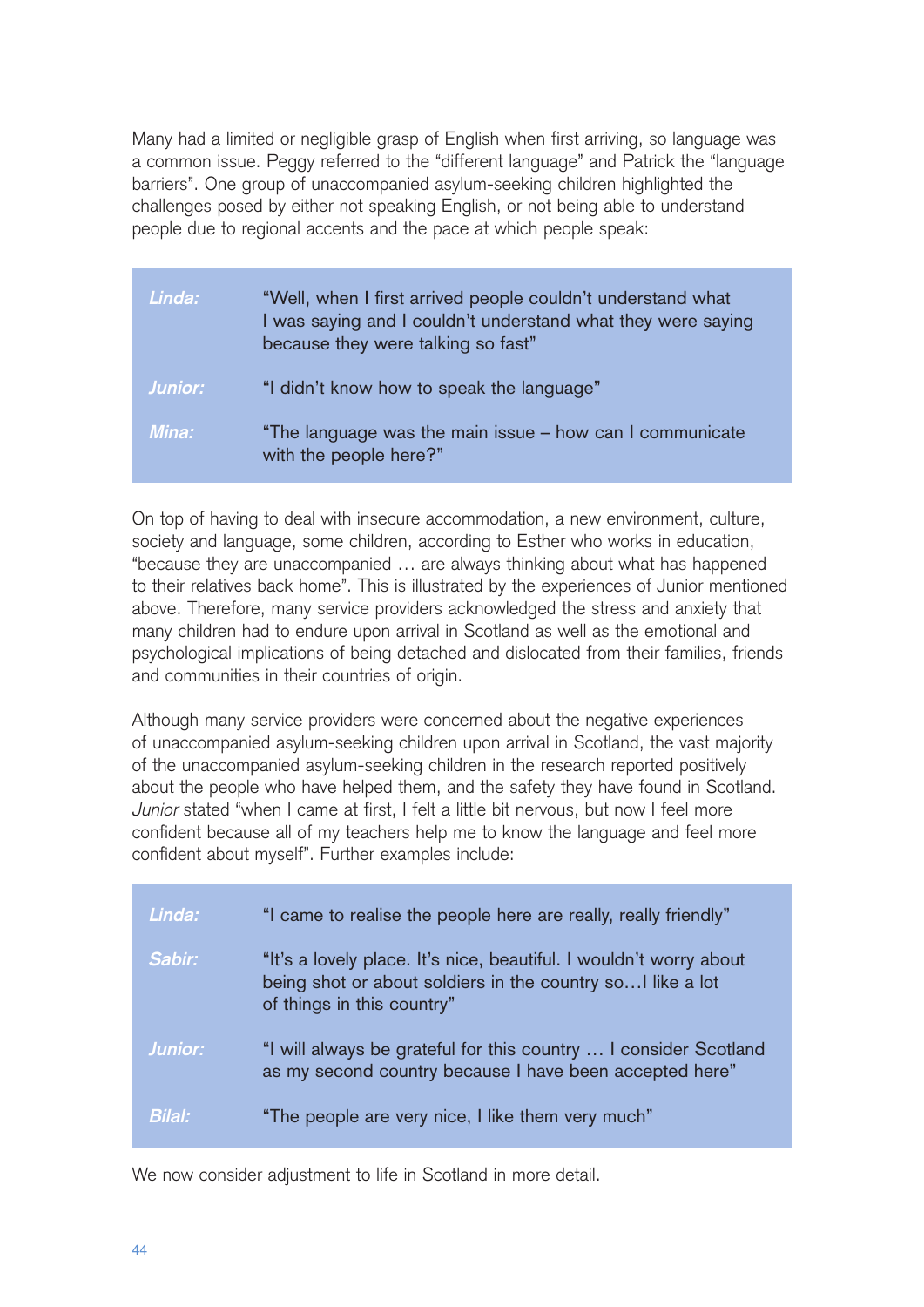# **Experiences of living in Scotland**

Respondents were asked about adapting to living in Scotland. Concern about negative experiences centred on racism, drunken behaviour and anxiety about the asylum process and the future. It is important to note that many of these were experienced alongside the challenges with language and social isolation mentioned earlier. Some service providers were concerned about the children's experiences of racial harassment, as demonstrated by these statements:

| <b>Patrick:</b> | "They receive racist abuse regularly  racism is a major<br>problem yet a lot of people don't actually know what racism<br>is about. Racism is about assuming something about someone<br>based purely on the colour of their skin"<br>(policy worker) |
|-----------------|------------------------------------------------------------------------------------------------------------------------------------------------------------------------------------------------------------------------------------------------------|
| <b>Martine:</b> | "racism [which caused] reverberations with previous experiences"<br>(health professional)                                                                                                                                                            |
| <b>Esther:</b>  | "there is no doubt that racism is an issue"<br>(education)                                                                                                                                                                                           |
| Sally:          | "racism, a lot of racism"<br>(advocacy and advice worker)                                                                                                                                                                                            |

Martine, amongst others, was concerned that racist incidents may be particularly challenging for the children as they may resonate with their pre-flight experiences. Everyday experiences of racial harassment, abuse, and sometimes physical assault were mentioned by a vast majority of the unaccompanied asylum-seeking children consulted in this research project. These quotes highlight some of the children's experiences:

| Sabir:         | "Well, some people, you know, speak racist words  you know,<br>'black bastard', 'go to your country', all that stuff. But sometimes<br>I don't mind, I walk away but, you know, it's not nice to for me<br>it's easy to walk away but" |
|----------------|----------------------------------------------------------------------------------------------------------------------------------------------------------------------------------------------------------------------------------------|
| <b>Prince:</b> | "There are good people and there are bad people as well.<br>There are people who treat me differently because I am black<br>- in the street, they call me 'fuckin' black'"                                                             |
| <b>Junior:</b> | " see I have got different skin. I am black. Some pupils,<br>they say things. Some swear, some abuse me"                                                                                                                               |
| Karen:         | "sometimes people are a bit abusive and racist and things<br>they say things about my skin colour"                                                                                                                                     |
| Jamal:         | "well, some people, speak racist words"                                                                                                                                                                                                |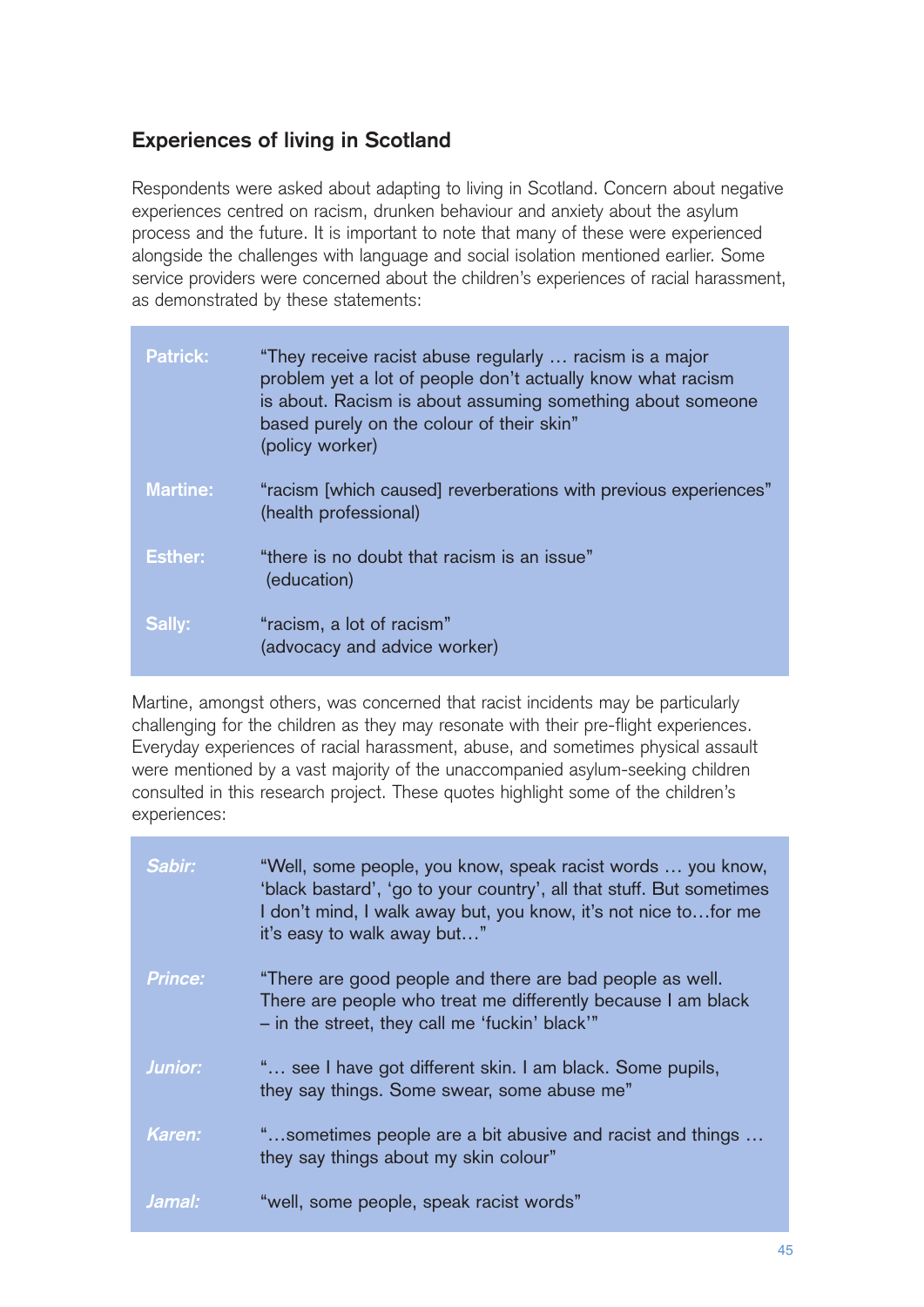As well as experiencing racism, many unaccompanied asylum-seeking children felt threatened by the presence of drunken people in the street, probably because of the increased likelihood of experiencing racism, and the lack of verbal, physical and emotional control exercised by some people under the influence of alcohol. These statements are representative of the children's perspectives:

| <b>Apollo:</b>  | "Some people drink a lot of beer and lose control"                                                  |
|-----------------|-----------------------------------------------------------------------------------------------------|
| <b>Esther:</b>  | "A lot of people who are drunk some just call out names"                                            |
| <b>Alfridi:</b> | "I think that the people here drink too much alcohol"                                               |
| Mina:           | "I don't like people who are drunk, and they look at us as if we<br>are taking something from them" |

Furthermore, some unaccompanied asylum-seeking children were also fearful of people in uniform as a result of the associations they make between such people and their pre-flight experiences. Alongside this, many unaccompanied asylum-seeking children also had to cope with a different climate. For Peggy, a policy officer, "the weather is an issue", and Cecilia who works in social services confirmed that "they have problems with the climate". When asked if there were any aspects of their lives in Scotland that they did not like, many unaccompanied asylum-seeking children, like Linda, mentioned "the weather".

Arguably, one of the most stressful experiences of unaccompanied asylum-seeking children in Scotland relates to the concern, worry and anxiety associated with their asylum application. Martine, a health professional clarified that "one of the biggest challenges is about whether or not they are allowed to be here". Agreeing with this, Prince stated that he was "very worried about my asylum status" and Apollo said it made him feel "very, very bad". One of the children was reduced to tears on being asked about his asylum status. These and other examples demonstrate the extreme stress and apprehension created by the asylum system.

Alongside these wide-ranging concerns, the children also have to cope with general well-being, health and emotional issues. Peggy, a policy worker, talked about how the children are all "coping with what you've been through" and mentioned that there may be "medical issues relating to previous experiences". Sandra, a youth worker, said that many unaccompanied asylum-seeking children have a "deep sense of loss of the place left behind". Some service providers referred to children's experiences of survivor guilt as well as concerns about the safety of other family members.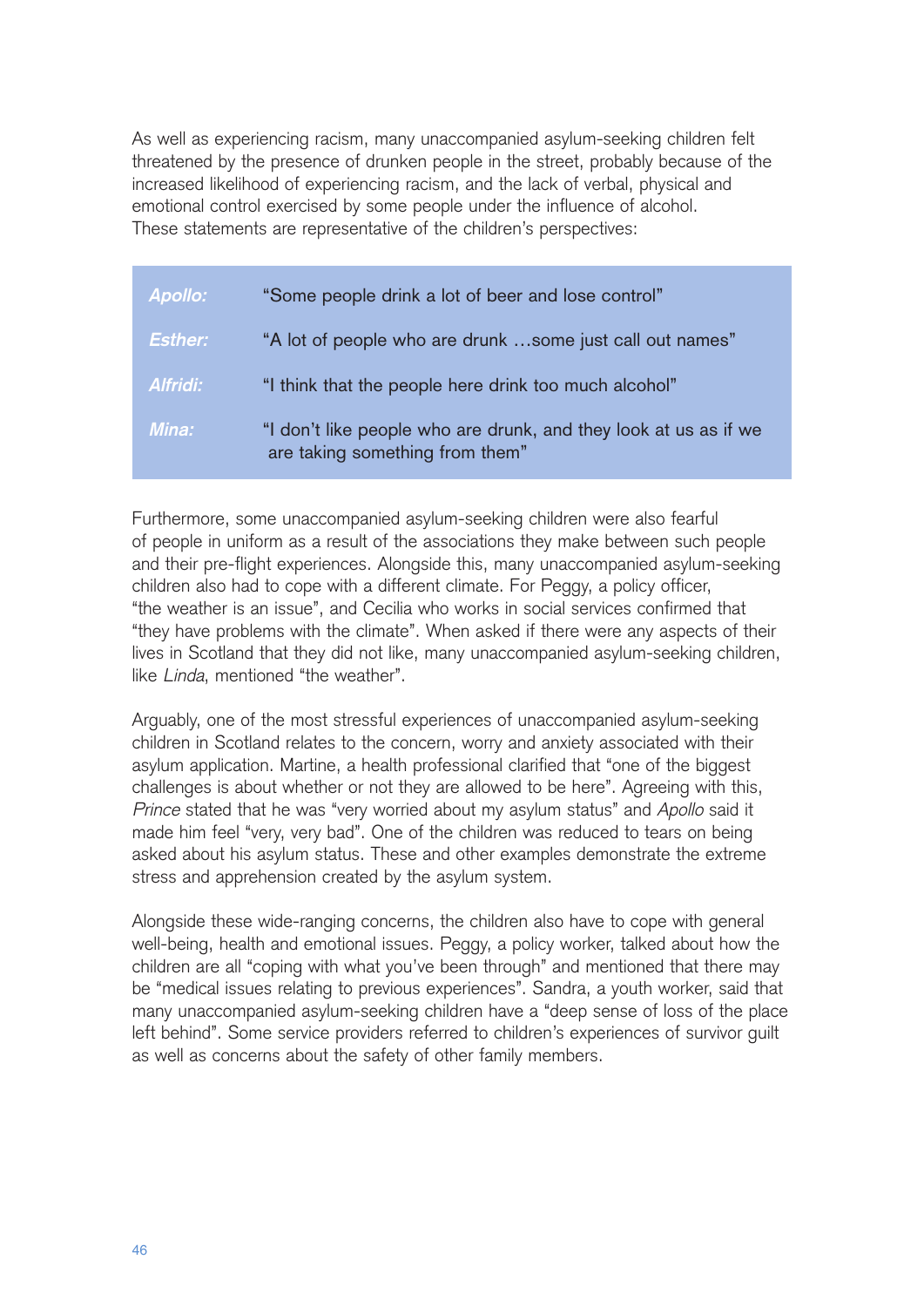Unaccompanied asylum-seeking children were also encouraged to reflect upon the positive and negative aspects of their experiences of living in Scotland during the group work exercise referred to earlier. Many of the negative experiences associated with the drinking culture, racism and the different climate were also raised during this activity **(see Figure 6)**. However, the children were generally very complimentary about Scotland and the services available to them. In particular, the group of young women provided a broad range of positive comments about health, education and other services. Furthermore, many unaccompanied asylum-seeking children in the discussion group exercise commented on the friendliness and helpful nature of the people they had met in Scotland. The children's positive experiences of Scotland are also reflected in their desire to stay in this country, as demonstrated by these children's opinions:

| Linda:  | Yes, I would like to stay in Scotland"                                                          |
|---------|-------------------------------------------------------------------------------------------------|
| Sabir:  | "Yes, I want to work and go to college, go to university<br>one day. Yes, I have dreams"        |
| Junior: | "I don't want to go back to Africa. This is a good place<br>to live and think about the future" |

Furthermore, some of the children were very inspired by the support they had received from certain service providers and were motivated to get involved in similar forms of work. For example, Linda said "I want to be a Social Worker, I do. Yes, my Social Worker has helped me so much, so much, that I really want to be a Social Worker and help children in my position ... people in a position like that. I want to help them just as my Social Worker has helped me. She is really nice". However, such positive experiences and ambitions were tempered by worries about the outcome of their asylum claims.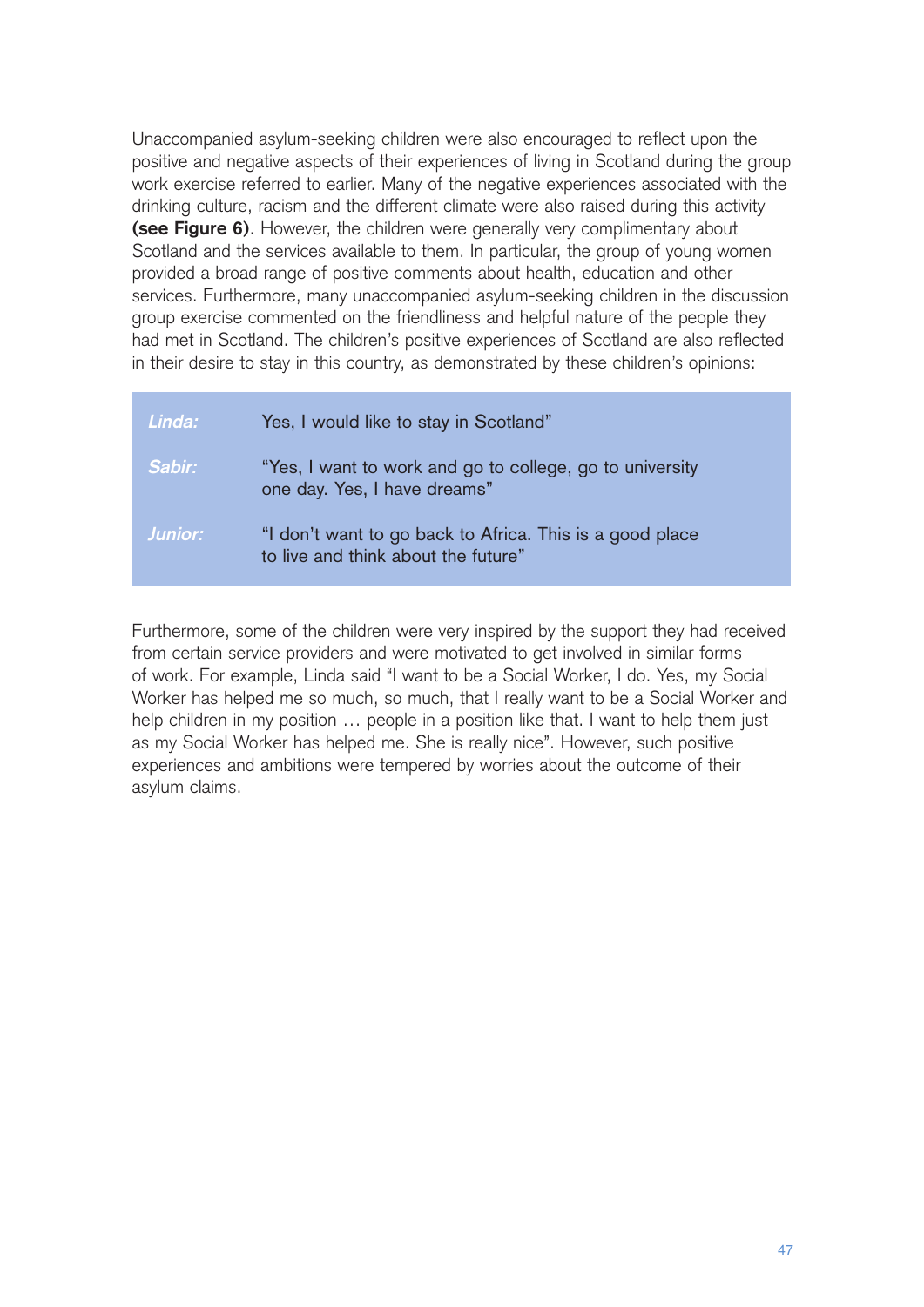# **Figure.06**

| <b>Good things about Scotland</b><br>(Women)                                                                                                                                                                                                                                                                                                                                                                                                                                                                                                                                                                                                                                                                                                                                                                                                                                                                                                                                                                                                                                                                                                                                                                                                        | <b>Good things about Scotland</b><br>(Men)                                                                                                                                                                                                                            |
|-----------------------------------------------------------------------------------------------------------------------------------------------------------------------------------------------------------------------------------------------------------------------------------------------------------------------------------------------------------------------------------------------------------------------------------------------------------------------------------------------------------------------------------------------------------------------------------------------------------------------------------------------------------------------------------------------------------------------------------------------------------------------------------------------------------------------------------------------------------------------------------------------------------------------------------------------------------------------------------------------------------------------------------------------------------------------------------------------------------------------------------------------------------------------------------------------------------------------------------------------------|-----------------------------------------------------------------------------------------------------------------------------------------------------------------------------------------------------------------------------------------------------------------------|
| <b>Services</b><br>A good health service. Good health<br>services. Education is free. Good<br>sanitation. The schools are located<br>in a convenient area. Appointments on<br>time. Good transport systems.<br>The places to visit are so many<br>- you can never be bored. Learning<br>Resources Centres are widely available<br>for young and elderly people. The church<br>is near where I live. You can get a dentist<br>or doctor is you fall sick without paying<br>them. Good public transport.<br>Good transport. Good school facilities<br>and trained teachers. Lots of<br>entertainment facilities. The school system<br>is good. Free education of a high standard.<br>Good communication systems. You can<br>have international entertainment easily.<br>The water is clean. The way of living<br>is easier than where I come from.<br>The water is very clean. Good standard<br>of living. Nice buildings. A modern city<br>with lots of development. They have good<br>laws. People here care for young people.<br>Ease of access to health and sanitation.<br>Easier transport system and safer<br>environment. The streets of Scotland are<br>very clean everywhere you go. Children's<br>rights are well dealt with and accepted. | <b>Services</b><br>Good school. School. Beautiful leisure<br>centre. Lots of facilities. Lots of health<br>centres. Lots of shops and supermarkets.<br>Modern country with good administration.<br>Big factories. Lots of activities to do.<br>Lots of sports events. |
| <b>People, Society and Culture</b><br>There are lots of different cultures to<br>interact with. People are lovely.<br>The Scottish people are friendly.<br>People are very friendly and helpful.<br>Lots of interesting people. Scotland<br>is really very safe because you can sleep<br>without hearing any noise. Freedom to do<br>whatever you want.                                                                                                                                                                                                                                                                                                                                                                                                                                                                                                                                                                                                                                                                                                                                                                                                                                                                                             | <b>People, Society and Culture</b><br>People. Welcoming country. Nice people.<br>Nice people.                                                                                                                                                                         |
| <b>Weather</b>                                                                                                                                                                                                                                                                                                                                                                                                                                                                                                                                                                                                                                                                                                                                                                                                                                                                                                                                                                                                                                                                                                                                                                                                                                      |                                                                                                                                                                                                                                                                       |

Good experiences with the change of weather – like with our bodies

# 48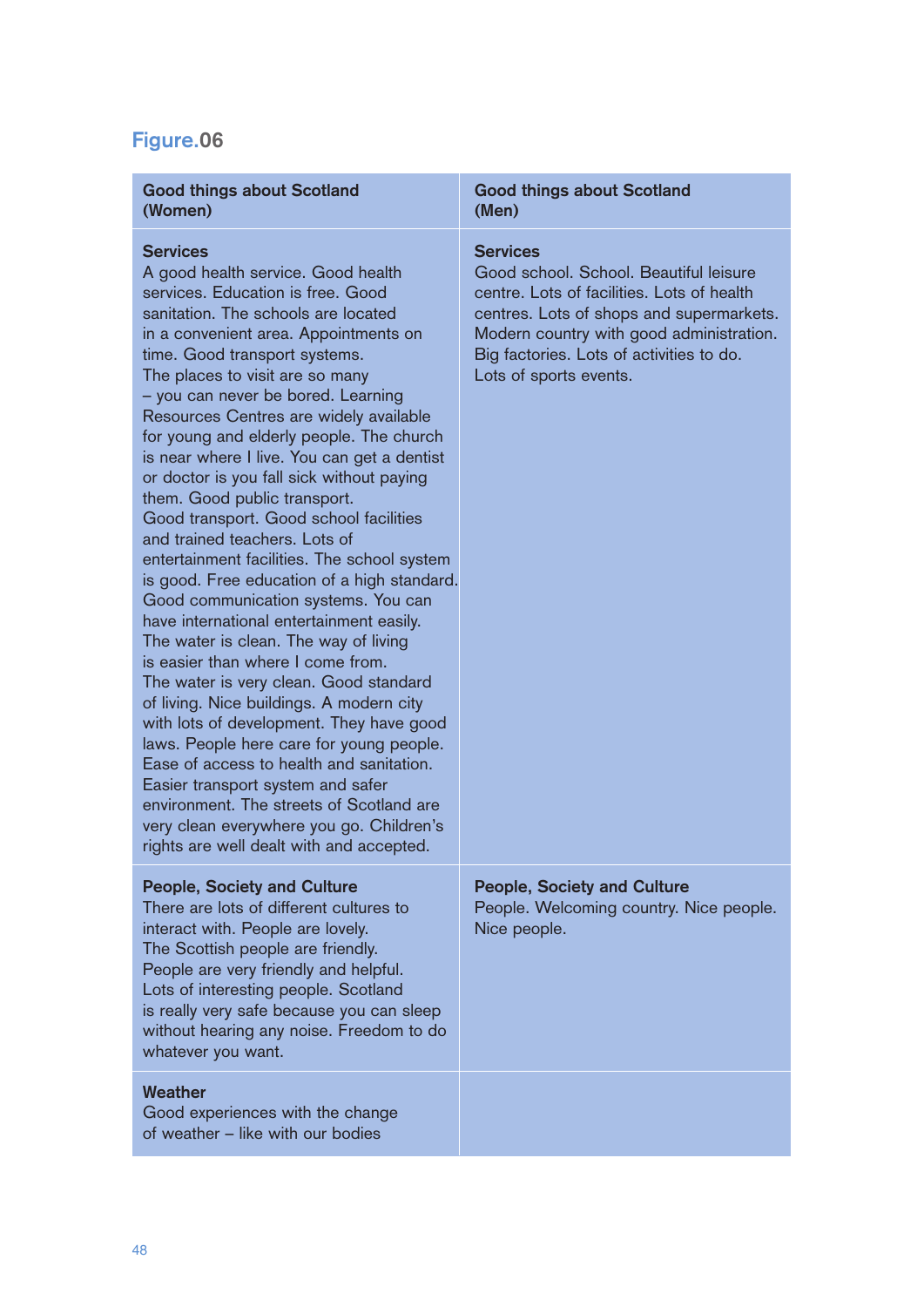| <b>Bad things about Scotland</b>                                                                                                                                                                                                                                                                                                                                                                                                                                                                                                                                                                                                                                                                                                                                                                                                                                                                  | <b>Bad things about Scotland</b>                                                |
|---------------------------------------------------------------------------------------------------------------------------------------------------------------------------------------------------------------------------------------------------------------------------------------------------------------------------------------------------------------------------------------------------------------------------------------------------------------------------------------------------------------------------------------------------------------------------------------------------------------------------------------------------------------------------------------------------------------------------------------------------------------------------------------------------------------------------------------------------------------------------------------------------|---------------------------------------------------------------------------------|
| (Women)                                                                                                                                                                                                                                                                                                                                                                                                                                                                                                                                                                                                                                                                                                                                                                                                                                                                                           | (Men)                                                                           |
| <b>People, Society and Culture</b><br>The availability of our food is scarce.<br>Children don't respect their elders.<br>Lack of respect from young Scottish kids.<br>Scottish boys in particular like bullying.<br>Teenage drinking. Unhealthy food<br>(too much fast food). The language is<br>difficult. Racism. Racial problems (being<br>black). Availability of drugs is too easy<br>and young people are tempted to take<br>them. The food is either too sweet or sour.<br>Fast foods and unhealthy diets are too<br>available. People who have pets put them<br>first before other people, especially when<br>walking their dogs. Too much freedom in<br>Scotland. Smoke can harm someone who<br>is near you, but some people, when they<br>are smoking, they don't respect those<br>who are not smoking yet when you are<br>not smoking, it's the bad smell.<br>Most people swear a lot. | <b>People, Society and Culture</b><br>Drinking mentality. Alcohol. Criminality. |
| Weather                                                                                                                                                                                                                                                                                                                                                                                                                                                                                                                                                                                                                                                                                                                                                                                                                                                                                           | Weather                                                                         |
| Weather.                                                                                                                                                                                                                                                                                                                                                                                                                                                                                                                                                                                                                                                                                                                                                                                                                                                                                          | Cold weather. Bad weather.                                                      |
| <b>Sport</b>                                                                                                                                                                                                                                                                                                                                                                                                                                                                                                                                                                                                                                                                                                                                                                                                                                                                                      | <b>Sport</b><br>No cricket.                                                     |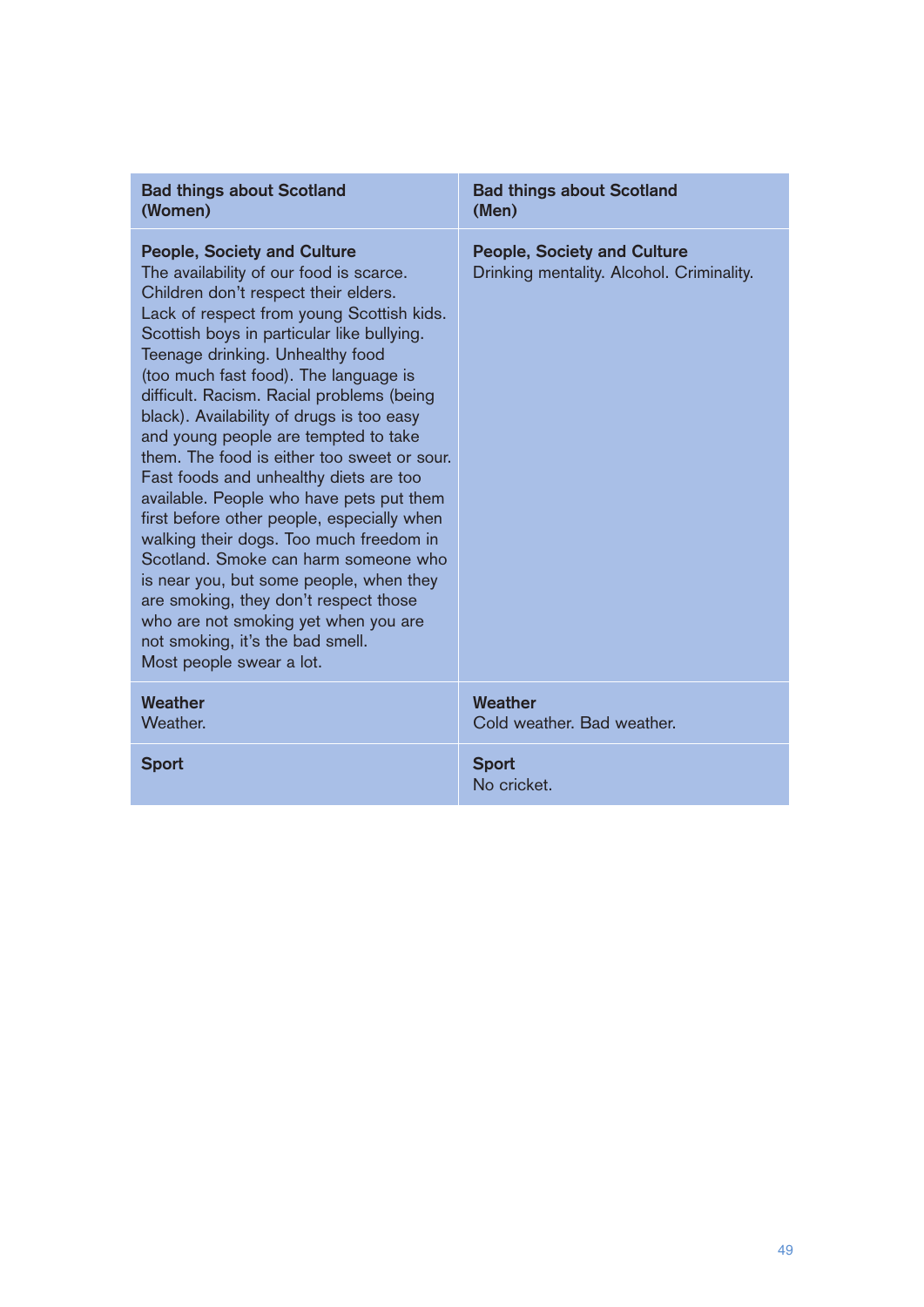# **Positive attributes of unaccompanied asylum-seeking children**

During interviews with service providers about the needs and experiences of unaccompanied asylum-seeking children, many also reflected on the positive characteristics of the children that they work with. As mentioned earlier, unaccompanied asylum-seeking children in Scotland are not a homogenous group. Sandra, a youth worker, noted that they comprise "people from very different backgrounds – some very sophisticated young people with city backgrounds as well as young people from villages with little or no English, wearing jeans and a t-shirt". Ruth, an advocacy and advice worker, commented on the children's "richness and vitality". The most frequently mentioned positive set of qualities of unaccompanied asylum-seeking children relates to their resilience, determination and hard-working nature:

| <b>Cecilia:</b> | "resilience and gutsiness, courage"<br>(social services)                                                                                             |
|-----------------|------------------------------------------------------------------------------------------------------------------------------------------------------|
| Sandra:         | "very resilient young people"<br>(youth worker)                                                                                                      |
| <b>Sheena:</b>  | "very motivated and resilient and need to make what they<br>can of their lives"<br>(advocacy and advice worker)                                      |
| <b>Sinead:</b>  | " they just seem very, very strong mentally, in terms of their<br>coping mechanisms are just absolutely amazing"<br>(social services)                |
| <b>Marion:</b>  | "immense resilience, quite staggering resilience"<br>(health professional)                                                                           |
| Samantha:       | "Resilient, creative, sturdy and hardworking,<br>brave and courageous"<br>(advocacy and advice worker)                                               |
| Lucy:           | "I think a lot of them are just very, very committed,<br>very hardworking"<br>(legal representative)                                                 |
| Sally:          | "they want to work hard, they try at school, they want to get<br>education, and they try very hard to learn English"<br>(advocacy and advice worker) |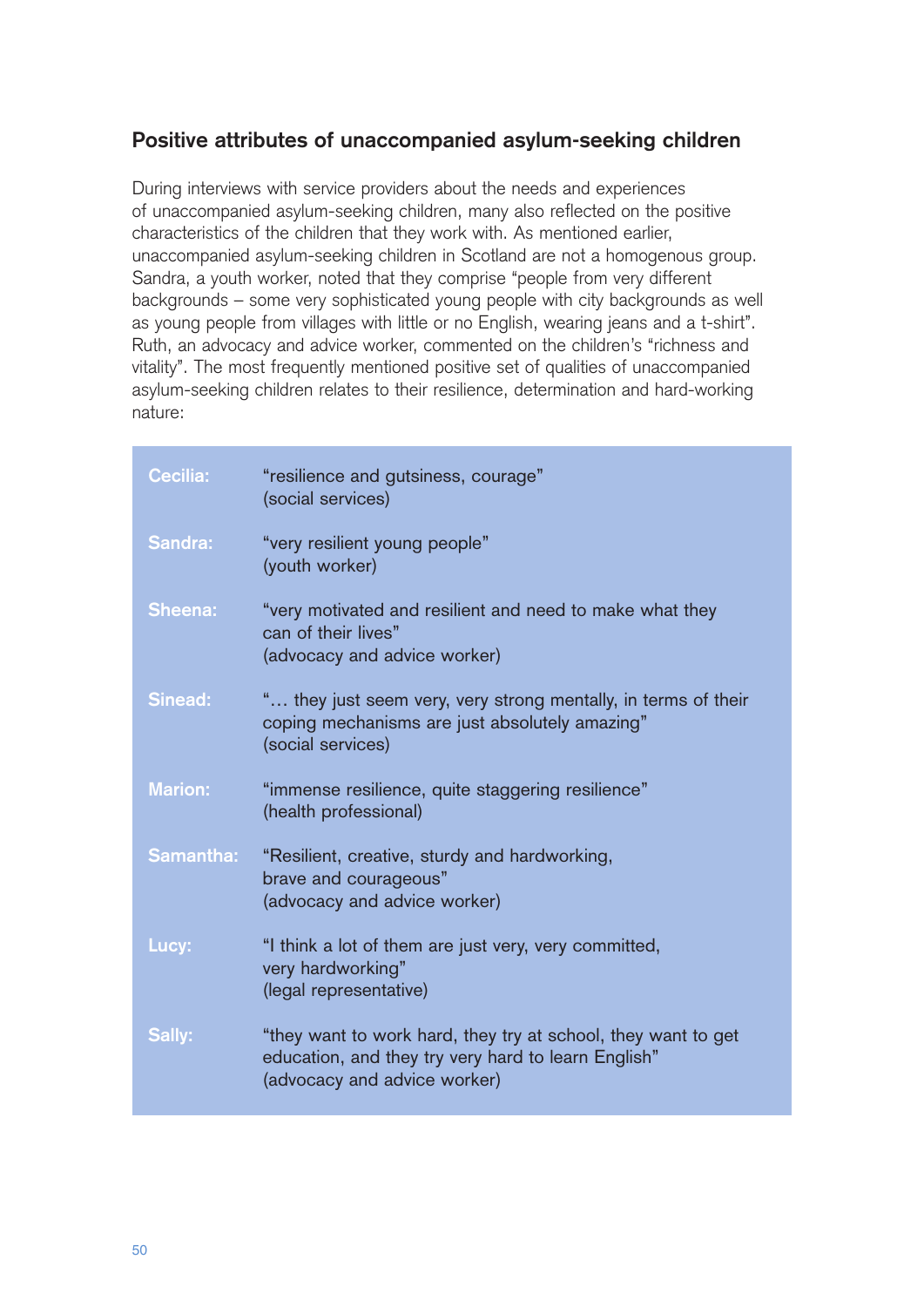Although a number of service providers observed the children's resilience, few commented on the source of the strength and resilience that they associated with the children. An exception to this was Marion, a health professional, who suggested that the source of their resilience came from the fact that she believed many of them had experienced privileged upbringings, "extreme affluence", and had been "well cared for in early life".

Other service providers commented on the contribution of unaccompanied asylumseeking children to Scottish society and culture. As Sandra, a youth worker, stated "these young people have lost everything yet they still have so much to give", and in particular, unaccompanied asylum-seeking children were identified as being particularly passionate. Cecilia who works in social services talked about their "drive to accomplish things"; Lisa, a legal representative, mentioned how they "have a lot to teach young people in this country", and Patrick, a policy worker, referred to the "renewed vigour" that they bring to communities. Moreover, Catriona, who works in social services mentioned how they have put "the fun back into childcare", and Sandra was complimentary of the ways in which the children are "gracious and dignified", showing "gratitude" and a "positive attitude". The vast majority of the children also have a strong desire to be educated, work hard and gain experience and opportunities wherever possible, as highlighted by these comments:

| Ellen:          | "They're young, multi-lingual, generally very motivated,<br>have come with very strong beliefs which I think comes from<br>the family  their future is sacred in a way as well,<br>that they're going to do something with it, they're going<br>to use that in the future and I think that is really important<br>as well. They have a very clear focus, very ambitious,<br>generally not into drink, drugs and raves"<br>(education) |
|-----------------|---------------------------------------------------------------------------------------------------------------------------------------------------------------------------------------------------------------------------------------------------------------------------------------------------------------------------------------------------------------------------------------------------------------------------------------|
| <b>Cecilia:</b> | "real appetite for education"<br>(social services)                                                                                                                                                                                                                                                                                                                                                                                    |
| Edward:         | "children desperately want education, are keen to participate,<br>put a lot of effort in and agree with the underlying principles<br>of education"<br>(education)                                                                                                                                                                                                                                                                     |

The children's commitment to, and appetite for, learning led many service providers , like Edward, who works in education, to suggest that they "could teach indigenous young people about the value of education".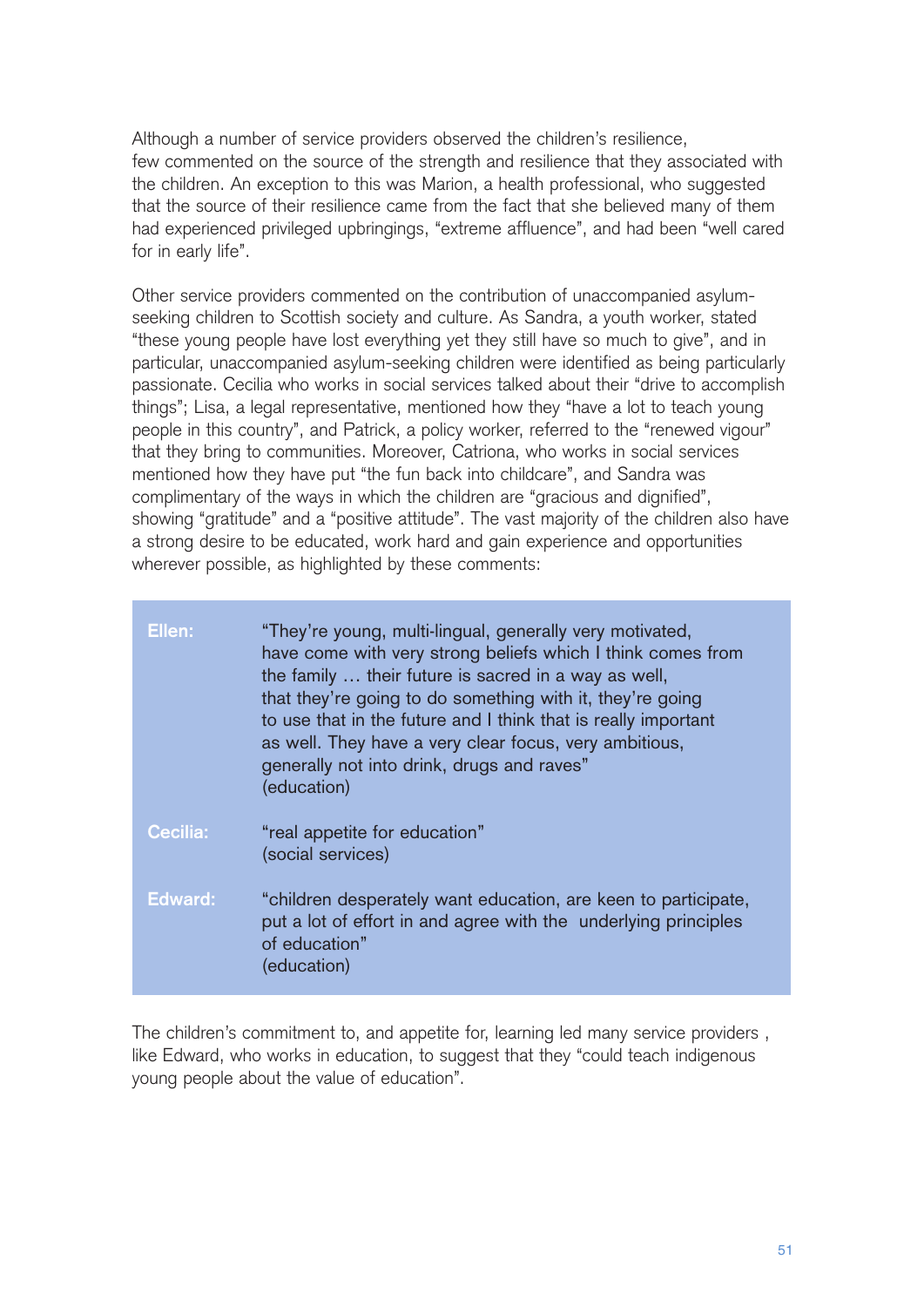## **Conclusions**

This chapter has offered a detailed summary of the pre-flight experiences, migration stories and current situations of unaccompanied asylum-seeking children living in Scotland. In doing so, we have attempted to value the perspectives of the children and look at the ways in which children shape their own migration stories, as well as giving due consideration to external circumstances. **Thomas et al (2004: 114) in their research in London noted that:**

Given the additional vulnerability of being unaccompanied, it is important to provide a detailed picture of the multiplicity of life circumstances and experiences of UASC [unaccompanied asylum-seeking children], in order to develop and improve existing health and social services to identify and meet needs (Thomas et al, 2004: 114).

All had experienced distressing conflict or persecution, sometimes including murders of close relatives. Some were preoccupied with continuing concern for safety of relatives back home. Often they had little involvement in the decision to leave, with many having been unclear where they were going to and not knowing where they were on arrival. The main problems faced in the early period in Scotland concerned unsuitable accommodation, isolation, unfamiliarity with the English language, racism and the cold climate. Even so, most were very positive about life in Scotland, while service providers recognised exceptional qualities, such as respect and commitment to education.

The detailed picture that has been constructed will help in understanding the needs of unaccompanied asylum-seeking children as well as the services required to meet these needs, as the experiences of the children are likely to inform their needs. The following chapters provide an analysis of service provision in the context of the children's needs and experiences and therefore enable a series of recommendations to be made that will help to improve the circumstances of, and the services available to, unaccompanied asylum-seeking children in Scotland.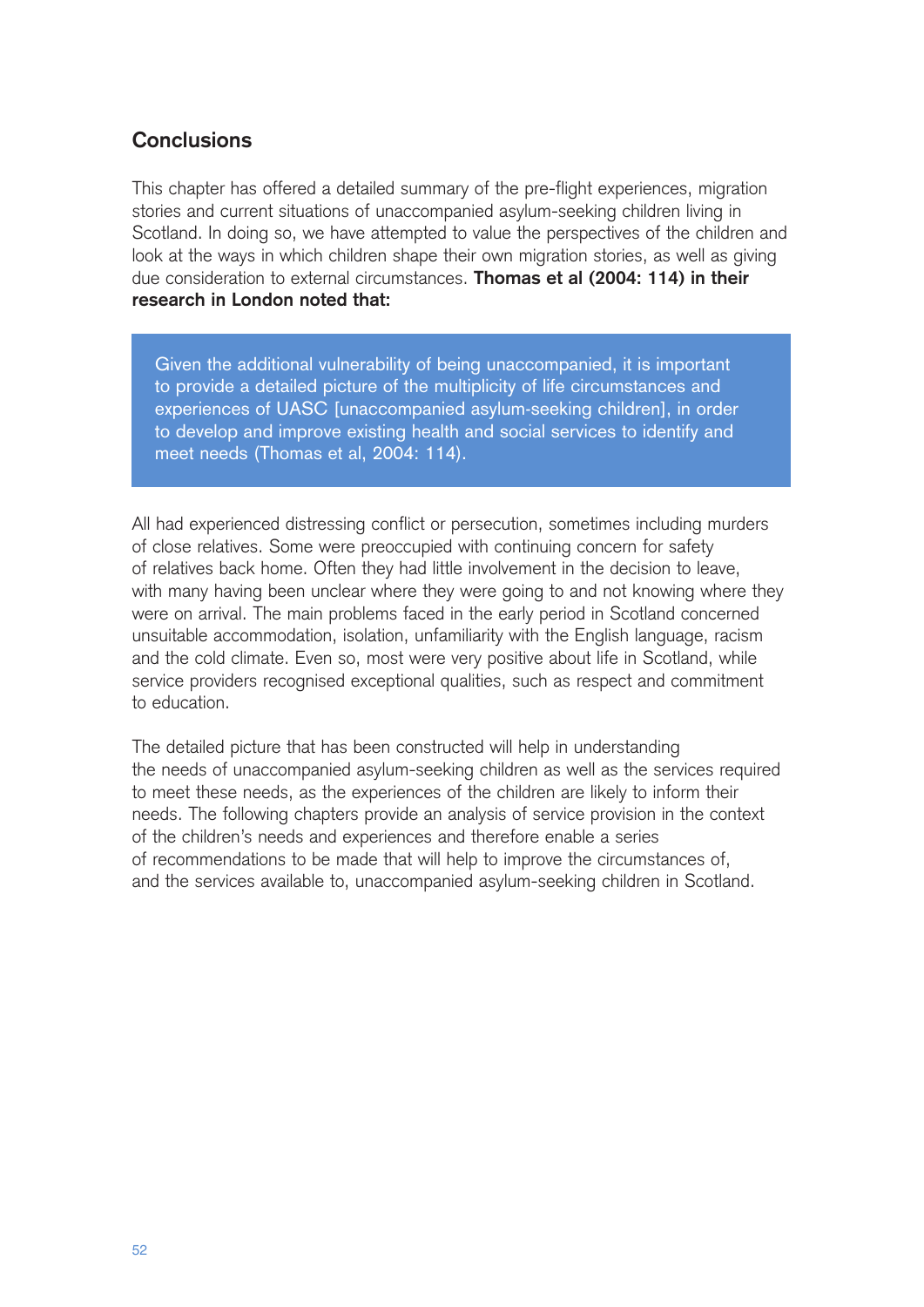# 03.children's needs

Hedi Argent arrived in England in 1939 as a refugee as she recalls her feelings shortly after her arrival:

I can still become overwhelmed by the memories of my confusion: relief, gratitude, a subtle mixture of safety and insecurity, strangeness, a foreign language, alien food and customs, cold, open fires which might burn down the funny houses, freedom to speak but nothing to say, the incomprehension of the natives, the lure of permanence but not knowing how to fit in (Argent, 1996: 24).

Now that the pre-flight experiences of unaccompanied asylum-seeking children have been explored in detail, it is important to focus on the needs of the children. Many unaccompanied asylum-seeking children that arrive in Britain, like Argent, are overwhelmed by their new experiences, along with strange languages, cultures, climate and traditions, and completely different everyday lives. In order to help unaccompanied asylum-seeking children in their new situations, it is important that service providers understand the needs of the children themselves.

In terms of understanding children's needs, a number of theories, approaches and insights have been outlined, particularly in psychology and social policy, over the last forty years. Maslow's (1970) approach is one of the most influential early formulations of human needs. His hierarchy of needs suggests that the 'more fundamental needs at the bottom of the hierarchy have to be met before it is possible to devote energies to higher needs' (Hill and Tisdall, 1997: 41). The hierarchy includes physiological needs, safety needs, social needs, esteem, knowledge and understanding and finally, self-actualisation. A range of other approaches to understanding children's needs have sought to build on or critique Maslow. For example, Pringle (1980) focused on nonphysical needs and emphasised the need for love and security, new experiences, praise and recognition, and responsibility. The authors of the London study clarify that it is 'important that we do not look at [unaccompanied asylum-seeking children] through a western, professional, 'goldfish bowl'' (Thomas et al, 2004: 120). Similarly Woodhead (1998) argues that application of ideas about needs has often been ethnocentric and over generalised. Therefore it is necessary to explore service providers and children's views about needs, and the extent to which specific needs are being met. Here, Bradshaw (1972), thinking about the methods of identifying needs, distinguishes between four different types of need: felt, expressed, normative and comparative needs. Felt needs are based largely on what people want, whereas expressed needs relate to demand and therefore constitute a felt need that is acted upon. Normative needs are those defined by professionals, and comparative needs are established on the basis comparing particular circumstances and situations with other people or areas (Hill and Tisdall, 1997: 55).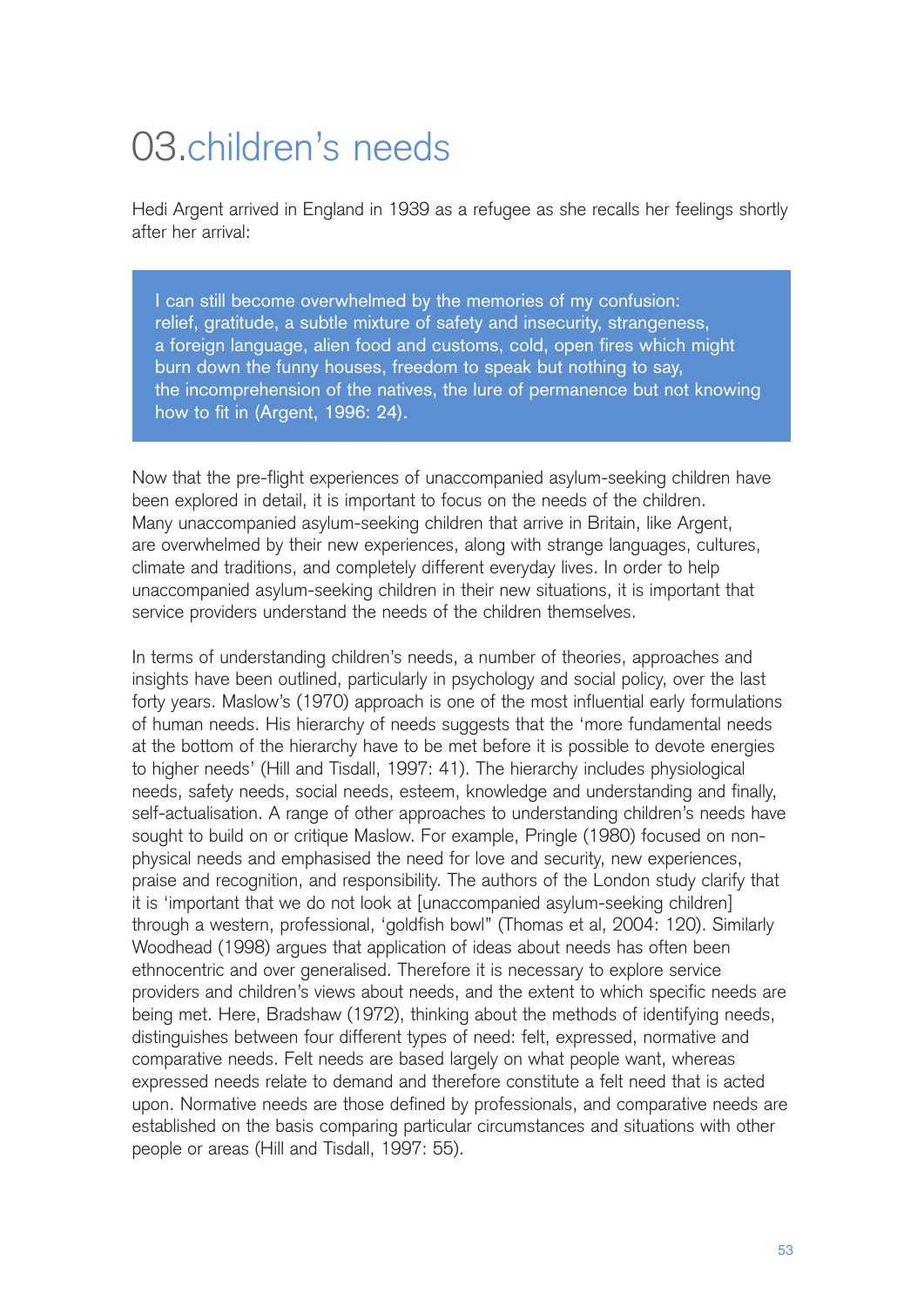The aim of this chapter is to reflect on the views of service providers (professionally defined needs) and children (felt needs). Overall, it is clear that needs of unaccompanied asylum-seeking children are wide-ranging, diverse and complex, and vary depending on the previous experiences and life histories of the children and their responses to their circumstances (Morris, 2005). For the purpose of this chapter, we have classified the children's needs into seven main categories, all of which are explored in detail. These are: the need to be recognised as children, legal and representational needs; accommodation and housing needs; information and communication needs; health, medial and dietary needs; educational needs, and finally, social, cultural and emotional needs.

## **The need to be recognised as children**

Unaccompanied asylum-seeking children' status as children was emphasised by a number of service providers, and many suggested that the children's need to be recognised as children was paramount:

| Sandra:    | "They are young people first and foremost"<br>(youth worker)                                 |
|------------|----------------------------------------------------------------------------------------------|
| Elizabeth: | "They are children and are treated the same as all<br>other children"<br>(education)         |
| Mark:      | "we treat the children the same way as we treat<br>a Glasgow child"<br>(health professional) |

Others such as Sheena, an advocacy and advice worker, were more specific about the children's stage on the lifecourse, noting that unaccompanied asylum-seeking children are "caught in between – kind of not a child and kind of not an adult". So it is important to stress that unaccompanied asylum-seeking children are children and that they are alone in Scotland (or with other siblings). This led many service providers to suggest that their status as children is more important than their status as asylum seekers. Moreover, the unaccompanied status could be seen as both increasing a child's vulnerability and their self-reliance. Sandra explained:

## **Sandra:** "There is a huge difference between young asylum seekers who come here with families and those that are unaccompanied. UASC are firstly much more vulnerable emotionally and much more mature – they are on a completely different plain" (youth worker)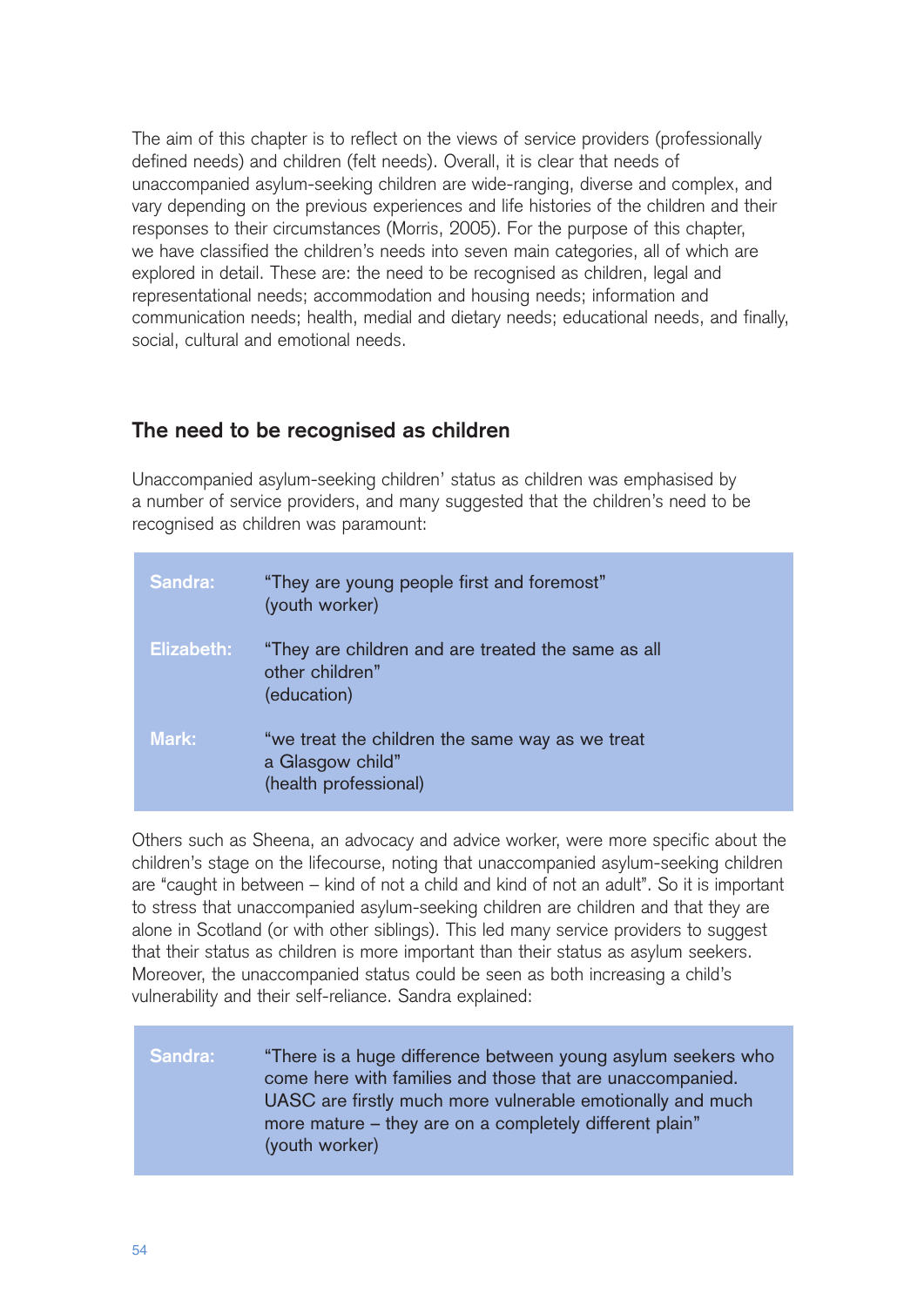Despite the significance of unaccompanied asylum-seeking children' status as children, some service providers, such as Edna who works in education, tended to classify them with asylum seekers and refugee families who have been dispersed under the NASS agreement. Martine stressed the importance of individual differences:

**Martine:** "who are we to assume that an asylum seeker or refugee from the Congo has anything in common with an asylum seeker or refugee from Albania … just like we can't assume that all Glaswegians want the same thing, we can't assume that all refugees and asylum seekers want the same thing either" (health professional)

Furthermore, Sinead was very concerned that some children were not getting the recognition they deserve as a result of assumptions made by certain service providers with regards to the age of the children:

**Sinead:** "there are concerns, quite deep-rooted concerns as well that a lot of these young people aren't the age they claim to be and as such don't get the acknowledgement and recognition that they need in terms of the support" (social services)

As Save the Children (2005: 62) state, 'young men in particular often look older than their years and the burden of proof lies with the young person'.

Some service providers, such as Peggy, a policy worker, also questioned the grouping of unaccompanied asylum-seeking children with looked after and accommodated children, noting that unaccompanied asylum-seeking children have "different needs, therefore, they should be classed as UASC and maybe not as looked after and accommodated". Cecilia, who works in social services, suggested that unaccompanied asylum-seeking children have "needs that we might never be able to fill". Debates about the classification of unaccompanied asylum-seeking children demonstrate that many service providers are aware of the diversity of their needs, but unsure about how to meet their needs. However, although debates about classification deserve consideration, it is more important to think about the particular needs of the children first. **The Separated Children in Europe Programme's statement of good practice suggest that:** 

Separated children are entitled to the same treatment and rights as national or resident children. They should be treated as children first and foremost. All consideration of their immigration status should be secondary (Save the Children, 2004: 7)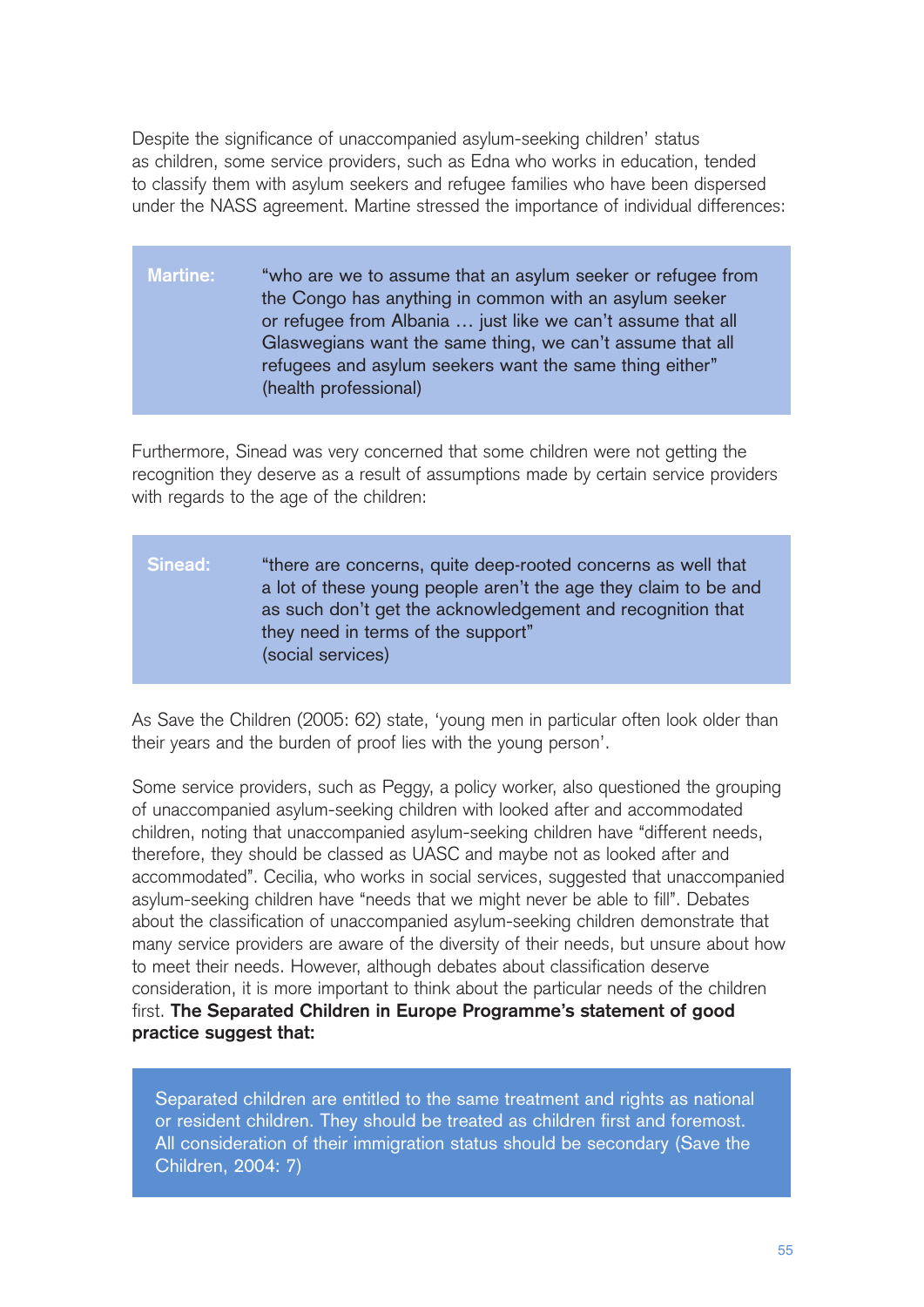It is clear therefore that a very important need of unaccompanied asylum-seeking children is the need to be recognised as children and treated like any others of the same age. Where there is uncertainty, unaccompanied asylum-seeking children need to be recognised as children, and the benefit of the doubt should be given to the child.

### **Legal and representational needs**

Unaccompanied asylum-seeking children also possess a complex range of legal and representational needs, the most important being legal representation for their asylum claim. As the Separated Children in Europe programme recommends:

At all stages of the asylum process, including any appeals or reviews, separated children should have a legal representative who will assist the child to make his or her claim for asylum. Legal representatives should be available at no cost to the child and, in addition to possessing expertise on the asylum process, they should be skilled in representing children …' (Save the Children, 2004: 24)

Furthermore, Argent (1996: 26) asserted that unaccompanied asylum-seeking children need 'expert legal advice and representation regarding their asylum claim'. A number of service providers, like Sheena, an advocacy and advice worker, recognised the importance of this need to the children: "access to a good lawyer who knows how to work with young people as this is the where the crux of their lives lies". The child's gender and gendered expectations are important here, and many young women prefer female representation.

The need for legal representation is also connected with the need to provide unaccompanied asylum-seeking children with clear and concise information regarding the asylum system and their claim for asylum. A number of agencies commented on the importance of explaining the asylum process to unaccompanied asylum-seeking children, and taking the time to ensure that child fully understands each stage of their application.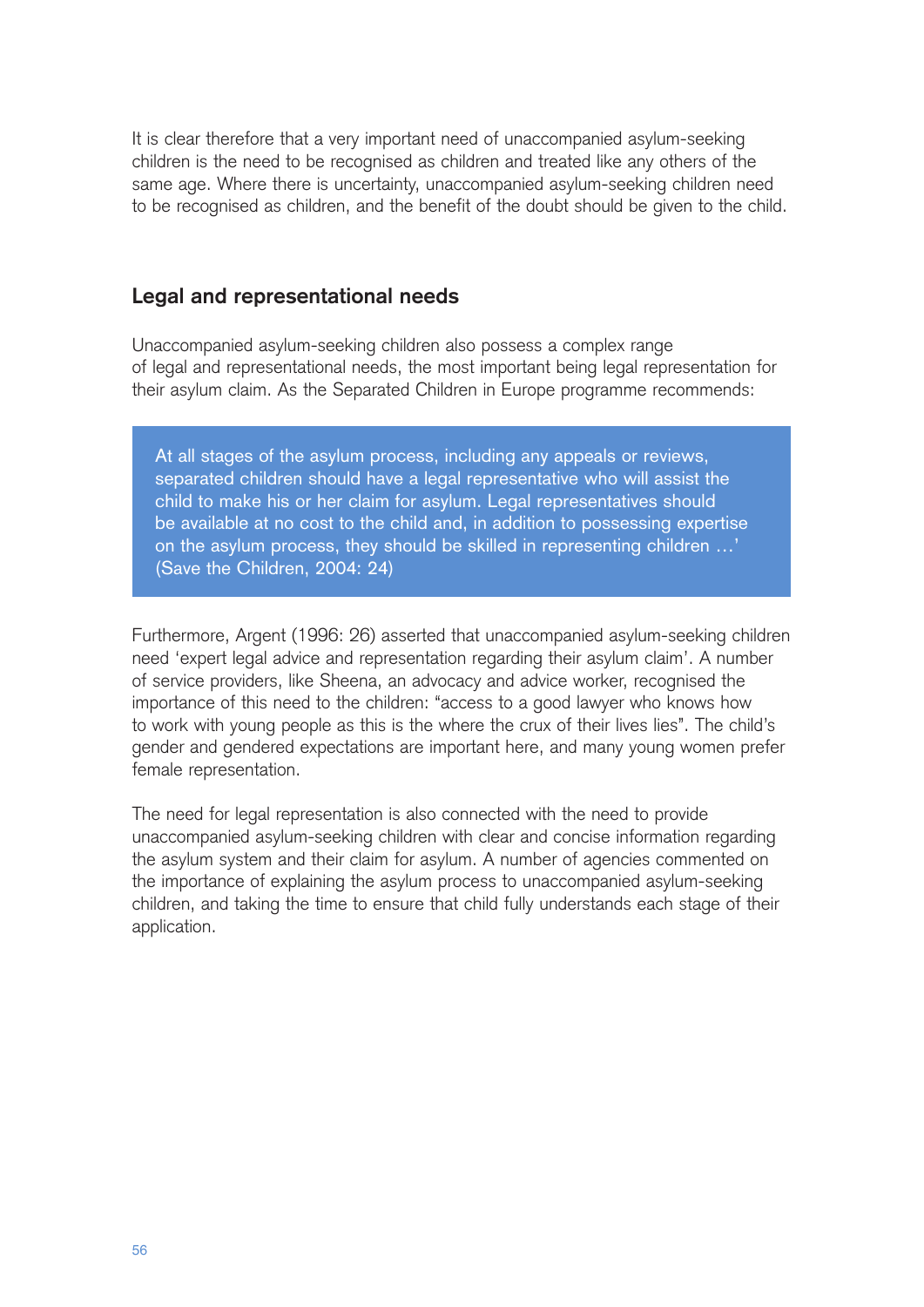The lack of understanding and knowledge about the asylum system, and a lack of explanation about how the system works, was a worrying and frustrating experience for many of the children, as demonstrated here:

| Lumpungu:      | "The main thing is to be able to stay, to have asylum<br>if you can be accepted, you can worry about other things,<br>but if you don't know, you can be kicked out at any point"                                          |
|----------------|---------------------------------------------------------------------------------------------------------------------------------------------------------------------------------------------------------------------------|
| Sabir:         | " you have to worry because you don't know if the country<br>accept it, [they] can bring you back to your country,<br>you know?"                                                                                          |
| <b>Junior:</b> | "I don't know, it is up to them to decide what is going<br>to happen. I had a bad story in my country because my<br>father you know, it is very hard to explain and sometimes<br>I don't like talking about it, you know" |

There appears then to be a need for further information about the asylum system, as well as need for certainty regarding the future. Marion was very concerned about the "anxiety around the asylum seeking process".

Connected with this, many service providers were concerned by the inconsistent outcomes of many asylum applications, and felt that the system often overlooked the emotional reasons why a child might hide or alter their accounts of what had happened. Martine, a health professional, noted, for example, that "… if they don't mention initially that they've been raped, then mention it three months later, it is inclined to be disbelieved", Some service providers suggested that the asylum system should be open to appreciating the experiences of unaccompanied asylum-seeking children and how this influences the claims they make (or do not initially make) in their asylum applications.

Many unaccompanied asylum-seeking children and service providers were concerned about the impact of the legislative system on the children's emotional and psychological well-being, and sense of security. Elizabeth, who works in education, noted that "… they are very aware of their status and they are very fearful. They are very scared that they might be taken away so we try to give them confidence". Here unaccompanied asylum-seeking children often require emotional support from service providers who have a clear understanding of the asylum system. Furthermore, for some of the children, their lack of recognition is very challenging as Bilal notes, "… l feel really bad, because if I drop dead here, there will be no record of me … If I am beaten up outside, nobody will know about it". It is clear then that many unaccompanied asylumseeking children need to be recognised as people, although the asylum system makes this very difficult.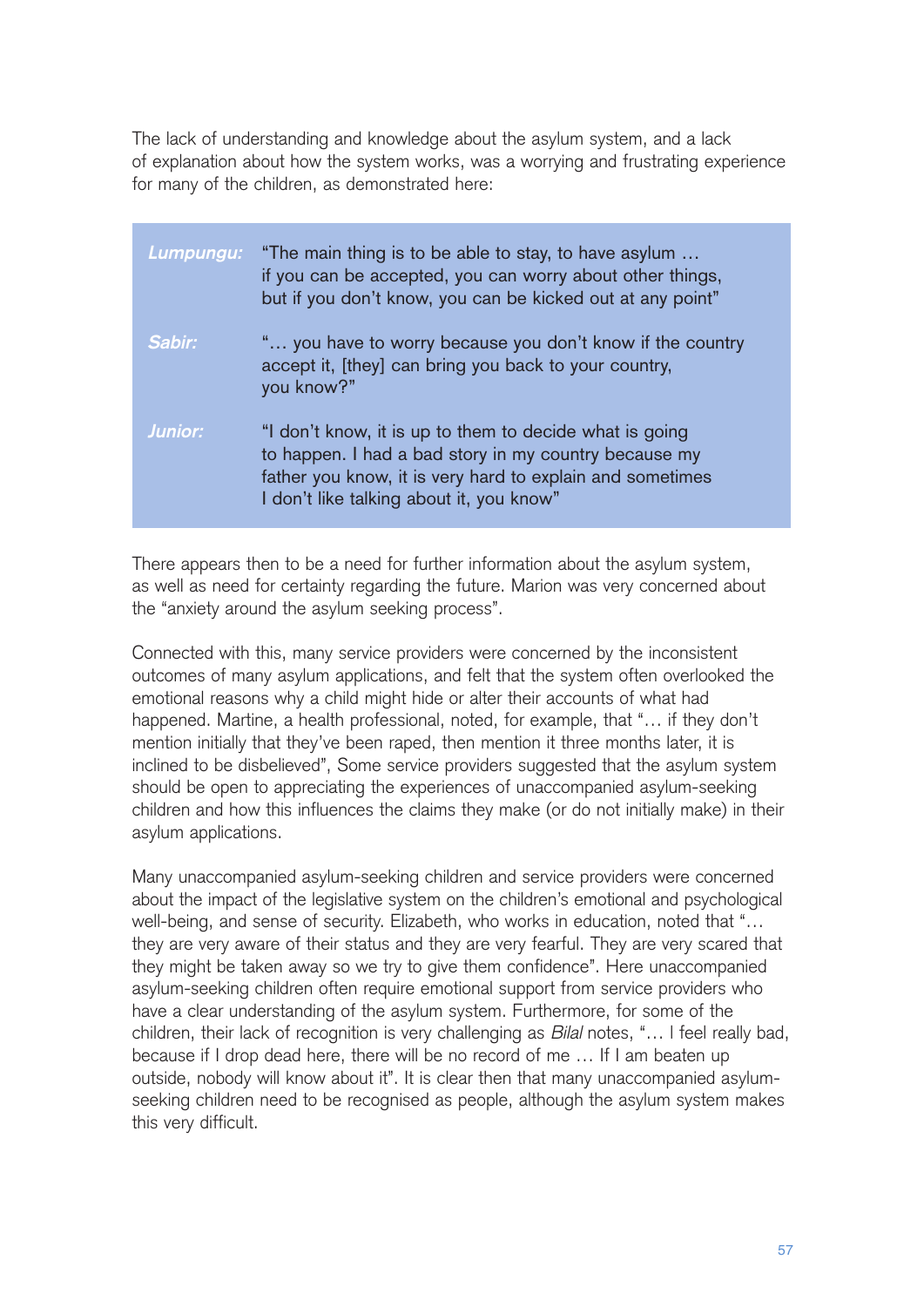Both European Union directives as well as the Separated Children in Europe programme have stressed that unaccompanied asylum-seeking children ought to have an independent guardian or advisor, partly to provide information and legal assistance. The EU Directive (2003) Article 19(1) states that:

Member States shall as soon as possible take measure to ensure the necessary representation of unaccompanied minors by legal guardianship or, where necessary, representation by an organisation which is responsible for the care and well-being of minors, or by any other appropriate representation. Regular assessments shall be made by the appropriate authorities.

Likewise, the Separated Children in Europe programme advises that 'as soon as a separated child is identified, an independent guardian or adviser should be appointed – in a long-term perspective – to advise and protect separated children (Save the Children, 2004: 16). In the present study some service providers suggested that this 'independent guardian' should be the social worker. However, others like Richard, believed that this person should be independent of statutory services and the legal system:

### **Richard:** "one of the needs is the role of an independent advocate and support outwith statutory service and immigration. I think it's crucial … to help someone understand and navigate their way through the systems they have to" (advocacy and advice worker)

The Refugee Council in London operates a non-statutory panel of Advisors for Unaccompanied Refugee Children (Children's Panel). This includes around 25 fully supported and supervised adults who provide support to children who are claiming asylum. As the Refugee Council's leaflet about the Panel states, this support includes:

- assisting the child in accessing quality legal representation
- guiding the children through the complexities of the asylum procedure
- if necessary, accompanying the child to asylum interviews, tribunal and appeal hearings, magistrates and crown court appointments
- building up a support network for the child involving a range of statutory and non-statutory service providers
- supporting the child during the appointment with GPs, hospitals, social services or other service providers.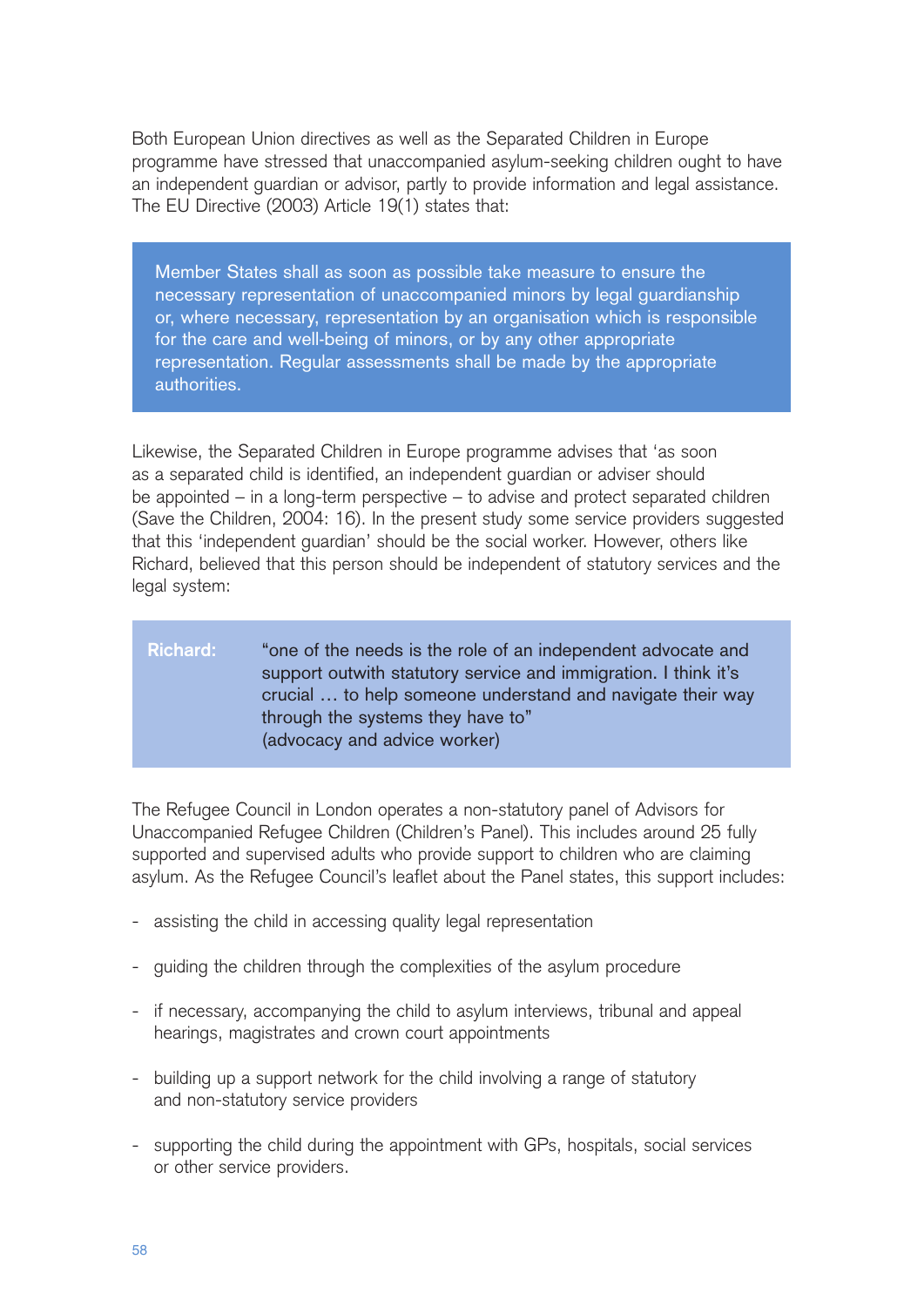There is ambiguity about the geographical coverage of this Panel. Refugee Council staff have stated that the Panel is only funded to work in England (although their leaflet states that the Panel works across the UK), while others claim that the Panel is operated by Home Office funding, and so should offer a pan-UK service. However, what is clear is that unaccompanied asylum-seeking children in Scotland have not benefited from the services offered by the Panel of Advisors, and are losing out as a result of this. For example, Alfridi noted:

#### **Alfridi:** "I don't know who my legal representative is and I don't know what my legal status is. I have not had any response from any legal service. The only thing that I've been told is that it sounds as if I'm okay until 18, but I don't know."

Alfridi's comments suggest that the standard of his legal advice representation was very poor. However, if he had received support from a Panel member, he might have had more knowledge and understanding of his asylum status, and be more aware of the services available to him. Furthermore, such people may assist in meeting the aspirational needs of unaccompanied asylum-seeking children in discussing the reality of their expectations in their new lives. On hearing about the format of the Refugee Council's panel, Marion, a health professional, said "I think that sounds like an ideal model. I've not heard of that before and it sounds excellent". There is a need then, for unaccompanied asylum-seeking children in Scotland to have access to a Children's panel of advisors who can help to clarify their legal status and guide them through the asylum system if required.

#### **Recommendation**

Unaccompanied asylum-seeking children in Scotland should be given assistance from an independent guardian or advisor. This should be similar to the Panel of Advisors operated by the Refugee Council which unaccompanied asylum-seeking children in England may access. The Panel must have full understanding of the Scottish context. Thus, it is suggested that this should be operated by Scottish Refugee Council or through partnership working between the Refugee Council and Scottish Refugee Council.

#### **Recommendation**

All unaccompanied asylum-seeking children must have early access to high-quality legal representation to assist them in their asylum claim. It is vital that legal representation is available throughout the duration of the young person's claim.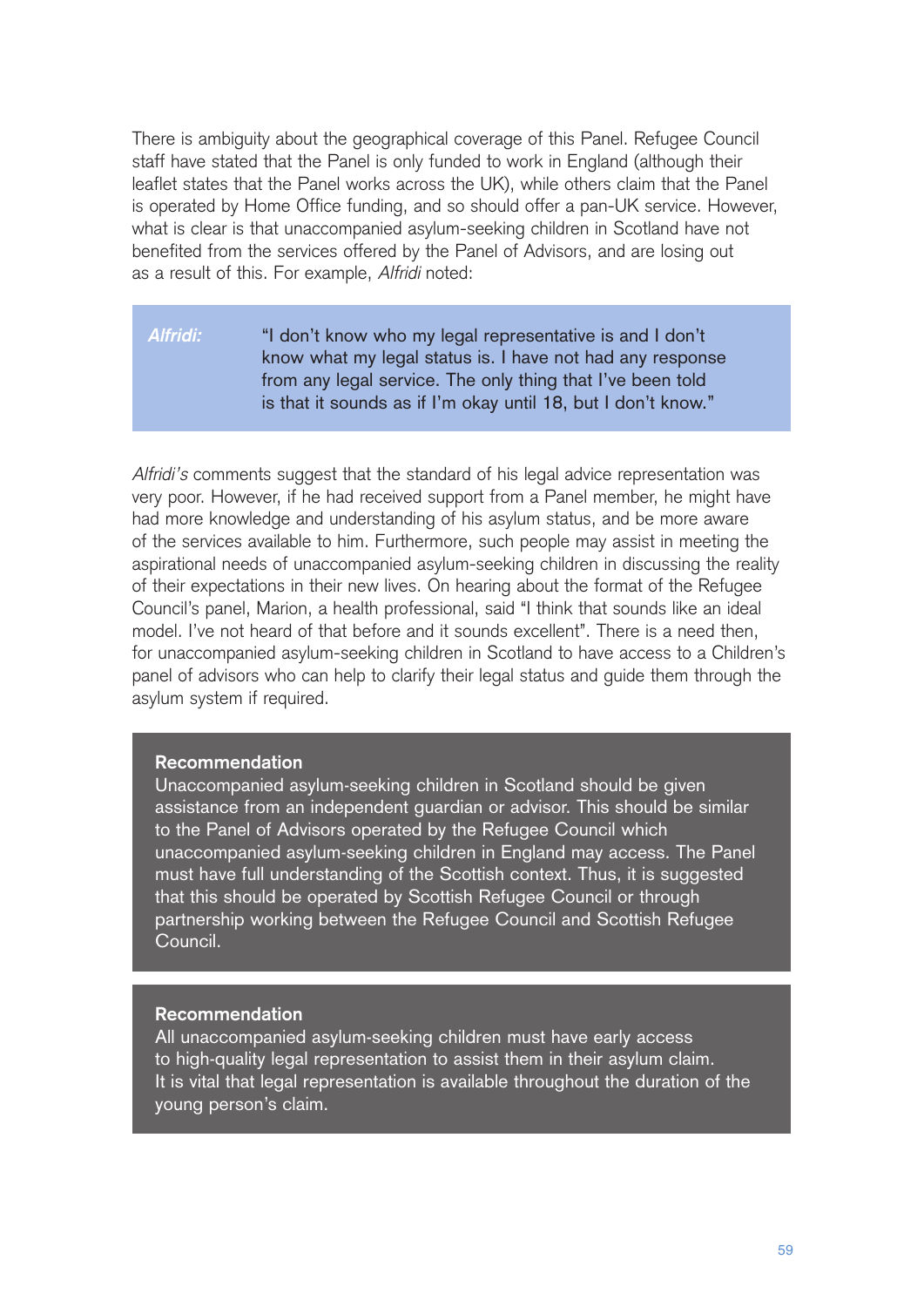## **Accommodation and housing needs**

EU Directive (2003, Article 19(2)) lays down the minimum standard for the reception of asylum seekers:

Unaccompanied minors who make an application for asylum shall, from the moment they are admitted to the territory to the moment they are obliged to leave the host Member State in which the application for asylum was made or is being examined, be placed:

- **(a) with adult relatives;**
- **(b) with a foster-family;**
- **(c) in accommodation centres with special provision for minors;**
- **(d) in other accommodation suitable for minors**

Member States may place unaccompanied minors aged 16 or over in accommodation centres for adult asylum seekers. As far as possible, siblings shall be kept together, taking into account the best interests of the minor concerned and, in particular, his or her age and degree of maturity. Changes of residence of unaccompanied minors shall be limited to a minimum.

It is therefore important to keep family members together, as well as minimising the number of changes of residence of unaccompanied asylum-seeking children. Overall, this demonstrates that unaccompanied asylum-seeking children need safe, secure and consistent accommodation with adequate cooking facilities.

Generally, respondents considered that provision of accommodation for unaccompanied asylum-seeking children in Scotland was very poor, so some of the children's housing needs were not being met. Marion, a health professional, suggested that "the gap [in service provision] would be in suitable housing", and Valerie, who works in social services, also mentioned the "lack of suitable accommodation" as a major concern. Nasser agreed, saying that one of his unmet needs was "housing, other places to live". The organisations and agencies that provide these services often have waiting lists, insufficient resources, and issues with funding and staff availability. Furthermore, some of the unaccompanied asylum-seeking children arrive in Scotland with other siblings, and so need accommodation with room for their family members. Also, some children are housed in accommodation for homeless people, and find such places disruptive, abusive and dangerous. As Marion observed "I would say the homeless hostels, like, with all the best will in the world, the high turnover, the noise, the restrictions most would be terrifying", and some service providers suggested that the disturbances and behaviour of people living in such accommodation may result in unaccompanied asylum-seeking children having flash-backs to their pre-flight experiences.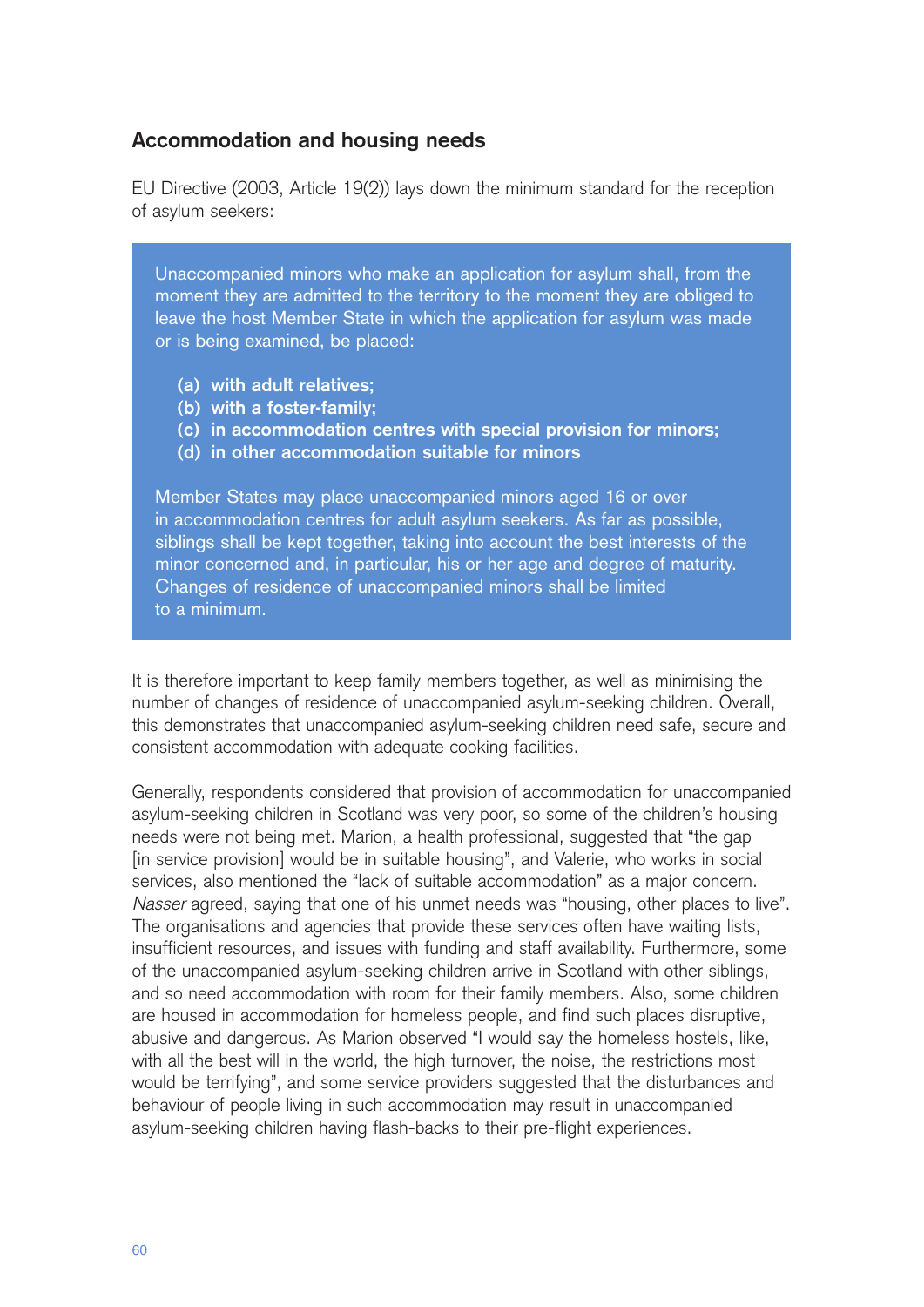Not only was somewhere to stay important in itself, but the location, setting and nature of such provision was also significant:

#### **Marion:** "accommodation had a big impact - how and where they were accommodated, mattered considerably" (health professional)

For example, an important consideration raised by a number of service providers and unaccompanied asylum-seeking children was the need for accommodation with adequate cooking facilities. Some service providers were very concerned by the ways in which some unaccompanied asylum-seeking children are temporarily housed in hotels, or bed and breakfast accommodation, unable to cook and lacking social support. Prince felt that one of his main problems was the inability to cook because he was staying in a hotel. He stayed there for a number of months, highlighting the urgent need for appropriate accommodation for unaccompanied asylum-seeking children, and when he was asked if there were any unmet needs, he said, "moving out of the hotel". Sabir said, "you know, you can't cook in the hotel, you can't". This need was related to a wish to cook food more suited to their culture and country of origin, and so the need for particular forms of housing provision is not only to meet their accommodation needs but is also a matter of both dietary well-being and cultural continuity.

#### **Recommendation**

The standard of accommodation available to unaccompanied asylum-seeking children must be improved. Children should not be housed in homeless hostels for even a short the period of time. Access to safe, stable, clean and good quality accommodation is vital and must include the provision of appropriate cooking facilities, social support and advocacy.

#### **Recommendation**

Unaccompanied asylum-seeking children must be given the same opportunity as Scottish children to be engaged in decisions about their accommodation and welfare. A Children's Rights approach should underpin this.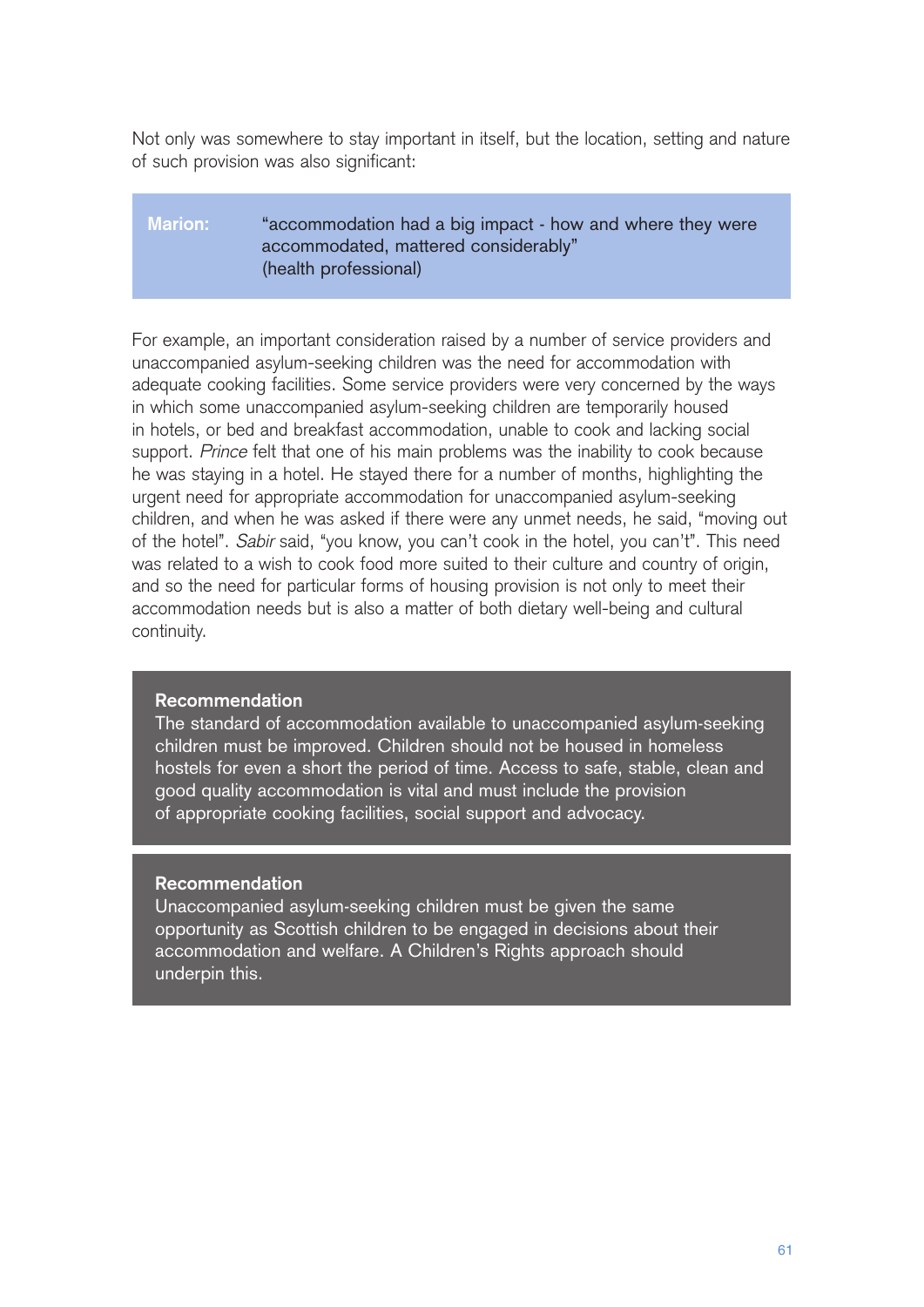## **Information and communication needs**

The Separated Children in Europe Programme (Save the Children, 2004: 19) recommends that 'the views and wishes of separated children should be sought and taken into account whenever decisions affecting them are being made". Furthermore, they also recommend that 'separated children should be provided with accessible information about, for example, their entitlements, services available, the asylum process, family tracing and the situations in their countries of origin' (Save the Children, 2004: 10). An important need of unaccompanied asylum-seeking children is therefore that they are able to communicate with services providers, and are given information about their rights, entitlements and the services available to them. As Rachel, an advocacy and advice worker, stated, it is "integral for young people to understand and be understood".

For example, here are two examples of unaccompanied asylum-seeking children clarifying that they need more information about local services:

# **Abdul:** "there is not enough information about services" **Aluran:** "I like to do sport, but I don't have any information about it"

A particularly important need for information concerned the wish of some to restore contact with relatives. The vast majority of unaccompanied asylum-seeking children were unaware of the Red Cross' International Tracing and Messaging Service. Some of the children will not have family to contact, or may not want to contact their family, however, the 2003 EU Directive (Article 19(3)) comments on the importance of tracing family members in a sensitive and confidential manner. It would appear that the standards set by this directive are not being met:

Member States, protecting the unaccompanied minors' best interest, shall endeavour to trace the members of his or her family as soon as possible. In cases where there may be a threat to the life or integrity of the minor or his or her close relatives, particularly if they have remained in the country of origin, care must be taken to ensure that the collection, processing and circulation of information concerning those persons is undertaken on a confidential basis, so as to avoid jeopardising their safety.

As well as the information about specific forms of service provision, some service providers suggested that unaccompanied asylum-seeking children often need general information about social norms, or what Cecilia, who works in social services, called, "cultural sensitivities" about personal conduct, behaviour and attitudes in Scotland. This is likely to be of benefit to the children as they negotiate their everyday lives.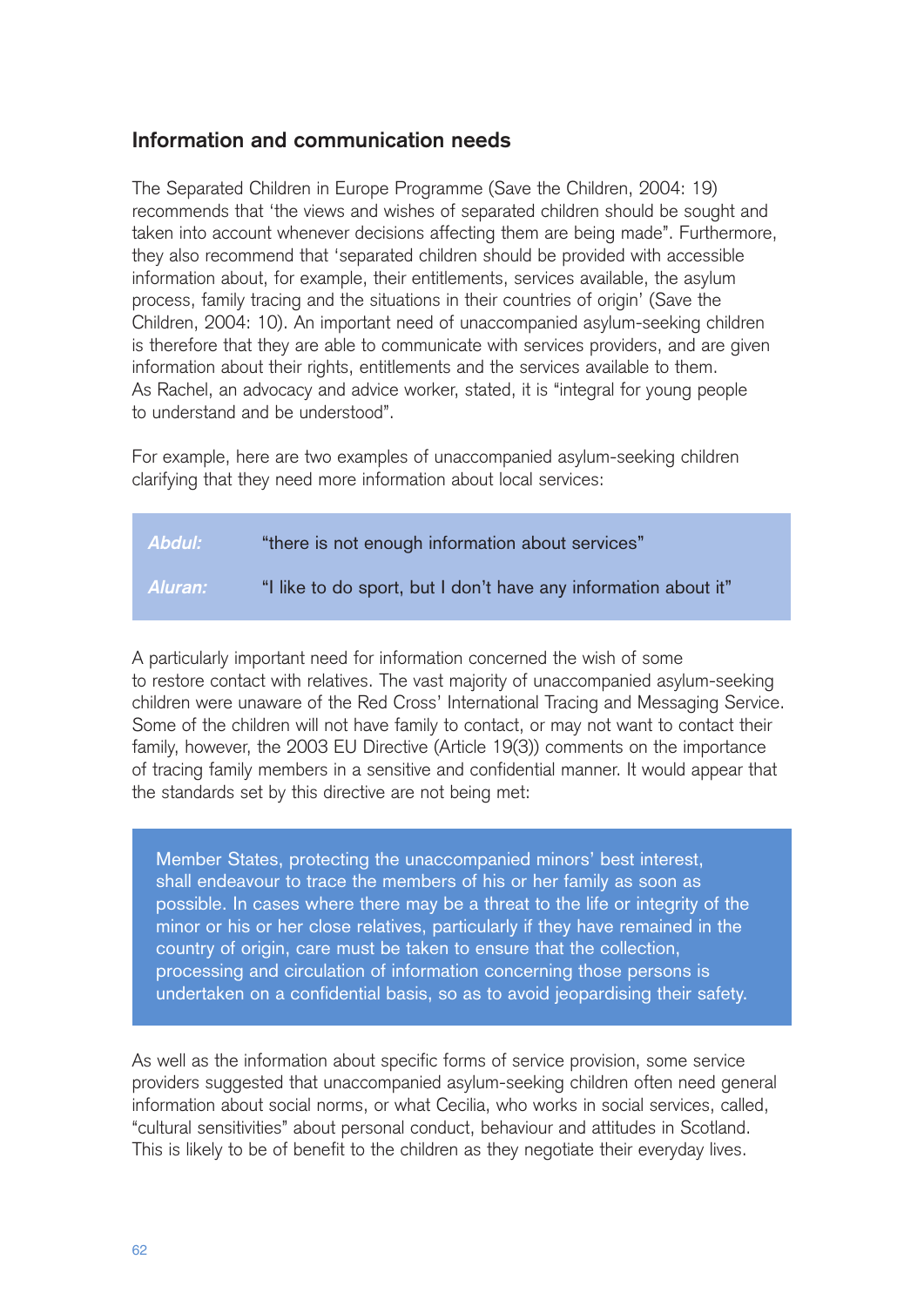Furthermore, Richard, an advocacy and advice worker, mentioned the need to explain concepts such as 'social work' to unaccompanied asylum-seeking children who come from countries where such services do not exist. This connects with the findings of the London study (Thomas et al, 2004: 121) where they flag up an important consideration for service providers: These services must recognise that unaccompanied asylum-seeking children may be more reluctant to seek help from traditionally 'western' services and may require additional outreach. Discussions with service providers and unaccompanied asylum-seeking children demonstrate that the knowledge and understanding about the services available to the children were variable and often misunderstood. Luke, a legal representative, noted that service providers and unaccompanied asylum-seeking children are both "empowered through information". It may therefore be useful to develop information leaflets for unaccompanied asylumseeking children and service providers that contain information, contact and details about the various services available across Scotland.

#### **Recommendation**

Detailed information should be developed for unaccompanied asylumseeking children who arrive in Scotland. This should be in a format appropriate for the age group and should contain information about unaccompanied asylum-seeking children's rights and the services available to them such as the Tracing and Messaging Service, as well as other points of advice and information about Scottish society and culture. Culturally-specific terms such as "social work" need to be carefully explained. This information should also be distributed to organisations and agencies working with or for unaccompanied asylum-seeking children in order that they are also familiarised with the range of services available.

Connected with the children's need for information, it is also important that unaccompanied asylum-seeking children are able to communicate with service providers, and this often requires an accurate and trustworthy interpreter. As Argent (1996: 26) notes 'in the first place, nearly all refugees need a reliable and readily available interpreter – someone who not only speaks their language and understands their dialect and customs, but is also a person the child can trust'.

Again, the Separated Children in Europe Programme recommends that:

Separated children should be provided with suitably trained interpreters who speak their preferred language whenever they are interviewed or require access to services or legal procedures (Save the Children, 2004: 9).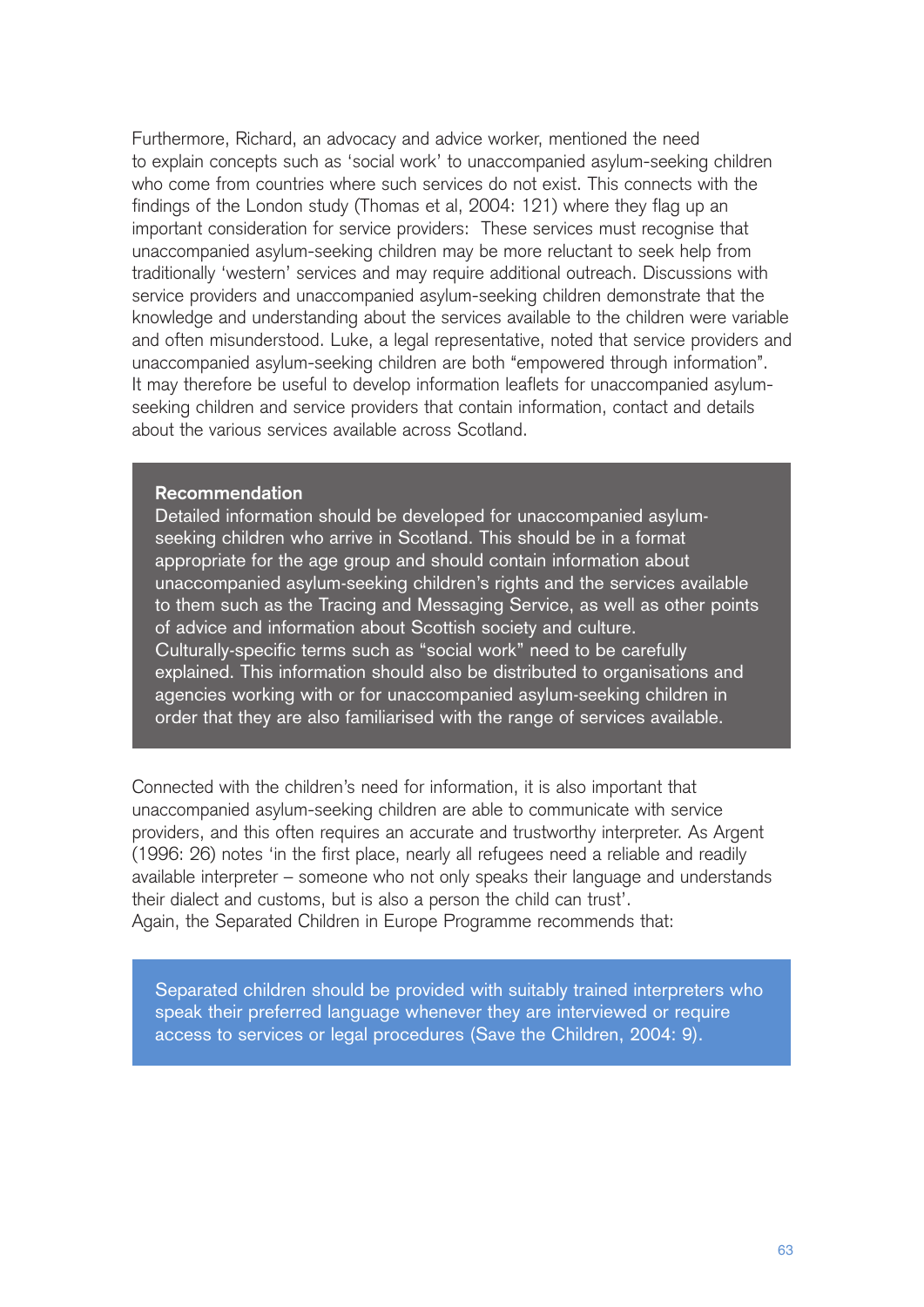The standard of interpreting services in Scotland appears to be variable as Sally clarified:

### **Sally:** "some of [the interpreters] have been very good, very professional and translate what you say exactly, translate back, never make another comment, which is good. Some of them have been very supportive with people. Others do not translate correctly; there is no doubt of this" (advocacy and advice worker)

It was clear that some service providers were very aware of the importance of efficient interpreters and attempted to use the same interpreter for particular children having observed that they had built up a rapport with each other. Sinead, who works in social services, stated that "young people start to establish relationships with interpreters and get to know the way they work". This is an important need for the children: 'when picking an interpreter it should not be assumed that because the interpreter is from the same country as the child that they speak the same language or dialect. The interpreter may in fact come from another ethnic, religious, cultural or political group that may hold views opposite to that of the child (Chester, 2001: 165).

Service providers should be cautious about how they select interpreters, and it is also inappropriate to use children as interpreters (Lynch and Cuninghame, 2000: 386).

There was an indication that some service providers were open to the children interpreting for each other, and it was also suggested that the researcher used this technique to interview a child. This offer was refused on the grounds of the well-being of the children.

It is therefore important that unaccompanied asylum-seeking children are able to be voice their opinions on matters affecting them and are consulted about issues relating to their circumstances, experiences and futures. This often requires an interpreter, and as these service providers noted, such services are sometimes not readily available:

| Sinead:      | "We had a situation where a young person arrived in the country<br>and we couldn't find an interpreter for him  we couldn't find<br>him an interpreter so we couldn't even establish his basic<br>needs. Was he safe? Was he ill? What could he eat? All these<br>kinds of things and the staff had to learn on their feet and<br>basically get on with it until we could find an interpreter"<br>(social services) |
|--------------|---------------------------------------------------------------------------------------------------------------------------------------------------------------------------------------------------------------------------------------------------------------------------------------------------------------------------------------------------------------------------------------------------------------------|
| <b>Mark:</b> | "It took months to find an interpreter in some cases"<br>(health professional)                                                                                                                                                                                                                                                                                                                                      |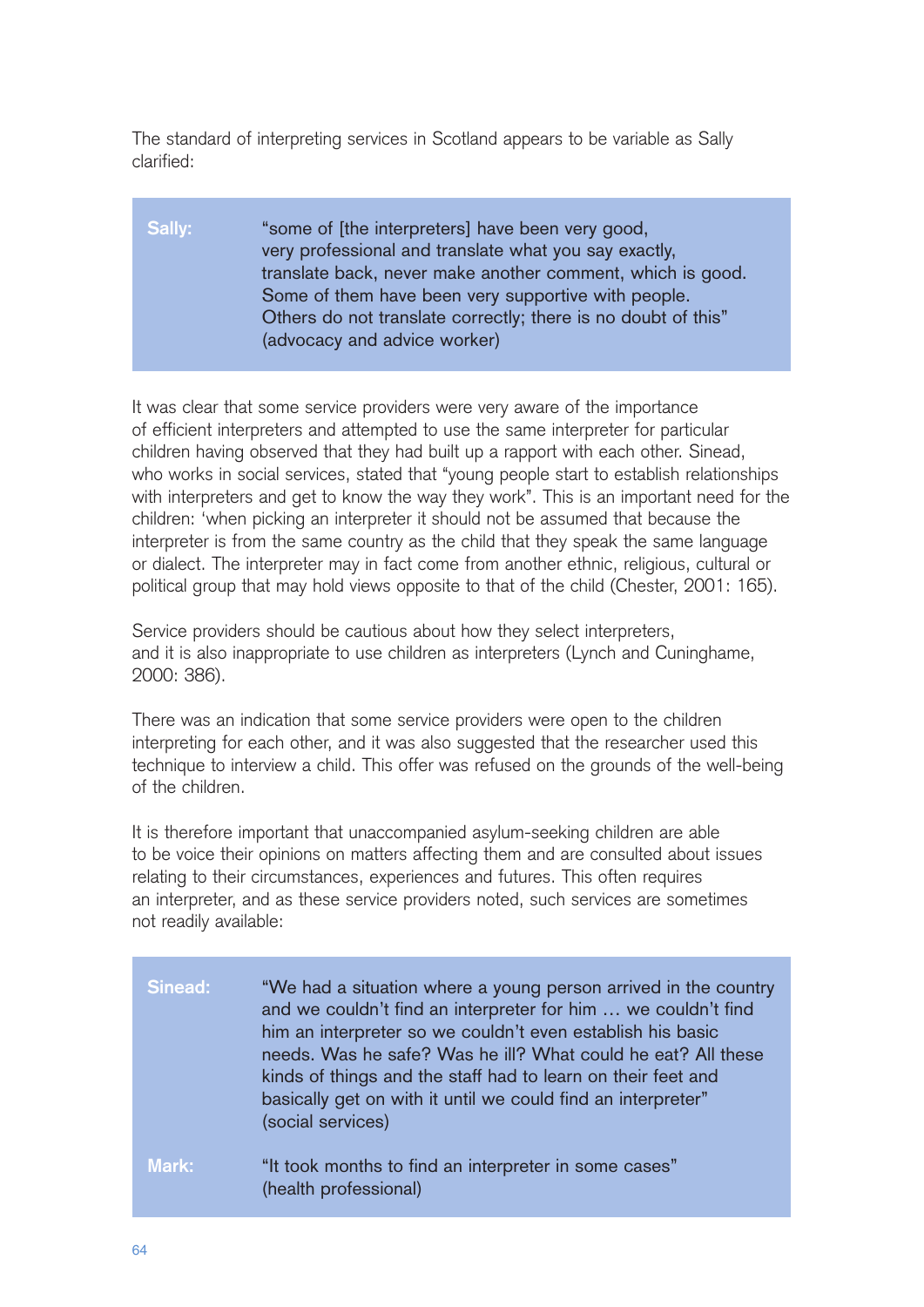#### **Recommendation**

It is essential that unaccompanied asylum-seeking children have access to appropriately trained interpreters. Organisations providing interpreting services should draw up a set of guidelines or best practice suggestions for interpreters and service providers working with or for unaccompanied asylum-seeking children in order that the communication needs of the young people can be met.

#### **Educational needs**

Educational needs were also identified as being particularly important to unaccompanied asylum-seeking children. Argent (1996: 25) states that 'education is a basic right for every child, and it is one of the ways children can reclaim their normal childhoods'. In agreement with Argent, many service providers noted how school or college performed not just educational functions, but also provided a safe place for the children to be and learn. This was evident in the views of many in the teaching profession. Martine, a health professional, noted that it "is a normalising experience to go to school", and Elizabeth, who works in education, saw an important part of her job as the "building up confidence and thinking about their futures". For Edward, his field – education - "comes out tops" particularly because it "symbolises security", and Patricia, a policy worker, stated that "I think education is paramount". In line with this, the advice of the Separated Children in Europe programme states that:

Separated children should have access to the same statutory education as national children. Schools need to take a flexible, welcoming approach with separated children and provide second language support. In order to preserve their cultural identity separated children should have access to mother tongue teaching. Vocational and professional training should be available to older separated children. It is likely to enhance their life chances if they return to their home country (Save the Children, 2004: 22).

In terms of thinking about educational needs, Eric, who works in education, stressed that many unaccompanied asylum-seeking children have had "no previous access to formal education", and so it may take time for the children to become accustomed to the "challenges of the Scottish education system". This is supported by Chester (2001: 166) who notes that 'often, unaccompanied asylum-seeking children arrive in this country without any education history' (Chester, 2001: 166). On the other hand, EIS (2003: 7) warn, 'do not assume that refugee children have no knowledge. Experience tells us that many are very intelligent and knowledgeable whether through formal education or through their experiences.' Overall then, it is important that the educational needs of unaccompanied asylum-seeking children are carefully assessed, and service providers should be cautious about making assumptions about their previous levels of educational attainment.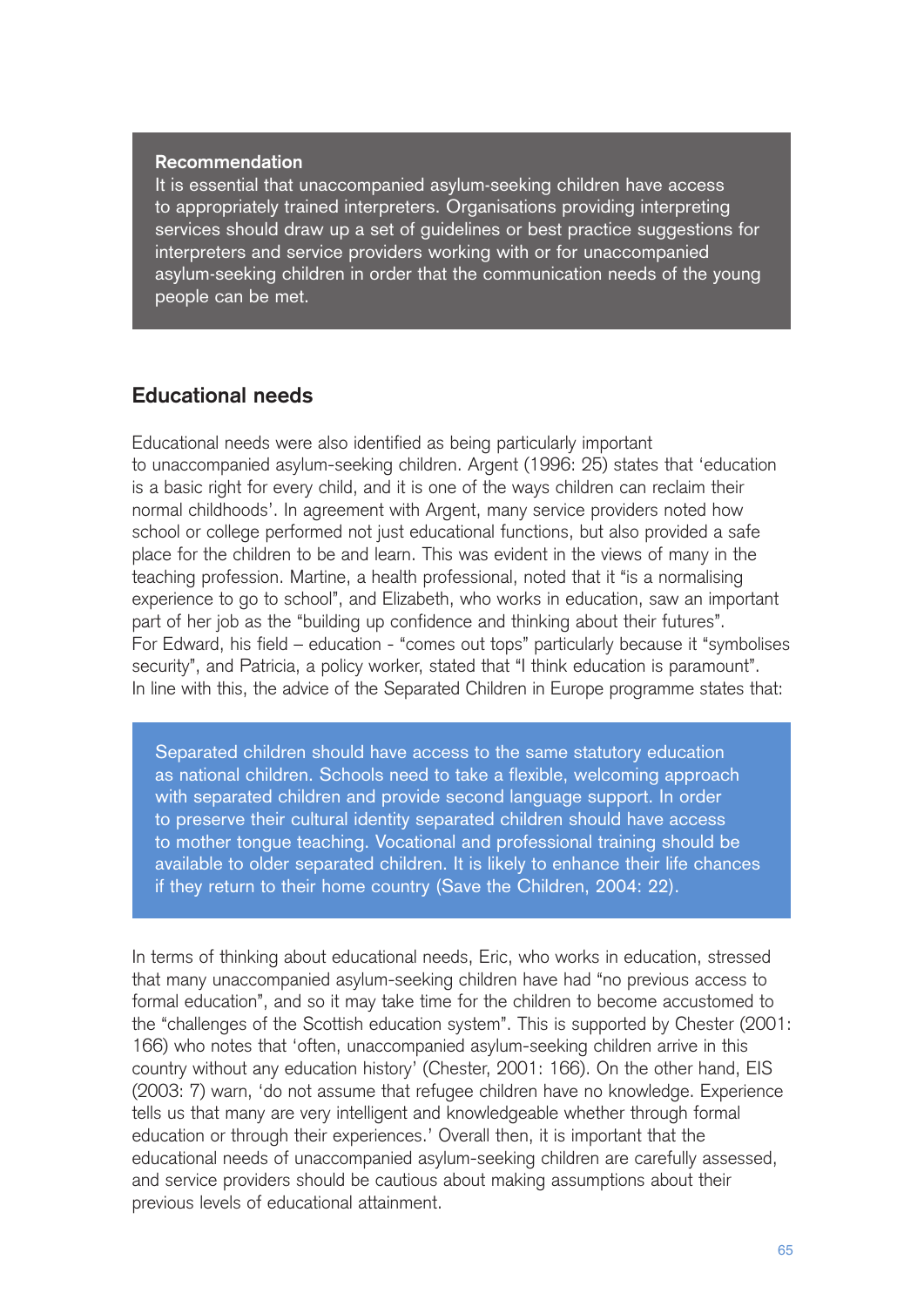In terms of specific educational needs, many of the research participants suggested that linguistic support was one of the primary issues, as Esther and Eric explain:

| <b>Esther:</b> | "support with English language is the first need"<br>(education)           |
|----------------|----------------------------------------------------------------------------|
| Eric:          | "support with English language provision is the first need"<br>(education) |

Furthermore, some of the children also noted that learning English and receiving language support were very important to their personal and social development:

|               | Lumpungu: "English is the main thing, if I could just learn English"                     |
|---------------|------------------------------------------------------------------------------------------|
| <b>Sabir:</b> | "First of all I want to learn a lot more about reading<br>and writing, speaking English" |

Glasgow City Council operates a system where asylum-seeking children are only placed into mainstream classes after it is agreed that they have the appropriate language skills to cope with mainstream teaching. There are only specific schools that are staffed to provide such a service. One of these schools is Shawlands Academy, which has its own unit devoted to bilingual support, as Alfridi clarified:

## **Alfridi:** "I got told that my English wasn't very good so I was told to go to Shawlands as they have better facilities there"

As a result of the dispersal of asylum seekers to Glasgow, service providers have often adapted provision in order to meet the needs of new arrivals. However, services in other places have not, and so unaccompanied asylum-seeking children who live outside of Glasgow tend to be educated in mainstream schools.

Some Further Education services operate various levels of ESOL (English for Speakers of Other Languages) in order to meet the language needs of the children. It was suggested that it can take up to 5-7 years to learn English, and this was particularly challenging for the older unaccompanied asylum-seeking children. Furthermore, Edward noted how the children's linguistic abilities may be strong with regards to verbal skills, but poorer in writing or reading.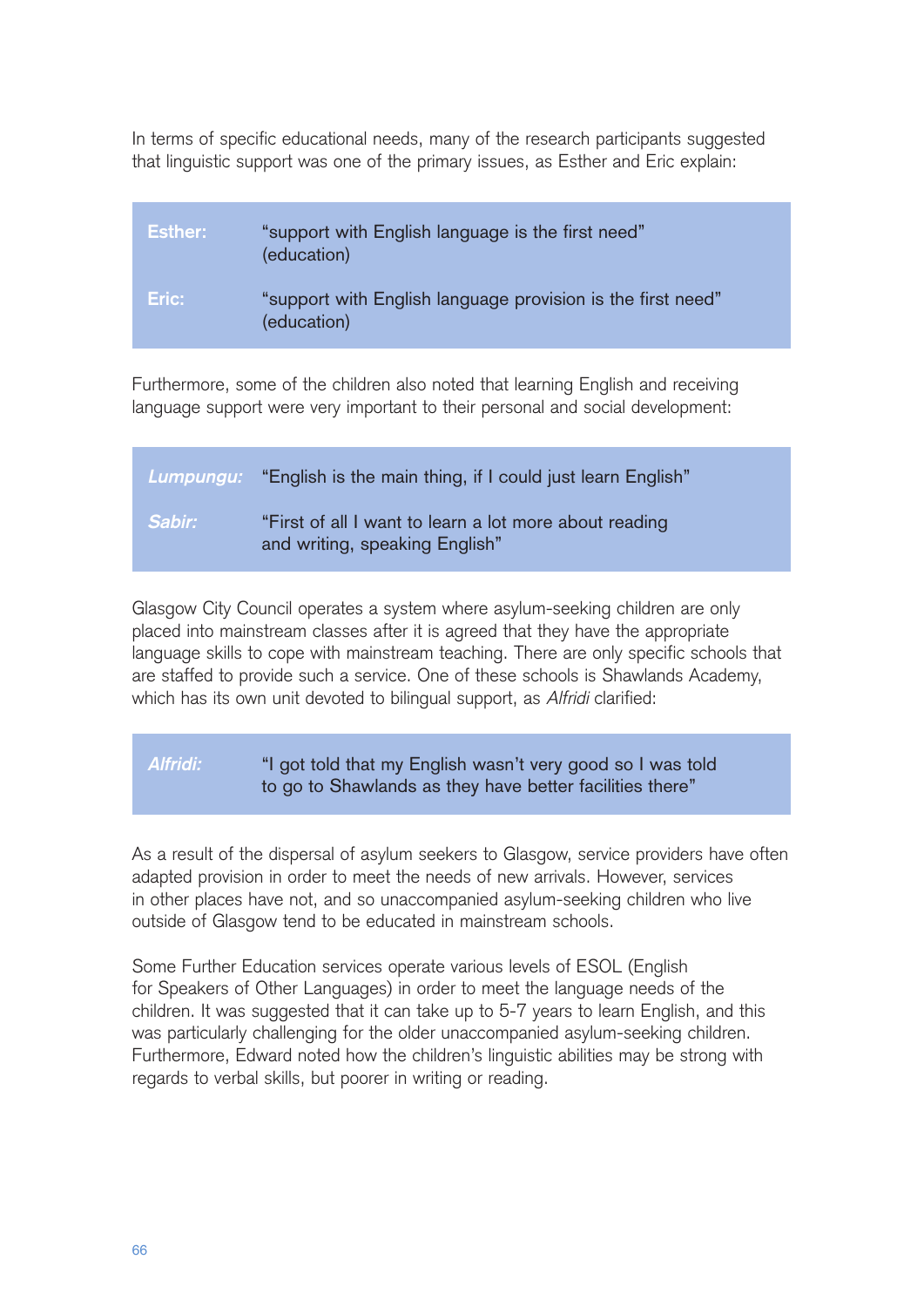This suggests that it is important to assess fully the strengths and weaknesses of unaccompanied asylum-seeking children verbal, written and listening skills, as well as their knowledge and understandings about ideas and concepts:

## **Edward:** "… verbal skills are good but understanding of concepts in some subjects is not so good" (education)

Sensitivity to the children's linguistic needs is therefore important for their educational development. It is important to value the child's first language and their previous educational achievements as well as their progress in learning about a new educational system and a new language.

A number of service providers and unaccompanied asylum-seeking children commended the schools and colleges for their work in this area, and Emma, who works in education, was one of the few to state that there is a need for "better educational provision". However, whilst school is seen to provide a safe environment, some service providers were concerned about the lack of services available to unaccompanied asylum-seeking children after school. Edward suggested that a key need for the children is "access to out-of-school activities". Furthermore, comments were also made about the restricted access that some unaccompanied asylum-seeking children have to specific courses because, for example, funding is restricted for college places, or the higher fees levied on foreign students attending universities. It was noted that Strathclyde University offers a free place to an exceptional member of the asylumseeking and refugee community each year, but this is restricted to one place.

#### **Recommendation**

It is vital that the high-quality education and support provided to most unaccompanied asylum-seeking children by schools and colleges should be available to everyone. The Scottish Executive should give unaccompanied asylum-seeking children the same rights and entitlements to access further and higher education as all children in Scotland.

#### **Recommendation**

There is a need for statutory and voluntary organisations to develop out-ofschool provision, after-school care services and extra curricular activities for unaccompanied asylum-seeking children.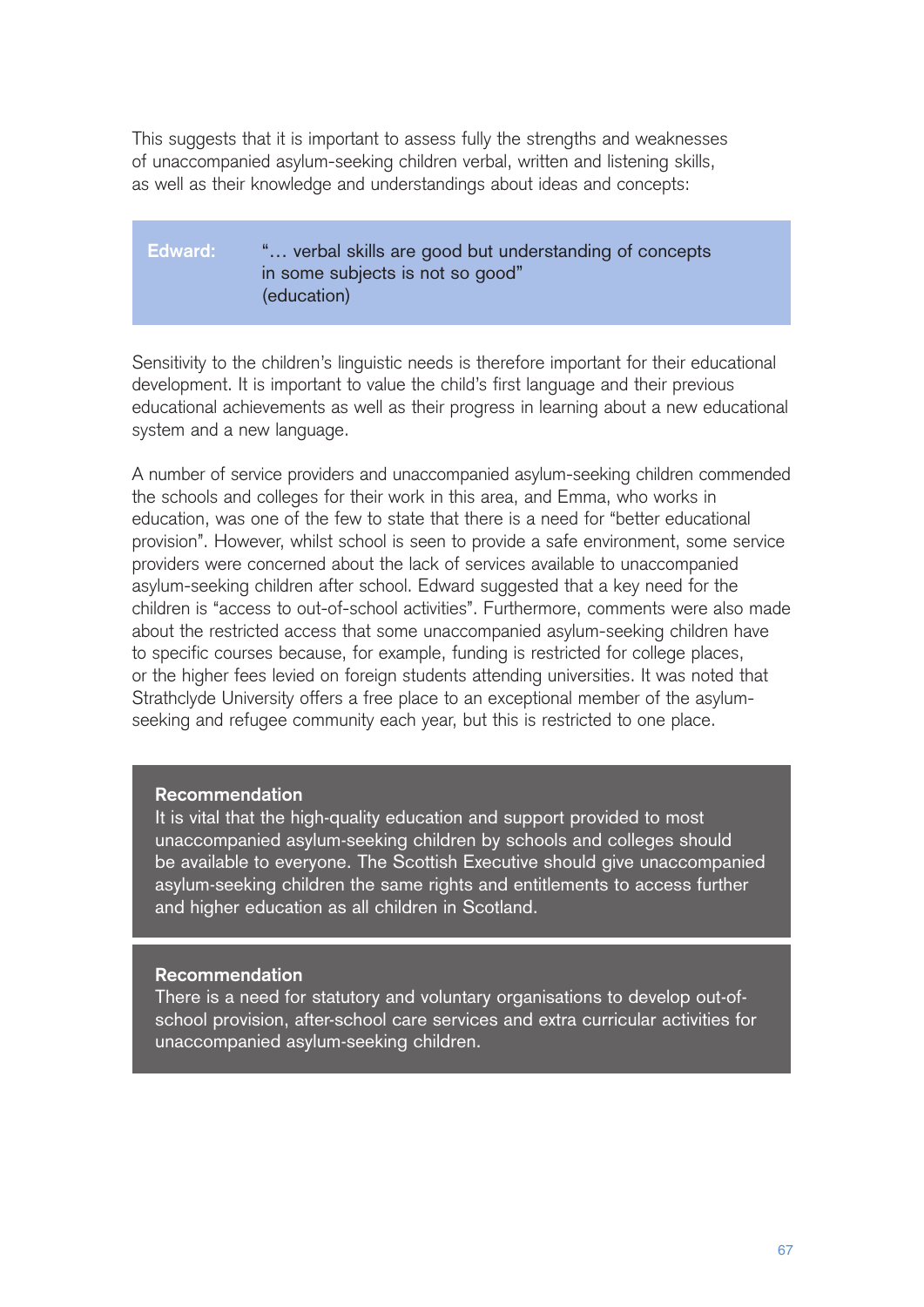# **Health, dietary and medical needs**

One of the most important health needs of unaccompanied asylum-seeking children, according some service providers, is the need to ensure that unaccompanied asylumseeking children have been immunised against the same diseases as other children in Scotland. For example, Mark, a health professional, when asked about needs suggested that "immunisation is the top one". Alongside this, some service providers, in agreement with the findings of the London study, also acknowledge that the 'psychosocial and general health needs of unaccompanied asylum-seeking children may well develop over time as they adjust to life in their new countries' (Thomas et al, 2004: 120). Clearly, the health, dietary and medical needs of unaccompanied asylumseeking children are complex and may change over time.

A number of service providers intimated a concern for the dietary needs of unaccompanied asylum-seeking children. Cameron, who works in social services, noted that "dietary needs are very important", and Mary, a health professional, observed that "many are not accustomed to the Scottish diet". The vast majority of interviewees expressed knowledge of dietary requirements such as the need for Muslim children to be given halal meat, and some service providers showed initiative in finding out about local shops that stocked particular food types associated with some of the children's countries of origin.

However, due to the financial and housing circumstances of some unaccompanied asylum-seeking children, they may have to survive, like Prince had to, by "eating KFC everyday". As Sheena, an advocacy and advice worker remarked, "McDonalds is cheap but it's really bad for you as we have seen on TV". There was frustration about some of the stomach complaints from the children due to the changes in their everyday diet, as well as their reliance on buying in food due to a lack of cooking facilities in some of their accommodation. As a result of this Lucy, a legal representative, stated that a number of children have been "prescribed Gaviscon by the bucket-load".

A number of service providers also emphasised the importance of considering the medical and sexual health needs of unaccompanied asylum-seeking children. Gracey (2004: 1424) suggests that when refugee arrive in foreign countries, their settling process 'must include clinical and laboratory screening for infectious diseases such as tuberculosis, hepatitis B, sexually-transmissible diseases, gastrointestinal parasitic infestation and gastrointestinal infections which can be spread throughout the community.' Unaccompanied asylum-seeking children who are classified as looked after and accommodated children are often given thorough medical assessment for such health issues, however, older unaccompanied children often do not receive such treatment. Yet, 'separated (unaccompanied) children were described as having more severe health needs, which were due in part to the traumas they had encountered within their home countries, the journey to the UK and lack of emotional support upon arrival (Save the Children, 2005: 52).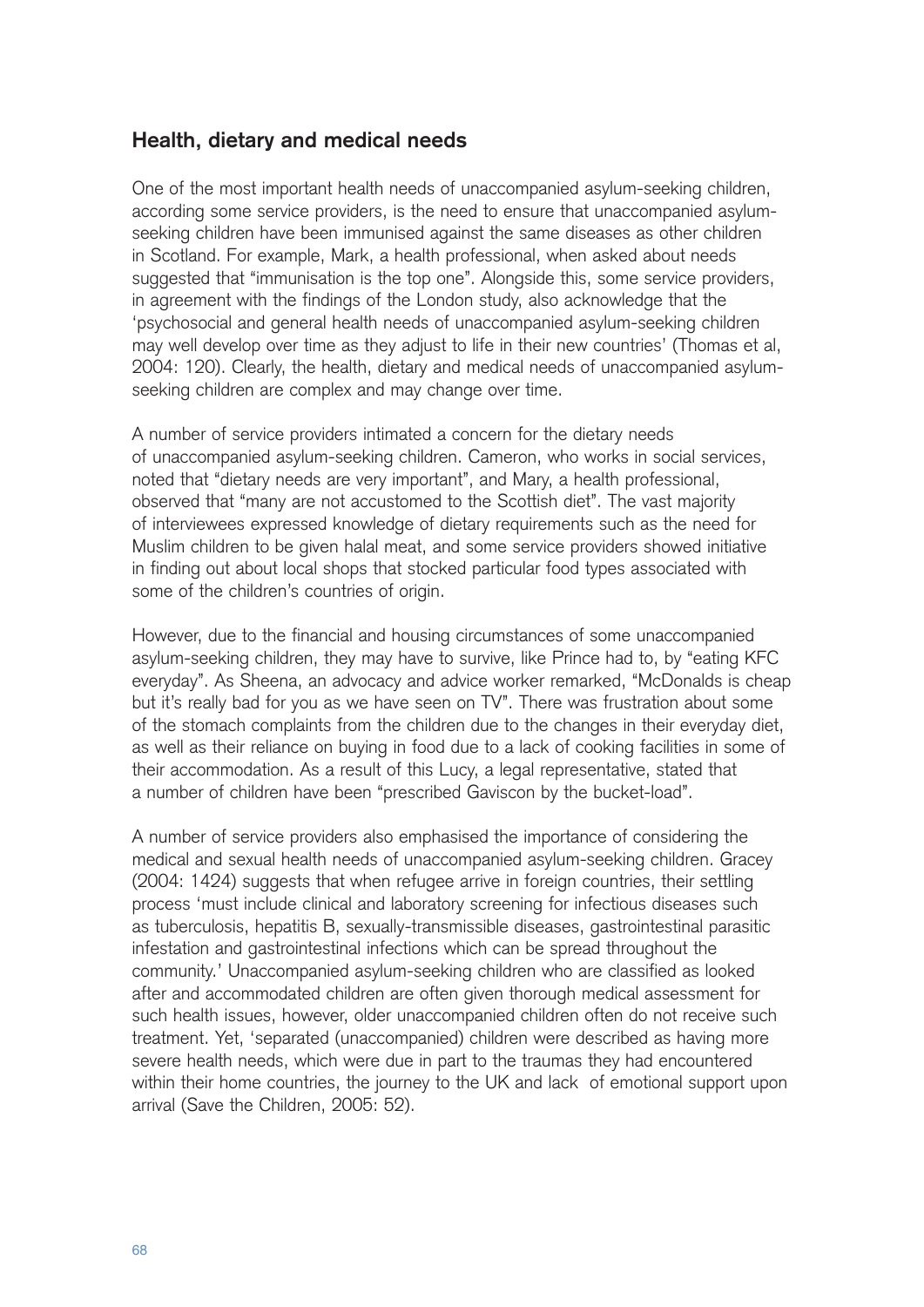There is therefore a clear need to ensure that all unaccompanied asylum-seeking children, and not just those classified as looked after and accommodated, receive a thorough assessment of their health and medical situation.

Concern about the children's sexual health was also raised by a number of service providers, and it would appear that unaccompanied asylum-seeking children rarely access services provided in this field. Therefore additional outreach may be necessary. In particular, some service providers were concerned by the situation of young women from a range of African countries, some of whom arrived pregnant. These children were often referred to sexual health clinics; but, many of these only cater for women over 18.

Mental health care support also raised by a number of service providers as being an important need to many of the unaccompanied children that they work with. Previous research has also noted that 'regarding gender, males and females may have significantly different exposure to war and other violence, including rape, which may affect mental health' (Hodes, 2002: 367), and so mental health issues is likely to vary according to the age, gender and previous experiences of unaccompanied asylumseeking children.

Sinead and Saeed emphasise the importance that they place on the mental health and well-being of the children:

# **Sinead:** "the mental health needs of these young people are dramatically higher compared with a lot of other young people" (social services)

From discussions with service providers, it was clear that unaccompanied asylumseeking children mental health needs are diverse, and there were a wide range of opinions about how best to deal with these needs. Some service providers emphasised speed and response and would often immediately suggest that an appointment should be made for an unaccompanied child to meet with a mental health worker or a counsellor. However, others such as Edward suggested that mental health needs be responded to in a more measured way:

# **Edward:** "They need to get everything else sorted out, then they might need to get help with mental health" (education)

Similarly, Martine, a health professional, suggested that the children needed to socialise, make friends and become accustomed to their new lives in Scotland before seeking out specialist counselling services or mental health support. From this viewpoint it was important to build up informed support networks before or instead of access to specialist professional services.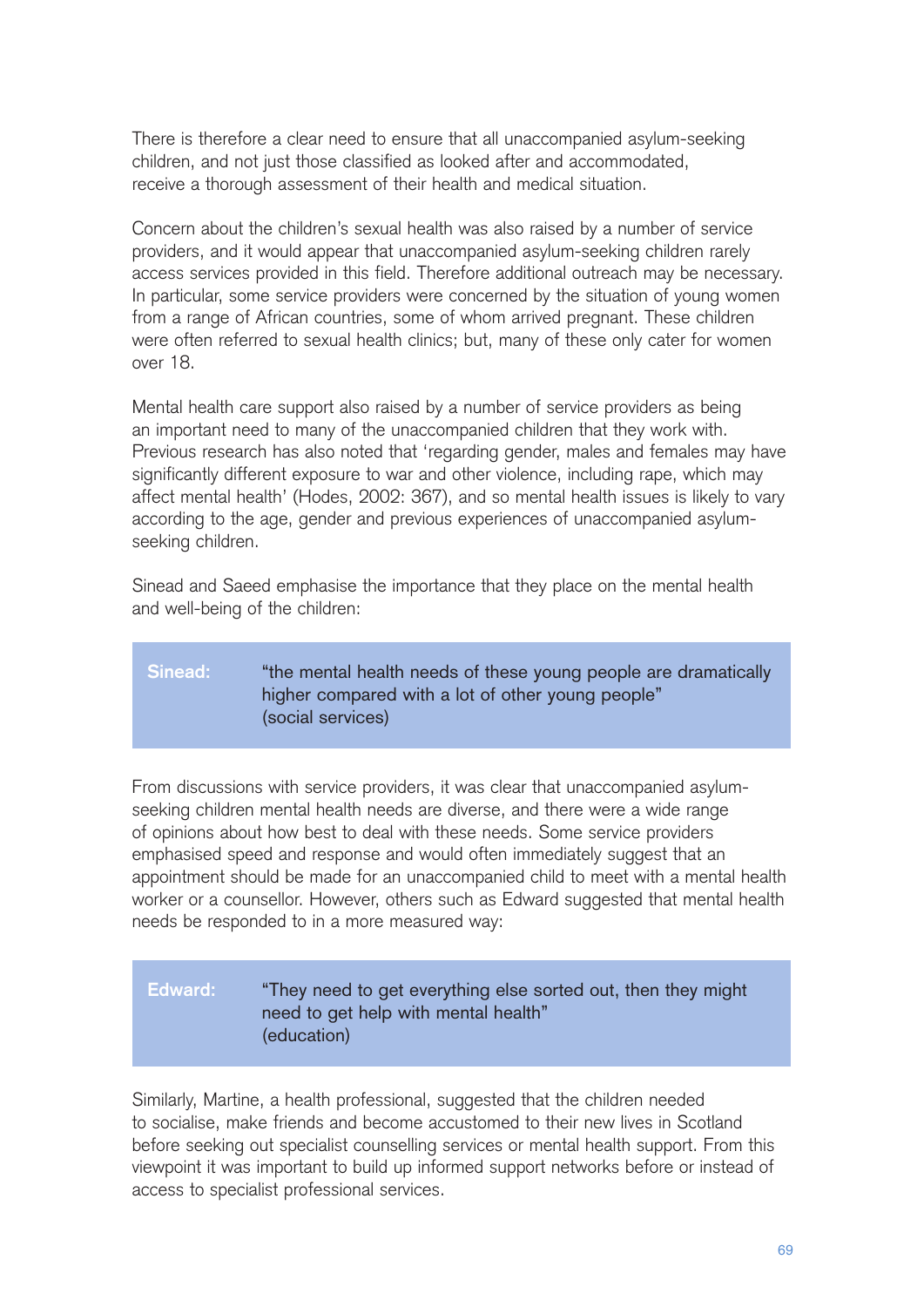One of the main challenges experienced by many unaccompanied asylum-seeking children is coping with the stress, anxiety and trauma often associated with their pre-flight experiences. As Sinead and Marion observed, unaccompanied asylumseeking children often therefore have problems sleeping at night:

| <b>Sinead:</b> | "We've got numerous unaccompanied young people who can't<br>sleep at night because they have severe nightmares about they<br>experiences they've had back home and that's quite a specialist<br>counselling role again that's not filled. So mental health support<br>is on of the biggest [gaps]"<br>(social services) |
|----------------|-------------------------------------------------------------------------------------------------------------------------------------------------------------------------------------------------------------------------------------------------------------------------------------------------------------------------|
| <b>Marion:</b> | "Almost all of them have sleep disturbance because of the<br>psychological symptoms. So they're often exhausted and have<br>to conceal that. They're often depressed and irritable and that<br>can lead to flashpoints when they start to argue with a teacher<br>or argue with friends"<br>(health professional)       |

Many of their pre-flight experiences act as the catalyst for mental health problems, and, as Marion notes, these "symptoms are exacerbated by stress of being here". Furthermore, the children's mental health may also be influenced by the extent of their negative pre-flight experiences, their age and their general life experiences:

## **Marion:** "we see young people with other problems including psychosis, you know, major mental health problems and then more non-specific problems, particularly in the younger age groups, regressive behaviour, bed wetting, temper tantrums, fear of the dark" (health professional)

#### **Recommendation**

Unaccompanied asylum-seeking children must be offered access to a range of health services in a similar manner to that offered to all children in Scotland. Attention should be paid to the children's health needs as a result of pre-flight experiences; in particular their mental health.

Overall, the Separated Children in Europe Programme clarifies that 'separated children should have access to health care on an equal basis to national children. Particular attention should be paid to their health needs arising from previous physical deprivation and ill health, disabilities, and from the psychological impact of violence, trauma and loss … (Save the Children, 2004: 21).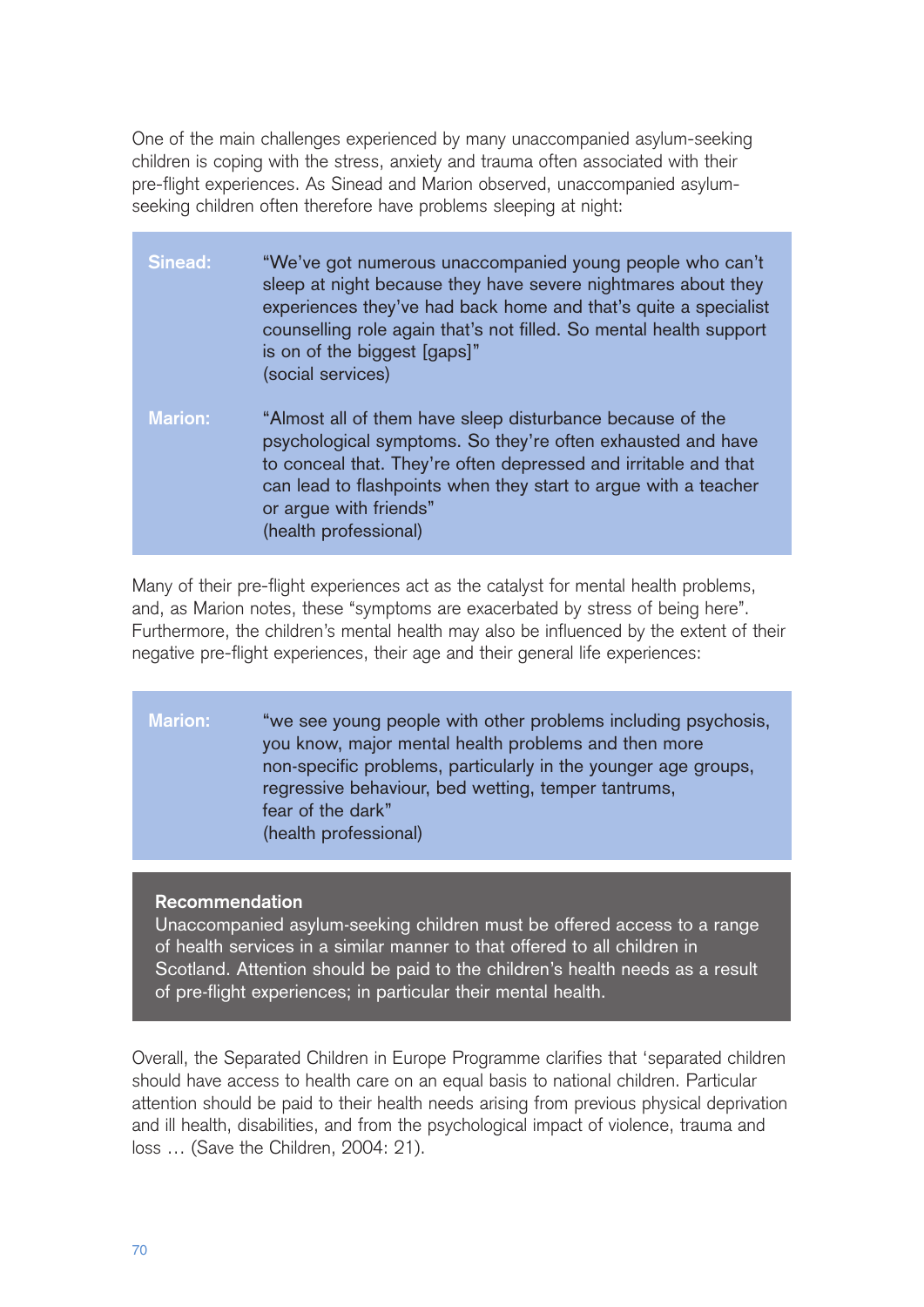# **Social, cultural and emotional needs**

Clearly, unaccompanied asylum-seeking children also have a range of social, cultural and emotional needs. Mina noted that "the people should give us the chance to say what we want, but they don't listen to us. They don't want to listen to us, or they think they know better". Unfortunately, Mina felt that she did not have opportunity to participate in decisions about the activities available, and so there is a clear need to involve unaccompanied asylum-seeking children in decisions with regards to social activities and events.

For some service providers, it was important that unaccompanied asylum-seeking children are involved in a range of social activities both for their own sake and to develop new friendships, participating in sport or leisure activities or attending local youth groups, drop-in centres or religious activities.

## **Luke even proposed that a national plan be prepared to coordinate such activities:**

| <b>Samantha:</b> | " need to form more friendships and have social contacts<br>and opportunities"<br>(advocacy and advice worker)                                                             |
|------------------|----------------------------------------------------------------------------------------------------------------------------------------------------------------------------|
| Emma:            | "I mean somebody working in community education,<br>or in youth groups or something. I mean these young people<br>are stuck in homeless centres and things"<br>(education) |
| Luke:            | "[there is a need for] a more focused national plan for<br>unaccompanied minors social activities and such like"<br>(legal representative)                                 |

**Service providers were concerned about the potential experiences of isolation and loneliness amongst some of the children:**

| Lucy:           | "there's a couple of kids that I do feel are a bit isolated and<br>I don't particularly want them to cluster up and get together and<br>always go round in the same group"<br>(legal representative) |
|-----------------|------------------------------------------------------------------------------------------------------------------------------------------------------------------------------------------------------|
| <b>Martine:</b> | " great danger of these young people being very isolated<br>and lonely  some go home after school, close the door and<br>have nothing"<br>(health professional)                                      |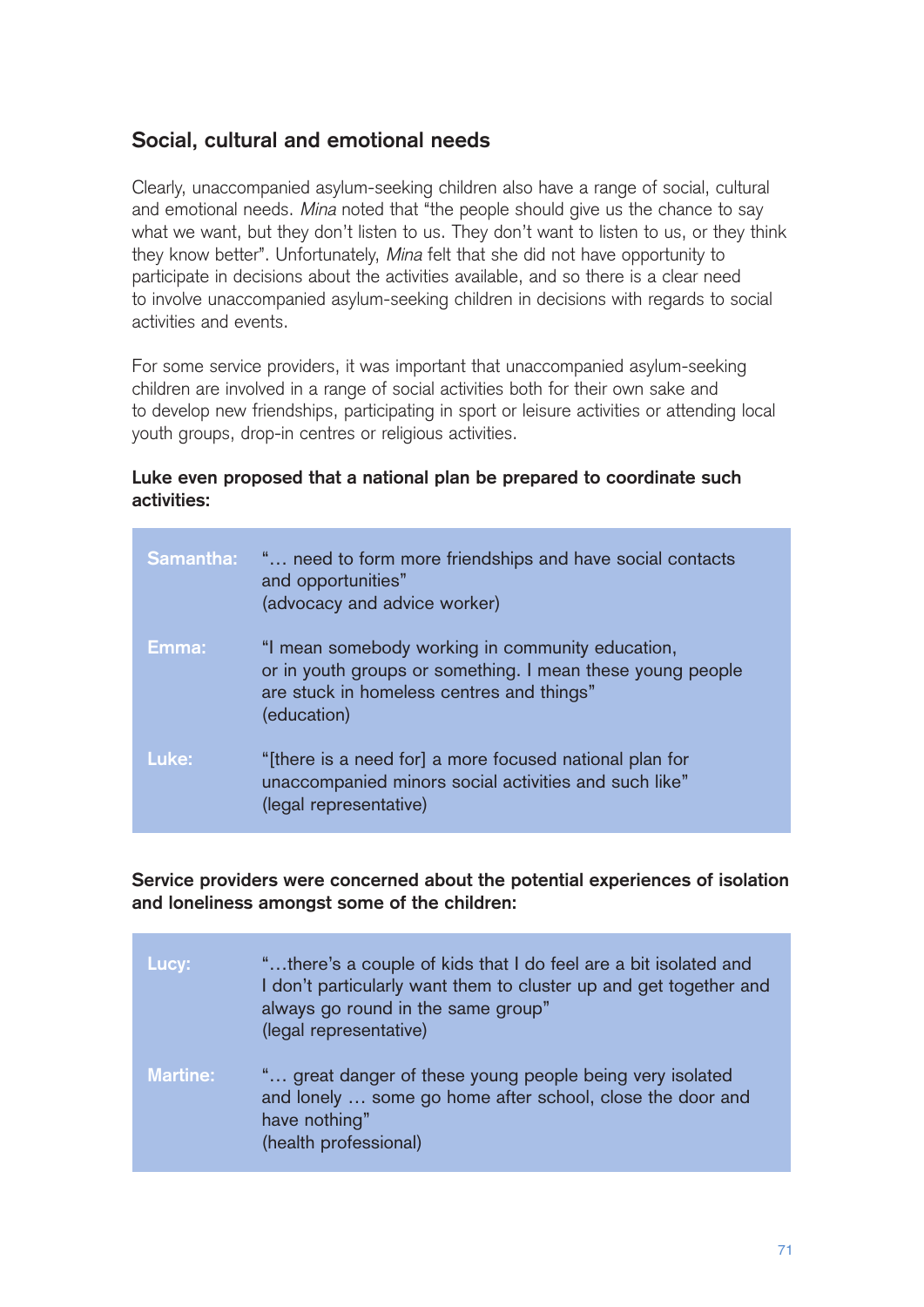There appears to be a concern here for the children's isolation from anyone as well as their potential isolation from the host community, hence the importance of information and communication needs mentioned earlier. Furthermore, there is often a need for additional outreach in order to encourage unaccompanied asylum-seeking children to access social activities.

Some service providers said it was more important that they get involved in social activities than receive counselling and therapy:

| <b>Sheena:</b>  | "Children don't need therapy, they need a life"<br>(advocacy and advice worker)                                                                |
|-----------------|------------------------------------------------------------------------------------------------------------------------------------------------|
| <b>Martine:</b> | "need to get a life"<br>(health professional)                                                                                                  |
| Sandra:         | "I think that the young people need somewhere where they can<br>go, meet up and have fun rather than dwelling on their past"<br>(youth worker) |

From this point of view, it was better to engage in new experiences which would help forget past trauma, rather than deal with that openly straightaway.

An alternative view expressed by some service providers was that

an immediate need for unaccompanied asylum-seeking children is counselling in order to help explicitly with the past. However, a number of experienced service providers in this area challenged this asserting the importance of the children developing social networks which would meet their initial emotional needs first. These service providers suggested that specialist therapy is often more useful once the children had settled into the everyday routine of their new lives. This is supported by Ravi Kohli (Research in Practice, 2005) when he states that "the normal patterns of resettlement is present first, the future next and the past last". In terms of dealing with the present and the future, many service providers suggested that there is need for social activities for the children, and like Martine, a health professional, recommended that "there's a huge need for befriending services" in Glasgow. These opportunities would help the children to interact socially and learn about their new country.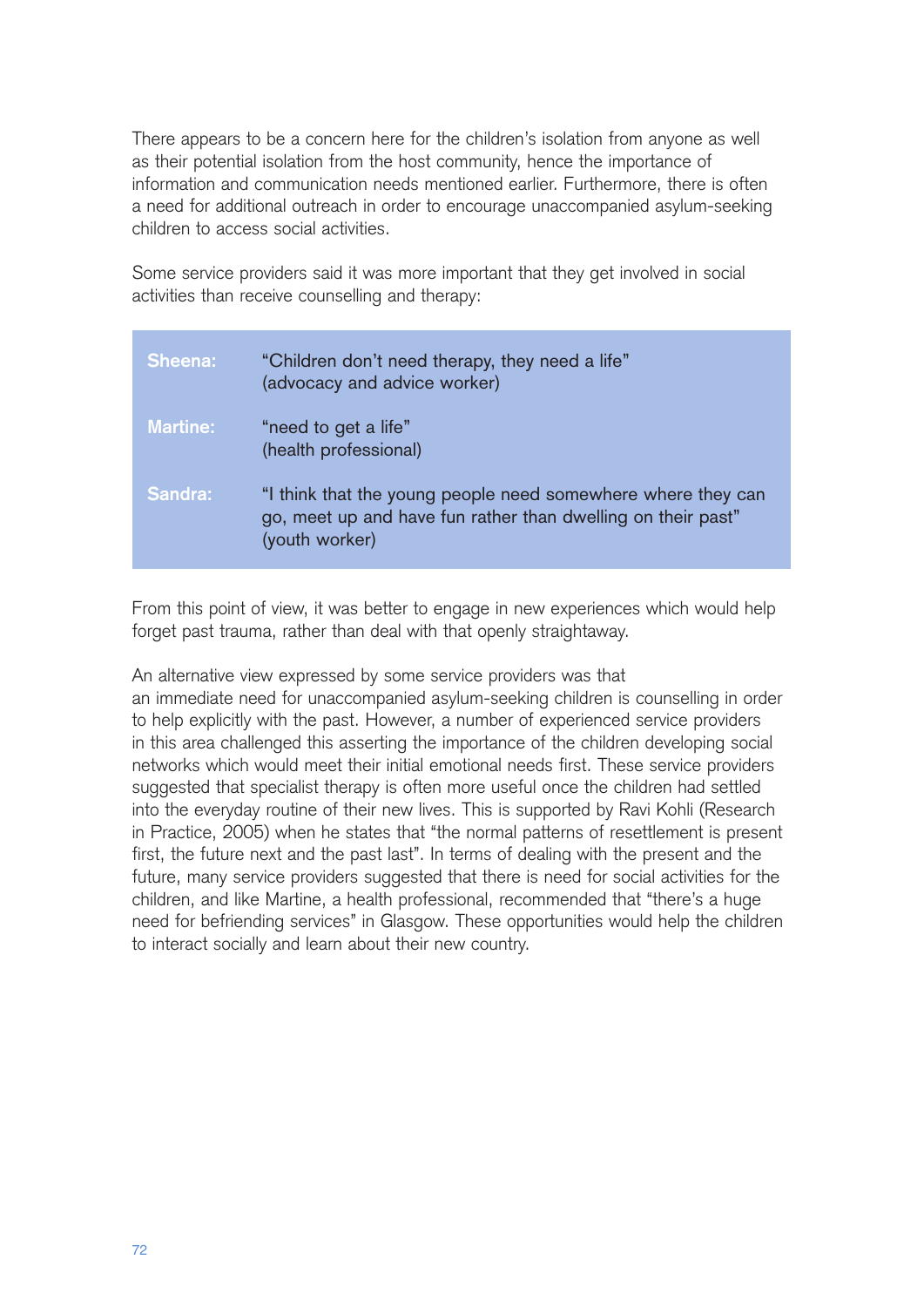In the context of social needs, many of the service providers consulted mentioned the importance of enabling the children to maximise their self-esteem and confidence, as these quotes demonstrate:

| <b>Richard:</b> | "Personal image and self esteem"<br>(advocacy and advice worker) |
|-----------------|------------------------------------------------------------------|
| Paula:          | "well, like us all, your emotional needs"<br>(policy worker)     |
| Simone:         | "emotional and psychological issues"<br>(youth worker)           |

Many of the service providers were concerned therefore, about the children's senses of identity, feelings of belonging, and social and emotional well-being. It was encouraging to hear some service providers talk about the importance of building up the children's confidence and offering them encouragement and support, and there was general concern about the children's overall well-being. These views imply that not only is it vital for children to be able to develop 'normal' relationships and networks, but some may need more specialist counselling or other help. This is clarified by the Separated Children in Europe programme when they note that 'for many separated children access to counselling is vital to assist their recovery' (Save the Children, 2004: 21).

A small number of service providers also suggested that unaccompanied asylumseeking children may need particular support in terms of dealing with everyday experiences of racism, intolerance and xenophobia. Marion was particularly articulate on this matter, highlighting differential responses:

**Marion:** "In my experience working with young people, African boys seems to fair best in the peer group because they … there's a racism but it's a … sometimes, an inverse one where they're idealised a bit. I think that's based on American culture and often the young people adopt mannerisms that are more like American mannerisms – getting into basketball, wearing, what I would regard, stereotypically, as American type, rap culture, sort of thing. They're often held in very high regard by Scottish boys …Arabic people fair less well … I've had fewer complaints of racism from African males … though the African boys do describe feeling picked on by the police and they do describe fights with other refugee males from other countries" (health professional)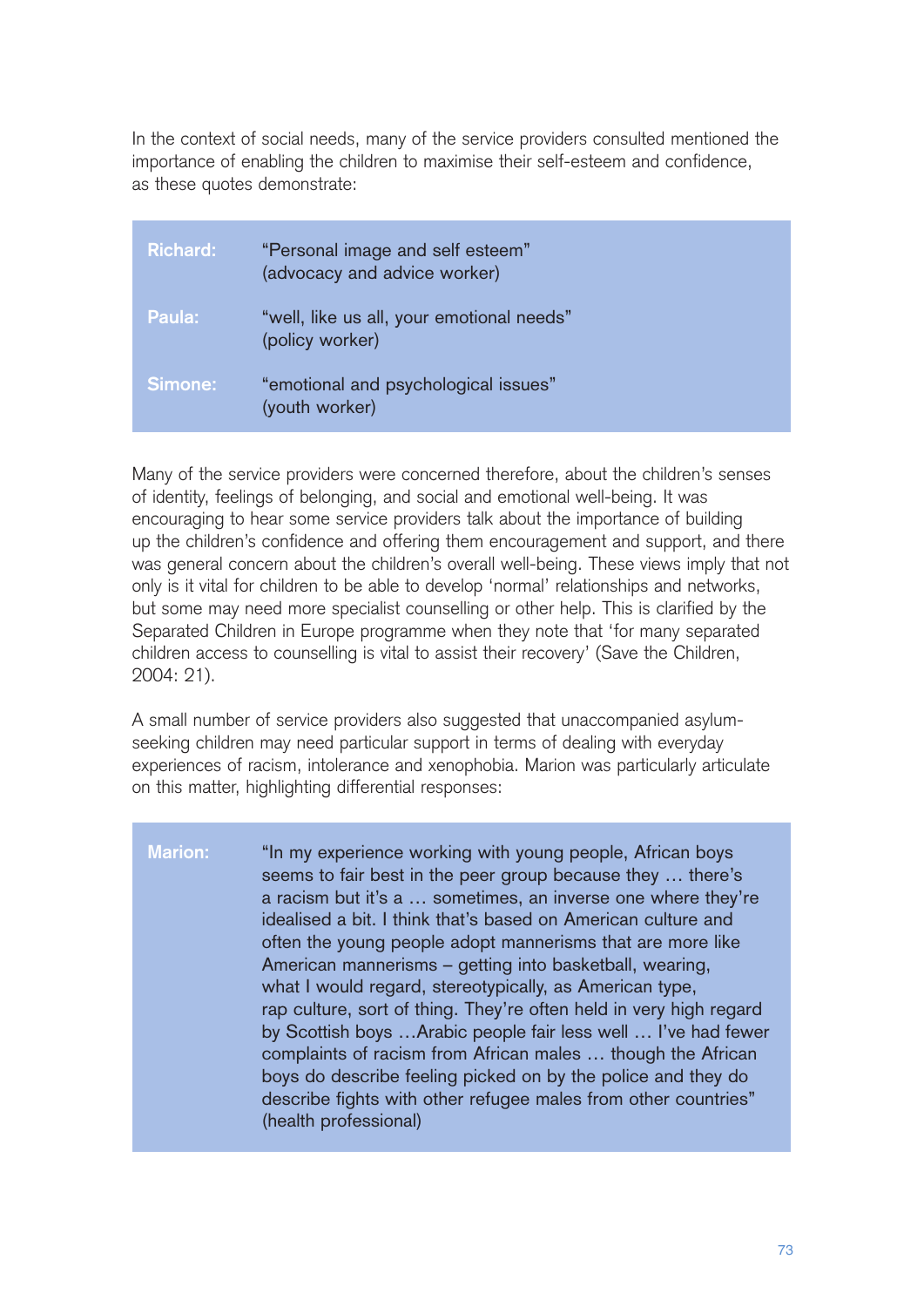Unaccompanied asylum-seeking children therefore need assistance in dealing with racism; though, some of the children may need more support than others. O'Donnell and Sharpe (2000: 79) have observed that stereotypes of Asian youth as weak and effeminate have been fed by 'the apparent tendency of Asian boys to be physically smaller', and Sallie Westwood (1990: 56) has observed that 'for black men of African descent the stereotypes have been fixed on the body, on physicality, physical strength, and as a site for European fantasies about black make sexuality'. As Marion suggested, some of the young African unaccompanied asylum-seeking children may experience less racism and be more likely to be highly regarded by their classmates, and so it may be unaccompanied asylum-seeking children from the Asian continent to experience more problems in this regard.

## **Unaccompanied asylum-seeking children's cultural and religious needs are also very important. The Separated Children in Europe Programme states that:**

It is vital that separated children be able to maintain their mother tongue and links with their culture and religion. Provision of childcare, healthcare and education should reflect their cultural needs. Care should be taken not to perpetuate those aspects of cultural traditions that are harmful to and discriminate against children. Preservation of culture and language is also important should a child return to their home country (Save the Children, 2004: 8)

**Furthermore, the European Union's directive (2003/9/EC) laying down the minimum standards for the reception of asylum seekers, Article 19 states that:**

'Member States, protecting the unaccompanied minor's best interests, shall endeavour to trace the members of his or her family as soon as possible. In cases where there may be a threat to the life or integrity of the minor or his or her close relatives, particularly if they have remained in the country of origin, care must be taken to ensure that the collection, processing and circulation of information concerning those persons is undertaken on a confidential basis, so as to avoid jeopardising their safety'

It is therefore important that unaccompanied asylum-seeking children, if appropriate, maintain contact with their own culture and country of origin, alongside learning about life in Scotland.

A number of service providers commented on the importance of assisting unaccompanied asylum-seeking children, if appropriate, in maintaining contact with family members and keeping in touch with events in the children's country of origin: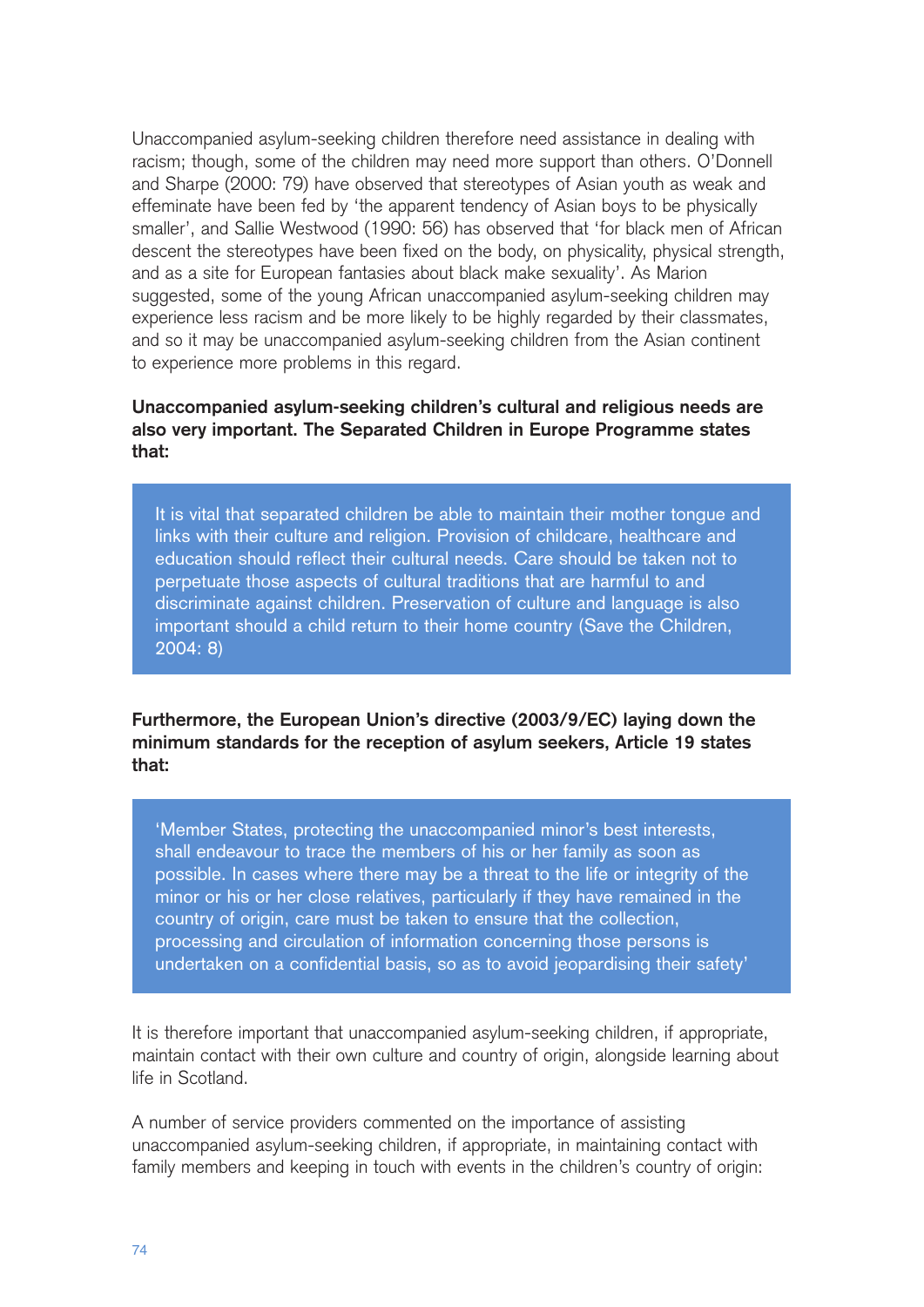| Sandy:          | " it is the need to know what is happening in their original<br>country. Just somehow, the fact that you know, still wanting<br>to be able to find out what happened to childhood friends,<br>grannies, whoever"<br>(youth worker) |
|-----------------|------------------------------------------------------------------------------------------------------------------------------------------------------------------------------------------------------------------------------------|
| <b>Richard:</b> | "regarding needs  there's things like the Red Cross tracing<br>service"<br>(advocacy and advice worker)                                                                                                                            |
| Mark:           | "a lot of them don't know how to contact their families and they<br>must be thinking about that a lot"<br>(health professional)                                                                                                    |

Kidane (2001: 9) has suggested that 'wherever it is deemed safe, and if the child so wishes, attempts should be made to trace families via International Social Work and the Red Cross', and Chester (2001: 168) also stated that 'unaccompanied asylumseeking children should be encouraged to maintain contact with their own families, whether in this country or abroad'. An important social and cultural need of unaccompanied asylum-seeking children then is the need to maintain contact with their country of origin and any cultural issues associated with this connection. It is however, equally important that this need is fulfilled with the best interests of the child in mind, particularly where there is any uncertainty or anxiety associated with making or maintaining contact.

Alongside this, many unaccompanied asylum-seeking children also have specific cultural and religious needs. It has been suggested that there should be an 'awareness and promotion of their distinctive culture … with opportunities to celebrate special events and participate in associated rituals' (Kidane, 2001: 9). There is therefore a need for service providers to increase their awareness of and sensitivity about such cultures and this is connected with information and communication needs mentioned earlier. Many service providers showed an awareness and initiative in this regard. For example, with regards to some of the African youngsters, Stephanie remarked:

# **Stephanie:** "cultural issues … kind of hair braiding and stuff like that. We forget, you know … hair products, they have to be of a specific type or kind of hair products" (youth worker)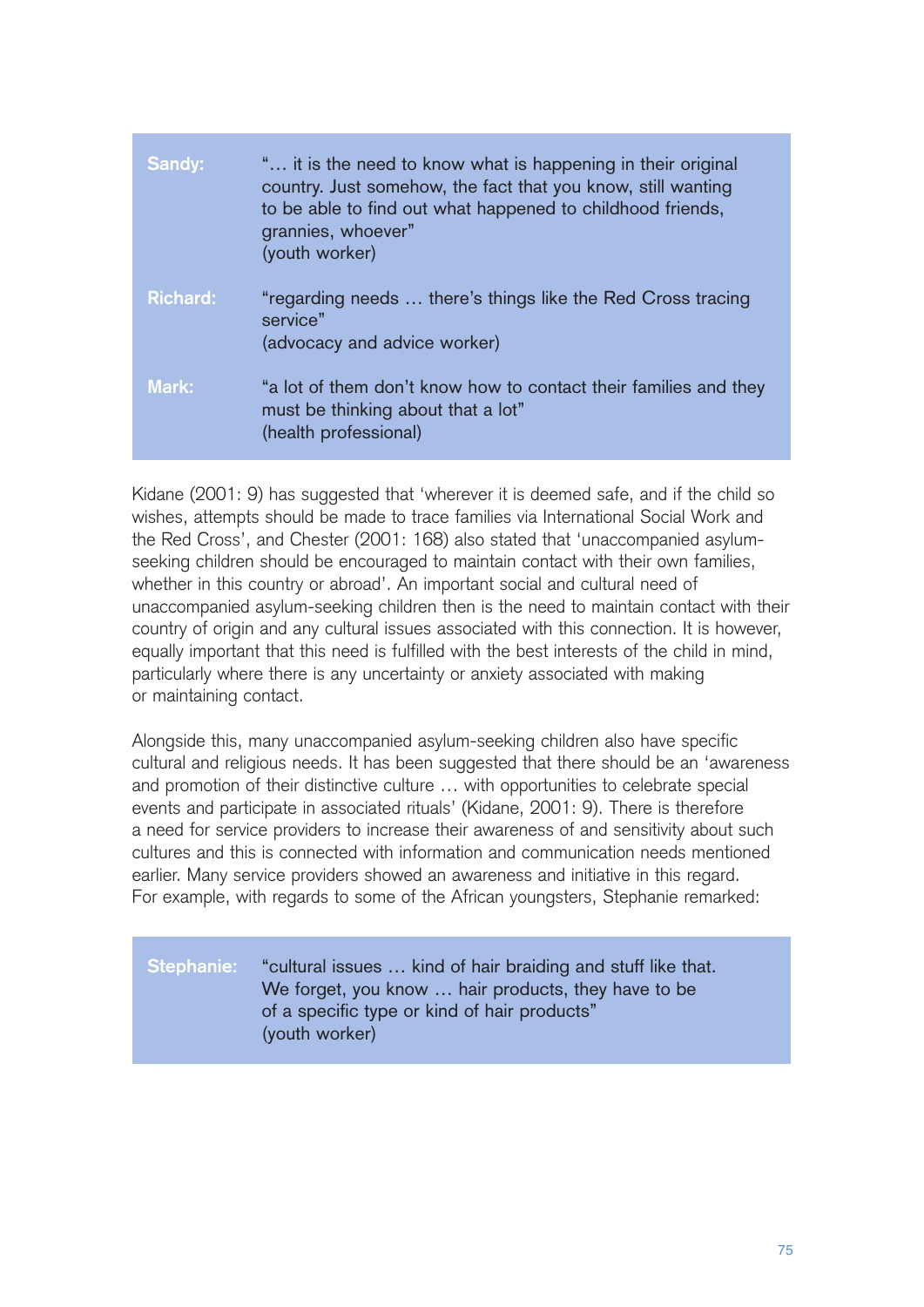Furthermore, many service providers had identified particular groups, shops and places where the children may readily access activities, materials and food associated with their cultural traditions. In this context, the religious needs of the children are also important, although Sinead feels that these are often neglected:

# **Sinead:** "given the specific group of young people, has anybody actually asked them what their religious needs are? That's a huge gap." (social services)

Furthermore, there is a need for religious organisations, communities and groups to reach out to unaccompanied asylum-seeking children in order that they can feel welcomed as part of their new religious community. Unfortunately Aslam did not experience this:

| Aslam: | "I go to mosque sometimes  nobody talks to you, |
|--------|-------------------------------------------------|
|        | you go in, you pray and you leave"              |

As well as this, it has been recommended that 'refugee children should also be given opportunities and support to join with other children in their host community and to positively experience living in a multicultural environment' (Kidane, 2001: 9).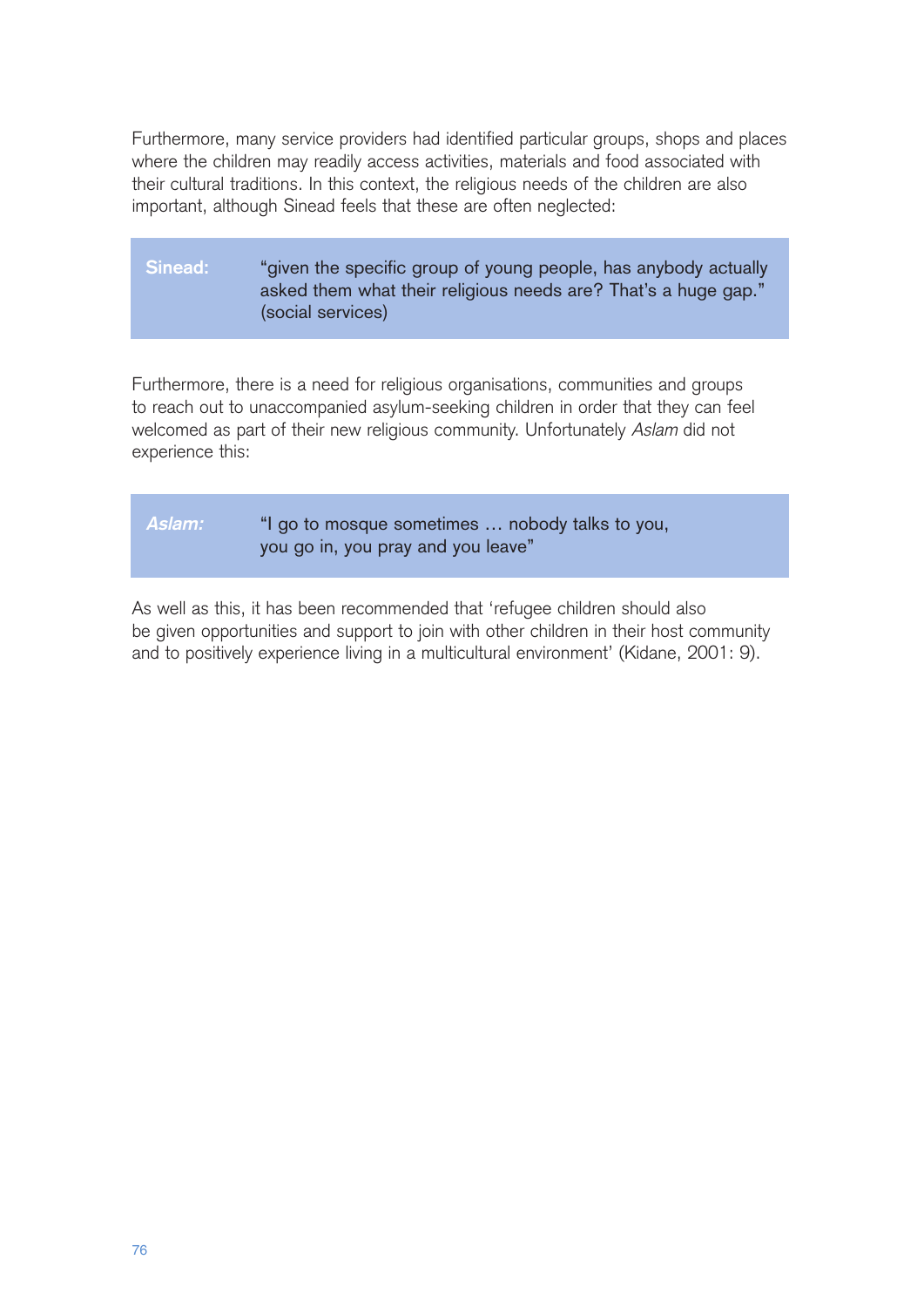# 04.service provision

So far, the experiences of unaccompanied asylum-seeking children in Scotland, as well as their diverse needs have been outlined. The study sought to assess how well current services were responding to the needs identified. The services available to unaccompanied asylum-seeking children include statutory services (such as social work, education and health provision), community and voluntary organisations (such as social inclusion partnerships) as well as other local and national organisations and agencies. One of the main aims of this research was to explore the services available to unaccompanied asylum-seeking children in Scotland, the strengths and weaknesses of such provision, examples of good practice, and gaps in services. As such, we have engaged in discussions with over seventy service providers in order to assess perceptions about overall and specific service provision.

In this chapter, we start by exploring general perceptions about overall service provision, highlighting the strengths and weaknesses in the services available to unaccompanied asylum-seeking children in Scotland. Following this, we look at issues that often have most direct influence on the children themselves, such as age assessment and youth transitions. Finally, some of the challenges facing service providers, such as the legislative context and international learning opportunities are discussed, and throughout this chapter, recommendations for future service provision are outlined. This chapter therefore, whilst promoting the importance of unaccompanied asylum-seeking children' best interests, is also, unlike the previous two, more concerned about the strategic and operational aspects of service provision.

# **Perceptions about general service provision**

Generally, there were mixed views amongst service providers about the adequacy of the range of services available to unaccompanied asylum-seeking children in Scotland. Elizabeth, who works in education, said that she thought service provision was "very good", while Sheena who works as an advocacy and advice worker noted that "I think that there are lots of gaps". Cecilia, who works in social services, thought services could be "greatly improved". Peggy, a policy worker, stated, "I think that you can always argue that services can be improved, re-focused, bettered or whatever", suggesting that it can be very easy to criticise all forms of service provision, but she did acknowledge that there "could and should be better services provided".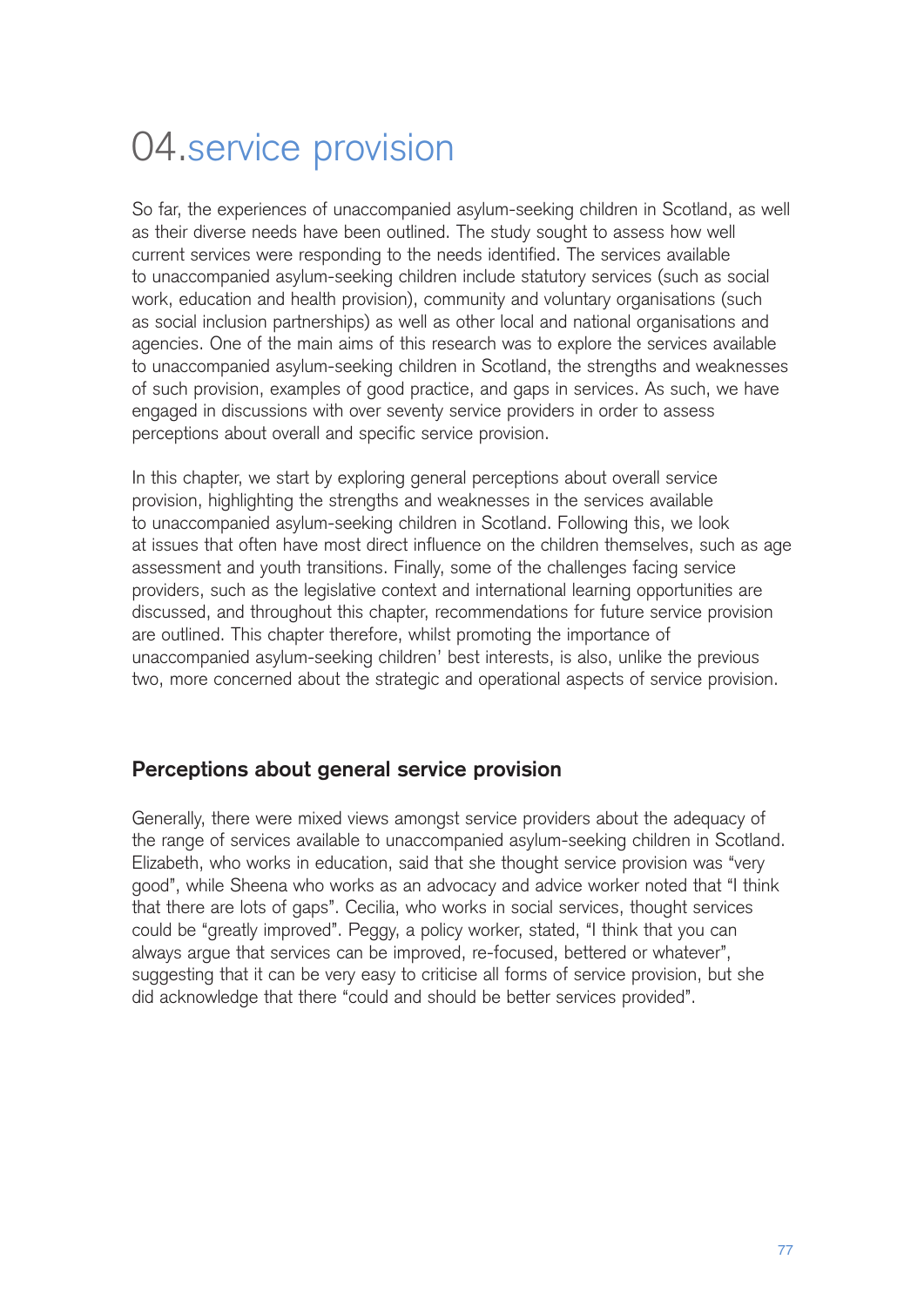General service provision varies widely across Scotland. Partly as a result of the dispersal of refugees and asylum-seekers to Glasgow, the vast majority of organisations and agencies working with this client group are based in Glasgow. Unaccompanied asylum-seeking children arriving in Glasgow therefore have a wide range of services available to them, and many of these services now have much experience in working with these children. However, although there are some services in Edinburgh, places outside Glasgow tend to be inexperienced in working with unaccompanied asylum-seeking children, and there are few services available to the children in these locations. Recently, some unaccompanied asylum-seeking children have been arriving in Stranraer and this has proved particular challenging for local service providers.

Many of the unaccompanied asylum-seeking children were positive about the services that they have used. Junior said, "the people here care a lot about me" and clarified that "I like it here as the people treat me the way I like to be treated". A lot of the children said that service provision was adequate and mentioned, like Apollo and Jaffar that "everything is fine". It seemed that many of the children are positive about the services available to them, largely because such services were not available in their countries of origin. Many children talked about being delighted that people were willing to help them.

A substantial number of the organisations and agencies consulted in this research suggested, like Lisa, a legal representative, that they would "go the extra mile for people", because of their perceived vulnerability. Some, like Esther, who works in education, suggested that it was important that they created "a safe space where children feel protected", and therefore felt that an important part of their job was in "creating safety and normality". Furthermore, Sinead, who is employed in social services, said that "the most important part of my job is establishing relationships with children so that they do feel confident to come forward and speak to me about issues". Alongside these strengths, others commented on the commitment and dedication of their staff as an important strength. For example, Peggy said that "some people go beyond what they need to in working with or for asylum seekers". Given the relatively recent arrival of unaccompanied asylum-seeking children to Scotland, a minority of the organisations consulted mentioned their knowledge and understanding as a positive aspect of their work. The vast majority of service providers conveyed commitment and dedication to their work, and were keen to promote the best interests of the children where possible. There was evidence of service providers sharing best practice, increasing communication and collaboration, providing guidelines and assistance to others who worked in their organisation, and showing care and consideration when escorting children to various organisations and meetings.

In terms of levels of service provision, all service providers consulted so far agreed that there were some weaknesses in service provision as well as gaps that need to be addressed. Ronald, a policy worker, for example, suggested that there are "islands of best practice amongst lots of indifferent practice", and Esther, who works in education, thought that service provision is "all just adequate", clarifying that there is nothing that is excellent.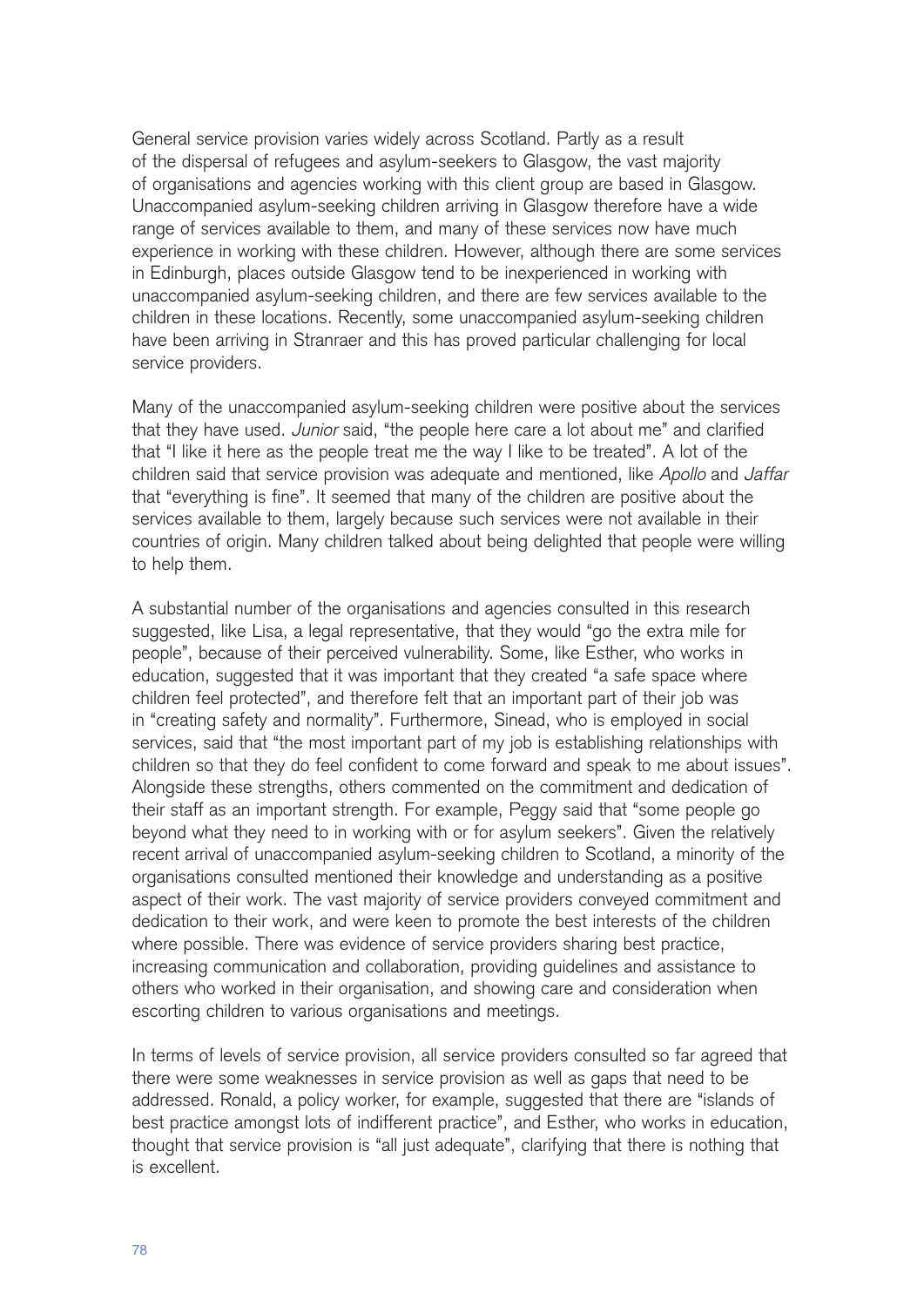The most frequently mentioned criticism by respondents related to the lack of resources available to them in their work with or for unaccompanied asylum-seeking children, and some related this to problems with obtaining funding. This meant a lack of trained staff, shortage of available time to offer to children, and inadequacies and insecurities in funding structures. Accessibility, including out of hours, was an important consideration for many service providers. Sheena, who works in social services, said that "access is the main issue", and Sandra, a youth worker, explained, "in terms of timing, 5 o'clock can be very loosely interpreted by different cultures". This suggests that organisations and agencies need to explore the various barriers to accessing services and think more carefully about the outreach strategies they adopt to encourage unaccompanied asylum-seeking children to utilise their services. Furthermore, some service providers, like social services employee, Tara, raised concerns about the fact that "all the services seem to be concentrated in Glasgow and nobody seems to really accept the fact that there are young people … who are deeply isolated".

According to Spencer, who works in social services, many unaccompanied asylumseeking children arrive in Scotland from countries where some women are "suppressed and oppressed", or where norms around appropriate sexual and gendered behaviour differ from those in Scotland. Many service providers noted that children had to be informed about such issues in order to minimise the harm they may experience, and some service providers' demonstrated sensitivity to children's views, experiences and expectations with respect to gender and behaviour. However, it was also noted that some service providers needed to be more aware of children's expectations with regards to gendered behaviour and expectations.

A minority of those consulted suggested that their organisation was the best and did not need to improve, which might in some cases show a lack of reflexivity. Although there is much evidence of organisations and individuals sharing best practice and working in partnership in order to meet the needs of unaccompanied asylum-seeking children, some service providers suggested, like Sheena, who works in social services, that it "can be difficult to refer people on to other organisations". A number noted, as Sheena did, "I think that a lot of people are quite territorial about the work that they do". Yet, as Peggy, who is a policy worker noted, "the expertise is second to none … there is a pool of expertise in Glasgow". It could therefore be productive to encourage organisations and agencies to work in partnership and share the skills and expertise they have developed in working with unaccompanied asylum-seeking children.

There was also some evidence of service providers who took a reactive rather than proactive approach to working with unaccompanied asylum-seeking children. This viewpoint is demonstrated by Simon, a youth worker, who stated that "I think it is about waiting for the opportunity for us to be identified … that there is a need for our service and at that point in time". It is clear that there may be a minority of organisations who are waiting to be invited to work with unaccompanied asylumseeking children, rather than reaching out to the children.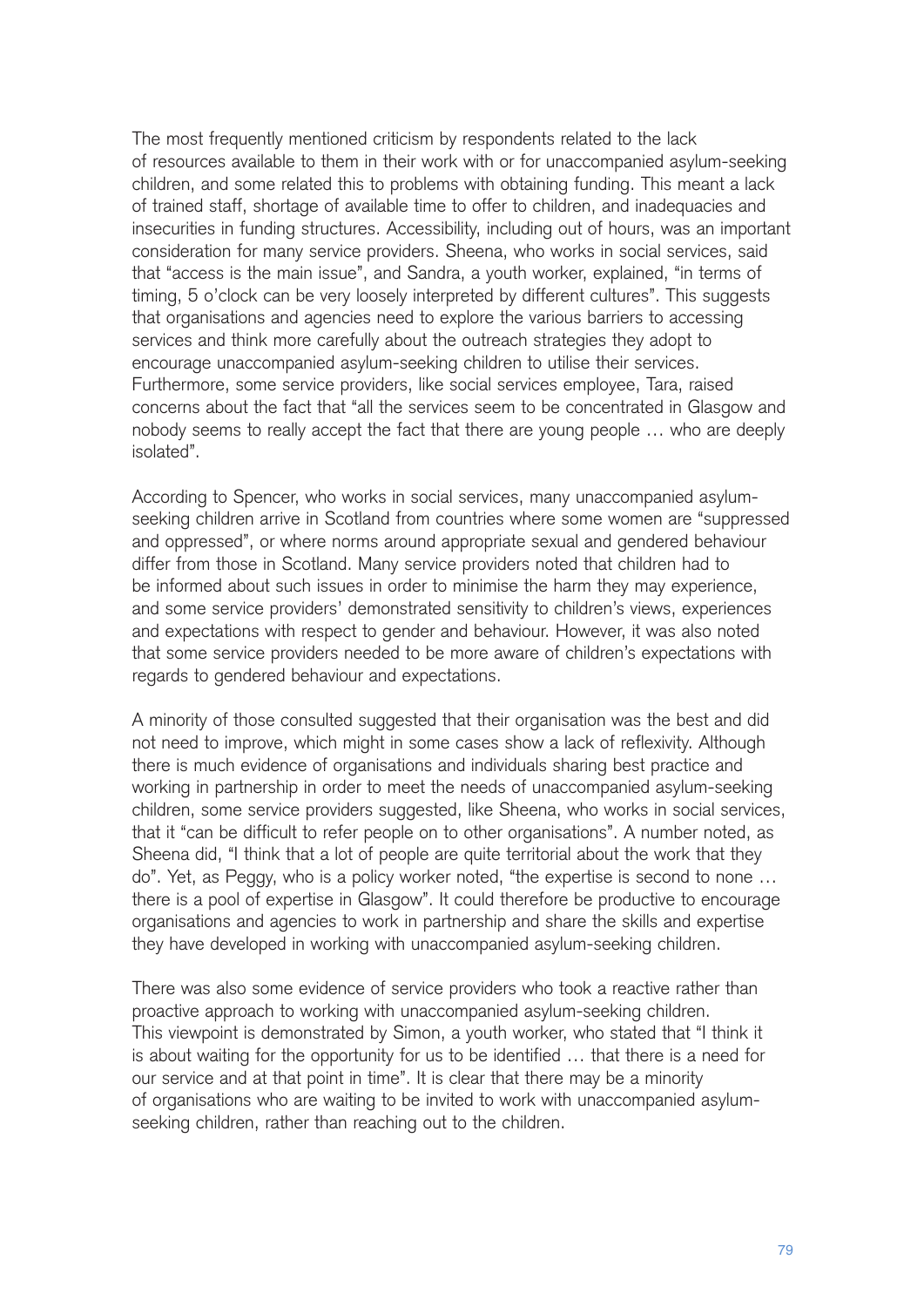## **Simon:** "while we are probably not targeting that group specifically, we have got to be prepared to offer a service that is requested or required of us" (youth worker)

Although such an approach is unfortunate, the evidence of racism amongst staff working with unaccompanied asylum-seeking children is very worrying. Sinead observes this when asked how she feels about overall standards of service provision:

## **Sinead:** "Highly inadequate … I have concerns about racism taking place with our [workforce]. I'm glad this is confidential, in terms of this groups of young people are very much seen as being not 'our young people' if that makes sense" (social services)

It is therefore important that all staff working with unaccompanied asylum-seeking children receive racism awareness training. Furthermore, a number of service providers, like Sinead, were also concerned by the lack of refugee and black and minority ethnic staff working in this area:

## **Sinead:** I think the main thing is obviously that there aren't any minority ethnic workers with the [workforce] as such so where you and I would look for a role model and get one, these young people probably aren't getting that (social services)

Steps should therefore be taken in order to encourage refugees to work with unaccompanied asylum-seeking children in the statutory and voluntary sector.

#### **Recommendation**

Inter-agency co-operation, joint working and the sharing of good practice should be encouraged through the creation of collaborative and networking opportunities.

#### **Recommendation**

Refugees and members of the black and minority ethnic communities should be encouraged to work in professions which have contact with unaccompanied asylum-seeking children, including work in both statutory and voluntary organisations.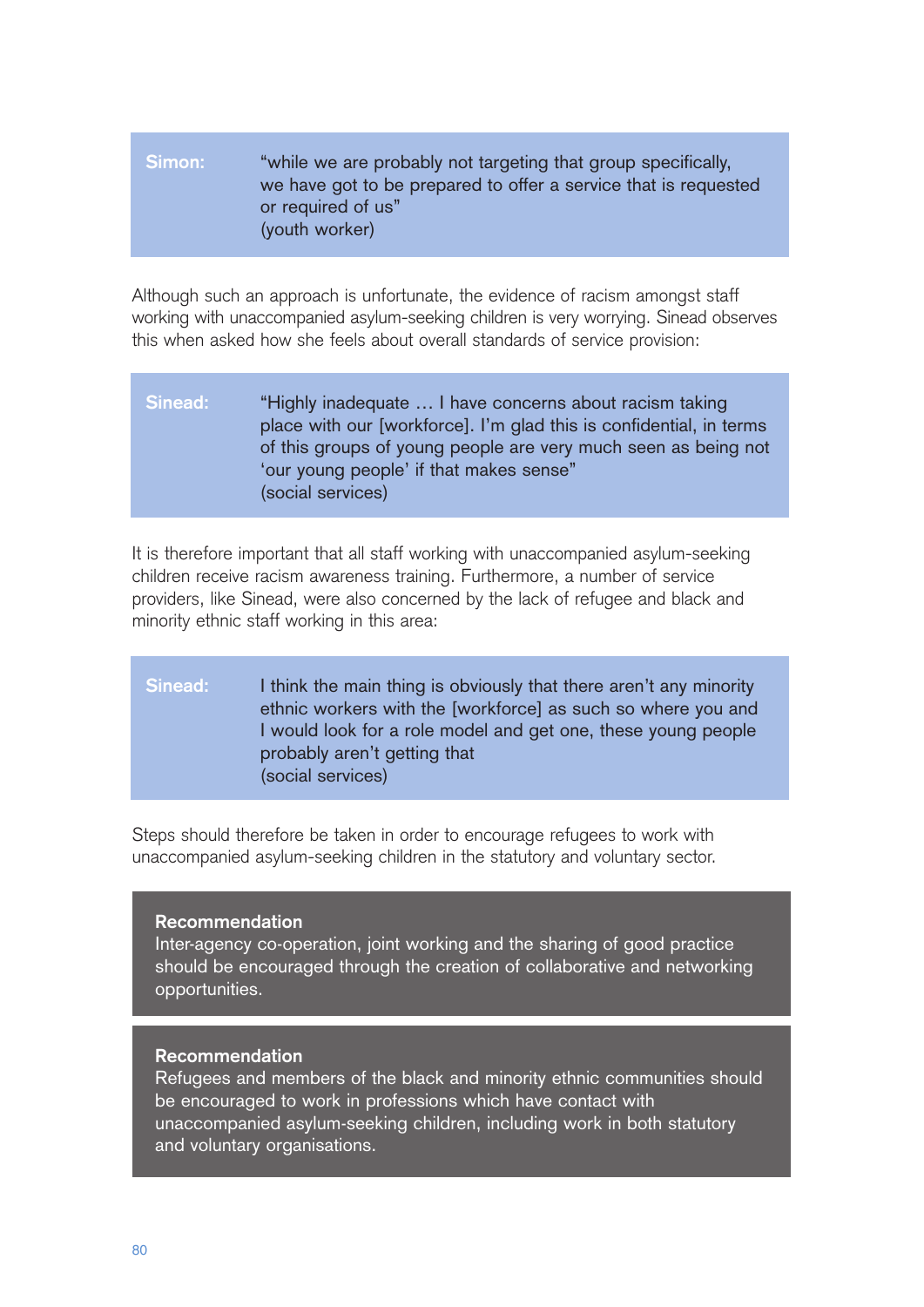# **Perceptions about specific services**

The majority of service providers regarded the integration of unaccompanied asylumseeking children into mainstream society as an important aspect of their work. However, the pace and timing of this needed to be in tune with the child's experiences and readiness. Sandra, a youth worker, said that "what we found with unaccompanied young people, and because of their traumatic experiences, we had to be careful about integrating them with all young people immediately". The pre-flight and migration experiences of unaccompanied asylum-seeking children may result in some lacking in trust, confidence and self-esteem. Therefore some service providers, like Sandra, suggested that it is important to consult children regarding integration opportunities, ensuring that the children feel comfortable and confident about such engagements.

In discussions with service providers and unaccompanied asylum-seeking children, it was often education services that received the most positive reviews. Sandra said she had heard "very good reports about their experiences at College" and "supportive teachers" at school. Marion, a health professional, similarly stated that "the schools are excellent at engaging them in their curriculum and school based activities". In particular, the work of staff at Anniesland College, Shawlands Academy and Drumchapel High were commended. A number of the unaccompanied asylum-seeking children consulted in this research were passionately committed to learning, and were lively and animated about their experiences of school and college. They wanted to progress through the educational system and gain further qualifications. Many were inquisitive about the university system. However, there were some complaints, such as Nasser's comment about the pace of teaching:

## **Nasser:** "… with teachers at school they can slow the pace, but some people speak too quickly and do things too quick … people need to slow down"

One of the concerns raised with regard to education was the ambiguity associated with unaccompanied asylum-seeking children's eligibility for Education Maintenance Allowances (EMA). Being awarded an EMA offers children over 16 the opportunity to be given up to £30 per week. Cameron, who works in social services, informed me that a number of unaccompanied asylum-seeking children applied for this and were refused on the grounds that they had not stayed in the country for more than three years. Similarly, some of the children experienced barriers to progression at college as a result of their status, and access to universities was also restricted. The frustration that this created is highlighted here:

## **Linda:** Right now I'm doing an access course but I want to move to a higher level but they say if you're moving on to a higher level they cannot support you, they cannot pay my college fees because I don't have indefinite status to stay in this country.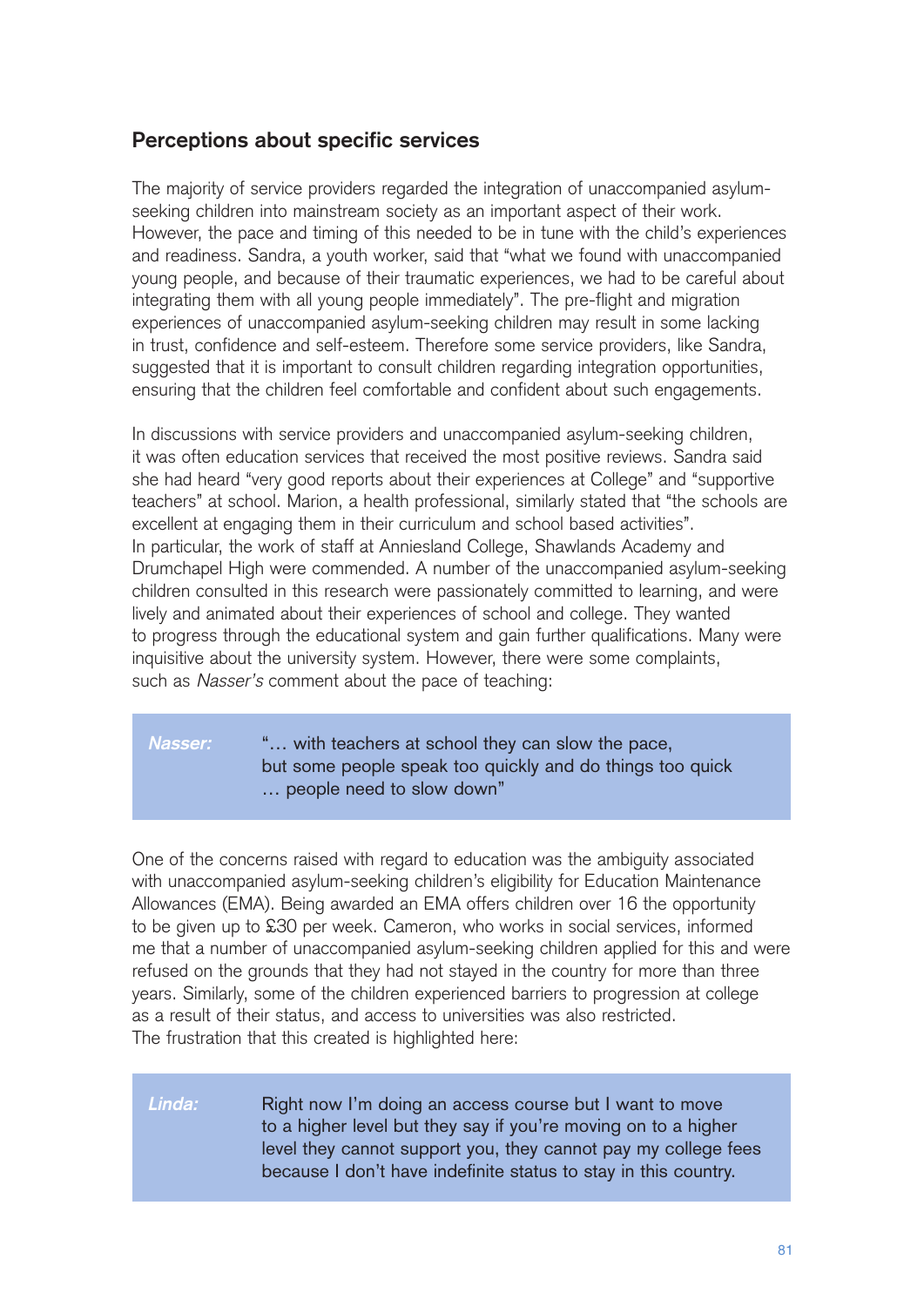#### **Recommendation**

All unaccompanied asylum-seeking children should be eligible for Education Maintenance Allowance (EMA) in Scotland.

The provision of suitable accommodation for unaccompanied asylum-seeking children demands urgent attention. Many unaccompanied asylum-seeking children, especially those over 16, have to stay in bed and breakfast or hotel accommodation in isolated parts of urban Scotland until suitable accommodation can be found for them. For example:

## Sheena: People being abandoned in a B and B and only seeing a social worker once a week (social services)

During the research, new accommodation became available for unaccompanied young men in student flats in Glasgow. Many of the unaccompanied asylum-seeking children living there liked the accommodation and preferred it to where they were previously housed. However, the children have had no staff present in the evenings or weekends, and many service providers were worried about the risks this poses to the children. Indeed, Bashir confirmed that "there is not enough support here".

Social work provision also received criticism from a number of service providers, though Peggy, a policy worker, did think that there is "lots of social work support". Again, the provision of social work services appears to depend largely on the availability of staff at an unaccompanied asylum-seeking child's time of arrival, as well as the consistency in staffing. For example, Linda was so inspired by her social worker that she wanted to train to work in the same field, "yeah, I like my Social Worker very much. She is so good", whereas Alfridi has little or no contact with his social worker, and informed me that he had received an inconsistent service from them. Two further statements from children demonstrate the varied views about social work provision:

| Bilal: | "well, honestly, the people that I have difficulty with is the<br>social workers  since I have applied for asylum nobody<br>has come to see me" |
|--------|-------------------------------------------------------------------------------------------------------------------------------------------------|
| Arif:  | "Also, I have a social worker, and she is quite helpful"                                                                                        |

Opinions about the standard of interpreting and translation services also varied widely. Cameron, who works in social services, noted how his organisation tries "to use the same interpreters" especially if the child has built up a rapport with their interpreter. Similarly, Sheena, who also works in social services, said "we hand pick our interpreters".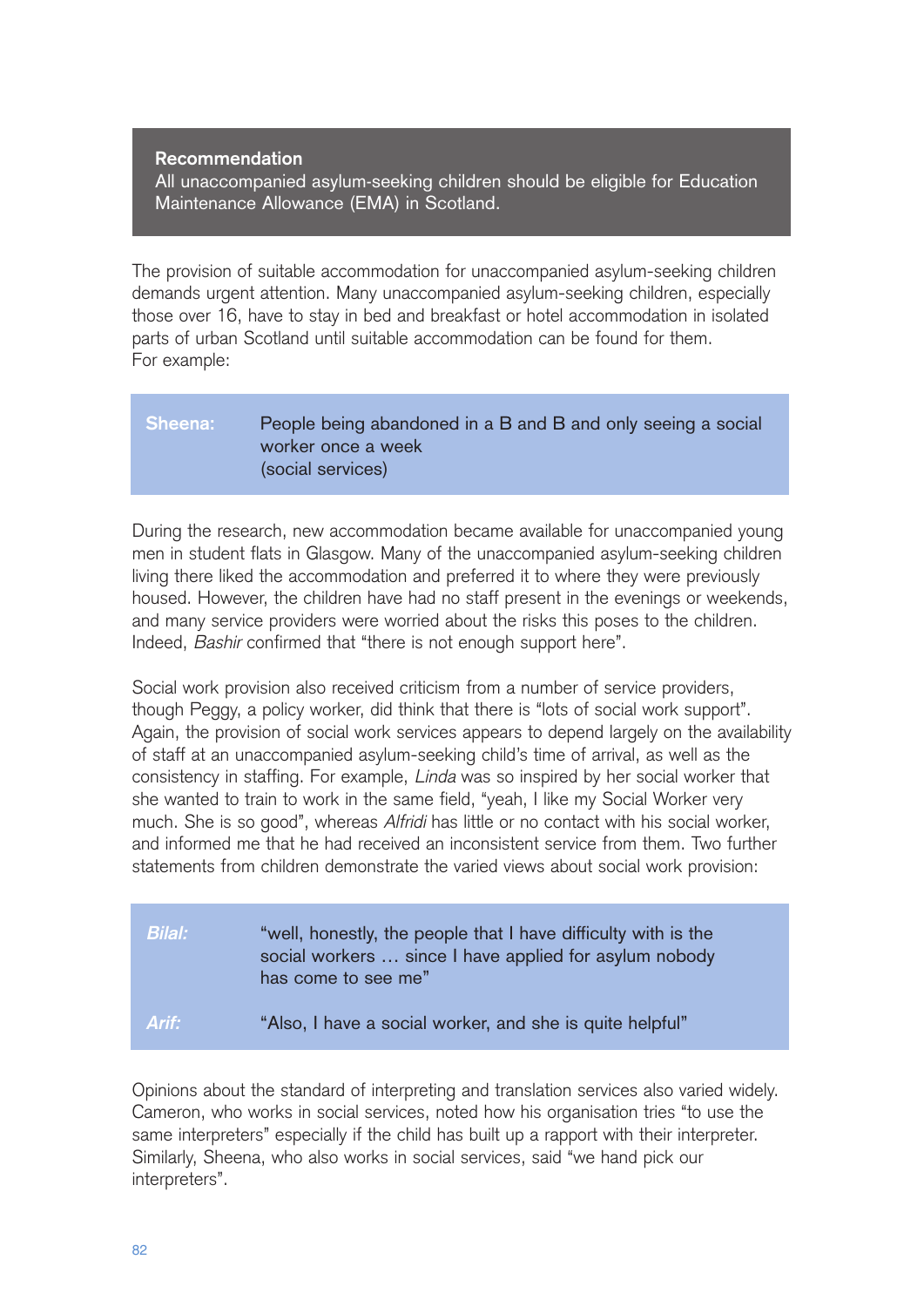Peggy, a policy worker, noted that there has been an "enormous explosion in demand" as "so many new languages have been required very quickly". Some service providers, like Sandra, who is a youth worker, intimated that they have heard "a few bad reports about interpreting", and Peggy noted how the process is "open to exploitation and misrepresentation". Tara, who works in social services, noted how they used "telephone interpreting services" due to a lack of face to face interpreters close to her place of work. Others sympathised with service providers noting, like Lisa, a legal representative, that "you can't display compassion as easily when going through an interpreter". In terms of the practice of interpreting, it was accepted by most service providers, like Peggy, that it is "not good practice to use friends or family members as interpreters". However, as mentioned earlier, there were a minority of service providers who thought it was acceptable for the children to interpret for each other.

#### **Recommendation**

Service providers should not use unaccompanied asylum-seeking children to interpret for each other.

The legal support offered to the children was also regarded as variable, and it appeared that many children were very confused about the legal system. There were some accounts of lawyers not turning up for meetings or neglecting to take forward children's cases. By contrast there were also very positive accounts of caring, passionate legal advisors who worked hard to help unaccompanied asylum-seeking children. Staff at the Immigration Advisory Service and the Ethnic Minorities Law Centre were identified as being especially helpful, engaging and successful in their work with unaccompanied asylum-seeking children.

Opinions about health services were also mixed. Some children were very thankful of the help they received from their doctors, which was much better than the standards of care they were accustomed to in their countries of origin. Services providers tended to be more critical of health provision than children, especially more specialist services. Social services employee Sinead, for example, said "there is nothing in terms of specialist mental health or assessment services for these young people", and Richard, who works as an advocacy and advice worker, emphasised that "...sexual health there needs to be a definite improvement there". It was also suggested that children who are not classified as looked after and accommodated may be receiving poorer health care or lower priority compared with other children.

Having summarised some of the general views about overall service provision as well as some of the views about specific forms of service provision, we now consider particular aspects of overall service provision that we feel need specific attention.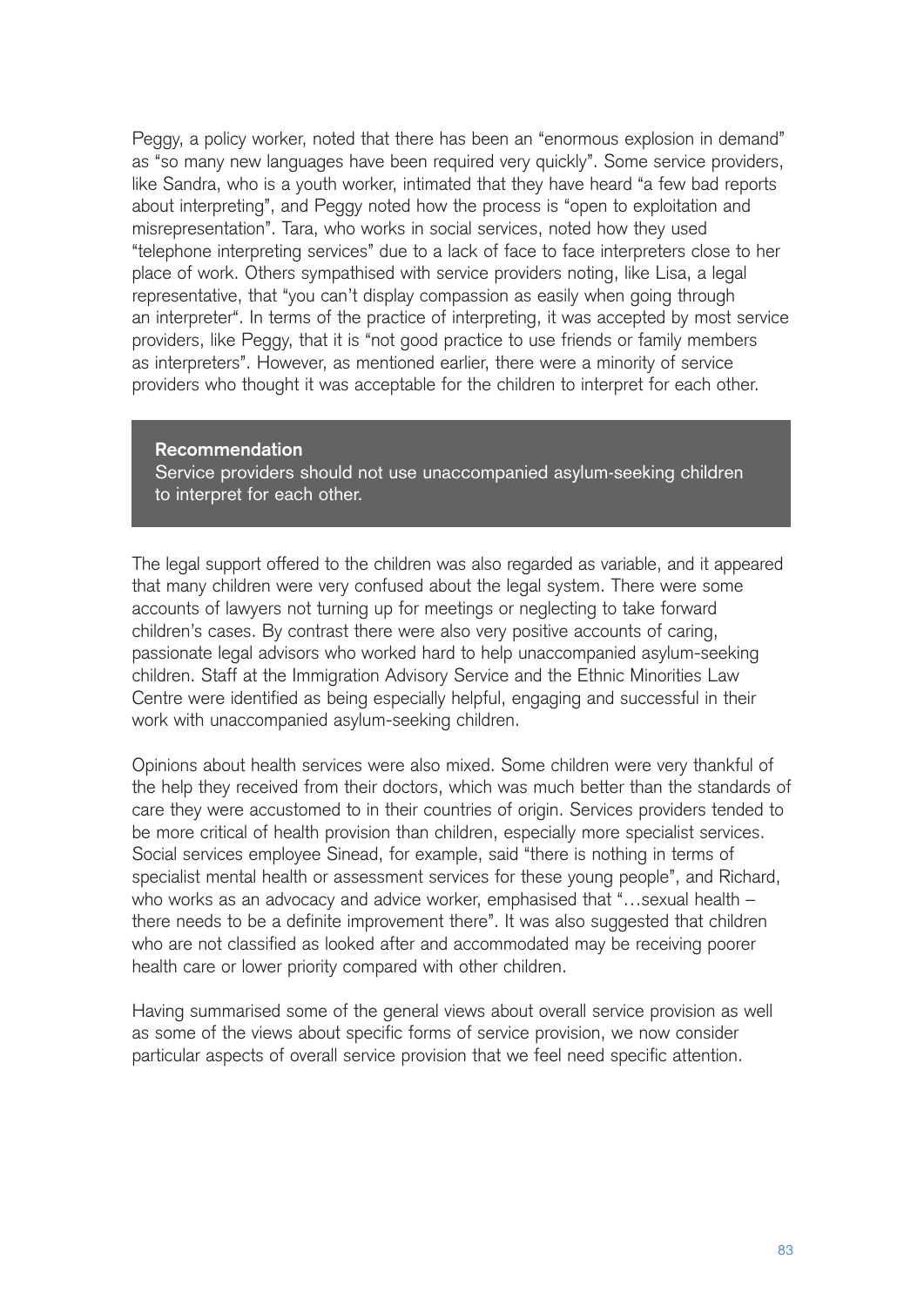# **Age assessment**

Age assessment (sometimes referred to as age determination) is the process of attempting to establish the age of an individual. This is relevant to unaccompanied asylum-seeking children because many of these children do not have documents or papers clarifying their age or date of birth, and many come from cultures where birthdays are not celebrated. Assessing the age of an individual has a direct influence on the services that will be available to them. Age assessment is therefore a key issue for service providers and unaccompanied asylum-seeking children. As Paula provocatively suggested, a number of service providers are unprofessional in their assumptions about the ages of the some of the unaccompanied asylum-seeking children they work with:

| <b>Paula:</b> | "I hate this, but I have heard this comments before        |
|---------------|------------------------------------------------------------|
|               | - "aye, 16, but he is shaving twice a day!" But to me that |
|               | is someone that has been in the job too long, you know,    |
|               | change your job"                                           |
|               | (policy worker)                                            |

Age assessment was raised by a number of service providers, and their concerns here were directed at children who were receiving poorer care and consideration than other children due to an inaccurate age determination decision. Sheena, an advocacy and advice worker, intimated that "age dispute issues can be very difficult", and Patrick, a policy worker, was worried about the age assessments that unaccompanied asylumseeking children often "have to endure". In particular, he talked about seeing "age assessments going one way or the other", and for him the process had connotations with "1930's race science". Apollo also revealed how immigration officials suggested that he was 22 or 23, and hence lying when stating his age as being 16. It was clear from the views of a number of service providers that they were unsure about the age determination process, which led to some suspicion associated with some unaccompanied asylum-seeking children who appeared to be older than the claim to be. Marion was one of the few service providers who was confident about the medical basis of age assessment procedures:

**Marion:** "Dentition is an obvious way, obviously with wisdom teeth, so dentition bone, the bony bits of the body, generally are a good clue … a good dentist could work out the age of a person within, I would reckon, a year or two but that isn't done as far as I know (health professional)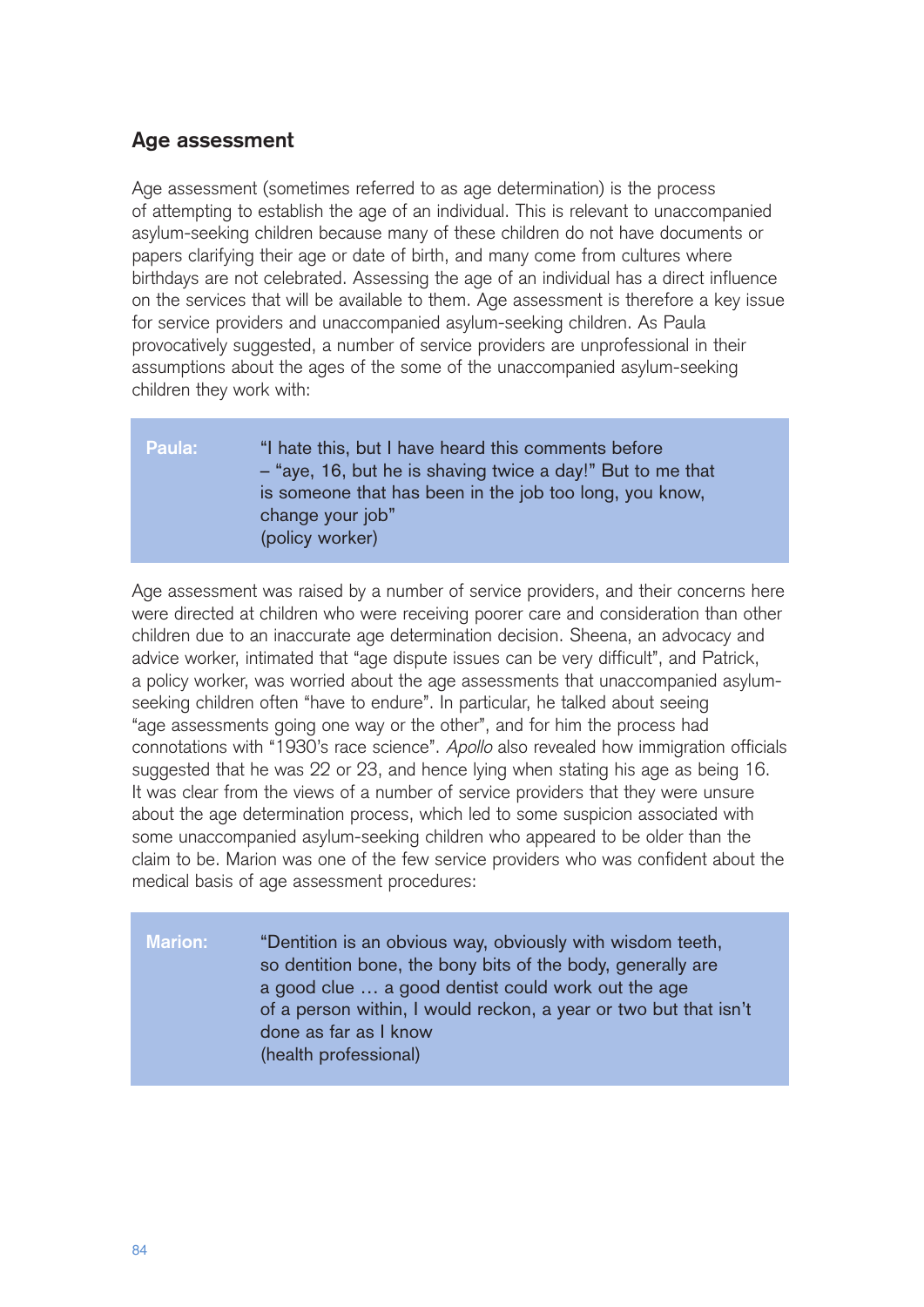It was clear that many service providers were unaware of existing advice regarding age assessment, and it is vital that they are informed of such guidance. Age assessment may be required for a number of reasons, as IND and ADSS (undated: 1) clarifies:

- not all countries and cultures attach the same importance to chronological age, and birth records are therefore afforded less importance
- recording conventions and calendars are different in other countries and may not be easily reconciled in the UK
- adults may wish to avail themselves of asylum processes and support arrangements made for children, as these are perceived to be more favourable
- there may be a need to assess age for protection or care reasons e.g. traffickers may present young people as older or younger in order to avoid immigration controls or social services checks

#### **Some service providers were aware of some of these reasons, as Marion outlines:**

**Marion:** "they may also not know their age. You know, some of the children we've come across don't know their age for various reasons, they haven't celebrated birthdays, its not always cultural to celebrate a birthday and in some countries they don't have official birthdays" (health professional)

The Separated Children in Europe programme suggest the following about age assessment procedures:

Age-assessment includes physical, developmental, psychological and cultural factors. If an age assessment is thought to be necessary, independent professionals with appropriate expertise and familiarity with the child's ethnic/cultural background should carry it out. Examination should never be forced or culturally inappropriate. Particular care should be taken to ensure that they are gender-appropriate. In cases of doubt, there should be a presumption that someone claiming to be less than 18 years of age, will provisionally be treated as such. It is important to note that age assessment is not an exact science and a considerable margin or error is called for. In making age an age determination, separated children should be given the benefit of the doubt (Save the Children, 2004: 18)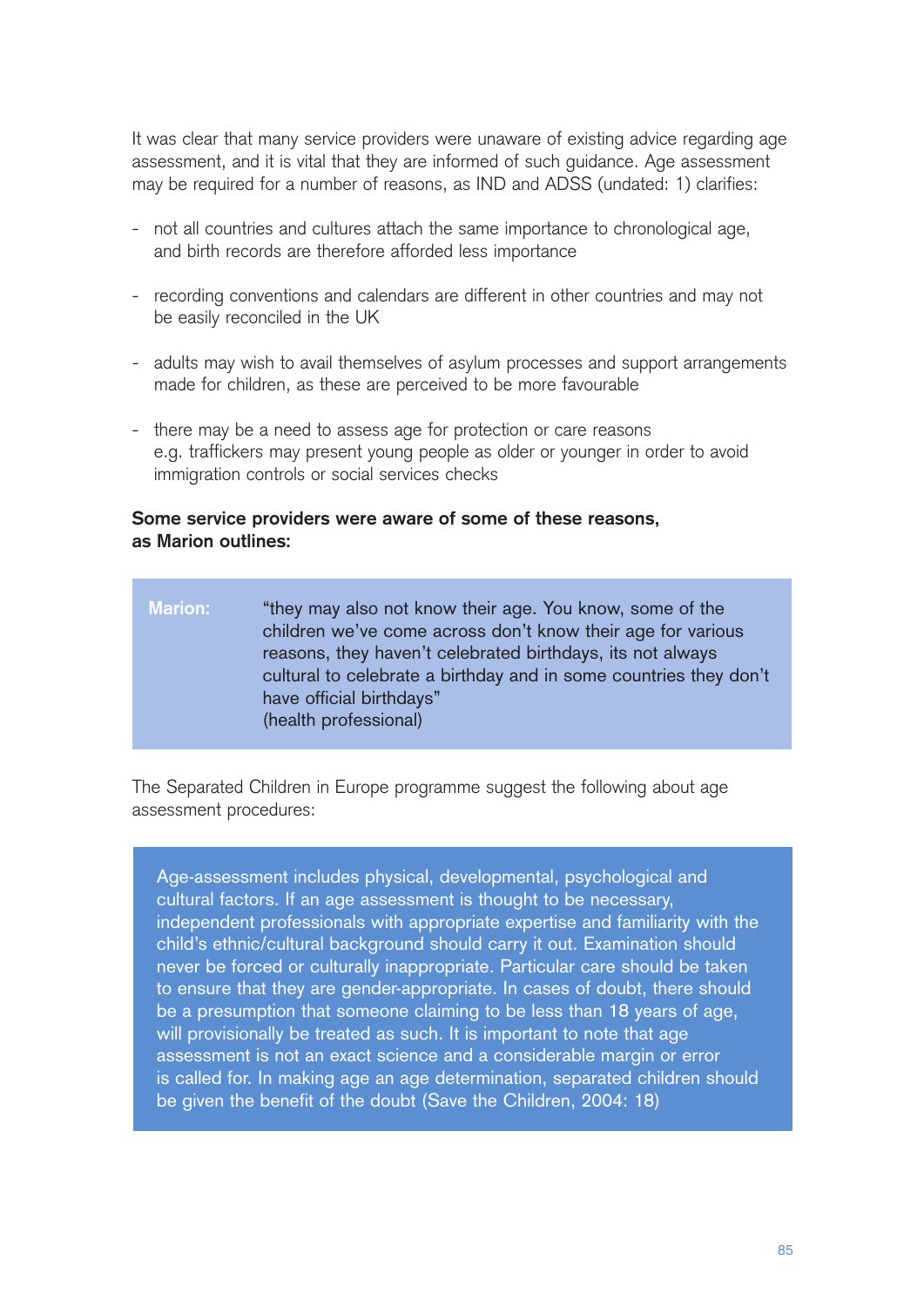Clearly then, age assessment is not a precise procedure and there may be considerable margin of error. Judith Dennis clarifies that when in doubt it is better to age band a child rather than to give them an exact age (Research in Practice, 2005).

The Immigration Law Practitioners Association (2004: 76) note that 'a third of all births worldwide are not registered and many countries do not issue contemporaneous birth certificates.' Therefore, children who are unsure of their age and have no documentation connected with this are not necessarily concealing their age. Furthermore, 'children and young people may look older that they are because of their experience in the country of origin' (ILPA, 2004: 176). Some may have taken on adult responsibilities from a young age, and may appear mature as a result of their experiences of trauma, migration and culture. Young men often grow facial hair from a younger age, and some service providers noted how some of the African young men appear physically taller and bigger than Asian young men. Overall, 'age determination is a process, not a single event. It is an inexact science and the margin of error can sometimes be as much as five years on either side' (ILPA, 2004: 78). In terms of the process of age assessment, Melzak and Avigad (2005: 2) suggest that the practice of service providers should be informed by need and not by political concerns, and they suggest:

To avoid being re-traumatised, humiliated and embarrassed, most of all those who have survived do not want to be disbelieved as is so often their experience with professional in this country. Any assessment technique will therefore be useful only to the extent that the person carrying out the assessment actively conveys respect, acceptance and validation during the assessment process and is attuned to the client's need for safety and control over the answering of difficult questions.

Overall then, it is important to emphasise that age assessment is a process that should be conducted with great care, and children should be fully informed of all stages of the process. If there is any uncertainty, the benefit of doubt should be given to the child. Furthermore, in the process of conducting age assessment, 'it is very important to ensure that vulnerable children are not left without services while their age is being determined by professionals' (Kidane, 2001: 19)

#### **Recommendation**

Information, guidance and best practice regarding age assessment must be followed by all statutory service providers working with unaccompanied asylum-seeking children. Unaccompanied asylum-seeking children should also be informed of such issues.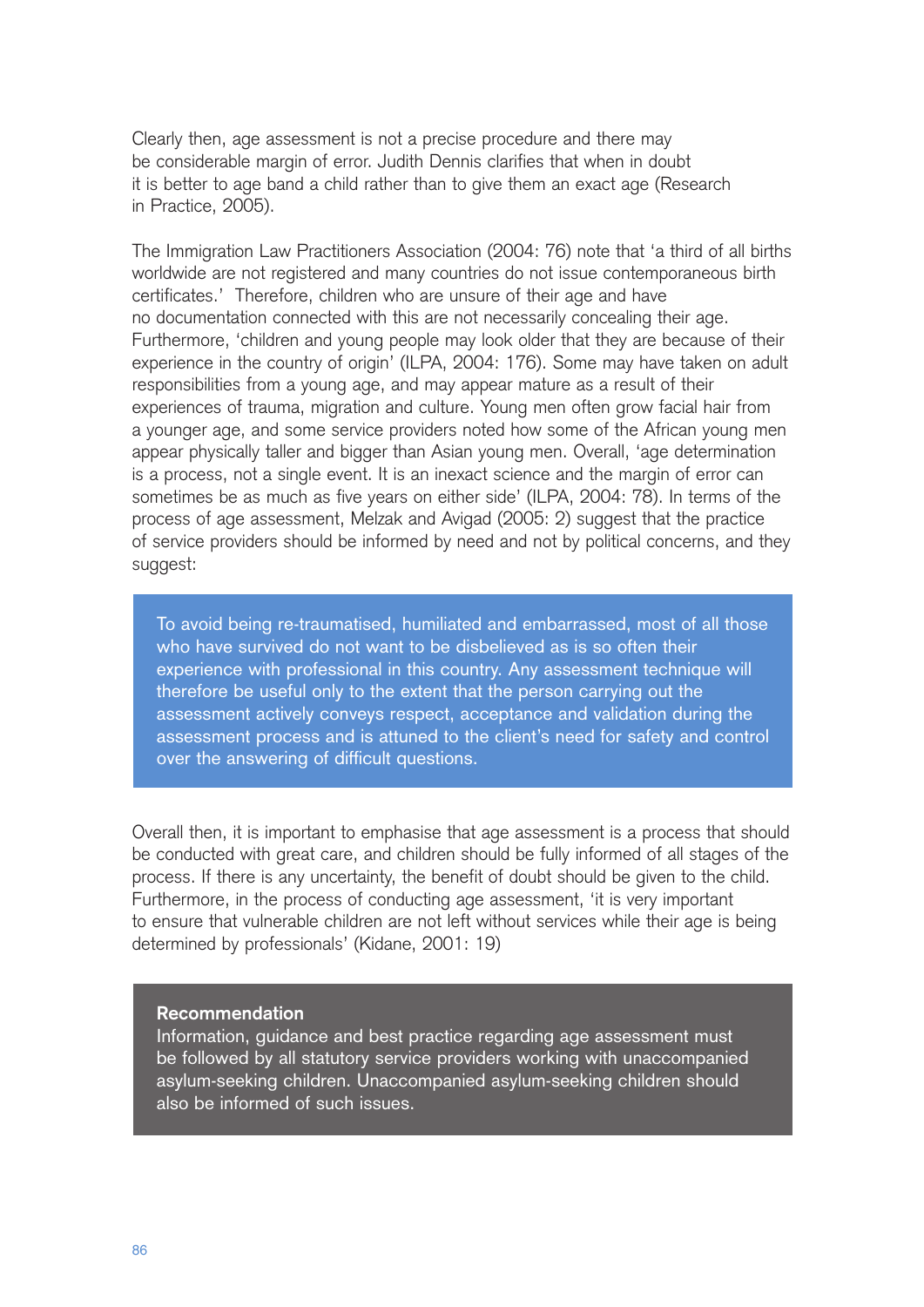# **Youth transitions**

Many service providers were concerned about the difference in service provision offered to unaccompanied asylum-seeking children who are 16 and 17, compared with their younger counterparts. The vast majority of unaccompanied asylum-seeking children who are under 16 are accommodated in Children's Units in Glasgow and attend a local secondary school (or travel to the bilingual base at Shawlands Academy). A number of service providers have suggested that this group of young people are therefore provided with a structured, formal and safe setting. For example, Sandra, a youth worker, referred to the fact that younger unaccompanied asylum-seeking children have the "safety net of school". However, service providers expressed concern about the lack of comparable support available to unaccompanied asylum-seeking children who are 16 and 17, and attending college instead of school. Many of these children are provided with accommodation that is less structured than that of a Children's Unit, such as the student accommodation in Glasgow.

Besides the disparity in the structured services provided for children under 16 compared with the lack of support offered to unaccompanied asylum-seeking children who are 16 or 17, a further issue was the need for additional support to older unaccompanied asylum-seeking children aged over 18.

Sandra observed that a lot of unaccompanied asylum-seeking children "are very adult-like", especially when they move into their own tenancies, or reach 18, but still need help though it is rarely available:

## **Stephanie:** "I think there is a significant gap already been identified for unaccompanied minors, in terms of support, when they become 18 and the lack of it" (youth worker)

Here there are two interconnected issues. Firstly, unaccompanied refugees who turn 18 may no longer be eligible for services previously available to them and secondly there are adult services that the child could access, but their level of maturity may mean it is appropriate for them to maintain their connection with the services they already use. Steps should therefore be taken to ensure that unaccompanied children who reach 18 have a range of adequate services available in order to meet their needs, ensuring that they are not isolated between children's and adult's services. Some suggested that youth drop-ins, advocacy and mentoring projects might be useful for children who are in their late teens and early twenties.

Connected to this, unaccompanied asylum seeking children who reach 18 no longer benefit from Immigration and Nationality Directorate (IND) concessions to children (ADSS, 2005).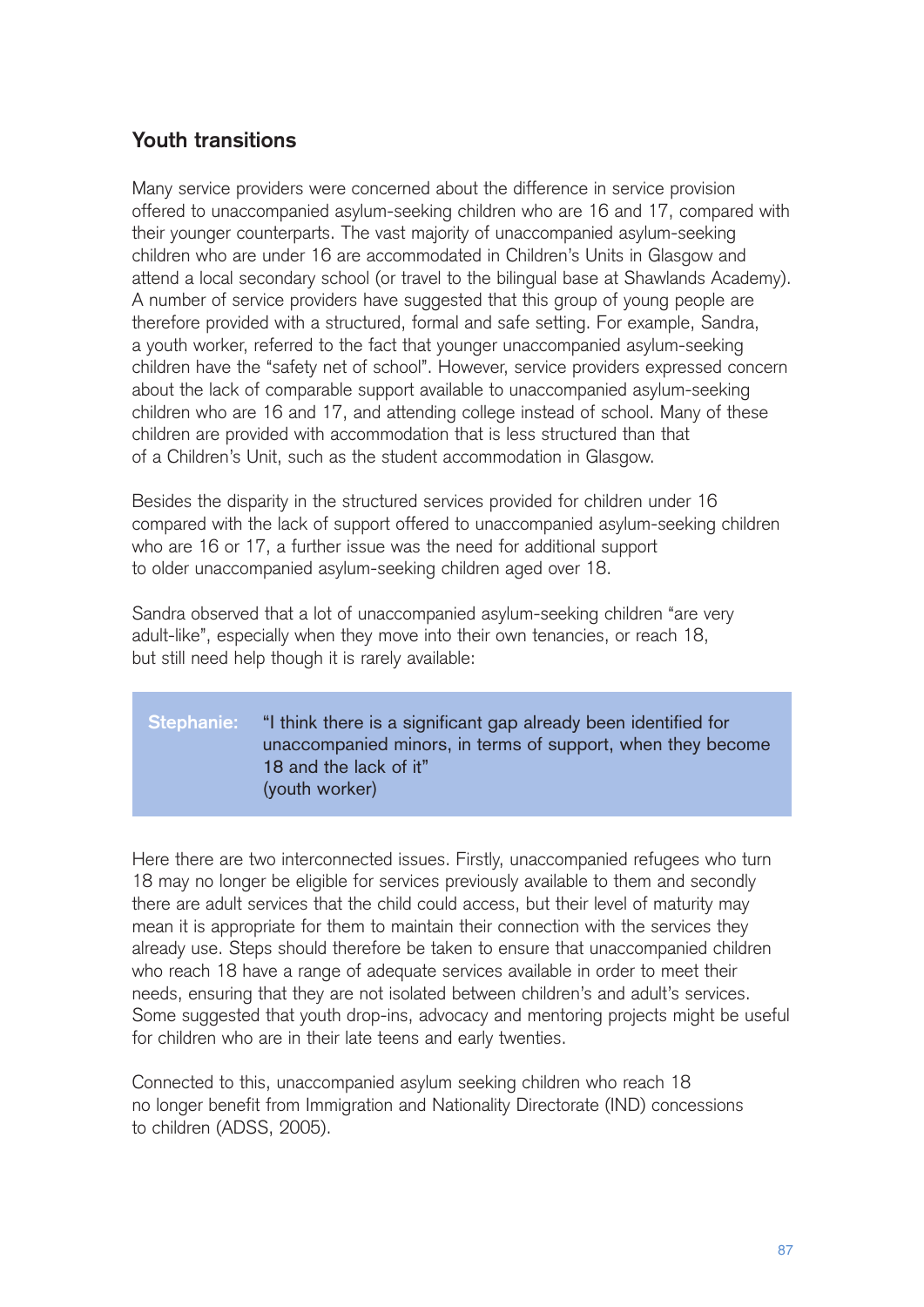The Separated Children in Europe programme recommends that children who experience being 'aged-out' should have access to the same services as unaccompanied asylum-seeking children under the age of 18:

Separated children who become adults during the course of the asylum process (sometimes called "aged-out") continue to benefit from the same special procedures as those under 18 years of age. In this regard states should eliminate unnecessary delays that can result in a child reaching the age of majority during the process (Save the Children, 2004: 27).

Furthermore, Immigration Law Practitioners' Association (2004: 81) also recommend that extra effort should be made to ensure that unaccompanied asylum-seeking children have the necessary level of maturity to cope with their adult status:

Significant unfairness can result when a child becomes an adult during the asylumdetermination process, particularly where this 'ageing out' occurs as a result of delays. Steps should be taken to eliminate delays that can result in a child gaining maturity during the process (ILPA, 2004: 81).

#### **Recommendation**

Further youth work provision, advocacy and social activities for unaccompanied asylum-seeking children of all ages should be developed.

#### **Recommendation**

Additional statutory and voluntary services should be made available to unaccompanied asylum-seeking children who are beyond the minimum school leaving age in order to offer social opportunities, personal support and confidence building.

#### **Recommendation**

Services for unaccompanied asylum-seeking children and refugee and asylum seeking young people who are 18 or over must be developed by statutory and voluntary organisations, as many young people at this stage still require additional support. The statutory duty of local authorities in Scotland to provide for unaccompanied asylum-seeking children over 16 years old as "looked after" children needs to be clarified.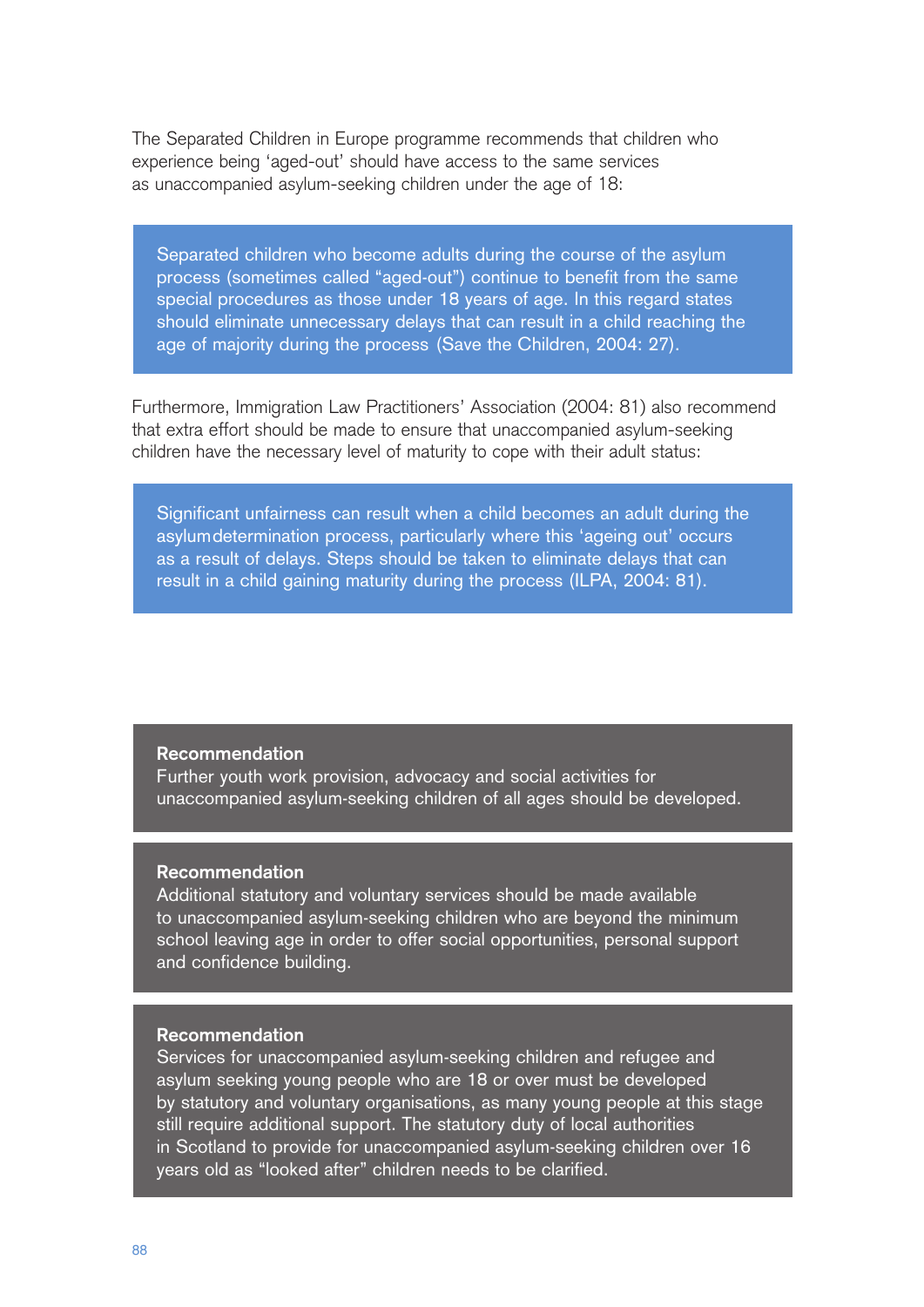# **Learning opportunities and partnership working**

A small proportion of the service providers consulted suggested that it would be useful for professionals to engage in international learning opportunities by engaging with examples of good practice from other agencies and organisations that work with or for unaccompanied asylum-seeking children in different countries across the world. Given the numbers of unaccompanied asylum-seeking children arriving in different countries around the world (e.g. Netherlands, Australia), this may be a useful way of improving the standards of service provision. Although the immediate assumption may be to look at examples from England, it may be useful to explore opportunities for sharing good practice with some of the Nordic countries, given that their profile of unaccompanied asylum-seeking children is more similar to the profile in Scotland. This could include visiting other projects to see how they work, sharing good practice with other service providers working in different contexts, and reading literature, advice and guidance about the needs and experiences of unaccompanied asylum-seeking children. Furthermore, it is clear that the services provided for unaccompanied asylum-seeking children in Scotland vary across the country as whole. It is therefore important that organisations, agencies and bodies based in Scotland share best practice, particularly those based in Glasgow, in order that service providers working in more isolated locations can benefit from their expertise. Here are examples of service providers who suggested that it might be useful to engage with learning and networking opportunities:

| Lucy:   | " I think it probably is time we all rolled up our sleeves<br>and actually got down to it "<br>(legal representative)                                                                                                                         |
|---------|-----------------------------------------------------------------------------------------------------------------------------------------------------------------------------------------------------------------------------------------------|
| Pamela: | "we need to look elsewhere and build on their experience"<br>(policy worker)                                                                                                                                                                  |
| Paula:  | "I think there can be an opportunity to share good practice<br>outside Scotland – outside the UK and find out what<br>is happening elsewhere so that we can say, "that is a great<br>model, I wish we had thought of that"<br>(policy worker) |

One service provider also noted that they had anticipated the arrival of unaccompanied asylum-seeking children in Scotland, because they were aware of their arrival in other places, suggesting that more international awareness may help to improve service provision and plan for future provision as well.

Related to this, a number of service providers also suggested that partnership working should be encouraged. Some service providers voiced concern that there was a territorialism amongst some service providers, who were said to be secretive about the services they offer, and resistant in sharing information.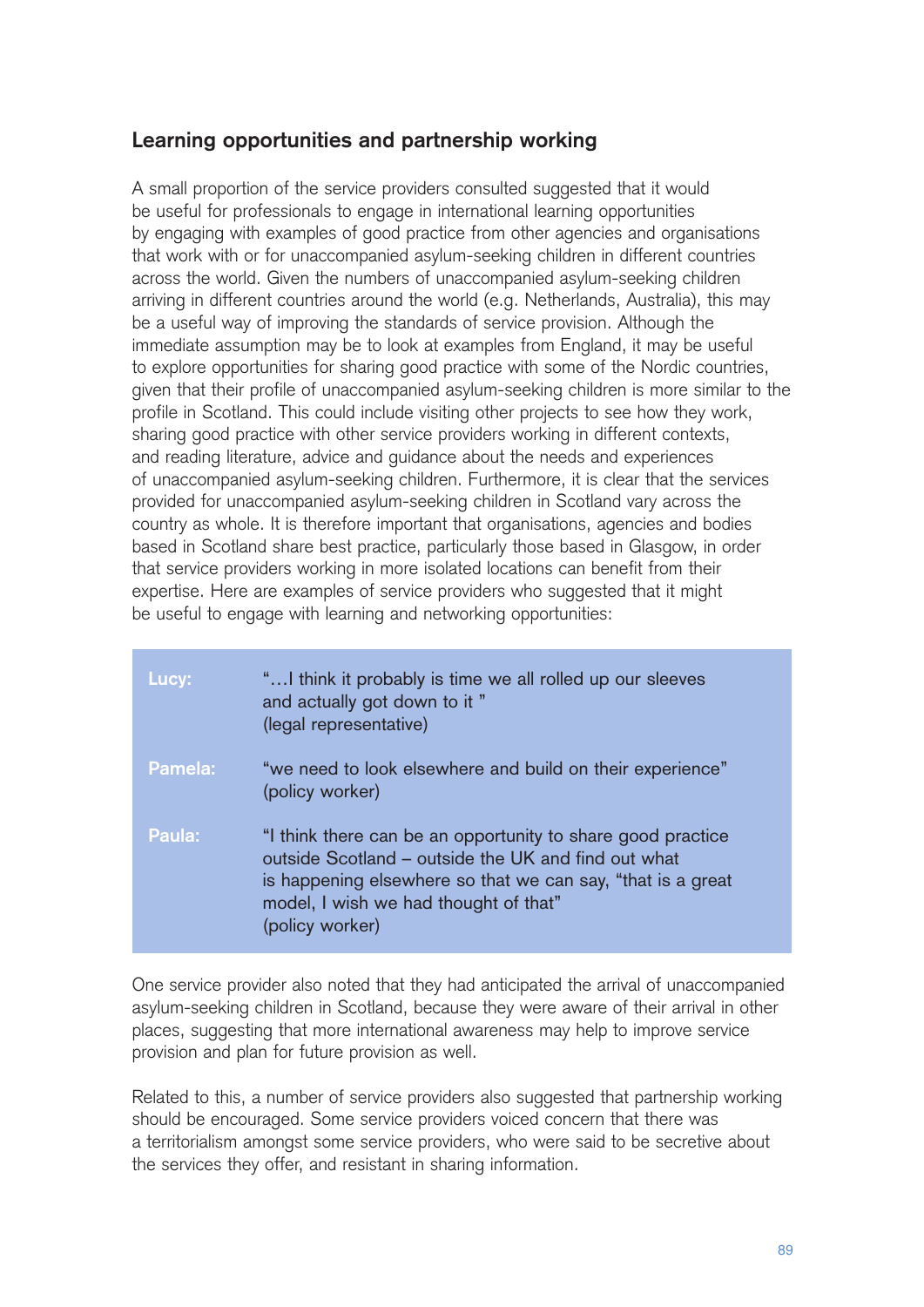Furthermore, there was also an indication that certain areas of service provision had a number of different organisations offering a similar service, whereas in other areas, there was a lack of services available. Sinead and Luke demonstrate the nature of this situation:

| Sinead: | "People are away doing their own wee bit of work, aye,<br>there's good practice and folk are doing well and there's<br>negative practice as well, but there's no coordination of the<br>services that are happening  As I say, services need<br>to be joined up and coordinated a lot better"<br>(social services) |
|---------|--------------------------------------------------------------------------------------------------------------------------------------------------------------------------------------------------------------------------------------------------------------------------------------------------------------------|
| Luke:   | "not enough joined-up work - too piecemeal"<br>(legal representative)                                                                                                                                                                                                                                              |

It is clear then that there is a need to be more strategic about the services offered to unaccompanied asylum-seeking children, and perhaps Luke's earlier suggestion of a national plan of service provision for unaccompanied asylum-seeking children would ensure that the children receive an adequate level of service in all areas. It has, after all, been recommended elsewhere that 'organisations, government departments and professionals involved in providing services to separated children should co-operate to ensure that the welfare and rights of separated children are enhanced and protected. A holistic approach should be adopted in trying to meet the interconnected needs of separated children' (Save the Children, 2004: 10).

#### **Recommendation**

Steps should be taken to encourage the establishment of international links between service providers working with or for unaccompanied asylumseeking children, so that Scottish service providers can gather best practice from countries with similar experience.

#### **Recommendation**

An annual audit of the services provided for unaccompanied asylum-seeking children should be conducted in order that areas of deficiency and excess can be identified and addressed.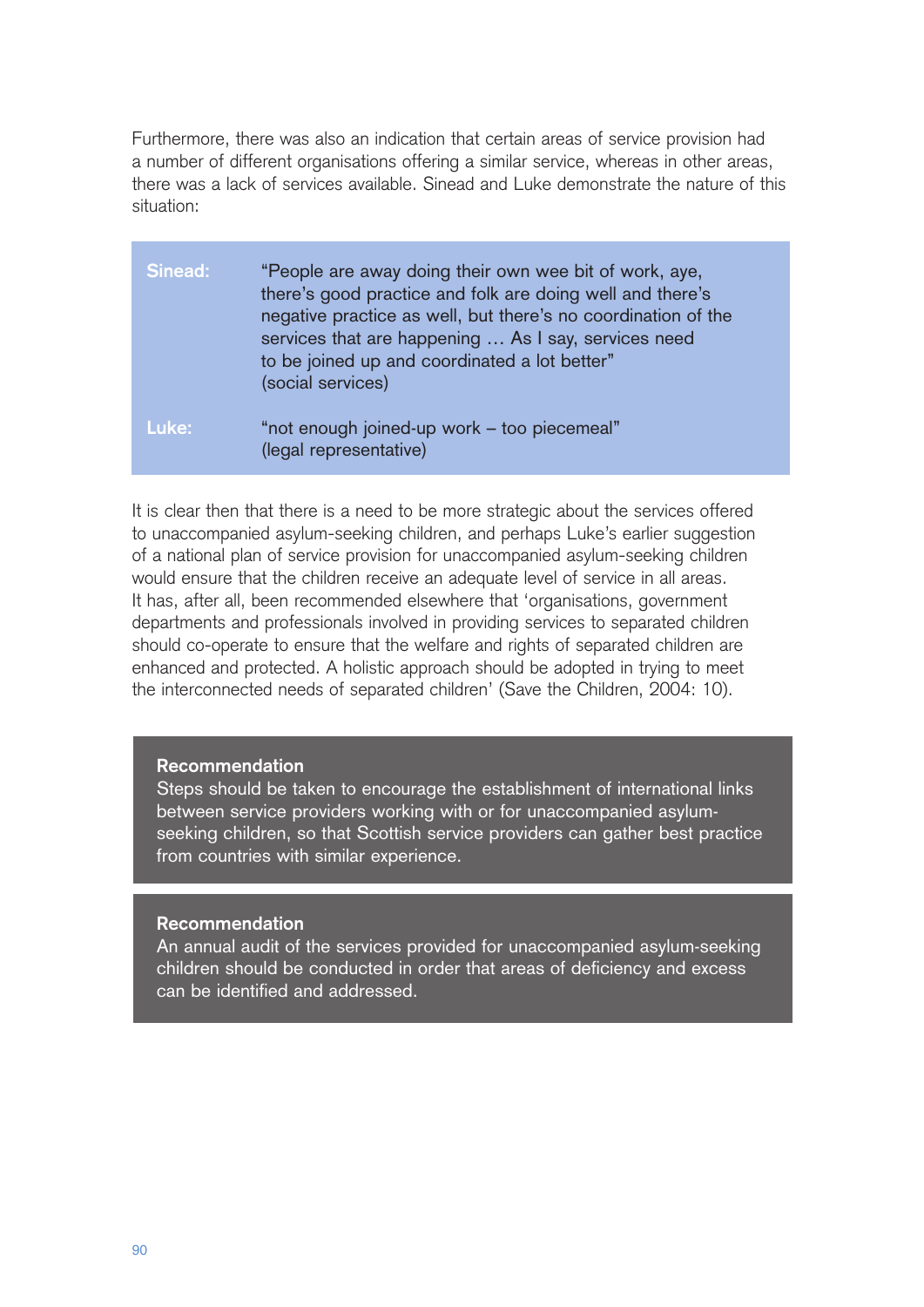# **Training**

Lynch and Cuninghame (2000: 384) note that 'many [unaccompanied asylum-seeking children] come from cultural and religious backgrounds with which those in the statutory [and other] services who will be responsible for providing care are unfamiliar'. Moreover, the EU Directive (2003, Article 19(4)) laying down minimum standards for the reception of asylum seekers, states that: those working with unaccompanied asylum-seeking children shall have had or received appropriate training concerning their needs'. This is also supported by the Separated Children in Europe Programme which recommends that 'those working with separated children should receive appropriate training on the needs and rights of separated children (Save the Children, 2004: 10). The need for further training was realised by a number of service providers. Sandra, a youth worker, said there was definitely a "need for training", and Lucy, a legal representative, said "absolutely" to suggestions that training should be offered. Sinead and Stephanie also commented on the importance of training:

| Sinead:    | "In terms of religions as a whole, again this is down to lack<br>of training and basic awareness and if members of staff has<br>access to training and information about the specific needs<br>of the Muslim faith for example, then it would open up their<br>eyes and make them a bit more aware"<br>(social services) |
|------------|--------------------------------------------------------------------------------------------------------------------------------------------------------------------------------------------------------------------------------------------------------------------------------------------------------------------------|
| Stephanie: | "Again, you know, if the staff have not been trained, or don't<br>have a good grounding or knowledge of the issues these young<br>people, again, they have to think on their feet"<br>(youth worker)                                                                                                                     |

The vast majority of service providers attended regular and general training courses about equality, anti-racism and asylum and immigration. Two service providers, who have set up a course specific to working with unaccompanied asylum-seeking children, have given training to a range of organisations and individuals. However, this has been done informally and on an ad hoc basis, and has had to be added to the extensive remits of those providing the training.

#### **Recommendation**

Further training opportunities should be made available to all service providers working with or for unaccompanied asylum-seeking children in Scotland. This training should be detailed in content, updated regularly and accessible to a range of service providers. Furthermore, this should include race awareness training in order to ensure that practice is based on values of equality and respect.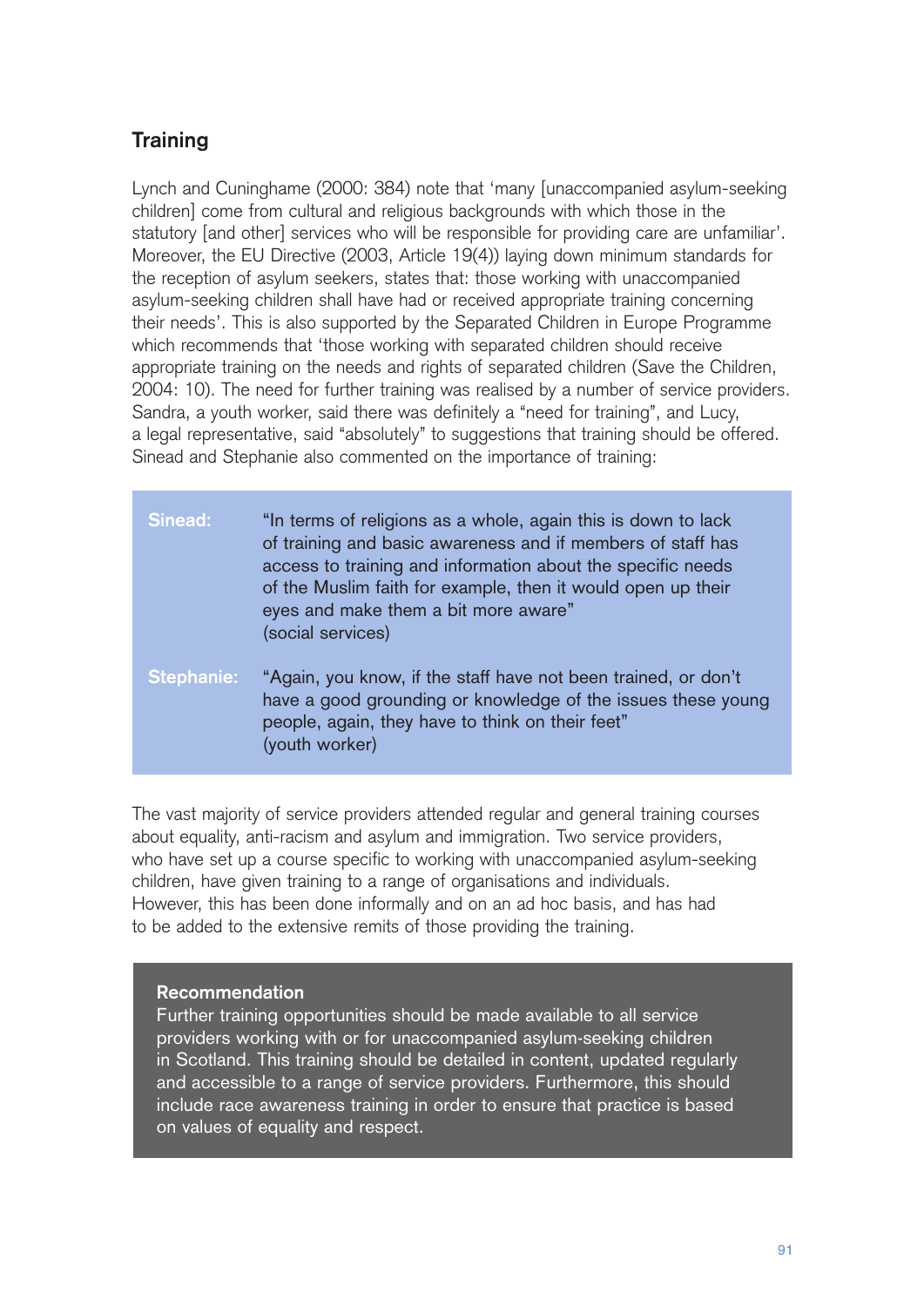# **Frustration with the asylum system**

For many service providers the quantity of legislation as well as the pace of legislative change is a frustrating aspect in their work. A number said they were unable to keep up with what Luke, a legal representative, refers to as "constantly changing legislation", and others, such as Callum, who works in social services, suggested that the legislation "could be greatly improved". Generally speaking, respondents disliked the thrust of the legislative framework. Lucy, a legal representative, described it as "horrendous" and Esther, who works in education, thought it was "draconian". Martine, a health professional, said "I think it is crap … appalling … slow, cumbersome and unfair", and she suggested that "we should stop pretending that we are, in any way, observing human rights". Marion, who also works in health, felt that "the mechanism and decisions seem inconsistently applied, bewildering, decisions seem to be erratic, the legal framework can change very suddenly with no apparent reason". Many service providers saw it as constraining rather than enabling, so holding them back from concentrating on what they saw as the more significant aspects of their job, promoting the best interests of the children they are working with. Thinking about gaps in service provision, Edward observed:

## **Edward:** "the main area with a massive gap is… that you've got children that have maybe been here for three or four years and they have not had a decision" (education)

Many service providers as well as unaccompanied asylum-seeking children suggested that the asylum system often caused emotional and psychological problems for the children involved. Linda said, "it makes me feel so bad, you know", and a number of unaccompanied asylum-seeking children were clearly upset, emotional and anxious about their asylum claims. Some talked about nightmares and fear of being sent home to an unsafe place.

This all influences the nature of service provision, and some service providers talked about how they, like Lisa, a legal representative, "ran out of words" as a result of the "heart-wrenching" revelations of some of the children, thus suggesting that some staff may find the emotional and psychological aspect of their work particularly challenging and may require more management support to deal with this. Similarly, Sandra, a youth worker, said that there is an "emotional strain on workers working with unaccompanied asylum-seeking children who feel they have to be there". This suggests that there is not enough staff working with or for unaccompanied asylum-seeking children, leading to added pressure for those who do provide services in this area.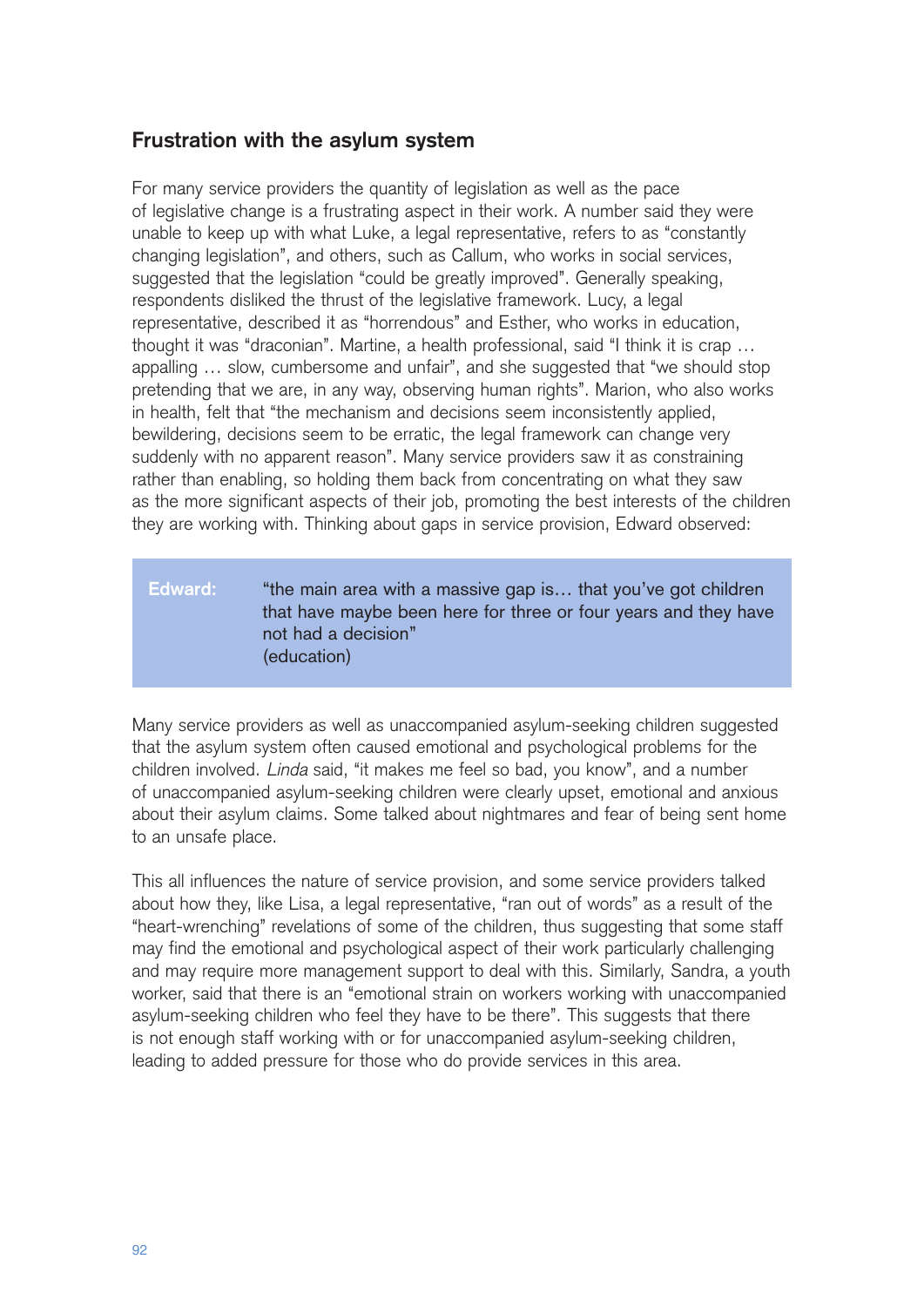Alongside a general frustration with the asylum system, many service providers were also irritated by negative stereotyping of asylum seekers. Patrick, a policy worker, said, "I have found so much of what is being said in the media to be false", and many others were angry by the way in which politicians used the asylum system to create hostility towards asylum seekers amongst the electorate. Many said that there is a need to change attitudes, and the sentiments of these service providers emphasise the significance of their frustrations:

| <b>Patrick:</b> | "I would really like these people who are hysterical about how<br>asylum seekers are going to corrupt this country to explain why<br>one of the countries in Europe with the most liberal asylum<br>policies, Sweden, is also the country in the world with one<br>of the highest living standards"<br>(policy worker)                    |
|-----------------|-------------------------------------------------------------------------------------------------------------------------------------------------------------------------------------------------------------------------------------------------------------------------------------------------------------------------------------------|
| Luke:           | "turn back the tide on Enoch Powellesque ranting"<br>(legal representative)                                                                                                                                                                                                                                                               |
| <b>Sinead:</b>  | "I just think the biggest downfall at the moment is the suspicion<br>and the negativity that is around this group of young people and<br>they need to be seen as having the rights and the same<br>eligibility for services and support as every other looked after<br>and accommodated young person in the country"<br>(social services) |

It is clear that many service providers were conscious that unaccompanied asylumseeking children may have negative experiences as result of a lack of understanding amongst the general population about why asylum seekers are in Scotland, the service available to them, and their experiences and circumstances. Perhaps it would be useful to emphasise the positive contributions made by unaccompanied asylum-seeking children living in Scotland, alongside the contribution of asylum seekers, refugees and other children. As COSLA (2005) have demonstrated, asylum seekers make a significant contribution to the Scottish economy, because of the money that local councils receive to cover costs, and because of the fact that that as Luke notes, "most of the money they get is spent in this country".

## **Recommendation**

The experiences and contributions of unaccompanied asylum-seeking children should be promoted in positive images projects and campaigns. These could be stand alone or alongside other positive images work with asylum seekers and refugees or part of mainstream children's campaigns.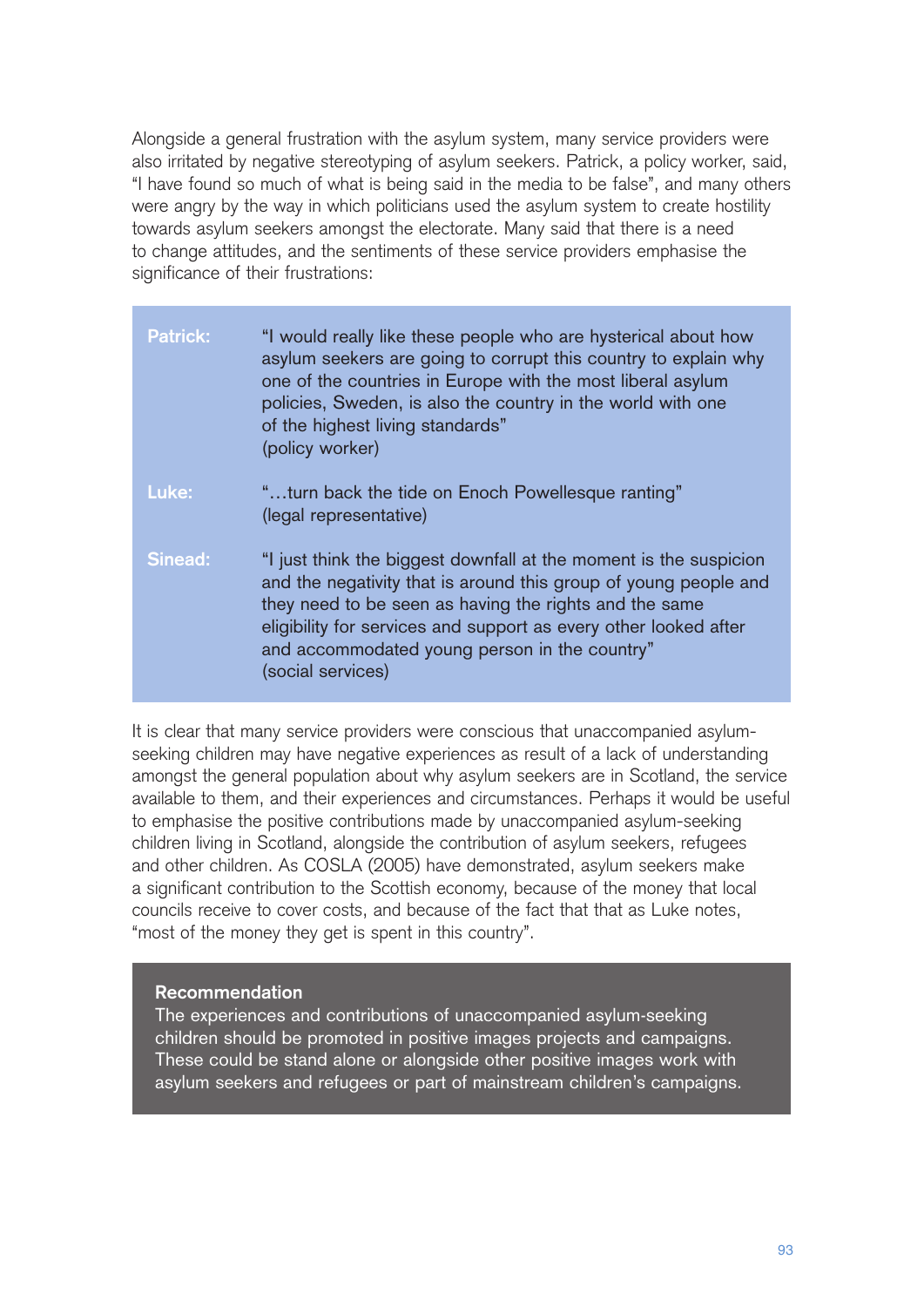# **The interface between UK and Scottish legislation and policy**

Alongside their frustration with the asylum system, some service providers commented on the unclear boundaries associated with separate Scottish and UK legislation and policy, which has been furthered by devolution. Some were unclear about where legislative powers are based, and others were confused by the mixed messages from the Westminster and Holyrood administrations with regards to asylum and immigration. However, some people did note "the Children's Act obviously helps us to some degree" (Lucy, legal representative), therefore suggesting that the impact of some Scottish legislation has a positive influence on their service provision. Martine, a health professional, like many, said that it is clear that "we are working in a political environment".

The Scottish Executive website clarifies that devolved matters include health, education and training, local government, social work, housing, planning, tourism and economic development, some aspects of transport, police and fire services, the environment, sports and the arts and the natural and built environment. Matters reserved to Westminster include, amongst others: immigration and nationality; defence and national security; social security; trade and industry; employment legislation; equal opportunities and energy. Although this is the case, a number of service providers were very frustrated by the way in which legislation passed by Westminster, and therefore applicable to the whole of the UK was being implemented in ways that often only referred to England and Wales and were ignorant of the Scottish context. Paula, a policy worker, for example, argued that she had to regularly "tartanise" UK legislation in order that it could be understood in the context of specifically Scottish policies such as that of the Children (Scotland) Act 1995. The ambiguity between some Scottish and UK legislation can make it difficult to advance children's rights, especially due to the complexity of the system.

Highlighting the importance of the Scottish context, some noted how "Scotland has a falling population and a skills shortage" and so could see little relevance in limiting the numbers of asylum seekers entering the country. Peggy, a policy worker, observed that "we do have a very different situation in Scotland" and that immigration is a "difficult situation for the Scottish Executive". Although some service providers suggested that the Scottish Executive's Fresh Talent initiative runs counter to immigration policies, Pauline, a policy worker, suggested that the initiative "is what Scotland can do within the constraints of the current system. Although appearing contradictory, it is rather trying to improve the situation within the available constraints and rules". She felt that some Scottish ministers received undue criticism for their lack of action with regards to asylum and immigration, and instead she said that they regularly "meet with Home Office officials, and issues related to Scotland are discussed so that they are aware of Scottish issues". Nevertheless, many service providers, like Martine, a health professional, concluded that there are "problems about retained powers".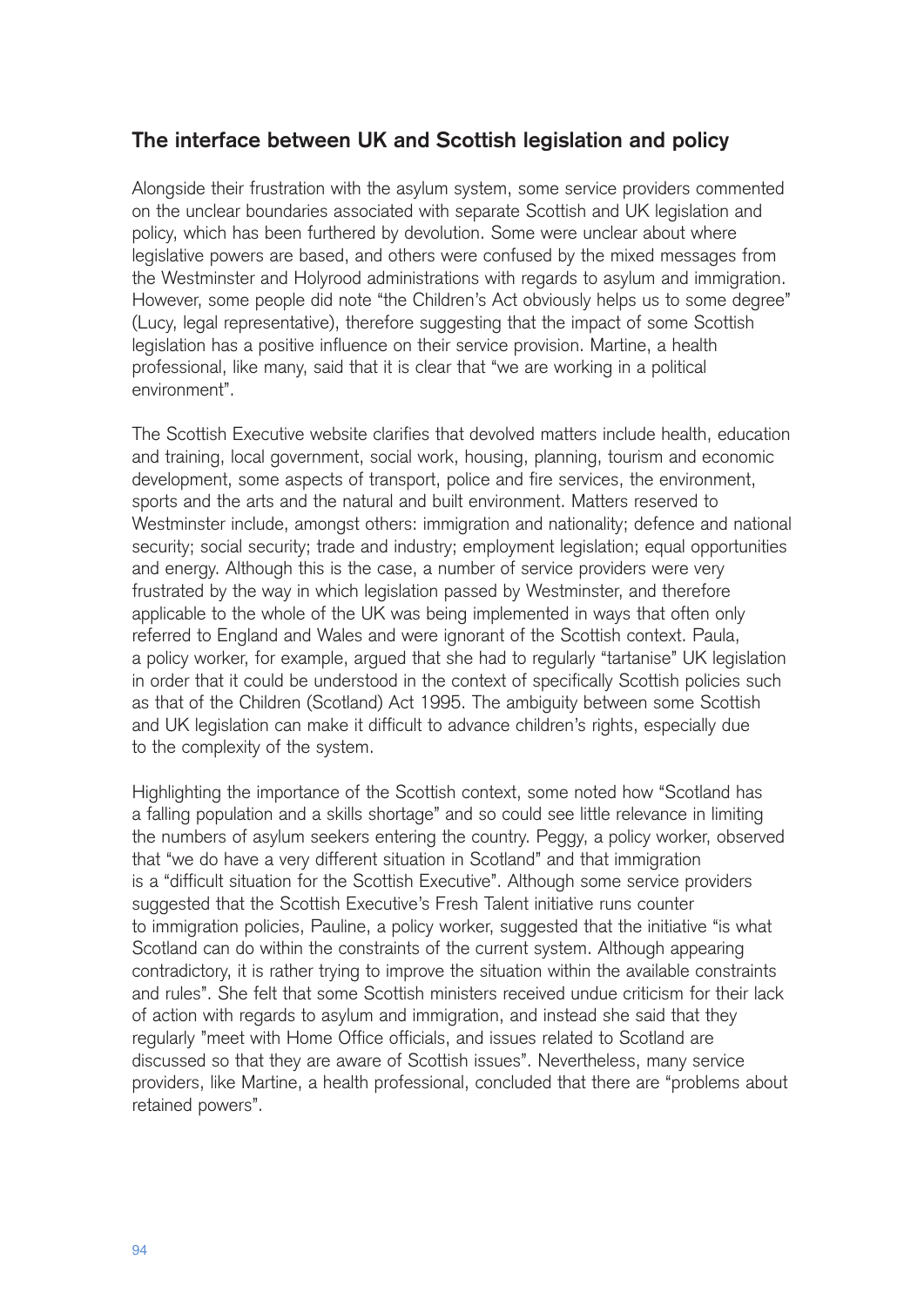#### **Recommendation**

The Home Office and the UK Government must take more account of the particularities of the Scottish context in developing policy which affects unaccompanied asylum-seeking children in Scotland.

#### **Recommendation**

Clearer guidance is needed with regards to the remits and responsibilities of the Scottish and UK Parliaments. Service providers must be aware of the legislation, policies and procedures that apply to their work with unaccompanied asylum-seeking children in Scotland taking account of children's legislation and devolution.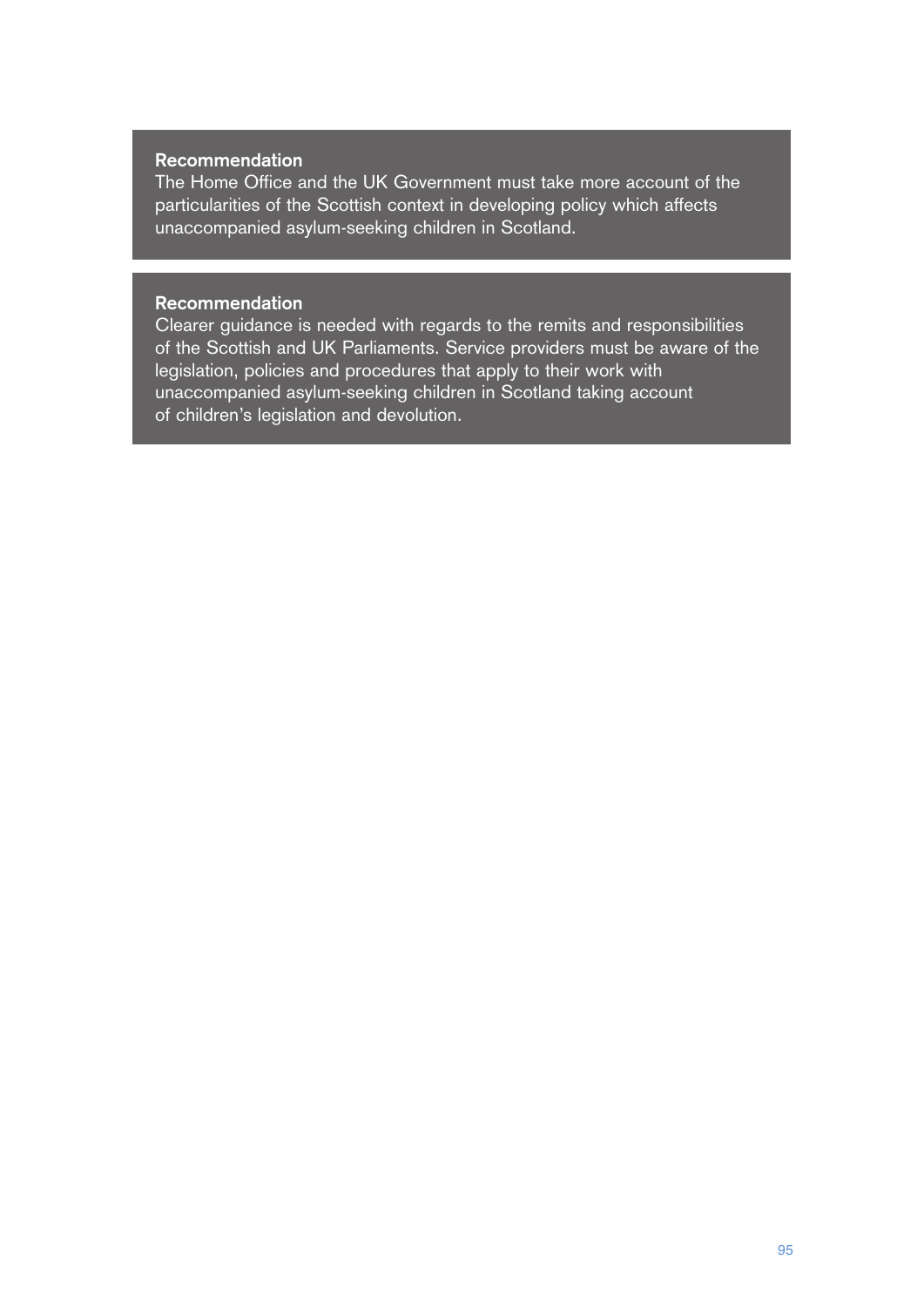# 05.conclusion

In conclusion, this report has explored the experiences, needs and services provided for unaccompanied asylum-seeking children through consulting both service providers who work with or for unaccompanied asylum-seeking children and unaccompanied asylum-seeking children themselves. This has revealed the complexity, diversity and richness of unaccompanied asylum-seeking children experiences and needs.

Unaccompanied asylum-seeking children in Scotland are a diverse group of children who have lived through different experiences in different parts of the world. The majority of the unaccompanied population are male, aged 16 and 17 and from Africa, but there are also unaccompanied asylum-seeking children from the Asian continent and Eastern Europe, and some are as young as thirteen. The Scottish situation is not simply a microcosm of the UK environment and it is therefore important to think carefully about the Scottish context. In particular, Scotland has unique legislation, devolved powers and a different socio-political situation in terms of working with immigrant communities. In terms of the profile of unaccompanied asylum-seeking children, Scotland has more in common with the Nordic countries than it does with England and Wales.

Unaccompanied asylum-seeking children's pre-flight experiences were often characterised by traumatic and disturbing events. These often involved war and the death or persecution of family members. Furthermore, some of the children have also been persecuted themselves because of religious or political connections and a minority have been employed through forced recruitment. The children's experiences of the migration process are often long and difficult and most frequently involve being accompanied by an agent. There was suspicion that some children are being trafficked for work in the sex industry or in domestic servitude. Upon arrival in Scotland, unaccompanied asylum-seeking children recalled feeling safe, along with being worried, alone and anxious about the uncertainties of their new lives. Although the vast majority of the children are excited, positive and encouraged by the opportunities available to them in Scotland, many also suffered as a result of mental health issues, racism, a lack of understanding of their original culture and uncertainties about their present and future legal status.

Just as the children's experiences are complex, so too are their needs. One of the most important needs of unaccompanied asylum-seeking children is to be recognised as children, and therefore afforded the services and treatment normally available to other children. They also have accommodation and housing needs, and many of the children were frustrated by their inconsistent housing circumstances, which often also negatively influenced their other needs, such as dietary and cooking requirements. Information and communication needs are also important, and it is clear that unaccompanied asylum-seeking children require more information about the services available to them. Interpreting and translations services could also be improved.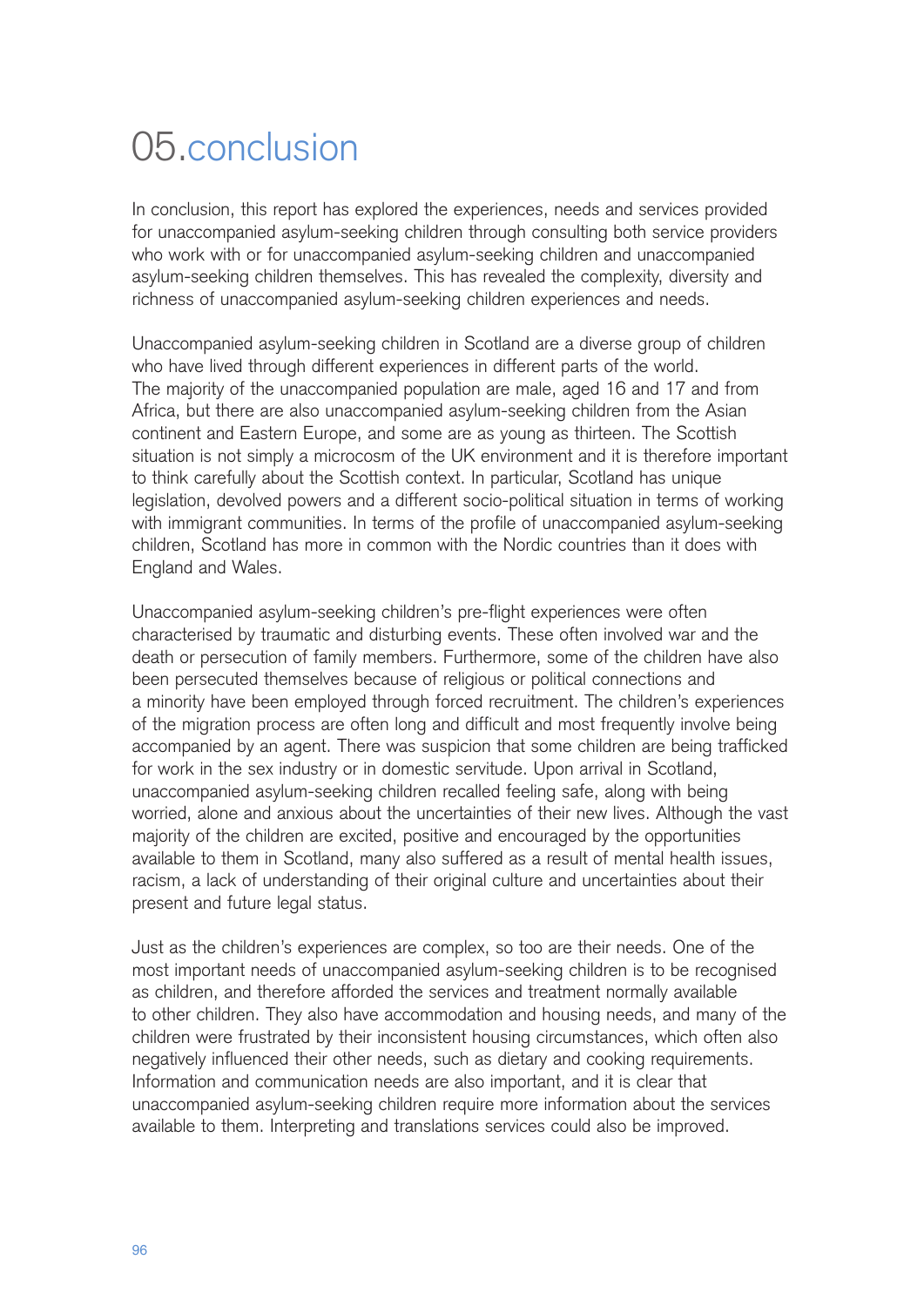The children's educational needs, along with specific health, dietary and medical needs also deserve particular attention, and mental health and sexual health services appear to be particularly lacking. The children also need legal advice and representation. As a result of ambiguities regarding the coverage of the Refugee Council's Children's Panel of Advisors, unaccompanied asylum-seeking children in Scotland appear to be receiving poorer care and consideration in this respect compared with their English counterparts. Finally, unaccompanied asylum-seeking children also have a range of social, cultural and emotional needs, such as maintaining their cultural and religious identity, keeping in contact with events in their countries of origin, and the need for care and support in this process.

Finally, this report explored service provision, highlighting that overall provision is variable, with the support offered to unaccompanied asylum-seeking children depending very much on the services that happen to be available at the point when a child arrives. Overall, education services received the most positive comments, and mental health and sexual health services the most negative. Other forms of service provision such as legal advice, social work and accommodation were variable with examples of very good practice alongside cases of unmet needs and neglect. Of particular concern to the children themselves are issues around age assessment and youth transitions. Many service providers lack understanding of age determination procedures, and although guidance exists, it is not always used, and so these service providers should be informed that such information exists. Services for children aged under-16 appear to be more supportive and flexible than those for 16 and 17 year olds, who still require support and continuity. Likewise, services could usefully address the gap in provision for children who reach 18 and who may still need access to a range of services normally only offered to children. Service providers could also learn by sharing good practice on local, national and international levels, and partnership working may help to ensure that a broad range of services are offered. It is clear that more training needs to be provided for service providers working in this area, in order that they are made aware of the children's complex needs and experiences. Finally, many service providers were frustrated with the complexities of the asylum system and the tension between devolved and reserved matters. There is a need for legislation to take more account of the Scottish context. There may be benefit in promoting the contribution that asylum seekers, refugees and unaccompanied asylum-seeking children bring to Scotland in order that negative associations with their presence in Scotland may be erased.

In conclusion, it is clear therefore, that action is required if the services offered to unaccompanied asylum-seeking children are to be improved. This research project has recommended that a range of changes are put in place in order to improve the experiences of unaccompanied asylum-seeking children in Scotland. Only when these are actioned will we see an improvement in the children's everyday circumstances and experiences and Scotland can truly become a good place for them to live and think about the future.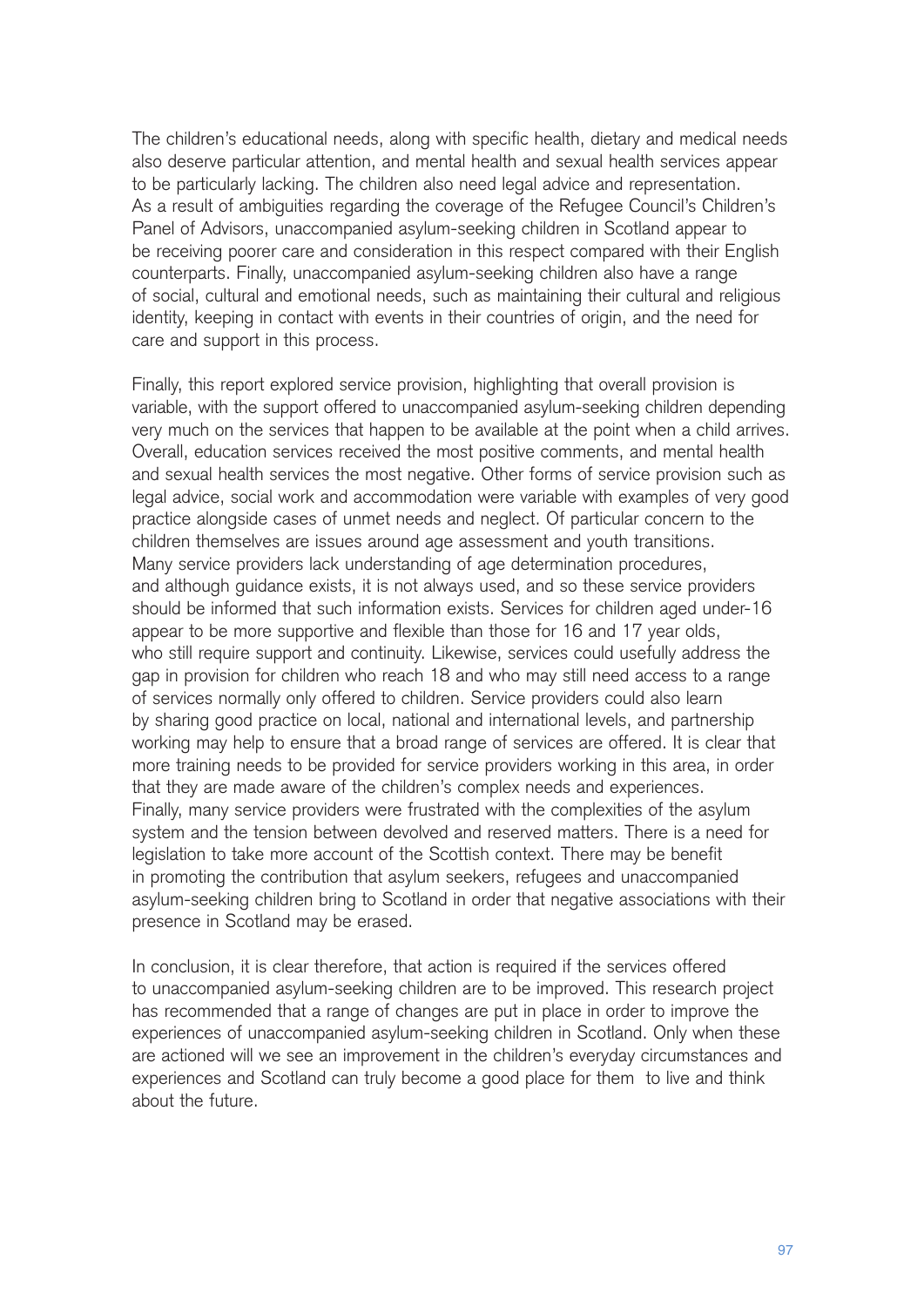# 06.references

**ADSS Asylum Task Force,** (2005) Key Transitions for unaccompanied asylumseeking children: guidance for social workers, personal advisers and their managers working with unaccompanied asylum-seeking children.

**Anderson, Philip,** (2001) 'You don't belong here in Germany …': on the social situation of refugee children in Germany. Journal of Refugee Studies 14(2) 187-199.

**Argent, Hedi,** (1996) Children in need: unaccompanied refugees. Adoption and Fostering 20(1) 24-29.

**Arshad, Rowena,** (1999) Racial Inclusion and the Struggle for Justice. Hassan, Gerry and Warhurst, Chris, (Editors) A Different Future: A Modernisers Guide to Scotland. Glasgow, Big Issue. 218-228.

**ATLAS,** (undated) Asylum matters for Scotland.

**Bhabha, Jacqueline,** (2004) Seeking asylum alone: treatment of separated and trafficked children in need of refugee protection. International Migration 42(1) 141-148.

**Black, Richard,** (2003) Breaking the Convention: researching the "illegal" migration of refugees to Europe. Antipode 35(1) 34-54.

**Cemlyn, Sarah, Briskman, Linda,** (2003) Asylum, children's rights and social work. Child and Family Social Work 8 163-178.

**Chester, Laurence,** (2001) Unaccompanied asylum-seeking young people. Factor F, Chauhan V, Pitts J (editors) The Russell House Companion to working with young people. Lyme Regis: Russell House Publishing. 163-169.

**Christie, Alastair,** (2002) Responses of the social work profession to unaccompanied children seeking asylum in the Republic of Ireland. European Journal of Social Work 5(2) 187-198.

**Christie, Alastair,** (2003) Unsettling the 'social' in social work: response to asylum seeking children in Ireland. Child and Family Social Work 8 223-231.

**COSLA,** (2005) The impact of asylum seekers on the Glasgow economy: a report to COSAL Refugees and Asylum Seeker Consortium from the Fraser of Allander institute. University of Strathclyde: Fraser of Allander Institute.

**De Lima, Philomena,** (2005) An Inclusive Scotland? The Scottish Executive and racial inequality. Mooney, Gerry and Scott, Gill, (editors) Exploring social policy in the 'New' Scotland. Bristol: Policy Press. 135-156.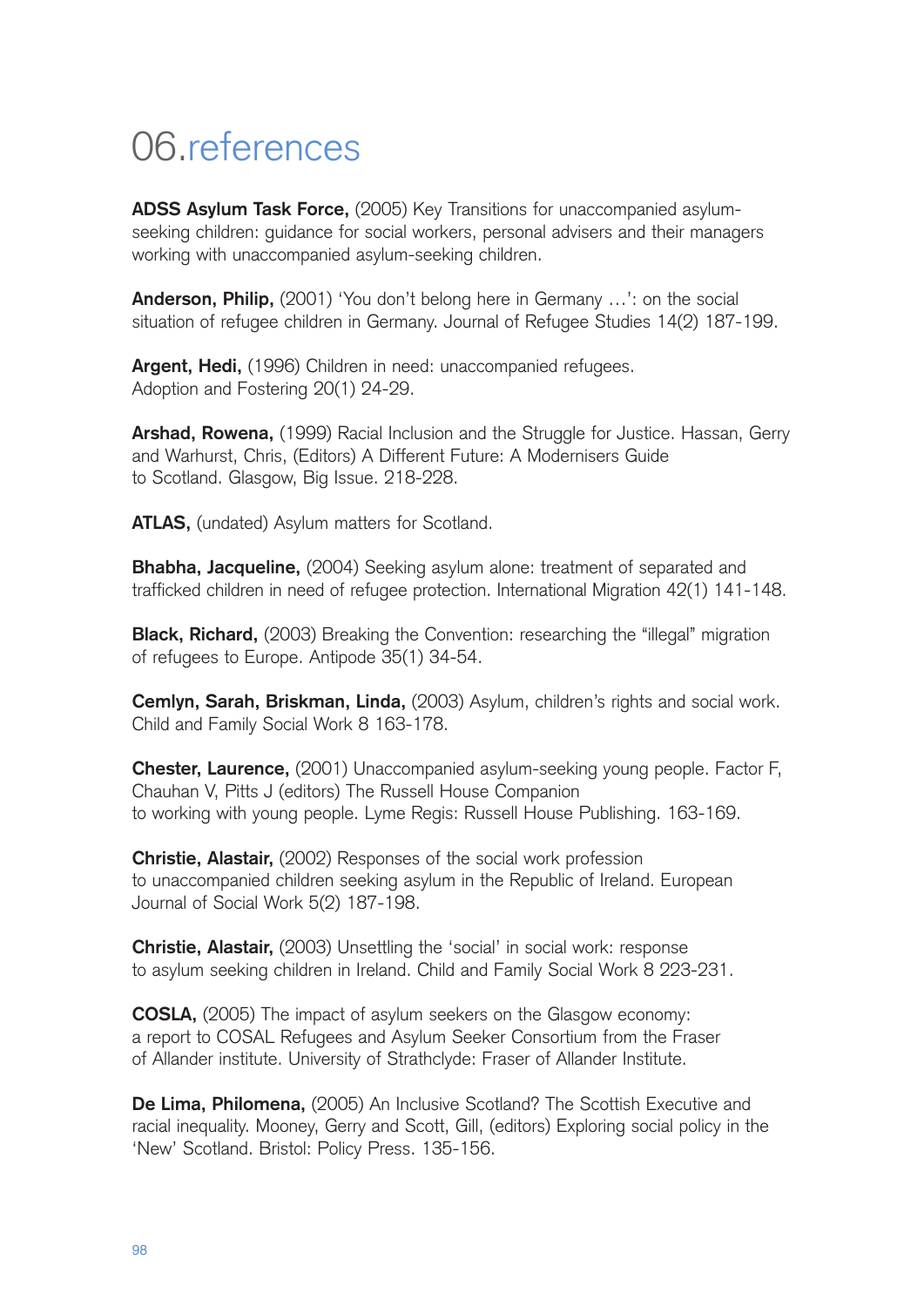**EIS,** (2003) Teaching children from refugee and asylum seeking families. Edinburgh: Educational Institute for Scotland

**EU Directive,** (2003) laying down the minimum standards for the reception of asylum seekers. 2003/9/EC.

**EU Directive,** (2003) on the right to family reunification. 1003/86/EC

**Fazel, M., Stein A.,** (2002) The mental health of refugee children. Archives of Disease in Childhood 87 366-370.

**GARA,** (2005) Service for young refugees and asylum seekers in Glasgow: Final Report. Glasgow: Glasgow Anti-Racist Alliance.

**Heath, Tina and Jeffries, Richard,** (2005) Asylum Statistics: United Kingdom 2004. Home Office: Research Development and Statistics Directorate.

**Hill, Malcolm,** (2005) Ethical considerations in researching children's experiences. Greene, Sheila, Hogan, Diane, (editors) Researching children's experience: approaches and methods. London: Sage. 61-86.

**Hill, Malcolm, Tisdall, Kay,** (1997) Children and Society. Essex: Pearson Education.

**Hodes, Matthew,** (2002) Implications for psychiatric services of chronic civilian strife: young refugees in the UK. Advances in Psychiatric Treatment 8 366-376.

**Hodes, Matthew, Tolmas, Jovanka,** (2005) Severely impaired young refugees. Clinical Child Psychology and Psychiatry. 10(2) 251-261.

**Hopkins Peter,** (2004) Young Muslim men in Scotland: inclusions and exclusions. Children's Geographies 2(2) 257-272.

**IND and ADSS** (undated) Age assessment: joint working protocol between Immigration and Nationality Directorate of the Home Office (IND) and Association of Directors of Social Services (ADSS) for UK local government and statutory childcare agencies.

**ILPA,** (2004) Working with children and young people subject to immigration control: guidelines for best practice. London: Immigration Law Practitioner Association.

**Jones, Adele,** (2001) Child asylum seekers and refugees: rights and responsibilities. Journal of Social Work 1(3) 253-271.

**Kelly, Elinor,** (2000) Asylum seekers in Scotland: challenging racism at the heart of government. Scottish Affairs 33(autumn) 23-44.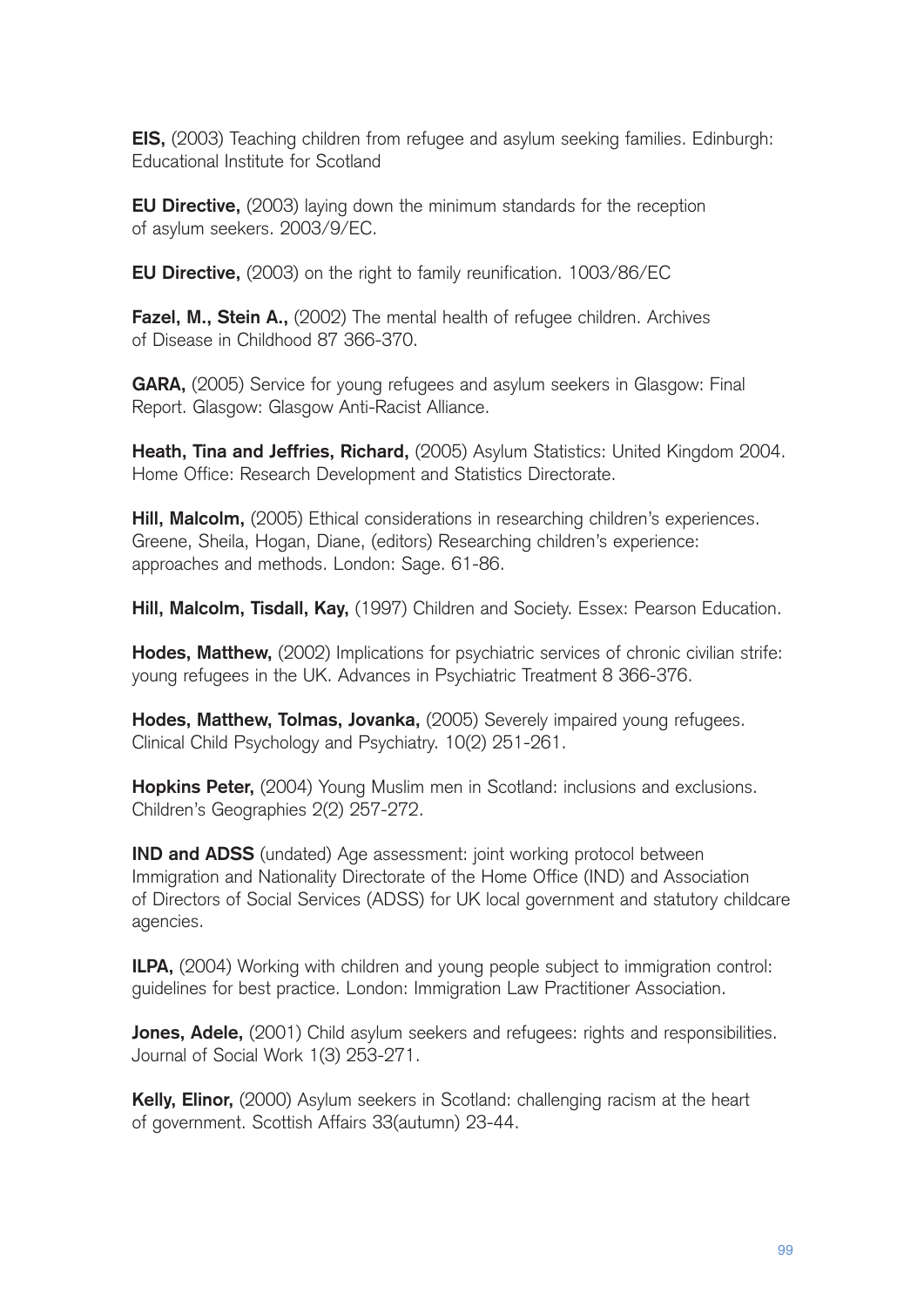**Kelly, Elinor,** (2002) Asylum seekers and politics in Scotland: August 2001. Scottish Affairs 38(winter) 1-26.

**Kidane, Selam,** (2001) Food, shelter and half a chance: assessing the needs of unaccompanied asylum seeking and refugee children. London: BAAF.

**Kohli, Ravi,** (2005) The sound of silence: listening to what unaccompanied asylumseeking children say and do not say. British Journal of Social Work

**Kohli, Ravi, Mather, Rosie,** (2003) Promoting psychosocial well-being in unaccompanied asylum seeking young people in the United Kingdom. Child and Family Social Work 8 201-212.

**Lynch, M.A., AND Cuninghame, C.,** (2000) Understanding the needs of young asylum seekers. Archives of Disease in Childhood 82 283-287.

**McKendrick, John,** (2001) Coming of Age: Rethinking the role of children in population geography. International Journal of Population Geography 7(3) 461-472.

**Melzak, Sheila, Avigad, Jocelyn,** (2005) Thinking about assessment of asylum seeker and refugee children both unaccompanied and accompanied by family members. London: Medical Foundation.

**Miles, Robert, Dunlop, Anne,** (1987) Racism in Britain: The Scottish Dimension. Jackson, Peter, (Editor) Race and Racism. London: Unwin Hyman. 119-141.

**Mitchell, Fiona,** (2003) The social services response to unaccompanied children in England. Child and Family Social Work 8 179-189.

**Morris, Jenny,** (2005) Children on the edge of care: human rights and the Children Act. York: Joseph Rowntree Foundation.

**O'Donnell, Mike, Sharpe, Sue** (2000) Uncertain Masculinities: Youth, Ethnicity and Class in Contemporary Britain Routledge: London

**Okitikpi, Toyin, Aymer, Cathy,** (2003) Social work with African refugee children and their families. Child and Family Social Work 8 213-222.

**Owen, Katie,** (2005) Welcome? The experiences of asylum-seeking young people in Edinburgh. Edinburgh: EYSIP.

Parker, R. (1980) (ed.) Caring for Separated Children, London: Macmillan.

**Refugee Council,** (2004) Refugee council briefing on the common European asylum system. London: Refugee Council.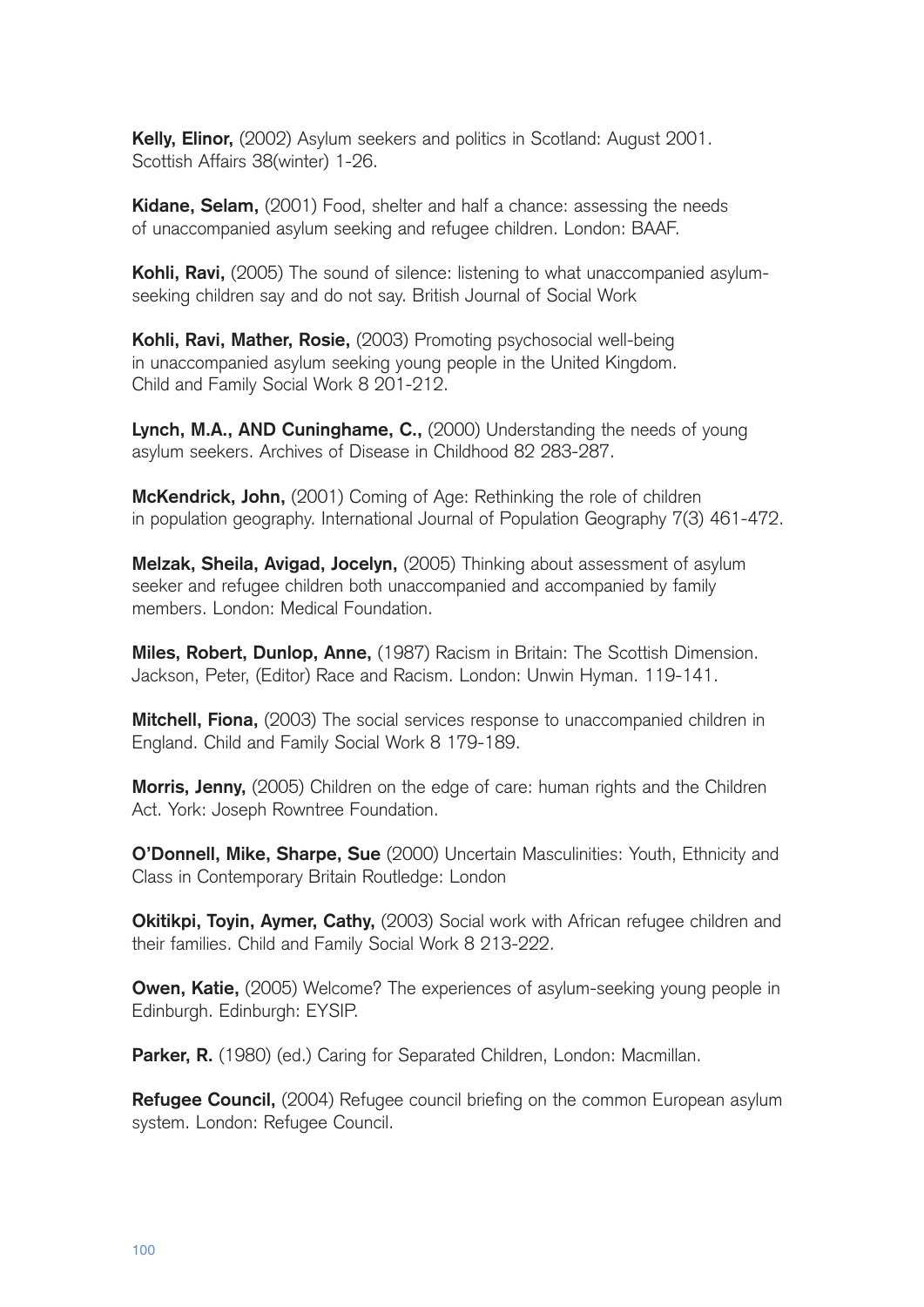**Refugee Council,** (2005) Tell it like it is: the truth about asylum. London: Refugee Council.

**Refugee Survival Trust,** (2005) "What's going on?" A study into destitution and poverty faced by asylum seekers and refugees in Scotland. Edinburgh: Refugee Survival Trust.

**Research in Practice,** (2005) On new ground: supporting unaccompanied asylumseeking children and young people. Audio Series 9 (transcript)

**Rutter, Jill and Hyder, Tina,** (1998) Refugee children in the early years: issues for policy makers and providers. London: Save the Children.

**Save The Children,** (2002) Starting Again ... young asylum seekers views on life in Glasgow. Scotland: Save the Children.

**Save The Children,** (2003) My mum is now my best friend ... asylum seeker and refugee families in Glasgow. Scotland: Save the Children.

**Save The Children** (2004) Separated Children in Europe Programme: Statement of Good Practice. Third Edition.

**Save the Children,** (2005) Uncertain futures: children seeking asylum in Wales. Cardiff: Save the Children.

**Save the Children,** (2005) Young refugees: a guide to the rights and entitlements of separated refugee children. London: Save the Children.

**Scottish Executive,** (2003) Asylum seekers in Scotland. Edinburgh: Scottish Executive

**Scottish Executive,** (2004) Refugees and Asylum Seekers in Scotland: A Skills and Aspirations Audit. Edinburgh: Scottish Executive.

**Somerset, Carron,** (2001) What the professionals know: the trafficking on children into, and through, the UK for sexual purposes. UK: ECPAT.

**Thomas, Samantha, Byford, Sarah,** (2004) Research with unaccompanied children seeking asylum. British Medical Journal 227: 1300-1302

**Thomas, S, Thomas, S., Nafees, B., Bhugra, D., (2004) 'I was running away from** death' – the pre-flight experiences of unaccompanied asylum-seeking children in the UK. Child: Care, Health and Development 20(2): 112-122.

**UNHCR,** (1951) Convention relating to the status of refugees.

**UNHCR,** (1994) Refugee Children: Guidelines on Protection and Care. Geneva: UNHCR.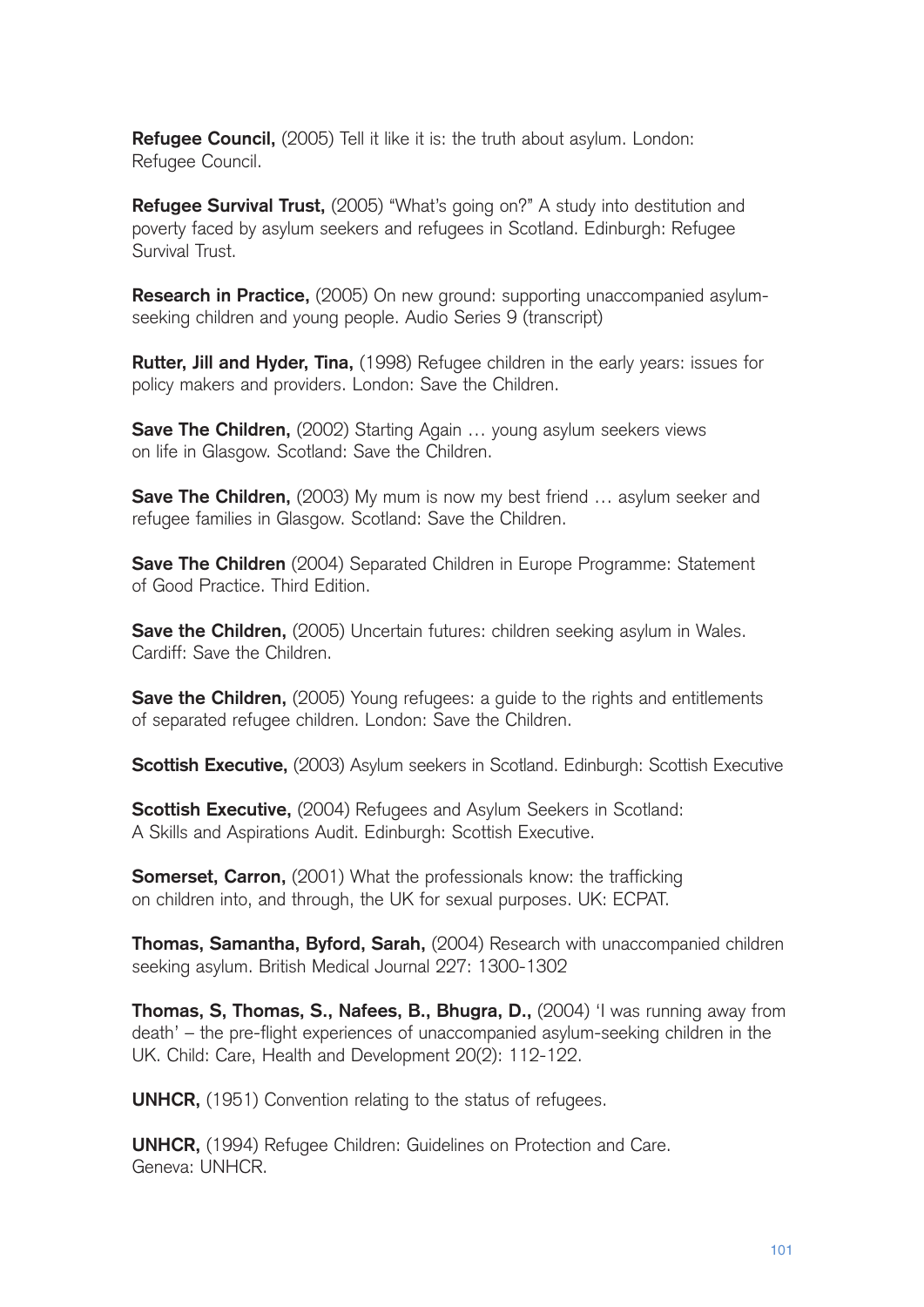**UNHCR,** (2001) Trends in unaccompanied and separated children seeking asylum in Europe, 2000. Geneva: UNHCR.

**UNHCR,** (2004) Trends in unaccompanied and separated children seeking asylum in industrialized countries, 2001-2003. Geneva: UNHCR.

**UNHCR,** (2005) 2004 Global Refugee Trends: overview of refugee populations, new arrivals, durable solutions, asylum seekers, stateless and other persons of concern to the UNHCR. Geneva: UNHCR.

**UNICEF,** (2005) Stop the traffic! End child exploitation. UNICEF.

**Westwood, Sallie,** (1990) Racism, black masculinity and the politics of space. Hearn, Jonathan, Morgan David (ediors) Men, masculinities and social theory Unwin Hyman: London. 55-71

**Whittaker, Sara, Hardy, Gillian, Lewis, Kathryn, Buchan, Linda,** (2005) An exploration of psychological well-being with young Somali refugee and asylum seeker women. Clinical Child Psychology and Psychiatry 10(2) 177-196.

**Woodhead, M.** (1998) 'Psychology and the cultural construction of children's needs', in A. James and A. Prout (eds.) Constructing and Reconstructing Childhood, Falmer Press, London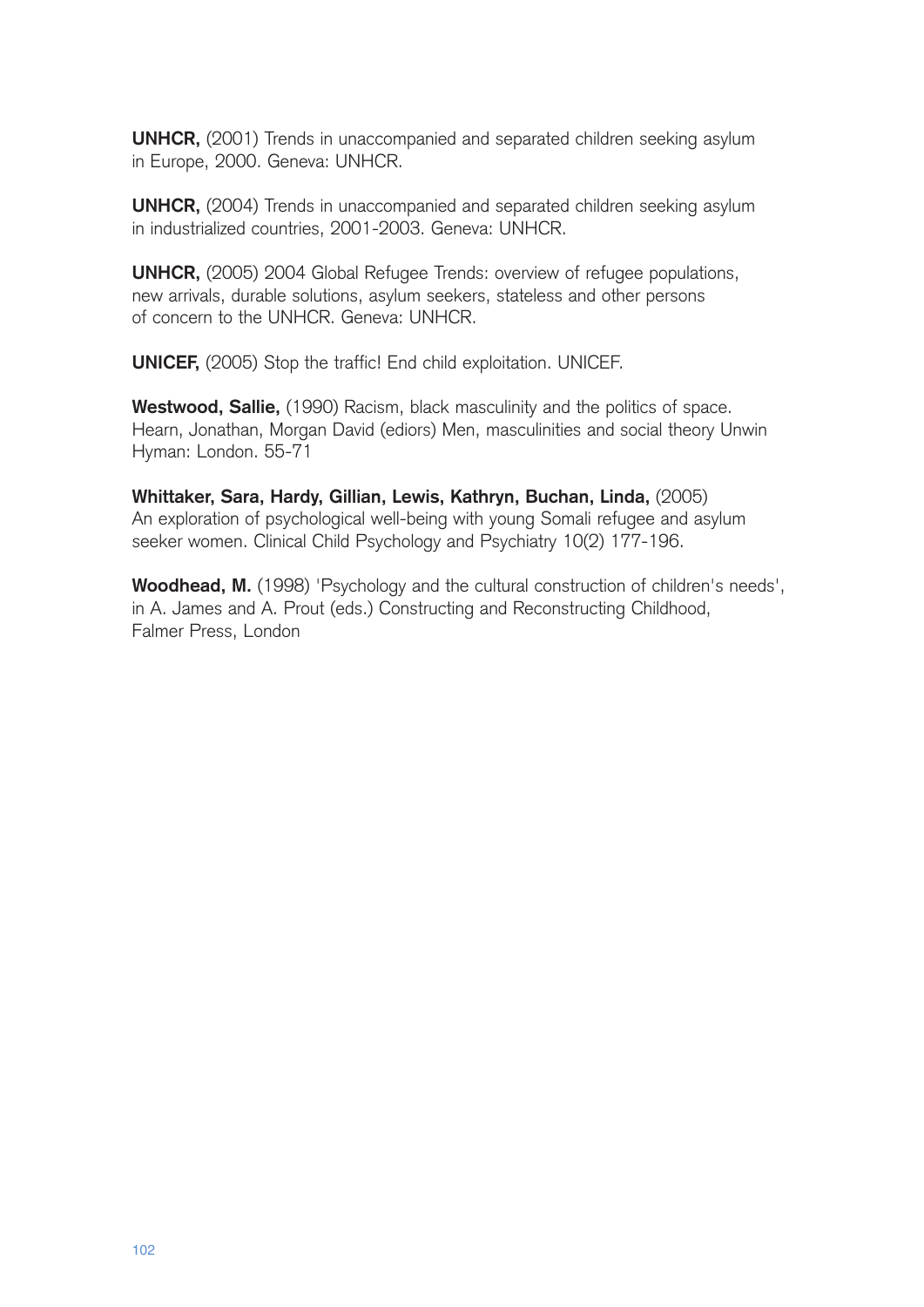# 07.appendices

**Interview schedule for adult interviews**

**Interview schedule for child interviews**

**List of organisations working with or for unaccompanied asylum-seeking children in Scotland**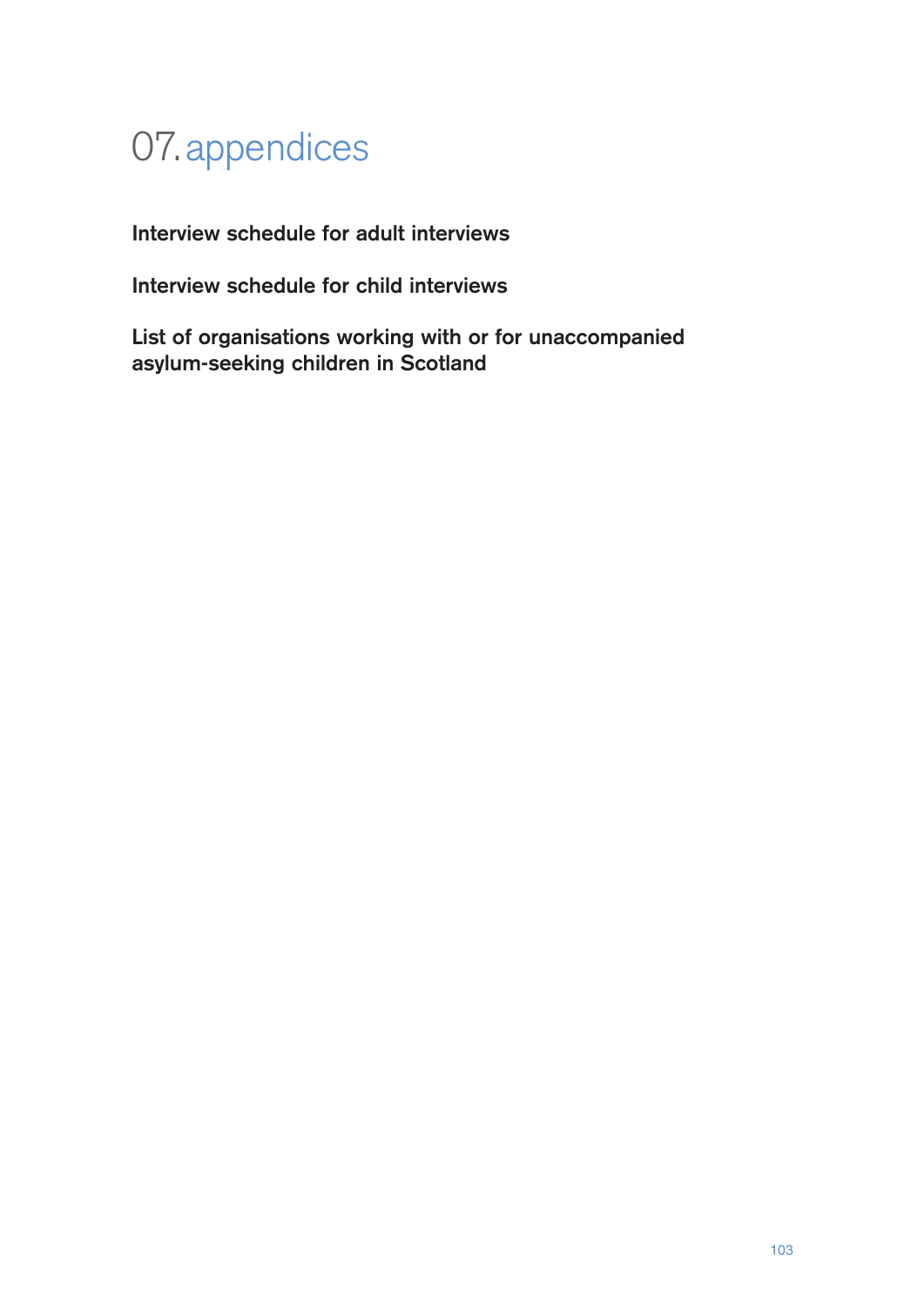# representatives of key organisations and services interview schedule

## **Services**

### **Your organisation**

- What is the general role of your agency/department/project?
- What is its role in relation to asylum seeking children?
- Roughly how many asylum seeking children and young people does your agency/project/department deal with a) at the moment b) over the course of the last 12 months? (Precise figures)
- What are their main national backgrounds?
- What languages do they speak?

#### **Your role**

- What is your professional background (e.g. lawyer, social worker)?
- What is your remit in your current job?
- Who are the main groups of children and young people that you work with?
- How long have you worked in your current position?
- What experience do you have in working with unaccompanied asylum-seeking children a. now b. in the past?
- Do you have specific qualifications and/or training relevant to your work with unaccompanied asylum-seeking children?

### **Services your organisation provides for unaccompanied asylum-seeking children**

- What services does your organisation offer to unaccompanied asylum-seeking children?
- What do you think are the main strengths in the services that you offer?
- What do you think are the main weakness in the services that you offer?
- Is there a particular service that you offer that you think could be used an example of best practice? if so, please tell me about it?
- Do you think that are significant gaps in your service, and if so, what are they?
- Are there any problems or issues about how children and young people gain access to your service? If so, what are they?
- Does your organisation offer training for staff working with unaccompanied asylum-seeking children? If so, may I have a copy of the training programme?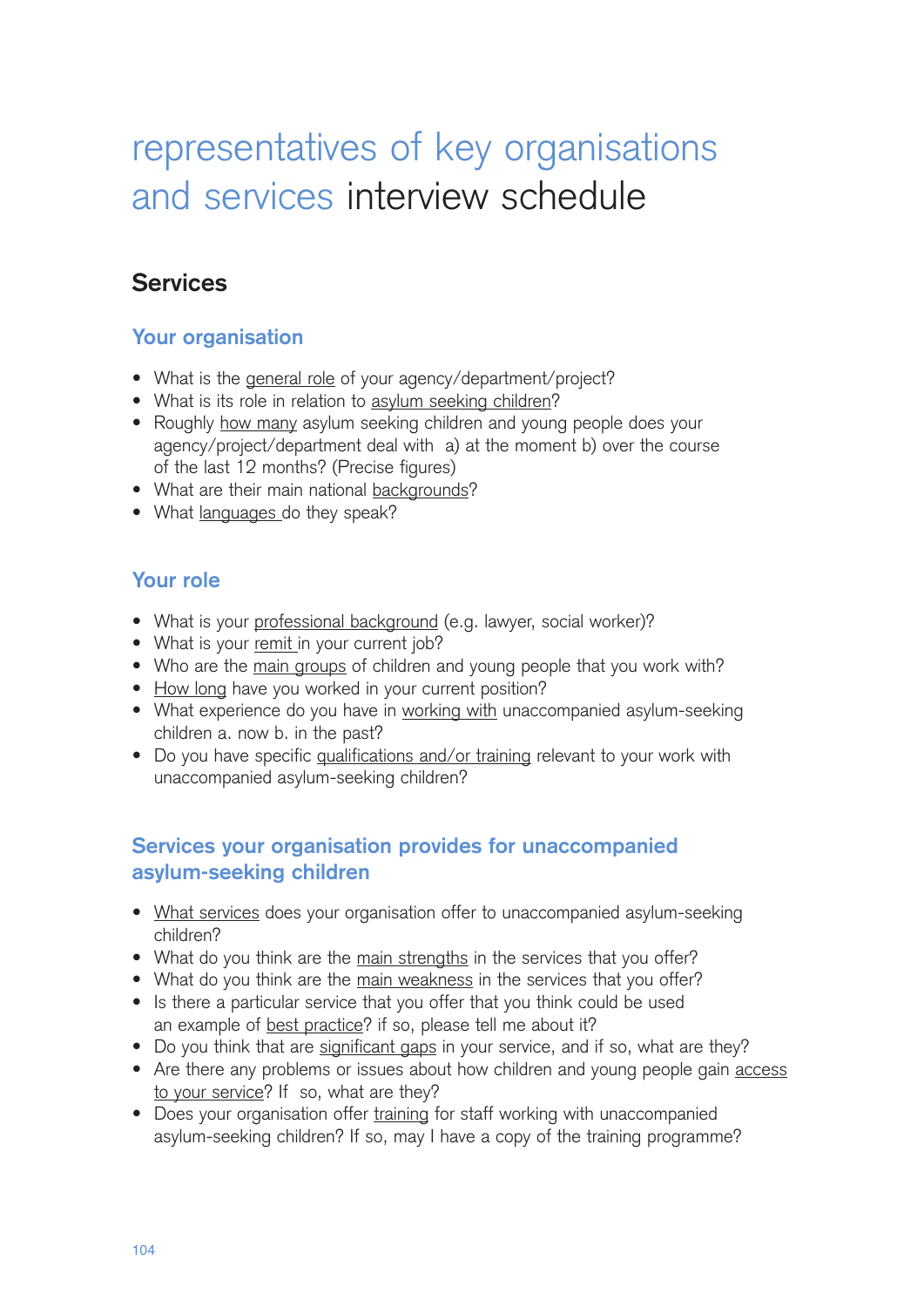## **Services other organisations provide for unaccompanied asylum-seeking children**

- What are your views about the adequacy of the range of services available from other organisations for unaccompanied asylum-seeking children?
- What do you see as the main gaps in services?
- Is there a particular service offered by another person or organisation that you are aware of that could be used as an example of best practice? If so please describe it.
- Given your knowledge of service provision for unaccompanied asylum-seeking children (including your organisation and the work of others) are particular types of services offered that you would say are in plentiful supply?
- In what ways to agencies take account of the children's religious, linguistic and cultural background? How could this be improved?
- Are there any problems or issues about how children and young people gain access to other service? If so, what are they?
- What do you think about how well services for unaccompanied asylum-seeking children are co-ordinated?
- How could arrangements for care, support and counselling be improved?
- What are your views about mentoring is this desirable for some/many/all unaccompanied asylum-seeking children? how easy is it to arrange for mentoring?
- What additional training is needed for agencies working with unaccompanied asylum-seeking children?
- In what ways, if any, do you think that unaccompanied asylum-seeking children receive poorer care and consideration than other children?
- In what ways, if any, do you think that unaccompanied asylum-seeking children receive better care and consideration than other children?

#### **Legal issues**

- What is your understanding of the way that UK Immigration and Asylum legislation affects unaccompanied asylum-seeking children?
- How do you think it could be improved?
- What is your understanding of the way that Scottish legislation affects unaccompanied asylum-seeking children?
- How do you think it could be improved?
- How could legal information and advice for unaccompanied asylum-seeking children be improved?
- It has been suggested that all unaccompanied asylum-seeking children should have a designated guardian to ensure their interests are promoted and safeguarded. Do you strongly agree, agree, disagree, strongly disagree or not have strong views? Why?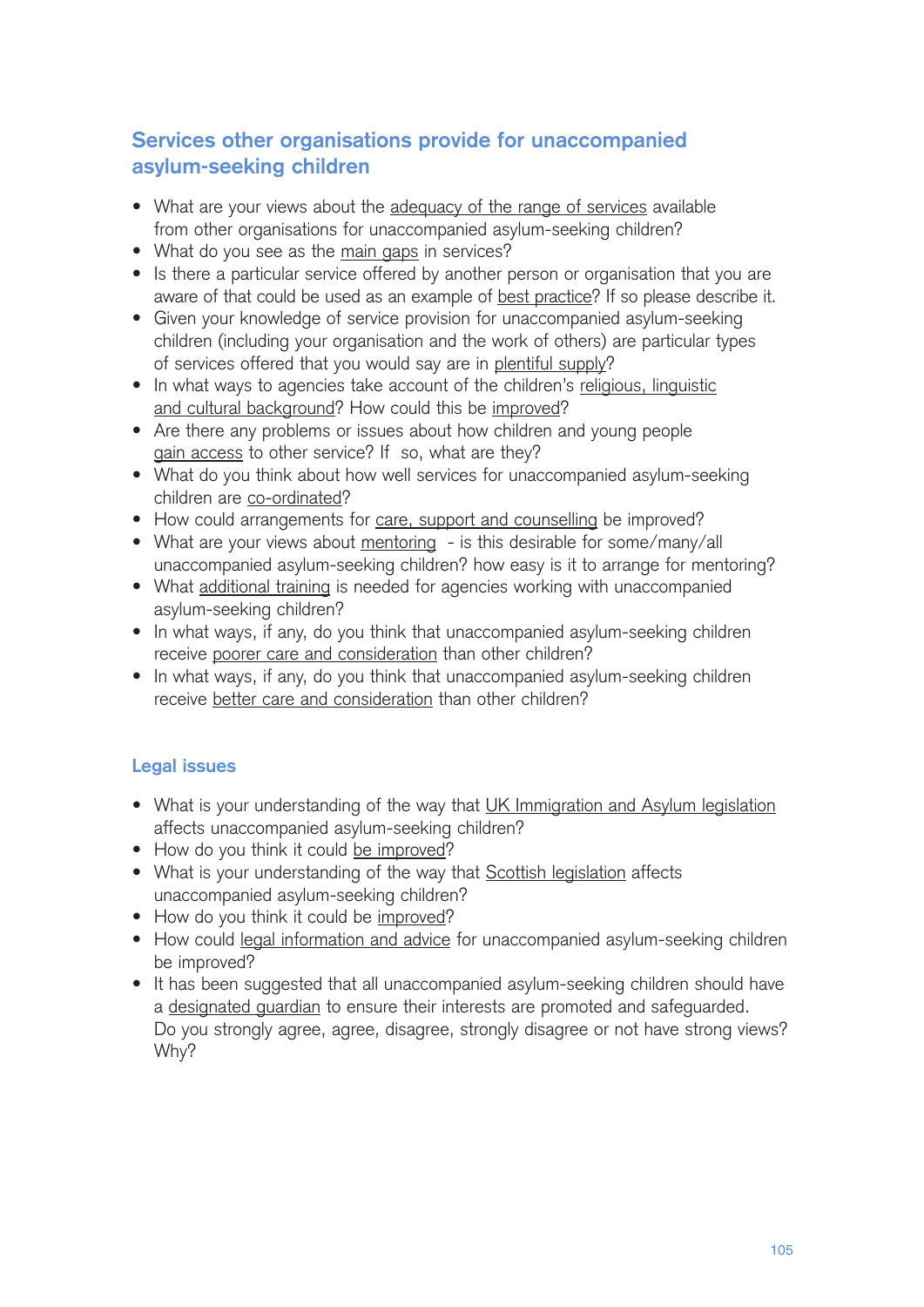#### **Children's experiences and needs**

**The experiences of unaccompanied asylum-seeking children**

- From your experience, what do you think are the key challenges facing unaccompanied asylum-seeking children in their countries of origin?
- What do you see as their main motivations for seeking asylum?
- From your experience, what are the key issues they face during the process of migration?
- Could you please give (anonymously) examples of how children have suffered in the process of coming to Scotland?
- Could you please give (anonymously) examples of how children have shown resourcefulness in the process of coming to Scotland?
- Do you think that asylum seeking children are given adequate time and resources to discuss their experiences?
- What key challenges do they face when arriving in Scotland?
- Are there particular challenges that you think are greater than others?
- Could you please give (anonymously) an example of a young person who is doing well? Why is that?
- Could you please give (anonymously) an example of a young person who is doing badly? Why is that?
- In what ways are asylum seeking children given opportunities to participate in decisions about their future? What limits their participation?
- Could you give particular examples of the different ways in which unaccompanied asylum-seeking children are treated well in Scotland?
- Could you give particular examples of the different ways in which unaccompanied asylum-seeking children are treated badly in Scotland?

## **The strengths of unaccompanied asylum-seeking children**

- What do you see as the main strengths and positive qualities that unaccompanied asylum-seeking children have?
- How can they be assisted to make best use of their strengths?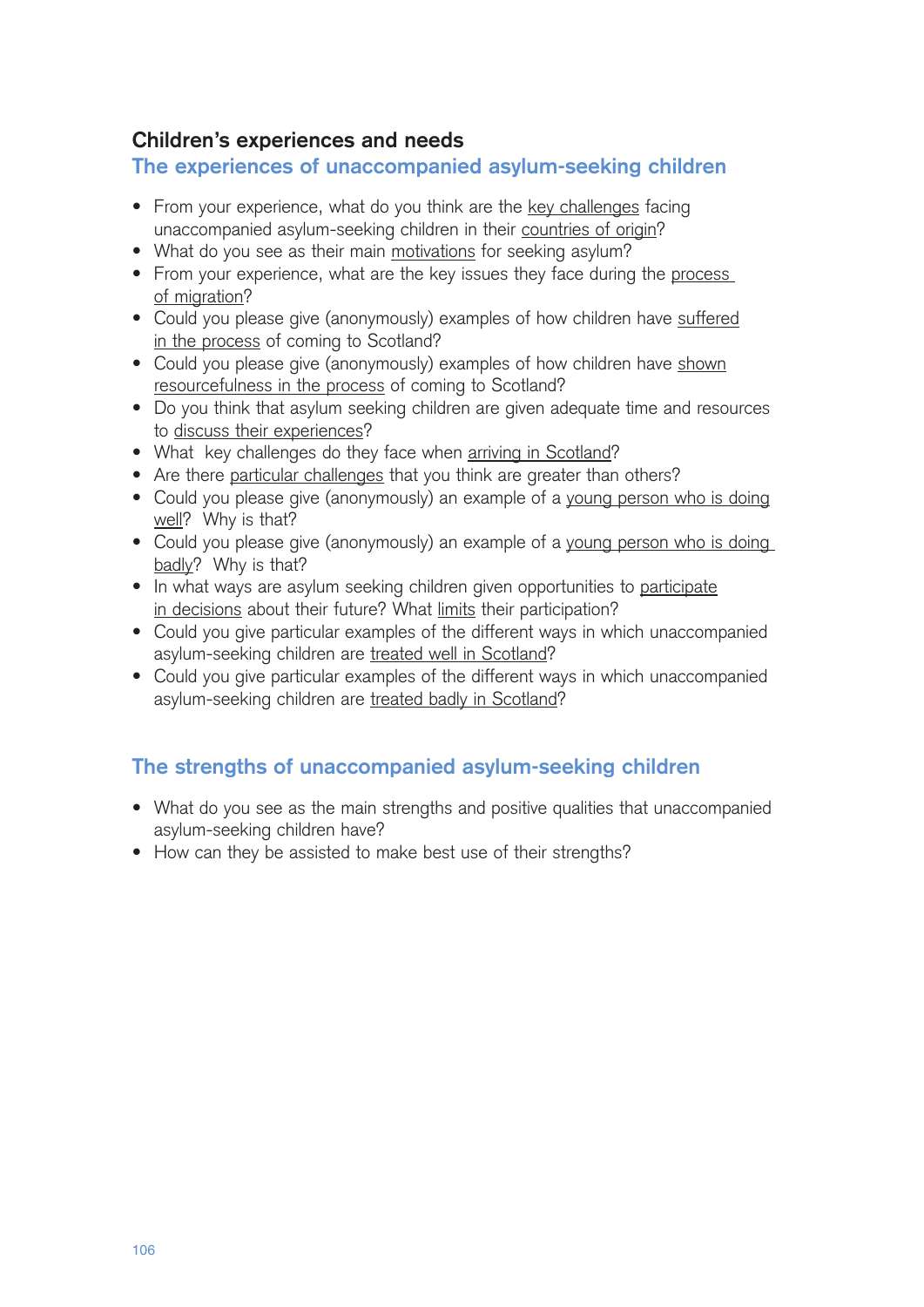## **The needs of unaccompanied asylum-seeking children**

- In relation to unaccompanied asylum-seeking children
	- o What are their main practical needs?
	- o What are their main social needs?
	- o What are their main emotional needs?
	- o What about their educational needs?
	- o What about their health needs?
	- o What about their legal needs?
- What needs may they have maintaining or resuming contacts with their family?
- What needs may they have maintaining or resuming contacts with their country or community of origin?
- How good are interpreting and translation services? How could they be improved?
- Which particular needs do you think are largely being met by most organisations?
- Which particular needs do you think are more neglected than others?
- Which unmet needs do you think are most important?

#### **Conclusion of interview**

- As you know this interview has been about your work with and knowledge about the needs, experiences and services provided for unaccompanied asylum-seeking children. Is there anything else that you think I should have asked you? Are there any other issues or concerns that you have regarding unaccompanied asylumseeking children that you or I have not mentioned in this interview?
- Does your organisation have specific policies or guidelines that refer to unaccompanied asylum-seeking children? If so, may I have a copy?
- Thank interviewee for taking part and stress confidentiality.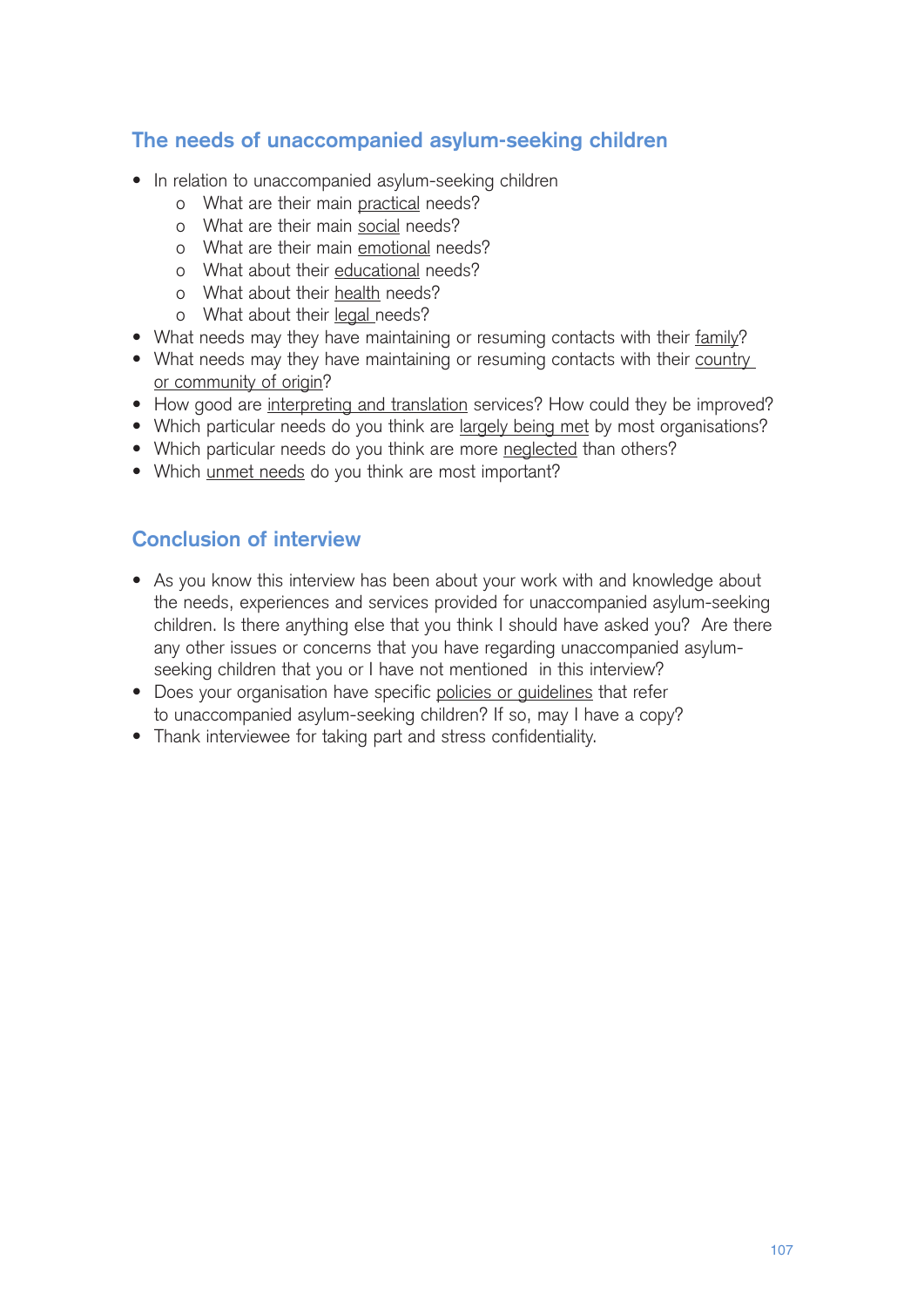## child interview schedule

Thank you for agreeing to be interviewed (ask participant if they would like to chose another name to be identified with, clarify confidentiality and anonymity of research, confirm that they can refuse to answer certain questions if they want and they may stop the interview at any time). Hopefully what you tell me might help to improve the services that other young people in your situation experience in the future

#### **Current situation**

- Could you tell me about your current situation?
- Are you studying at the moment? (School/College)
- What do you do in you spare time? (TV/Sport/Other)
- How are you finding your accommodation?
- Who are the main adults that you have contact with? (Teacher, support worker, social worker)
- Do you feel that you are given enough support from these people?
- Would you like to have a designated guardian? Mentor?
- What are the main services that you have contact with? (Social work, housing, youth work, etc)
	- o How do you feel about the adequacy of these services? (Gaps, strengths and weaknesses, best and worst services)
	- o Is there a particular service that you have been unable to find/access?
- Do you feel that all of your needs are being met? (support, counselling, health, education, legal)
- Is there a particular need that you think is more neglected than others?
- What is your current asylum status?
	- o How do you feel about that?
- What do you hope to do in the future?

## **Arrival in Scotland**

- Thinking back to when you arrived in Scotland, what were you first impressions?
- What did you like/not like about Scotland?
- Did you feel safe? (explore)
- What were the first services that you contacted? (SRC, IAS, EMLC etc)
- How did you feel about the way that you were treated by these organisations?
- Were there particular individuals that helped you? How?
- Who helped you the most?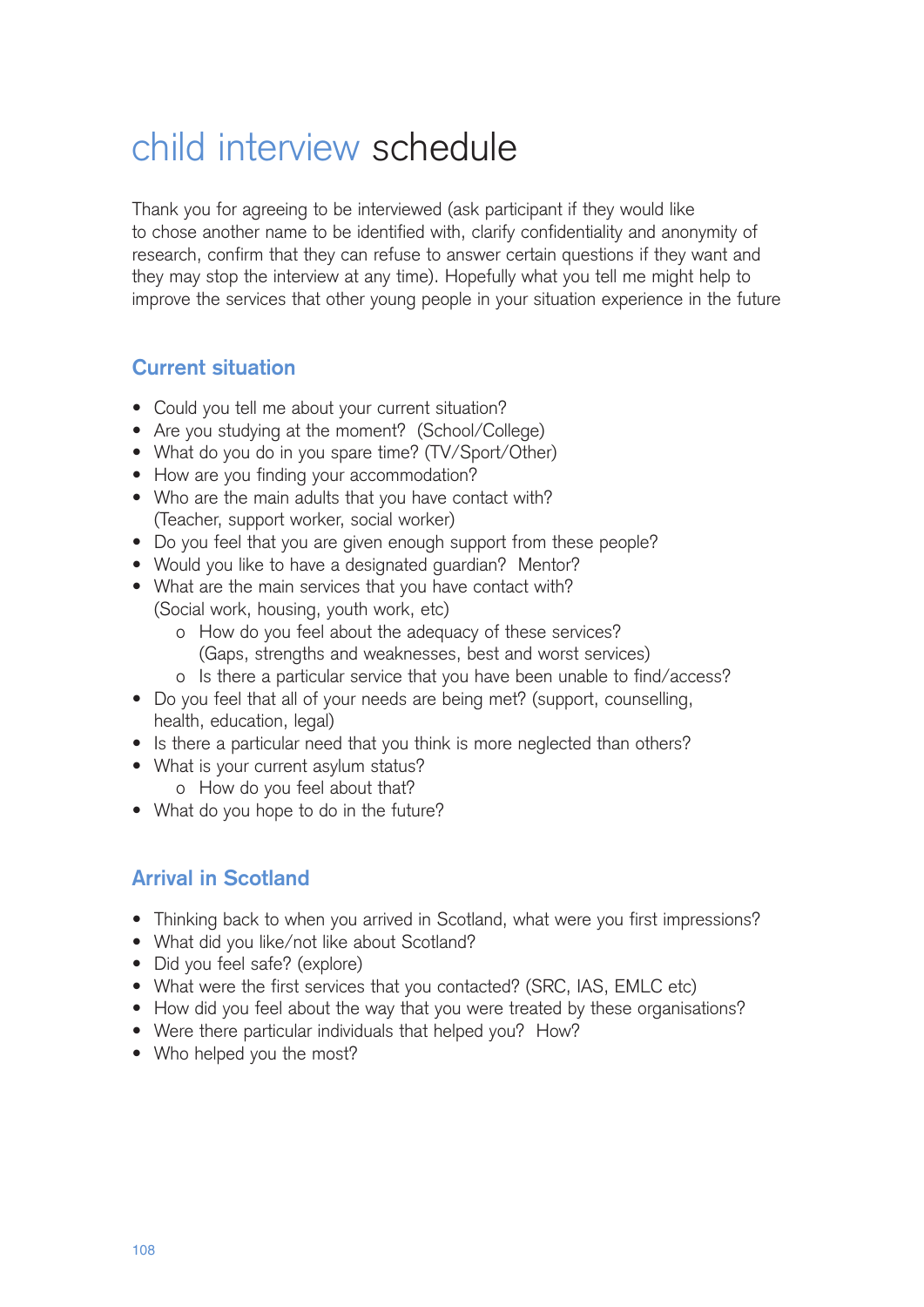## **Experiences before arrival in Scotland**

- Would you be willing to share with me some of your experiences before you arrived in Scotland?
- How did you travel to Scotland? Did you come with someone?
- Do you remember any of places you visited on your journey?
- Did you make the decision to leave your country of origin or did someone else?
- Would you be comfortable talking about what made you leave?
- What do you miss your country of origin? (family, friends, culture, climate)
- What do you not miss?

#### **Conclusion of interview**

- As you know this interview has been about your needs and experiences and the services that you have accessed.
- Is there anything that has been really useful to you? (Person, service etc)
- Is there anything that could have been in place to improve your situation?
- Is there anything else that you think I should have asked you?
- Are there any other issues or concerns that you have?

#### **Thank interviewee for taking part and stress confidentiality.**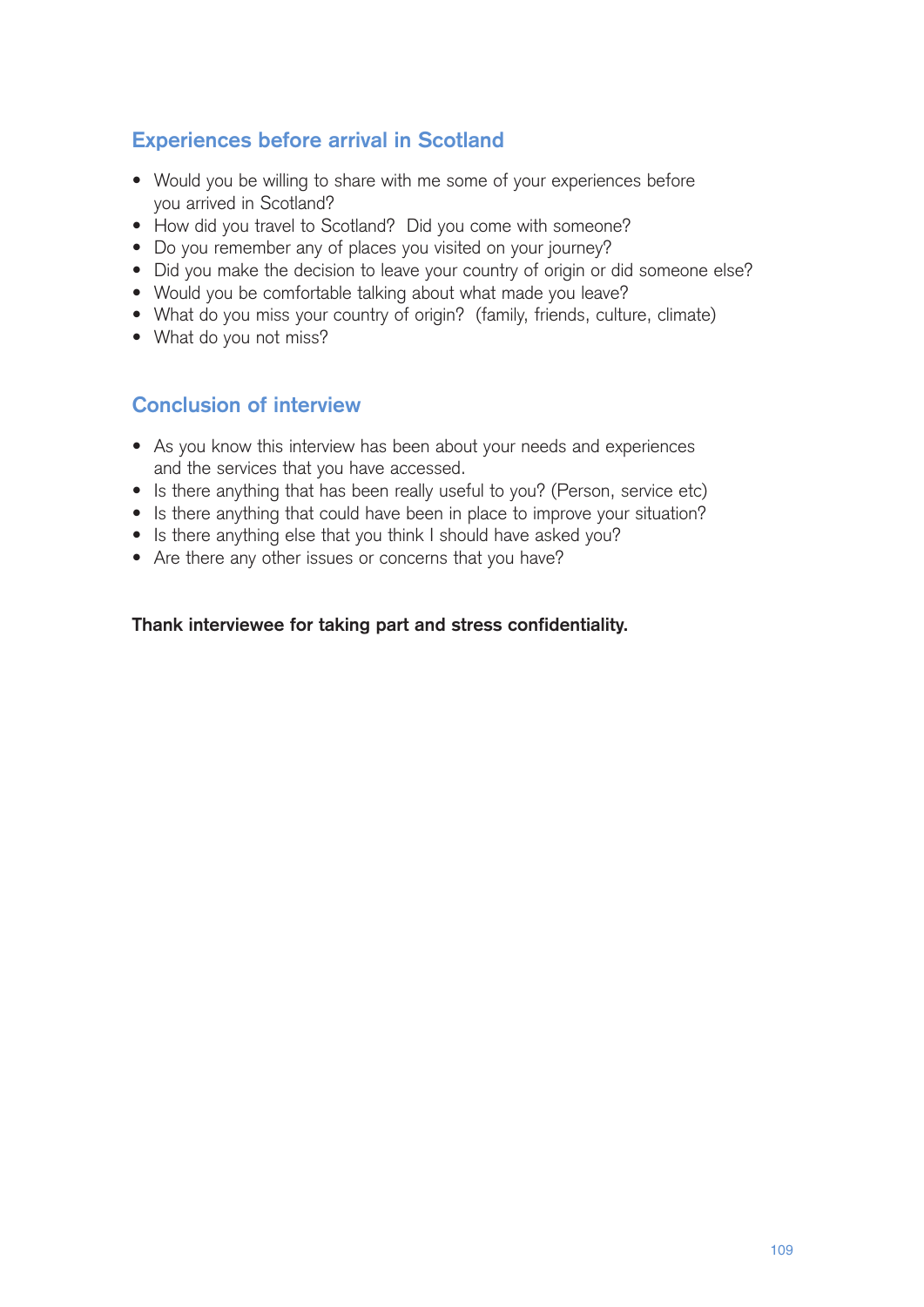#### **Organisations working with or for unaccompanied asylum-seeking children in Scotland**

Anniesland College Cardonald College Castlemilk Churches Together Convention of Scottish Local Authorities (COSLA) Council for Homeless Young People Glasgow Campaign to welcome refugees Edinburgh City Council Edinburgh Refugee Centre Ethnic Minorities Law Centre Glasgow Anti-Racist Alliance Glasgow Asylum Seekers Support Project Glasgow City Council Immigration Advisory Service Kingsway Court Health and Well-being centre Legal Services Agency McClure Collins solicitors Medical Foundation Scotland Meridian Project National Children's Homes North Glasgow College Positive Action in Housing Red Road Women's Centre Royal Hospital for Sick Children Sandyford Initiative Save the Children Scotland's Commissioner for Children and Young People Scottish Children's Reporters Administration Scottish Executive Scottish Parliament Strathclyde Police Student Action for Refugees The Big Step The Initiative West of Scotland Commission for Racial Equality Woodlands Youth Initiative Youth Counselling Services Agency YMCA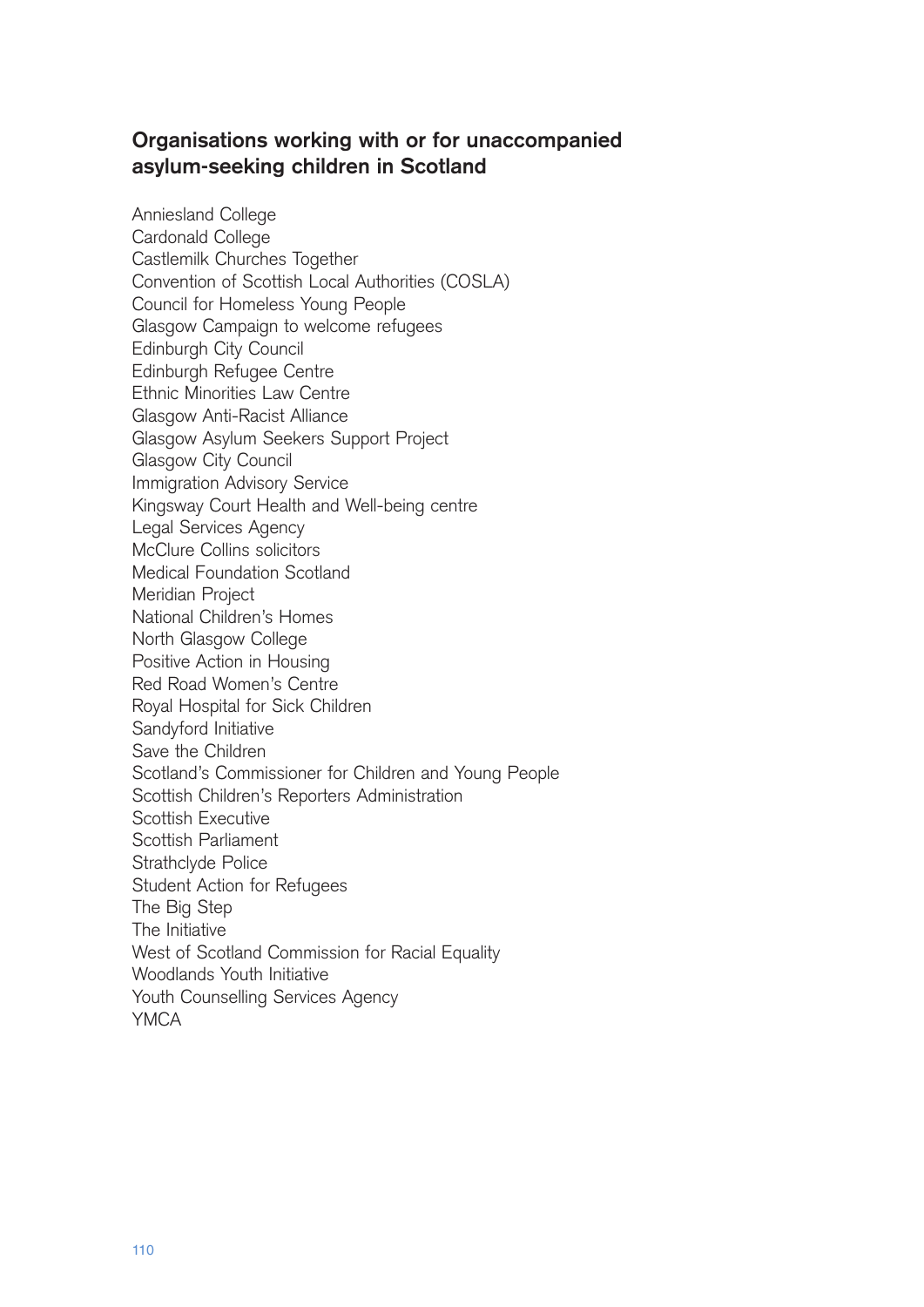#### **Useful web-sites**

Save the Children CARIS website http://www.savethechildren.org.uk/caris/

The National Register for Unaccompanied Children http://www.nruc.gov.uk/default.htm

Scottish Refugee Council http://www.scottishrefugeecouncil.org.uk/

The Refugee Council http://www.refugeecouncil.org.uk/

The Children's Legal Centre http://www.childrenslegalcentre.com/